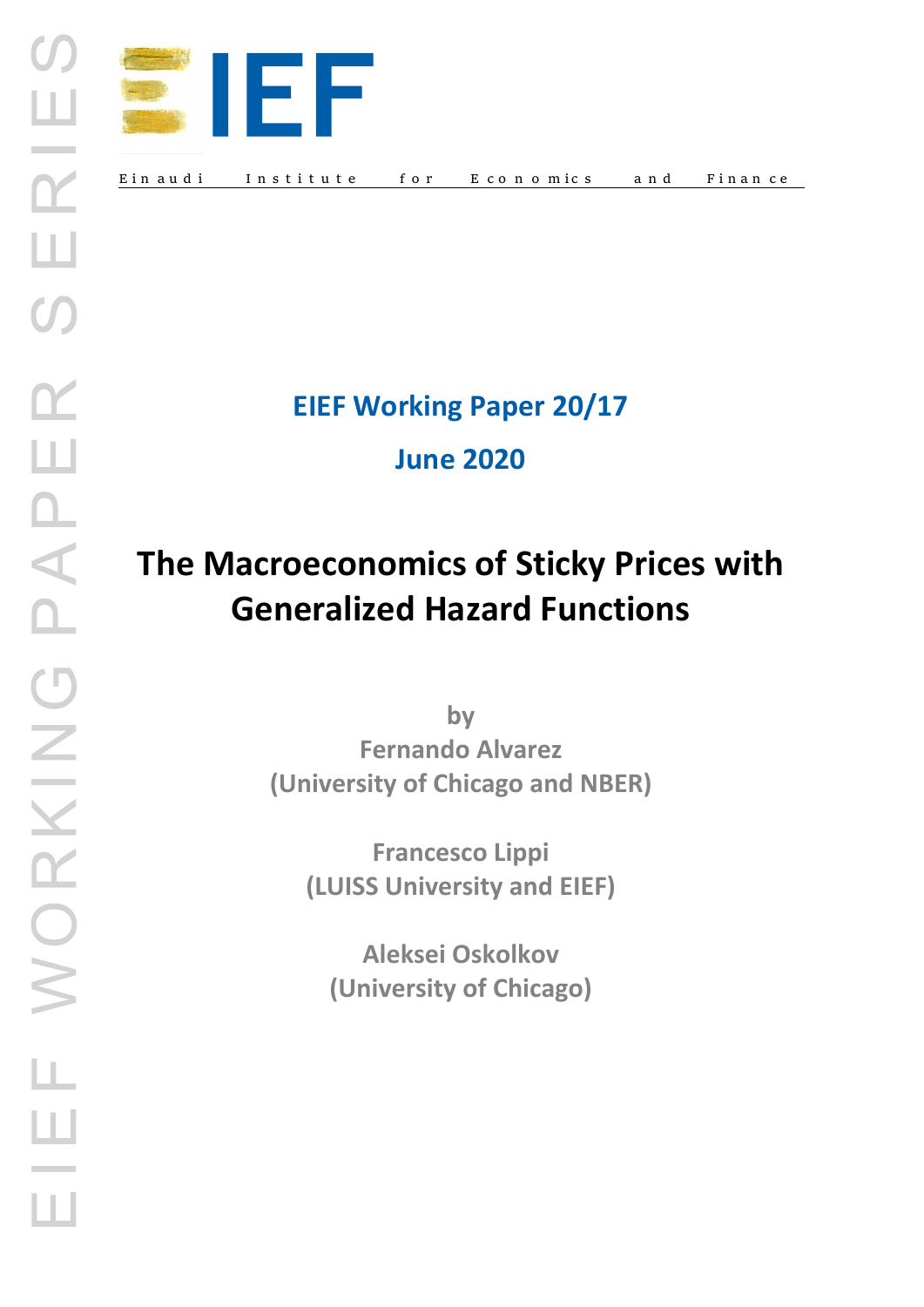# The Macroeconomics of Sticky Prices with Generalized Hazard Functions<sup>∗</sup>

Fernando Alvarez

Francesco Lippi

University of Chicago and NBER

LUISS University and EIEF

Aleksei Oskolkov

University of Chicago

June 22, 2020

#### Abstract

We give a thorough analytic characterization of a large class of sticky-price models where the firm's price setting behavior is described by a generalized hazard function. Such a function provides a tractable description of the firm's price setting behavior and allows for a vast variety of empirical hazards to be fitted. This setup is microfounded by random menu costs as in Caballero and Engel (1993) or, alternatively, by information frictions as in Woodford (2009). We establish two main results. First, we show how to identify all the primitives of the model, including the distribution of the fundamental adjustment costs and the implied generalized hazard function, using the distribution of price changes or the distribution of spell durations. Second, we derive a sufficient statistic for the aggregate effect of a monetary shock: given an arbitrary generalized hazard function, the cumulative impulse response to a once-and-for-all monetary shock is given by the ratio of the kurtosis of the steady-state distribution of price changes over the frequency of price adjustment times six. We prove that Calvo's model yields the upper bound and Golosov and Lucas' model the lower bound on this measure within the class of random menu cost models.

Key Words: Random Menu cost, Impulse response functions, Monetary Shocks, Generalized Hazard Function, Flexibility Index, sufficient statistic

JEL Classification Numbers: E3, E5

<sup>∗</sup>We thank the students in the 2019 Monetary Economics (33502) at The University of Chicago for their comments. We also benefited from the comments of Andrea Ferrara, Rob Shimer, our discussant Andre Silva and participants to the 2019 ECB-PRISMA Conference in Lisbon, the 2019 workshop Recent advances in macroeconomics at EIEF (Rome), and the Macro-International Workshop at the University of Chicago. This paper originally circulated with the title "The Analytics of Monetary Shocks with Generalized Hazard Functions". This material is based, in part, on work supported by the National Science Foundation under grant number SES-1559459.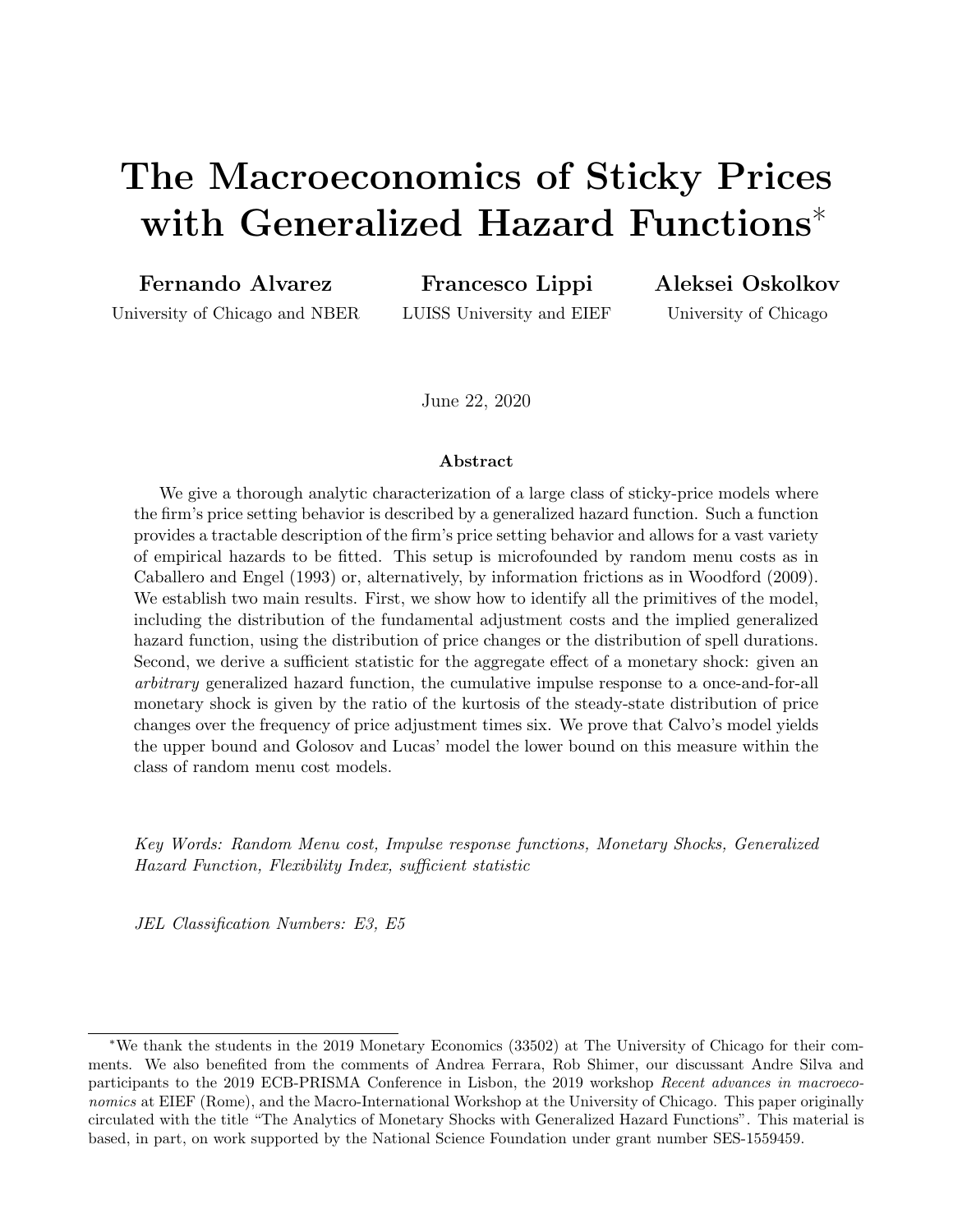## 1 Introduction and Summary of Results

Several sticky price models employ a "generalized hazard function", a function relating the firm's price adjustment probability to its state. Such a function provides a tractable description of the firm's price setting behavior and allows for a vast variety of empirical hazards to be fitted. Compared to the workhorse Calvo (1983) model, where the adjustment probability is constant, a generalized hazard function  $\Lambda(x)$  allows this probability to depend on the state x, the firm's desired adjustment, like the markup deviation from the desired level. Such state dependence is appealing theoretically, see e.g. Barro (1972); Dixit (1991); Caplin and Spulber (1987); Golosov and Lucas (2007), and has been found to be relevant empirically, see e.g. Eichenbaum, Jaimovich, and Rebelo (2011); Gautier and Saout (2015). The notion of a generalized hazard function, and its derivation from first principles, were developed in seminal "menu-cost" papers by Caballero and Engel (1993a, 1999, 2007) and Dotsey, King, and Wolman (1999), and later revisited using information theoretical foundations by Woodford (2009) and Costain and Nakov (2011b). Several authors have since employed the generalized hazard function in applications and empirical work.<sup>1</sup>

This paper mostly follows the setup introduced by Caballero and Engel (2007) to frame a broad class of sticky price models where the firm's pricing decisions are represented by a generalized hazard function  $\Lambda(|x|)$ . The symmetry of the function arises since we focus on economies where the state is driftless and is subject to idiosyncratic productivity shocks, an accurate benchmark for low-inflation economies.<sup>2</sup> A large number of models are nested by this framework: starting with two "extreme" versions such as the canonical Calvo model with a constant hazard  $\Lambda(x) = \lambda$ and unbounded x, and the Golosov and Lucas  $(2007)$  model with x bounded by the adjustment threshold  $\pm X$  and a zero hazard on  $|x| \in (0, X)$  with a spike that can be thought of as an "infinite hazard" at the adjustment thresholds,<sup>3</sup> and other intermediate cases, such as the so called Calvo-

<sup>&</sup>lt;sup>1</sup>For recent applications see e.g. Costain and Nakov (2011a); Carvalho and Kryvtsov (2018); Sheremirov (2019); for empirical work see e.g. Berger and Vavra (2018); Petrella, Santoro, and de la Porte Simonsen (2018), and for related theoretical work Baley and Blanco (2019).

<sup>2</sup>See proposition 7 in Alvarez, Le Bihan, and Lippi (2016) for a result explaining why inflation has no first order effects on the propagation of monetary shocks in this class of models. See Baley and Blanco (2019) for extensions to large drift, as in the case of large inflation.

<sup>&</sup>lt;sup>3</sup>The infinite hazard at the threshold should be thought of as an approximation of the behaviour at an  $sS$  barrier. In our results we make the different behaviour precise. In Proposition 4 we produce a rigorous approximation of the behaviour at barrier as a very high hazard rate, which justifies this analogy.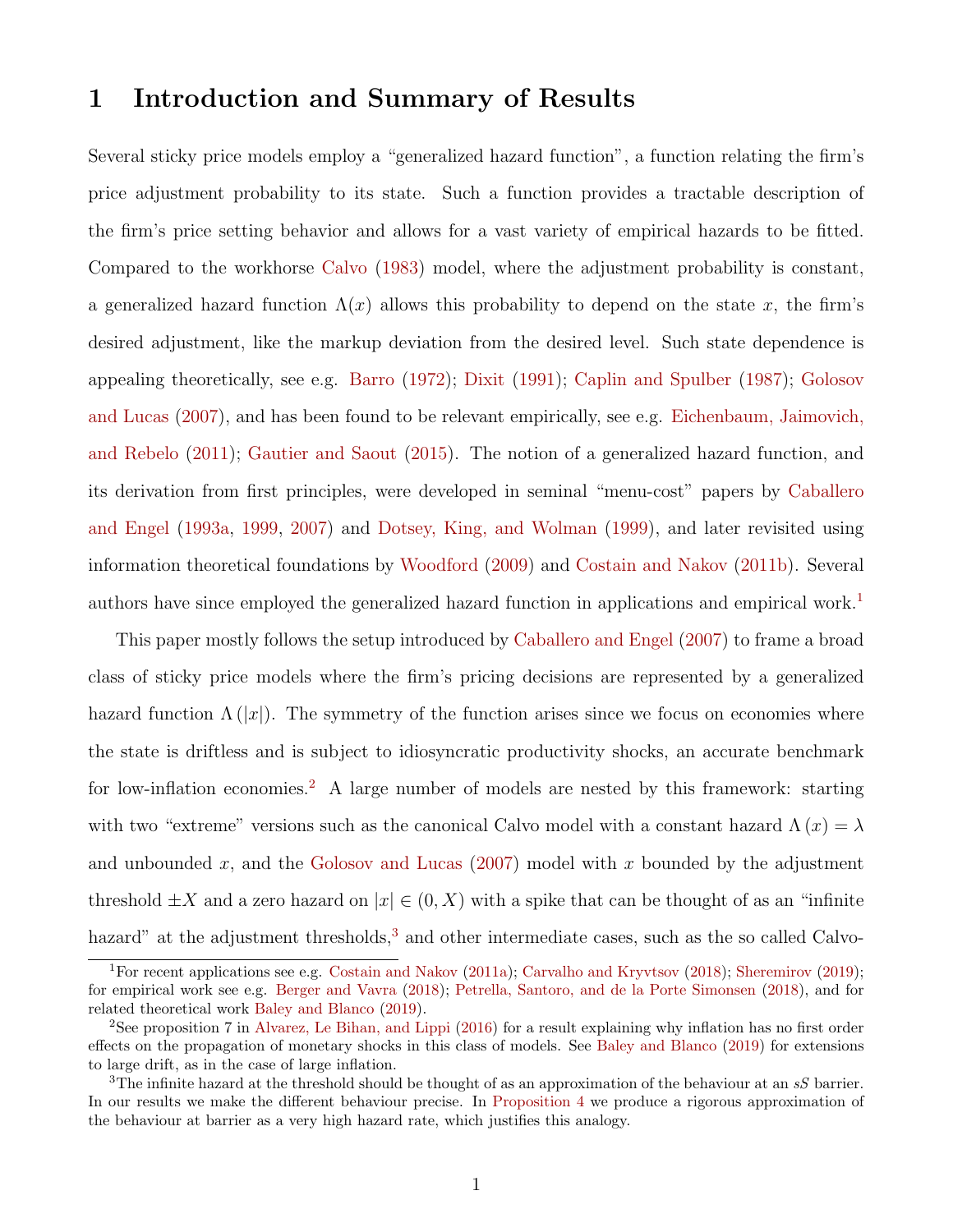plus model by Nakamura and Steinsson (2010), the random menu cost problem of Dotsey and Wolman (2020), as well as the cases discussed above which explicitly use a generalized hazard function.

We employ this setup to prove five new analytical results which gives a thorough understand the workings of sticky price models, their mapping to the data, and the propagation of monetary shocks. First, we establish an *invertible* mapping between the fundamental cost of price adjustment (menu cost or information cost) and the "reduced form" generalized hazard function. We consider two possible foundations underlying this mapping. One, introduced in the seminal work by Caballero and Engel (1993b), assumes the firm can change its price upon paying a fixed (menu) cost  $\psi$ that is drawn every period from an *unrestricted* distribution of costs  $G(\psi)$ . We prove that the mapping between any given menu cost distribution  $G(\psi)$  and the generalized hazard function  $\Lambda(x)$ is invertible. This means that any non-decreasing generalized hazard function can be rationalized by a *unique* choice of the distribution of the random fixed costs  $G(\psi)$ .

While the non-decreasing nature of the generalized hazard function was established by Caballero and Engel (1993a), we prove the invertibility of the mapping and give an explicit formula to recover  $G(\psi)$  from any  $\Lambda(x)$  non-decreasing in |x|. We also provide an identical result for an alternative foundation with the firm optimally selecting the "probability" of adjustment opportunity in every period subject to a cost  $c(\cdot)$ , a simplified version of Woodford (2009), where the cost is modeled in a rational inattention framework.<sup>4</sup> We show that every non-decreasing generalized hazard rate  $\Lambda$  can be rationalized by a convex cost function  $c(\cdot)$ .

Second, we derive a mapping between the theory and the data on the size-distribution of price changes, which have been heavily used to discipline sticky price models over the past two decades (see e.g. Klenow and Malin (2010); Cavallo and Rigobon (2016)). We provide an invertible mapping between the (observed) distribution of price changes  $Q(\Delta p)$  with density  $q(\Delta p)$ , frequency of price changes  $N_a$ , and the generalized hazard function  $\Lambda(x)$ . A price change  $\Delta p = -x$  is chosen by a firm with desired adjustment x that is given the option to adjust. A straightforward relation links the density of price changes  $q(-x)$  to the hazard function and the cross-sectional distribution of

<sup>4</sup>See also Costain and Nakov (2011b) for a sticky price model where firms must pay a cost to increase the probability of a price change.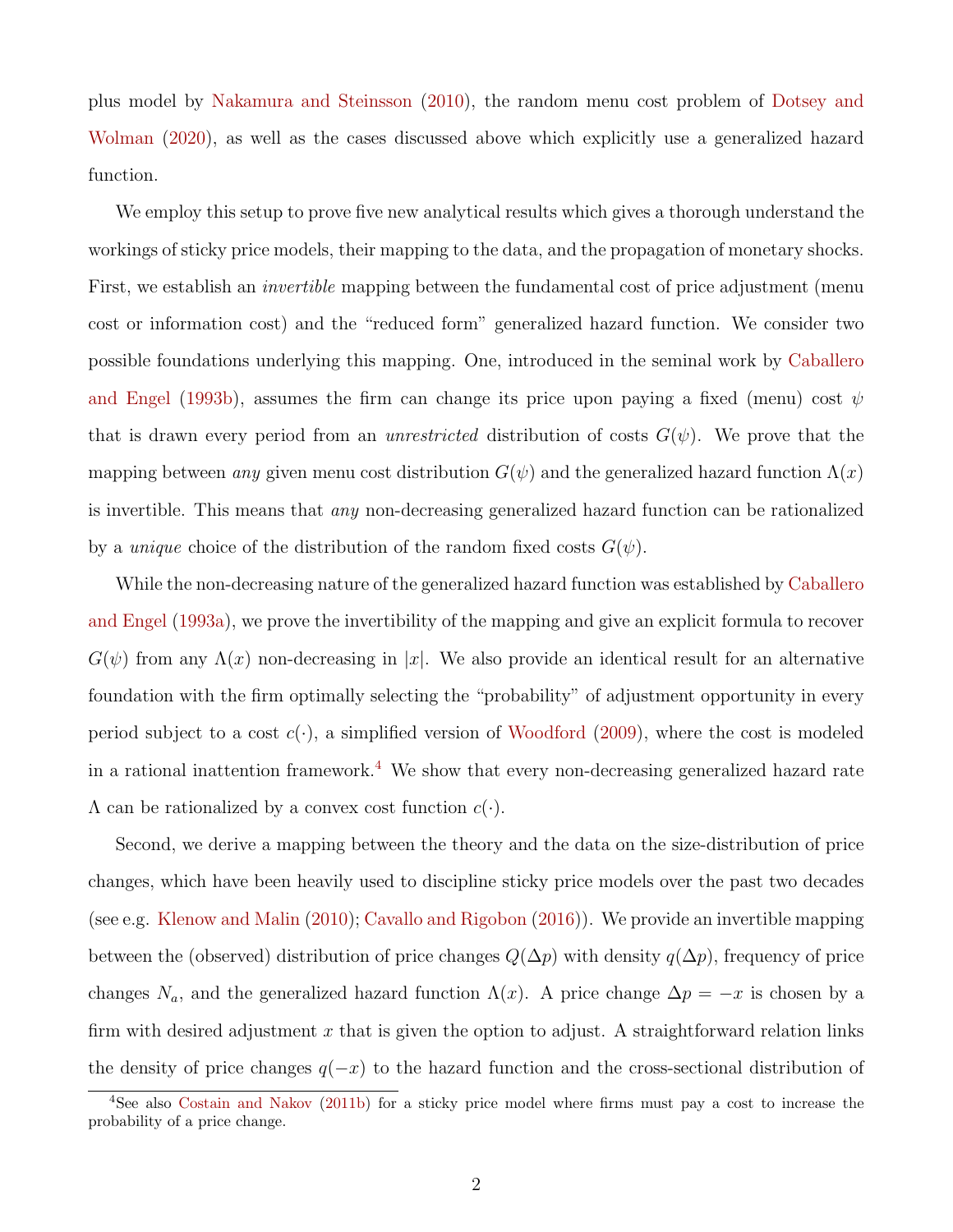desired adjustments,  $f(x)$ , namely  $q(-x)N_a = \Lambda(x)f(x)$ . Previous contributions such as Berger and Vavra (2018) retrieve  $f(x)$  by postulating a parametric form for  $\Lambda(x)$  and then using this relation. We show that, surprisingly to us,  $\Lambda(x)$  and  $f(x)$  are both fully encoded in  $q(\Delta p)$  and  $N_a$ , and that it is possible to identify *both* functions using the distribution and frequency of price changes alone. We derive the expression to retrieve  $f(x)$  and  $\Lambda(x)$  from  $q(\Delta p)$  and  $N_a$  in closed form. The recovery of the function  $f(x)$  from observables relates to the work by Baley and Blanco (2019) who obtain all the moments of  $f(x)$  even in the presence of drift and asymmetries. Using our first result, we can then recover the entire distribution of random menu cost,  $G(\psi)$ . We propose an estimator for such distributions that is consistent with the theory, and allows for unobserved heterogeneity among products.

We complement these results by establishing that, under regularity conditions, the survival function  $S(t)$ , measuring the distribution of durations of unchanged prices, uniquely identify  $\Lambda(x)$ as well. Summarizing, the generalized hazard rate  $\Lambda$  is identified either by the distribution of price changes Q and one temporal statistic (the frequency), or by the distribution of durations S and one statistic on the size of price changes (the variance).

To illustrate our proposed procedure, we estimate the underlying distribution of price changes, measure its kurtosis, and recover  $\Lambda(x)$ ,  $f(x)$ , and  $G(\psi)$  using publicly available scraped-price data of Cavallo's (2015). Interestingly, accounting for measurement error and aggregation, and correcting for unobserved heterogeneity, we find values around 2, much smaller values of kurtosis than those typically reported in the literature, and roughly consistent with the quadratic generalized rate.

Furthermore, we define a statistic  $\mathcal C$  (for "Calvo-ness") that measures the fraction of price changes happening independently of the state of the firm. Using our characterization of the relationship between the observed distribution of price changes and the generalized hazard rate, we show that C is proportional to  $q(0)$ , the density of price changes near zero. We estimate C in Cavallo's  $(2015)$  data set and found it to be about 6%, i.e. about 94% of price changes show some state dependence.

Third, we establish that the cumulative impulse response (CIR) of output to a once-and-for-all monetary shock in any model characterized by a generalized hazard function  $\Lambda(x)$  is a simple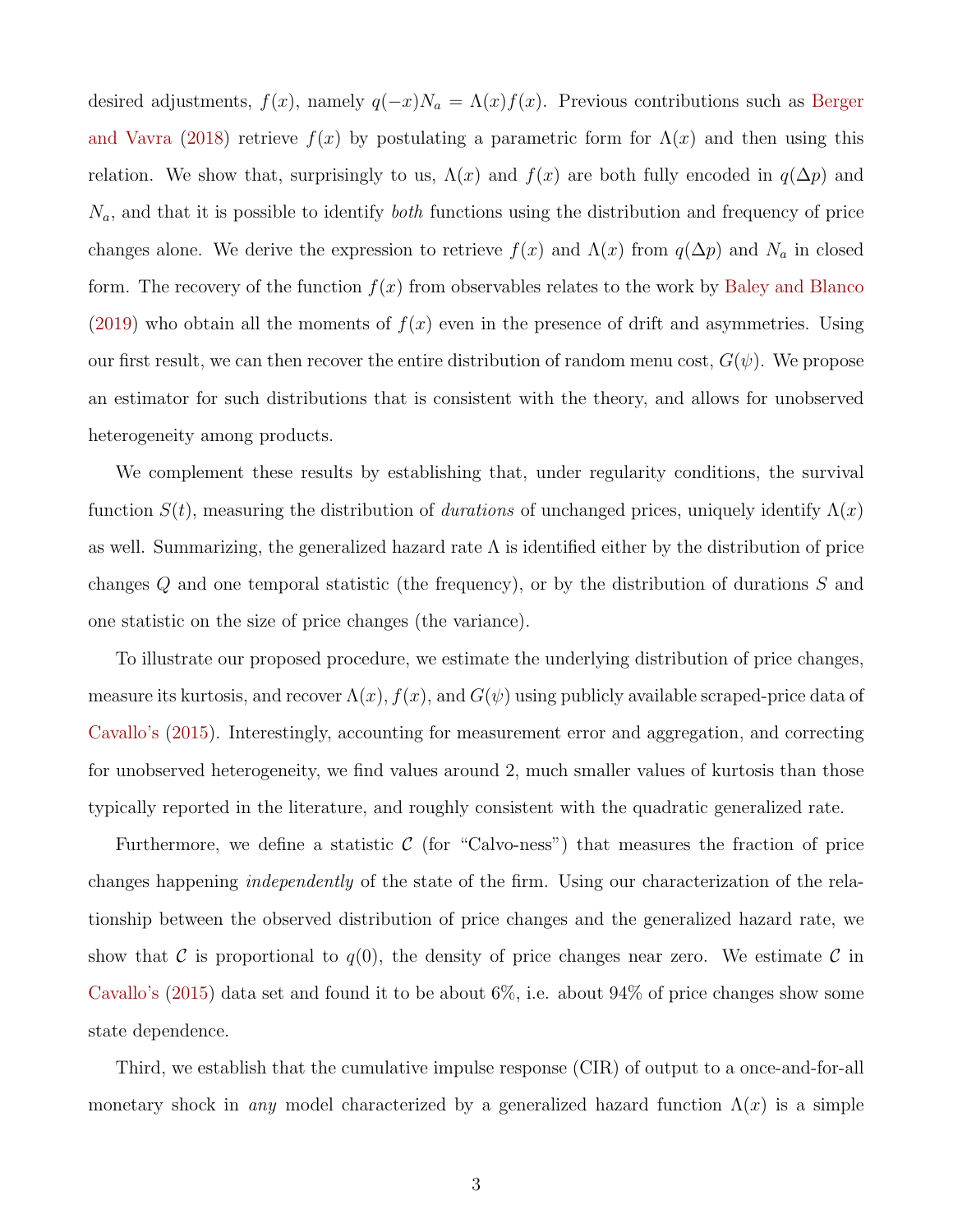function of two steady state statistics: the Kurtosis of the distribution of price changes divided by six times the frequency of price changes. The CIR, namely the area under the output impulse response function, is a convenient summary measure of the non-neutrality of monetary shocks. The notion of CIR was introduced in Alvarez, Le Bihan, and Lippi (2016), which showed that the "kurtosis result" holds for a Calvo-plus model (and multi-product firms), a class that implies a constant hazard function  $\Lambda(x) = \lambda$  in the inaction region. Alvarez, Lippi, and Paciello (2016) showed that the kurtosis results holds in a large class of rational inattention models, as proposed by Reis (2006), which are purely time dependent.<sup>5</sup> This paper provides a substantive extension to the previous cases: we establish that the kurtosis result holds for any symmetric  $\Lambda(x)$  function, allowing for both finite and infinite  $X$ <sup>6</sup>. This includes decreasing or non-monotone hazard functions (which are not rationalized by random menu cost models), and hazards with discontinuities corresponding to mass points in the distribution of menu cost. For instance, this provides a rigorous (negative) answer to Dotsey and Wolman (2020) who conjecture, based on numerical simulations of a different model, that the "kurtosis result" may fail to apply in a model with random menu costs.<sup>7</sup>

The fourth contribution establishes that within the class of non-decreasing generalized hazard functions the largest Kurtosis is six, attained by the constant hazard rate model, like the pure Calvo (1983) case. The smallest one, equal to one, corresponds to the pure (non-random) menu cost model of Golosov and Lucas (2007). This result is interesting because non-decreasing hazard rates are an implication of either the random menu cost or the information gathering setup, and thus it establishes Calvo as an upper bound within this broad classes of models. Indeed, due to our first result, the class of non-decreasing generalized hazard functions describes the entire set of models with random menu costs or the entire class of information gathering models. For a Kurtosis higher than six, the value of the pure Calvo model, one would need to come up with an economic foundation for a (locally) decreasing hazard function.

<sup>5</sup>Our initial use of the cumulative response was restricted to problems with zero drift (inflation). In Alvarez and Lippi (2019, 2020) we extend the result to the cumulated output response for problems featuring a non-zero but small inflation. Baley and Blanco (2019) extend our result, characterizing the CIR in terms of objects related to the distribution of price gaps, to any moment of interest for the CIR, and allowing for non-zero drift and asymmetries. <sup>6</sup>The only case where this result was already established is the Calvo<sup>+</sup> model with  $\Lambda(x)$  constant on  $(0, X)$ .

<sup>7</sup>We conjecture that the reason their numerical simulations fail to establish this property is due to the presence of a fraction of firms that have flexible prices. In such settings it is essential to properly aggregate across the different types of firms. Failing to do so will obfuscate the result, which holds for each firm's type.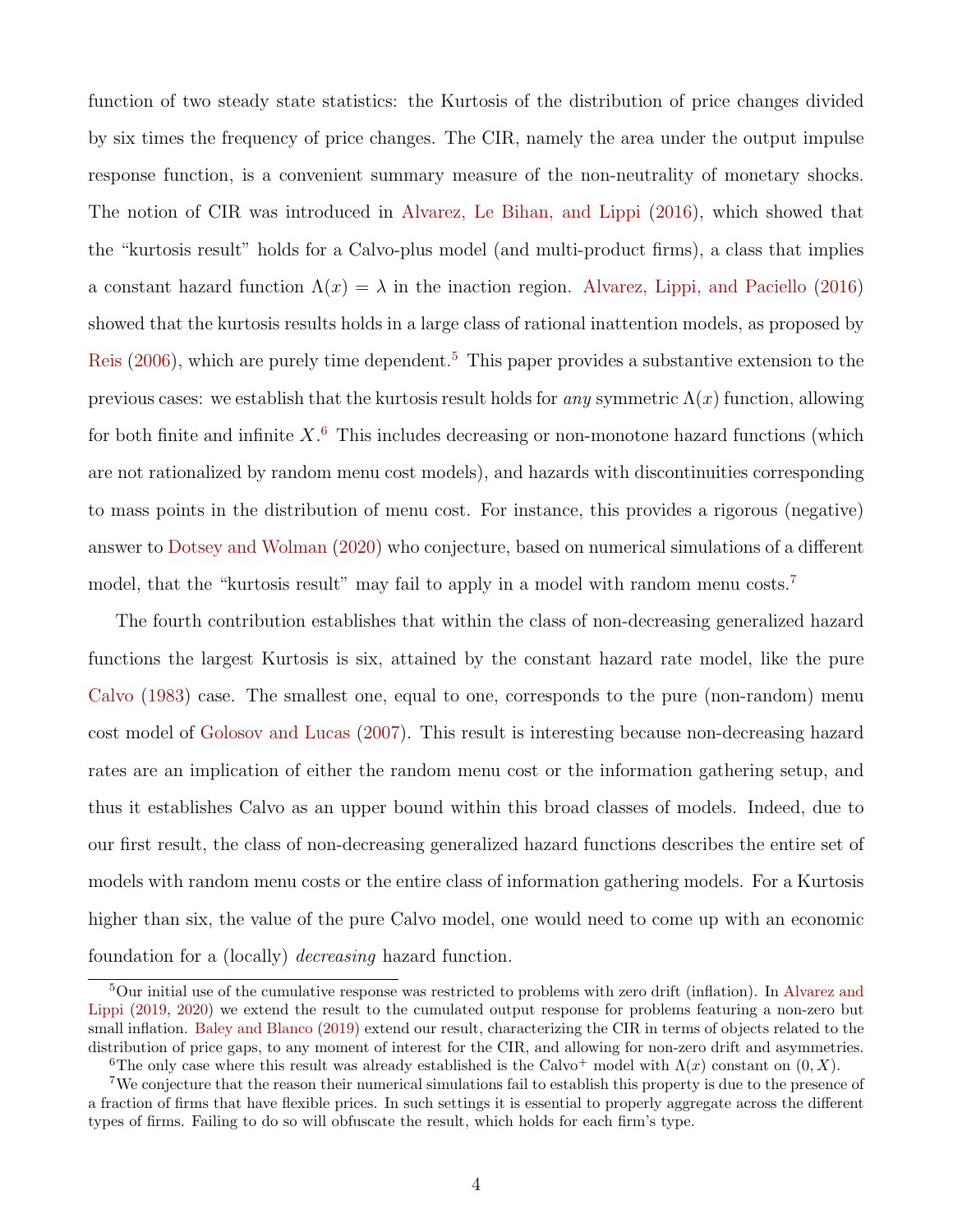The fifth contribution studies the scope of the Flexibility Index,  $\mathcal{F}$ , a notion introduced by Caballero and Engel (2007) to analyze the link between the microeconomic behavior and aggregate stickiness. Subsequently this measure has been used by some authors as a summary measure of monetary non-neutrality, see e.g. Berger and Vavra (2018); Petrella, Santoro, and de la Porte Simonsen (2018). We show that the index corresponds to the slope of the impulse response on impact (right after the shock). For models with barriers, where  $X$  is bounded, the flexibility index is not informative about the non-neutrality since it is always infinite. For models without barriers, where X is unbounded, F is finite, and can be computed in closed form for isoelastic hazards  $\Lambda$ , including the widely used quadratic case. We present non-pathological examples where the same  $\mathcal F$  corresponds to different values of the *cumulative* impulse response, and where  $\mathcal F$  is not even an accurate summary of the short-term response of output.

Structure of the paper. The next section provides two foundations for the generalized hazard function. In the first one (Section 2.1), firms choose when to change prices subject to random menu costs, distributed according to CDF G. In the second one (Section 2.2), firms choose the intensity with which they can change prices, subject to a cost function  $c$ . In both models, the optimal decision rule is summarized by a generalized hazard function Λ. We show that in both models, given  $\Lambda$ , one can recover the primitive cost, either the G or c. Section 3 characterizes the steady-state statistics of a model where the firms' decisions follow a generalized hazard function. Section 4 shows how to recover  $\Lambda$  starting from an observed distribution of the size of price changes, and estimate it in Cavallo's (2015) data set. Section 5 establishes that, under some conditions, the information encoded by the size distribution of price changes can equivalently be obtained from the distribution of spell durations. Section 6 discusses the propagation of a once-and-for-all small aggregate shock in an economy characterized by a generalized hazard function, and proves that its effect can be summarized by a simple sufficient statistic. Section 7 discusses scope and limitations of the flexibility index, a summary measure for the non-neutrality of monetary shock that is often used in the literature.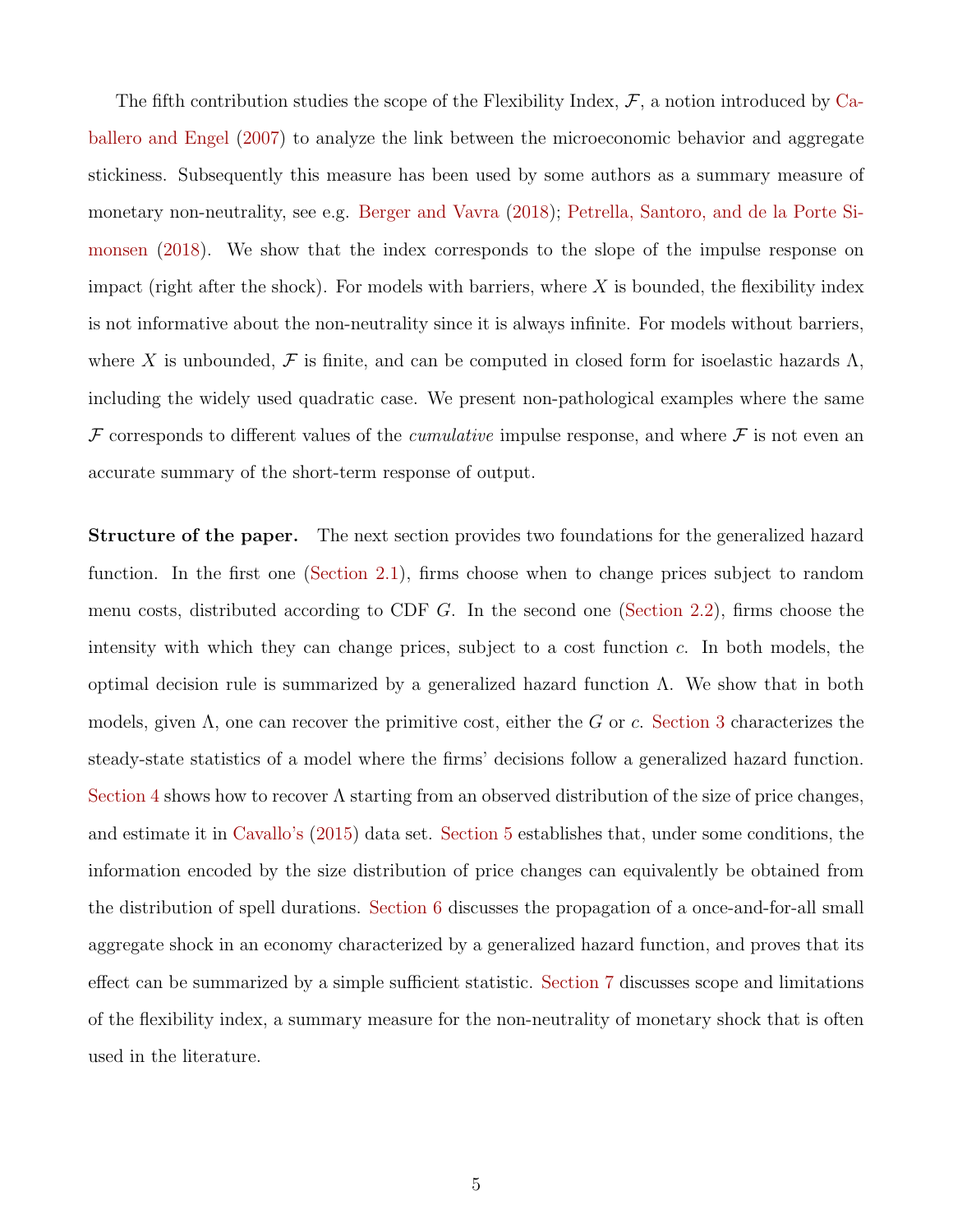## 2 Foundations of the Generalized hazard function  $\Lambda(x)$

The generalized hazard function is a building block of several macro models featuring sticky prices. It is a function that maps the state of the firm,  $x$ , e.g. the deviation of the current markup from the profit maximizing one, into the *likelihood* of a price adjustment  $\Lambda(x)$ . Such a function is appealing to scholars because it allows for substantive flexibility in fitting cross-sectional data on price setting behavior while, at the same time, having explicit microeconomic foundations. This section presents two alternative settings for such foundations, and provides an invertible mapping that allows one to recover the foundations from a given hazard function.

Our first setup uses a random menu cost model, first proposed by Caballero and Engel (1993a) and elaborated in Caballero and Engel (1999, 2007). A particular case, the Calvo-plus model, was analyzed by Nakamura and Steinsson (2010). The second setup relates to models of inattention as in Woodford (2009), where firms choose the arrival rate of opportunities to change prices.<sup>8</sup>

Both setups feature a firm that maximizes the present discounted value of a per-period profit function given by  $-Bx^2$ , a second order approximation of the profit function, where x is the price gap, and the parameter  $B > 0$  measures the curvature of the profit function. If prices are not changed, the price gap x evolves as a standard Brownian Motion with zero drift and variance  $\sigma^2$ . The lack of drift indicates that the economy under consideration has no inflation.<sup>9</sup> The two setups differ in the friction that prevents the firm from setting  $x = 0$  at all times. In the first, the friction is due to the presence of random fixed costs of price adjustment; in the second the friction is due to an information cost.

### 2.1 The Random Menu Cost Model

The Calvo-plus model supplements the traditional Calvo model with the possibility that the firm can change its price by paying a fixed menu cost at any time. The advantage of this model is

<sup>&</sup>lt;sup>8</sup>In Woodford (2009) the form of the firm's problem and the specification of  $c(\cdot)$  are derived assuming constraints on information flows.

<sup>&</sup>lt;sup>9</sup>See The Online appendix B in Alvarez and Lippi (2014) for a detailed microfoundation of this model. The focus on a model with zero inflation provides an accurate approximation for economies where inflation is low, as the effects on decision rules are of second order when inflation is close to zero, as shown theoretically and validated empirically in Alvarez et al. (2019); Alvarez and Lippi (2020).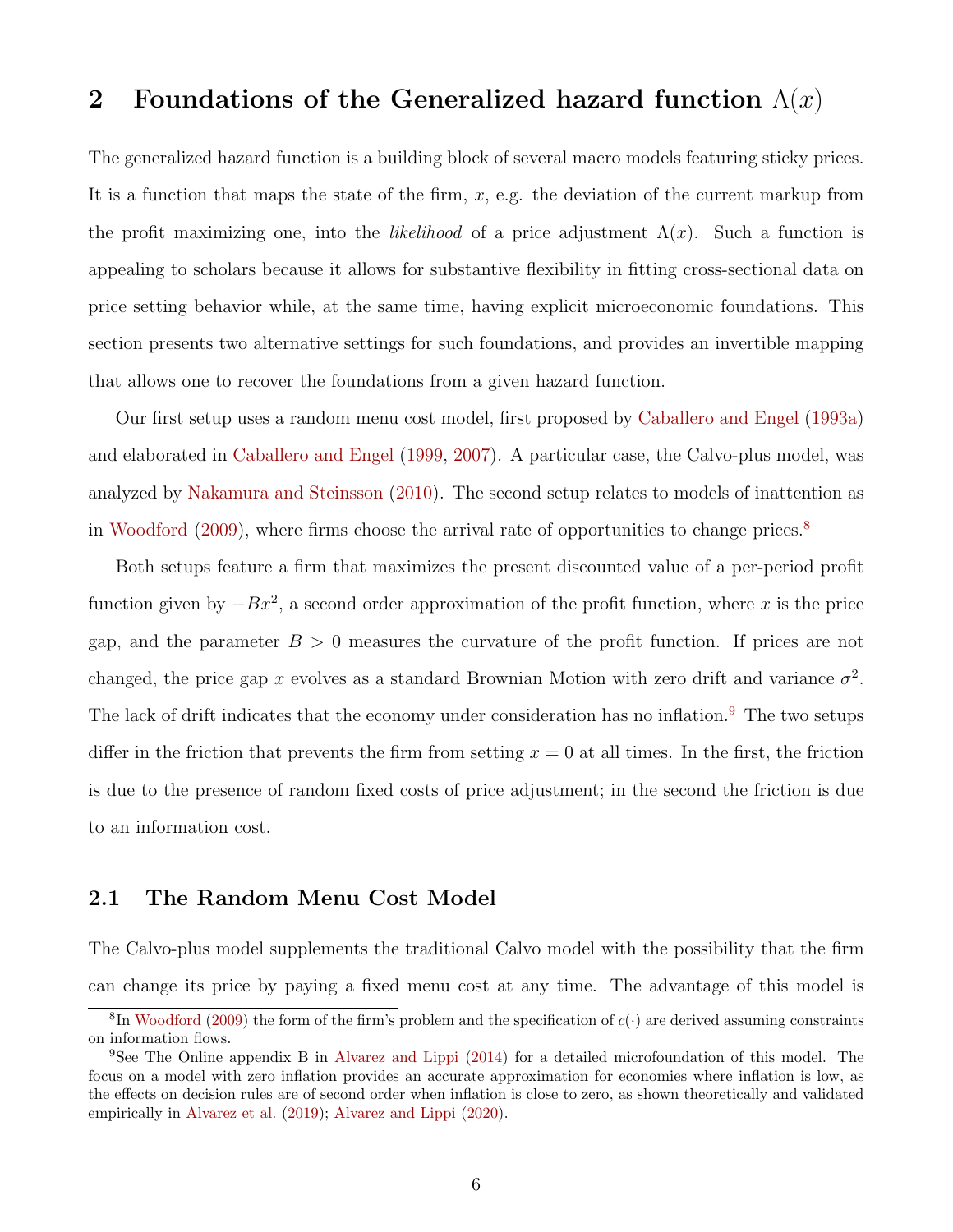to eliminate a long tail of delayed adjustments that seems counterfactual. The generalized model allows the firm to draw a fixed menu cost  $\psi$  from a distribution G at random times – arriving at a Poisson rate  $\kappa > 0$ .

As in Caballero and Engel (1993a), we call the difference between the current price of the firm and its ideal price a "price gap". We will specify the process for the demand and cost of the firm, so that the price gap is the state of the firm's problem. The menu costs drawn by the firm can be zero or strictly positive. If the cost is zero the firm changes its price to the ideal one (i.e. it "closes its price gap"). If the firm draws a strictly positive cost, it will either ignore it or change its price depending on the value of the "price gap" relative to the realization of the fixed cost. In particular, the optimal decision rule will be characterized by a threshold rule that gives the maximum adjustment cost that the firm is willing to pay for adjustment. For all fixed costs smaller than the threshold the firm changes its price, while for larger costs it keeps the price unchanged.

We also allow the firm to have a price change at any time by paying a (relatively large) fixed cost, which we denote by  $\Psi > 0$  and refer to as the "deterministic fixed cost". If  $\Psi = \infty$ , then the firm has no such alternative. We can write the value function of the firm,  $v(x)$ , as:

$$
rv(x) = \min\left\{Bx^2 + \frac{\sigma^2}{2}v''(x) + \kappa \int_0^{\Psi} \min\left\{\psi + \min_{\tilde{x}} v(\tilde{x}) - v(x), 0\right\} dG(\psi), r\left(\Psi + \min_{\tilde{x}} v(\tilde{x})\right)\right\}
$$

Two points are worth making. First, given the symmetry of  $Bx^2$ , the value function is symmetric around  $x = 0$ . A proof can be constructed by a simple guess and verify argument. Second, if  $\Psi = \infty$  then  $X = \infty$ , and thus there is no second branch in the Bellman equation. Note that as long that either  $r > 0$  and/or that  $\kappa > 0$ , the value function v is finite and well defined in the case of  $\Psi = \infty$ .

The term  $\min_{\tilde{x}} v(\tilde{x})$  is the value right after adjustment, and given the symmetry of the return function, we have  $v(0) = \min_{\tilde{x}} v(\tilde{x})$ . Thus we can simply write that for all x

$$
rv(x) = \min \left\{ Bx^2 + \frac{\sigma^2}{2}v''(x) + \kappa \int_0^{\Psi} \min \left\{ \psi + v(0) - v(x), 0 \right\} dG(\psi), r(\Psi + v(0)) \right\}
$$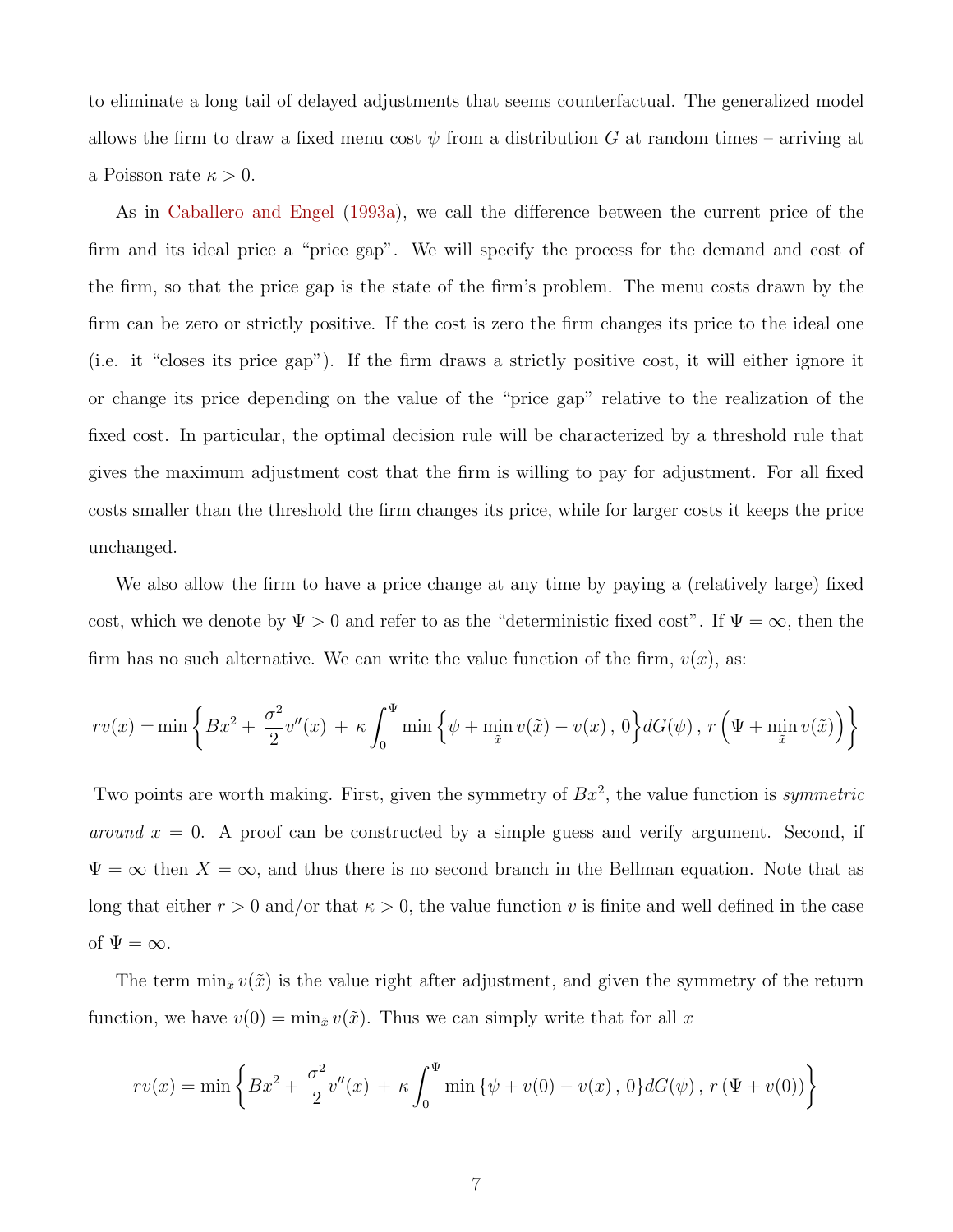For the case where  $\Psi < \infty$  we can use that the optimal decision rule has a threshold  $X < \infty$  such that if  $|x| \geq X$  the firm pays the fixed cost  $\Psi$ . Thus we can write

$$
rv(x) = \begin{cases} Bx^2 + \frac{\sigma^2}{2}v''(x) + \kappa \int_0^{v(x)-v(0)} \psi dG(\psi) + \kappa [v(0) - v(x)] G(v(x) - v(0)), & |x| \le X \\ r(v(0) + \Psi), & |x| > X \end{cases}
$$
(1)

Note that we can define the threshold function  $\bar{x} : [0, \Psi] \to [0, X]$  as solving

$$
v(\bar{x}(\psi)) = v(0) + \psi \quad \text{for all } \psi \in [0, \Psi]
$$
\n
$$
(2)
$$

It is easy to see that v is increasing in |x|, since the period cost  $Bx^2$  is strictly increasing in |x|, the uncontrolled process is a brownian motion, and the adjustment cost is independent of  $x$ . Since v is strictly increasing in  $[0, X]$ , then  $\bar{x}'(\psi) = 1/v'(\bar{x}(\psi)) > 0$ . We can let the function  $\bar{\psi}(x)$  be the inverse of  $\bar{x}(\psi)$ .

For simplicity, in the characterization of the problem that follows we will assume a distribution function G with a continuous density. We require  $G$  to be continuously differentiable at all points, with the possible exception of  $\psi = 0$ . For completeness, Appendix C considers the case of a discrete distribution G, where  $\psi$  takes finitely many values.<sup>10</sup> In either case we have the following smooth pasting and optimal return point conditions:

$$
v'(-X) = v'(X) = v'(0) = 0
$$
\n(3)

We are now ready to define the *generalized hazard rate*,  $\Lambda : (-X, X) \to \mathbb{R}_+$ , which gives the probability (per unit of time) that a firm with  $x \in (-X, X)$  will change its price. It is defined by the optimal decision rule, or the value function, as well the Poisson arrival rate  $\kappa > 0$  and the distribution of fixed cost  $G$ :

$$
\Lambda(x) = \kappa G \left( v \left( x \right) - v \left( 0 \right) \right) \text{ for all } x \in (-X, X) \quad . \tag{4}
$$

<sup>&</sup>lt;sup>10</sup>The two cases differ on whether  $\bar{x}(\cdot)$  is a continuous function, and on whether the value function  $v(\cdot)$  is twice differentiable everywhere or it has jump discontinuities on finitely many values. Indeed in the latter case we need to rewrite the value function since  $v''(x)$  is not defined at all points.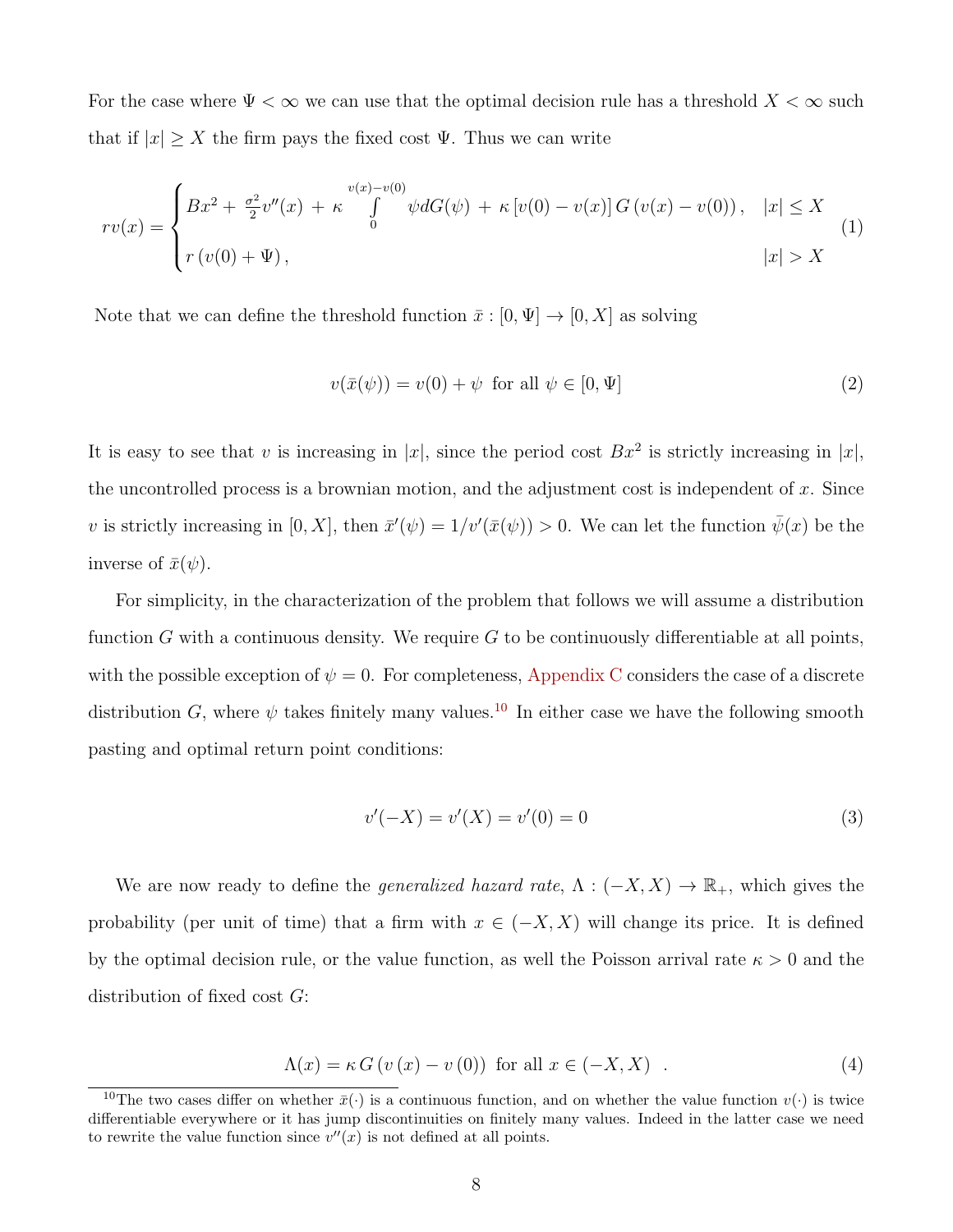The function  $\Lambda$  is symmetric around  $x = 0$  and weakly increasing in |x|. It is continuous at x if G is continuous at  $\psi = v(x) - v(0)$ , and bounded above by κ. While the function  $\Lambda$  is not defined at  $x = \pm X$ , we abuse notation and let  $\Lambda(X) = \lim_{x \to X} \Lambda(x) = \kappa G(\Psi) = \kappa$ .

#### 2.1.1 Rationalizing a given generalized hazard  $\Lambda$

We next show that any increasing, differentiable, symmetric and bounded hazard rate  $\Lambda$  can be rationalized as the solution to the firm problem in equation (1) by a unique menu cost distribution G and two parameters  $\{\kappa, \Psi\}$ . Our proof is constructive: we provide an algorithm to compute  $\{G, \kappa, \Psi\}$  from  $\Lambda$ , proving existence and uniqueness. Indeed G is obtained by solving a linear ordinary differential equation of the second order. Section 2.2 describes an alternative problem of the firm that also generates a non-decreasing generalized hazard function. We find this interesting because it allows us to relate to setups costly information collection, as in Woodford (2009).

The main result in this section shows how to recover the distribution G, with a density  $G' = g$ , given  $\Lambda$  and the values of three parameters: r, B, and  $\sigma^2$ . Three remarks are in order. First, the values of the fixed costs  $\psi$  are measured relative to B, and thus the optimal decision rules depend only on the distribution of  $\psi/B$ . Second, we show that  $\sigma^2$ , while in principle unobservable, is encoded in the frequency and variance of price changes. Thus, once  $\Lambda$  is given, we can recover all the parameters of the firm's problem, except the discount rate  $r$ . Third, while in this section we consider the case where G is differentiable for  $\psi > 0$  to simplify the exposition, Appendix C considers discrete distributions of costs which imply an hazard  $\Lambda$  that is a step function. In this case we can recover G starting from  $\Lambda$  by solving a system of linear equations.

Assume the firm faces a distribution G of the menu costs with a density g for all  $\psi > 0$ , and possibly a mass point at  $\psi = 0$ . In this case its Bellman equation solves

$$
rv(x) = Bx^{2} + \frac{\sigma^{2}}{2}v''(x) + \int_{0}^{v(x)-v(0)} \kappa[\psi + v(0) - v(x)]g(\psi)d\psi + \kappa[v(0) - v(x)]G(0)
$$
(5)

for all  $x \in [-X, 0]$ , and we can use the symmetry of v to define it as  $v(x) = v(-x)$ . The boundary conditions are  $v'(X) = 0$  and  $v(X) = v(0) + \Psi$ , the smooth pasting and value matching. Note that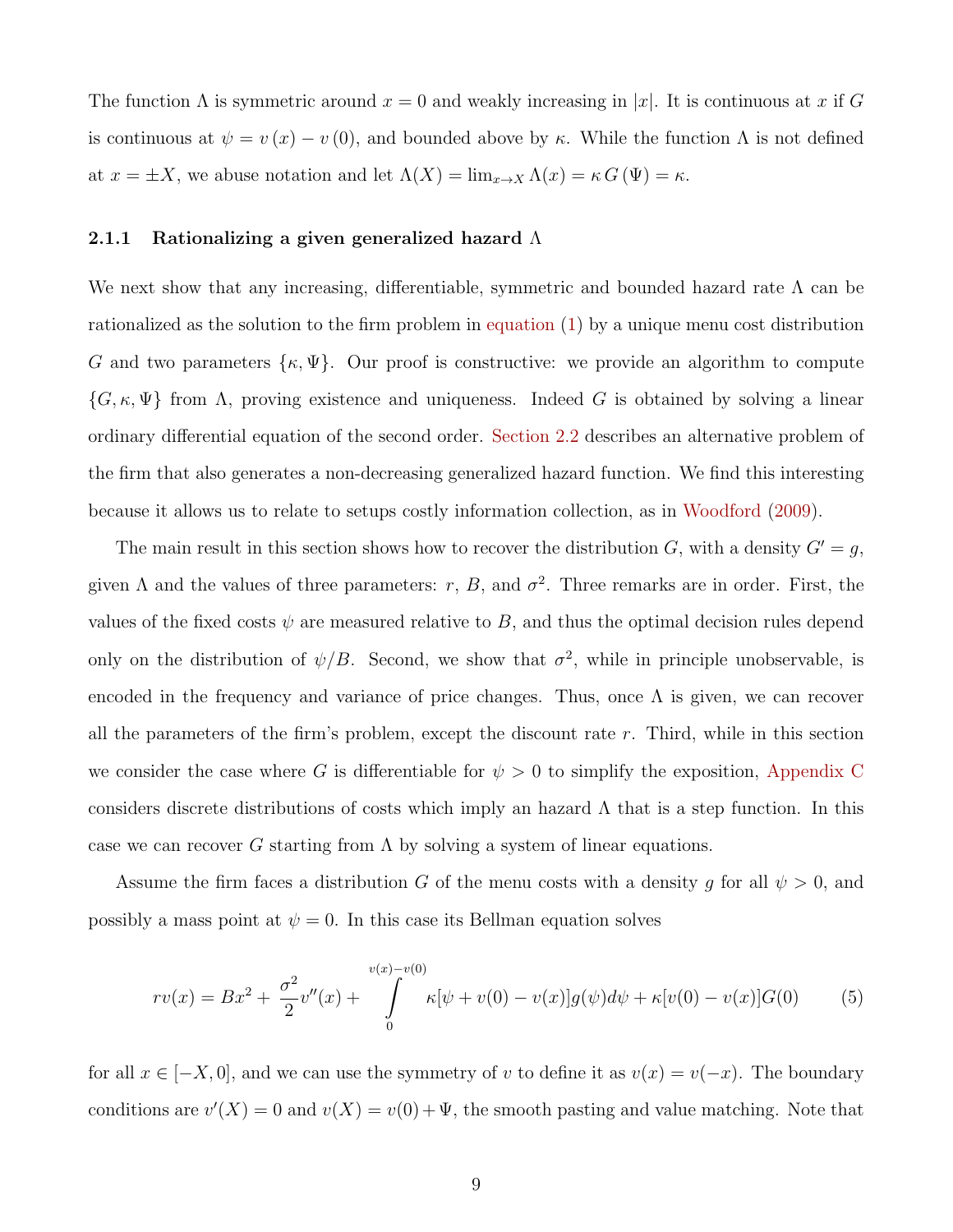in the interior  $(0, X)$  the function v solves a *non-linear* ordinary differential equation.

Before the main result on the existence of a unique invertible mapping between  $\Lambda$  and  $G$ , we state an intermediate result that provides a solution for the value function  $v$  and a new auxiliary function that will be used to solve the general problem. Consider the function  $\Lambda$  describing the probability per unit of time of a price adjustment if the price gap is  $|x| < X$ . We have the following:

LEMMA 1. Let the function  $u$  solve the linear ordinary differential equation

$$
[r + \Lambda(x)] u(x) = 2Bx + \frac{\sigma^2}{2} u''(x) \text{ for } x \in [0, X]
$$
 (6)

with boundary conditions  $u(0) = u(X) = 0$ . The solution for u is unique. Moreover, v is given by

$$
v(x) = u'(0)\frac{\sigma^2}{2r} + \int_0^x u(z)dz \quad \text{for } x \in [0, X].
$$
 (7)

The auxiliary function  $u$  can readily be used to compute the value function and, as shown below, to characterize the distribution of costs that rationalizes the postulated hazard function. We now state the main result of this section:

PROPOSITION 1. Fix a discount rate  $r > 0$ , the curvature of the profit function  $B > 0$ , the volatility of shocks  $\sigma > 0$ , and the threshold X, with  $X \in \mathbb{R}_+ \cup \{+\infty\}$ . Consider a generalized hazard function  $\Lambda(\cdot) : (-X, X) \to \mathbb{R}_+$  that is symmetric around zero, increasing in |x|, differentiable on  $(0, X)$ , and bounded. There exist real numbers  $\{\kappa > 0, \Psi > 0\}$ , both positive, and a cost distribution  $G(\cdot) : [0, \Psi] \to [0, 1]$  with a density  $g(\cdot)$ , continuous on  $(0, \Psi)$ , and possibly a mass point  $G(0) > 0$ , that uniquely rationalizes  $\Lambda$  with a value function that solves equation (5). Using the auxiliary function u in Lemma 1 and  $U(x) = \int_0^x u(z)dz$  for  $x \in (0, X)$ ,

$$
\kappa = \lim_{x \uparrow X} \Lambda(x) \quad , \quad \Psi = U(X) \quad , \quad G(0) = \frac{\Lambda(0)}{\kappa} \tag{8}
$$

$$
g\left(U(x)\right) = \frac{\Lambda'(x)}{u(x)\kappa} \text{ for all } x \in (0, X) \text{ with } \psi = U(x) \tag{9}
$$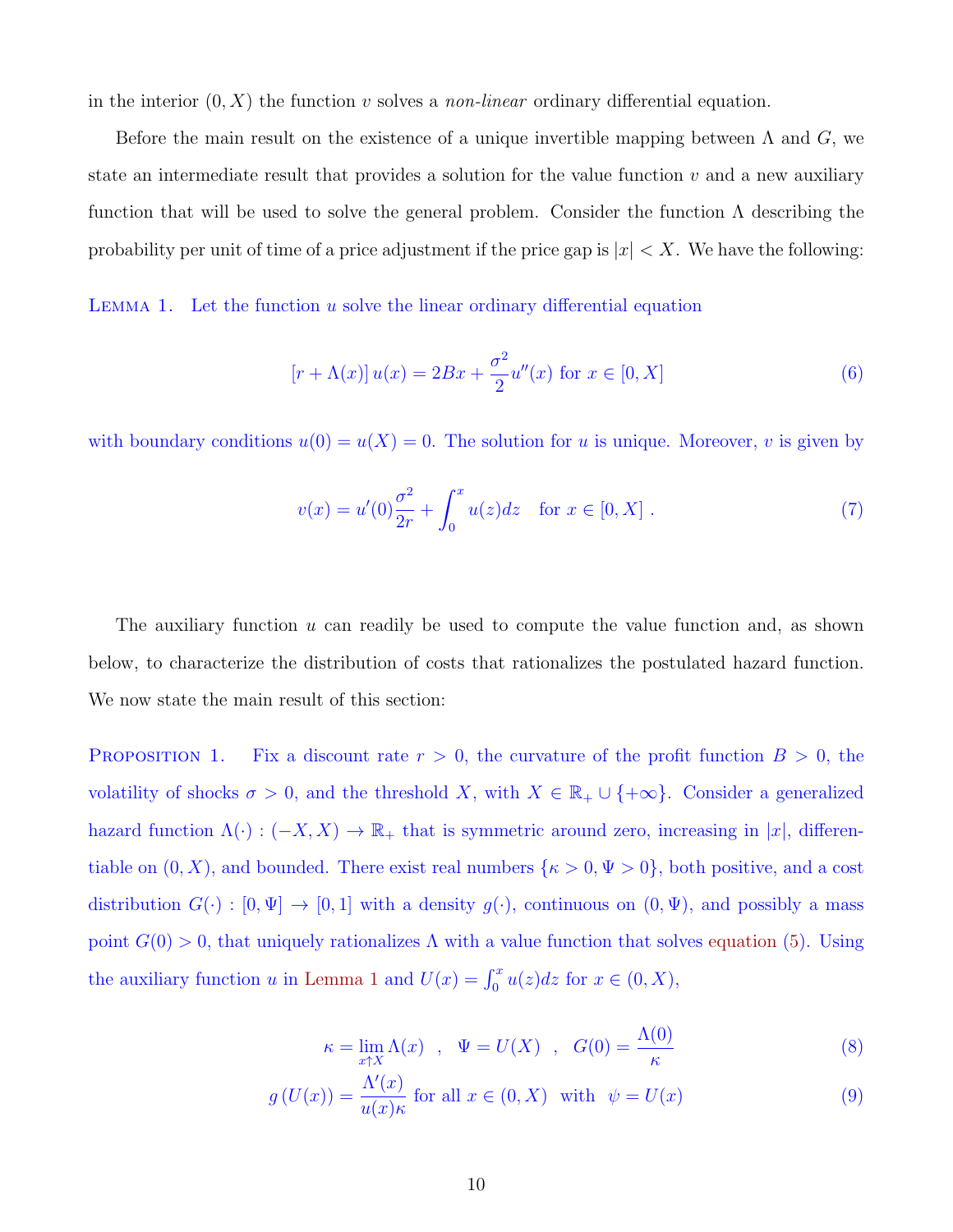The proposition allows us to retrieve the primitives of a fully specified price setting problem starting from any given non-decreasing hazard function  $\Lambda$ . Note that whenever  $\Lambda(0) > 0$  the model implies a mass point at  $\psi = 0$ . Intuitively, rationalizing a non-zero probability of adjustment when the gap is small requires a mass point of zero menu costs. Also note that  $g(\cdot) > 0$  requires  $\Lambda'(\cdot) > 0$ .

Application: a quadratic hazard function. We conclude with an application to a quadratic generalized hazard function  $\Lambda(x) = \Lambda_0 + \Lambda_2 x^2$  where  $\Lambda_0 \geq 0, \Lambda_2 \geq 0$  and  $|x| \in [0, X]$ .<sup>11</sup> We can solve for the auxiliary function  $u(x)$  using Lemma 1. This yields a polynomial:

$$
u(x) = \sum_{i=0}^{\infty} a_{2i+1} x^{2i+1}
$$
 (10)

satisfying the ODE in equation (6) and the boundary conditions  $u(0) = u(X) = 0$ . Straightforward application of the method of undetermined coefficients gives the recursive relation

$$
a_3 = \frac{(r + \Lambda_0)a_1 - 2B}{3\sigma^2} \tag{11}
$$

$$
a_{2i+1} = \frac{(r + \Lambda_0)a_{2i-1} + \Lambda_2 a_{2i-3}}{\sigma^2 i(2i+1)} \quad \text{for} \quad i = 2, 3, ... \tag{12}
$$

All coefficients are determined as a function of  $a_1$ , which is pinned down by the boundary condition  $u(X) = 0$ . Application of Proposition 1 gives  $U(x) = \sum_{i=1}^{\infty}$  $a_{2i-1}$  $\frac{2i-1}{2i}x^{2i}$ , the value function  $v(x) =$  $a_1 \frac{\sigma^2}{2r} + U(x)$ , the arrival rate  $\kappa = \Lambda_0 + \Lambda_2 X^2$ , the distribution function  $G(\psi)$  with

$$
G(0) = \frac{\Lambda_0}{\Lambda_0 + \Lambda_2 X^2} \tag{13}
$$

Note that if  $\Lambda_0 > 0$  the proposition implies a mass point at  $\psi = 0$ . For  $|x| \in [0, X]$ , the proposition gives the menu cost density function

<sup>&</sup>lt;sup>11</sup>If  $\Lambda$  is symmetric and smooth, it often admits a quadratic approximation close to zero. This feature, mentioned by Caballero and Engel (2007) and Berger and Vavra (2018), makes quadratic generalized hazard functions especially appealing. In Appendix I we show that if  $\Lambda$  does not admit a quadratic approximation around  $x = 0$ , the underlying density g exhibits non-generic behavior.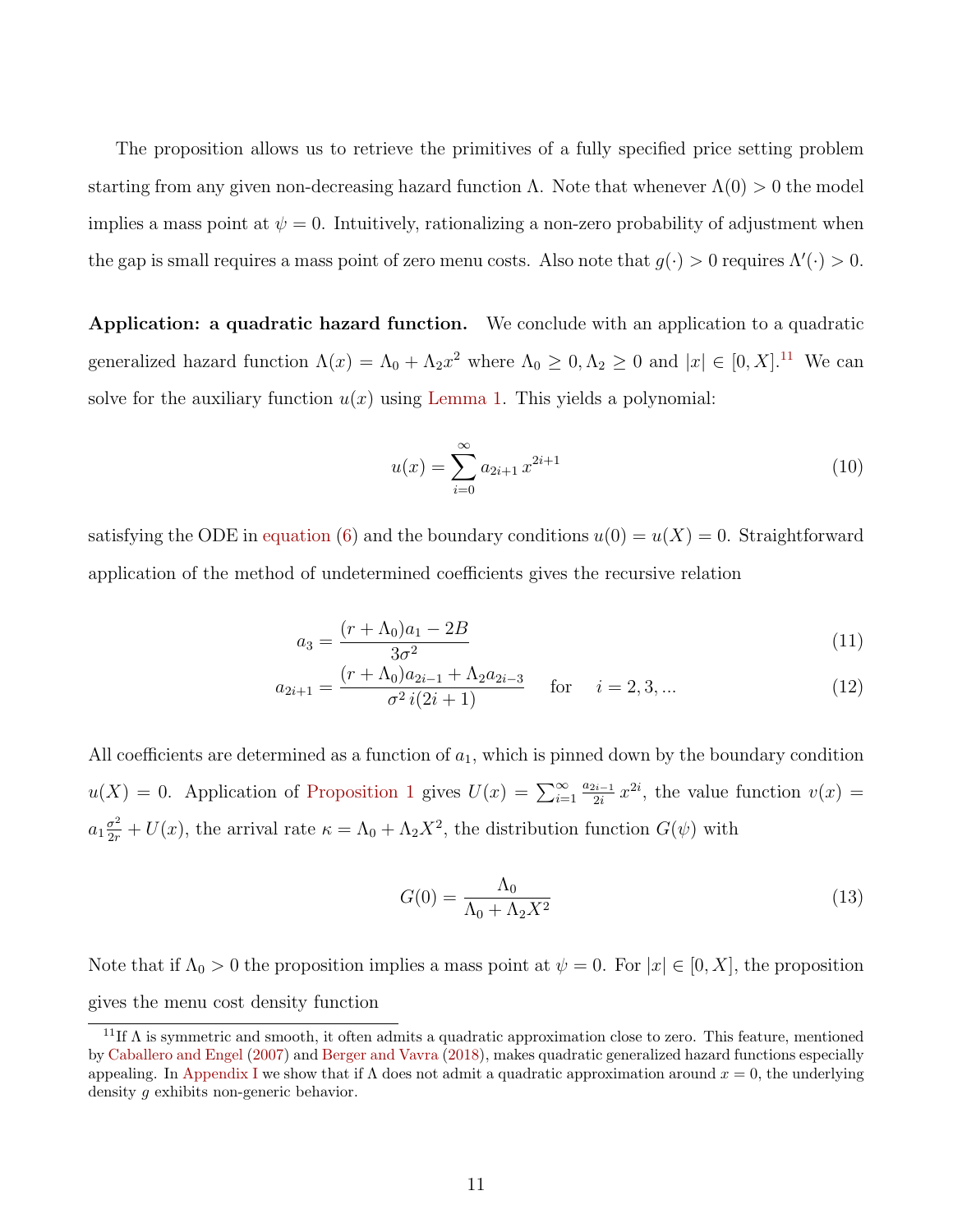$$
g(U(x)) = \frac{2\Lambda_2 x}{\kappa u(x)}\tag{14}
$$

The limit of the density is finite and positive,  $\lim_{\psi \downarrow 0} g(\psi) = \frac{2\Lambda_2}{\kappa a_1}$ . This happens because  $v(x)$  is smooth and symmetric, so  $u(x) = v'(x)$  admits a linear approximation close to zero.

### 2.2 An Optimal Adjustment Intensity Model

In this section we describe an alternative setup that yields a similar mapping between an underlying cost function and the generalized hazard. Now the firm does not face random menu cost. Instead, it directly controls the arrival rate of a free opportunity to change prices. At each moment the firm must pay a flow cost  $c(\ell)$  to obtain an arrival rate  $\ell$ . We assume that the flow cost is increasing and convex. This will give rise to the choice of the optimal rate of price changes as a function of the price gap, leading to a generalized hazard function  $\Lambda$ . As in the previous case, we also allow the firm to pay a deterministic menu cost  $\Psi$  to change its price with certainty. This  $\Psi$  will give rise to a barrier X, and we allow  $\Psi = \infty$ , in which case this will never be used, so  $X = \infty$ .

The main result of this section is that, analogously to the previous setup, any increasing symmetric function  $\Lambda$  can be rationalized by some increasing and convex cost function c. One difference between the two setups is that the resulting  $\Lambda$  in this setup does not need to be bounded above. This justifies the use of some of our examples later on. Additionally, this setup imposes fewer constraints on the tails of the implied distribution of price changes.

The firm's problem is:

$$
rv(x) = \min\left\{Bx^2 + \frac{\sigma^2}{2}v''(x) + \min_{\ell \ge 0} \{\ell(v(0) - v(x)) + c(\ell)\}, r(\Psi + v(0))\right\}
$$
(15)

We assume that the cost function  $c : \mathbb{R}_+ \to \mathbb{R}_+$  is increasing and convex in  $\ell$ , and that  $c(\ell) \to \infty$ as  $\ell \to \infty$ . We can also allow c to have finitely many flat segments, and do not assume that c is continuously differentiable. The possibility of kinks in  $c$  may be needed to rationalize constant segments on  $\Lambda$ . Allowing for flat segments in c implies that the minimizer  $\ell^*$  may be an interval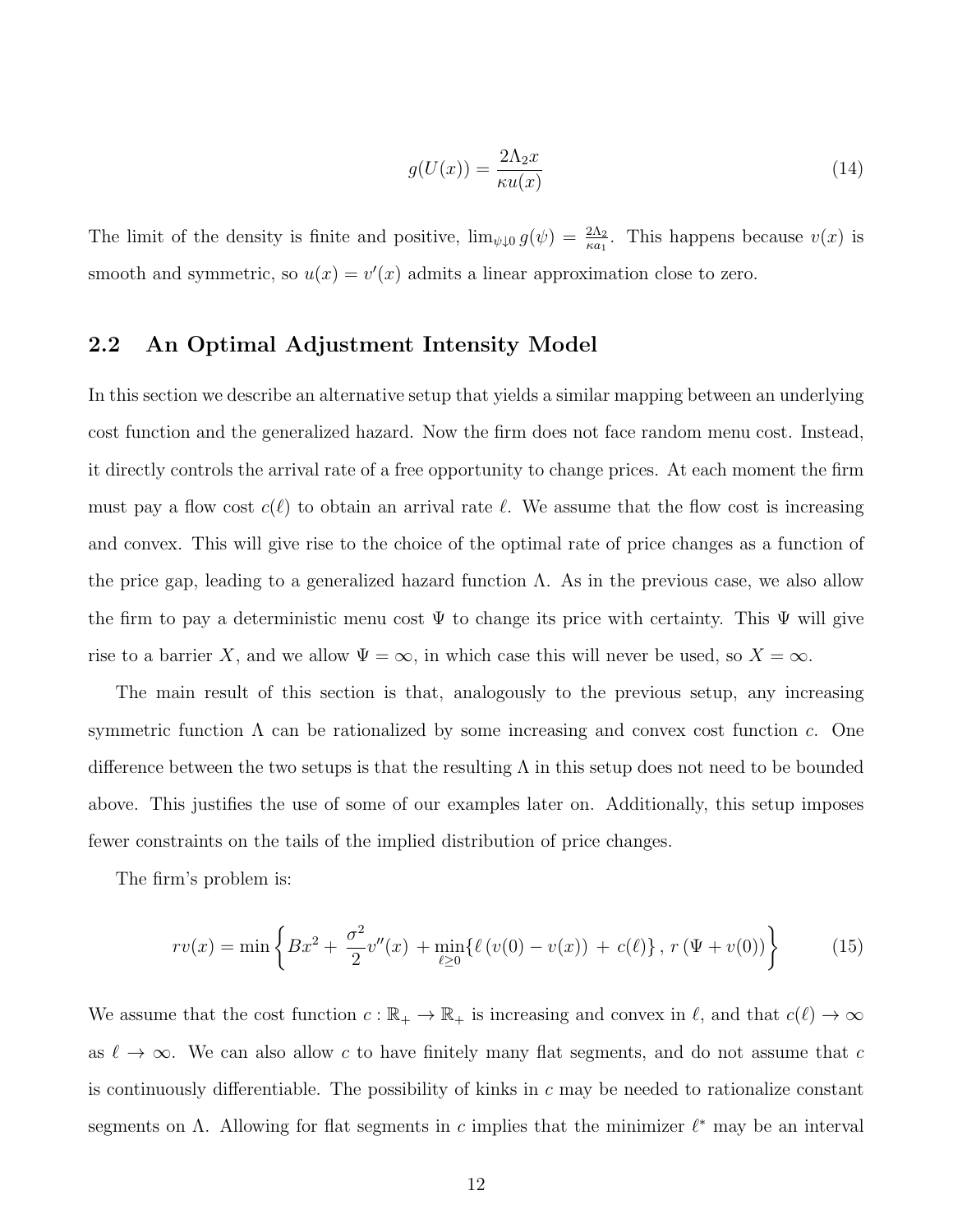for some x, which we can represent with a discontinuity in  $\Lambda$  at that value of x. We can now state a result that echoes the one in Proposition 1:

PROPOSITION 2. Fix a discount rate, curvature, variance, and a value of the threshold  $(r, B, \sigma^2, X)$ , all positive. Let  $\Lambda(\cdot) : (-X, X) \to \mathbb{R}_+$ . Assume that  $\Lambda(\cdot)$  is symmetric around zero,  $\Lambda(x) = \Lambda(-x)$ , increasing in |x|, and differentiable on  $(0, X)$ . Then, there exists an increasing convex cost function  $c(\cdot) : \mathbb{R}_+ \to \mathbb{R}_+$  that uniquely rationalizes the postulated decision rule as in equation (15). Moreover, the marginal cost  $c'(\cdot)$  can be constructed by solving a second order linear ordinary differential equation.

The proof of the statement follows the same logic used in the proof of Proposition 1. Appendix D provides more details on the solution of this model. Note that observation on the frequency and size of price changes cannot in general distinguish between the random menu cost model of Section 2.1 and the optimal intensity of price adjustment of this section. In this sense, the generalized hazard function  $\Lambda$  is a more fundamental object. Furthermore, as explained above, the model of this section allows a slightly larger set of generalized hazard functions Λ.

## 3 Steady State observable statistics

In this section we show how to use the hazard function  $\Lambda$  to derive several observable statistics produced by our model in the steady state. In particular, we solve for the implied invariant distribution of price gaps, with density  $f(x)$ , the number of price changes per unit of time,  $N_a$ , and the distribution of price changes, with density  $q(\Delta p)$ . We focus on two moments of this distribution, the variance and the Kurtosis, denoted  $Var(\Delta p)$  and  $Kurt(\Delta p)$ . The setup allows for  $\Psi \in \mathbb{R}_+ \equiv \mathbb{R}_+ \cup \{\infty\}$ . If  $\Psi$  is finite then the inaction range is bounded,  $X < \infty$ . Otherwise, the support is unbounded,  $X = \infty$ . Both cases are encompassed by the analysis of this section. The starting point of this section is the function  $\Lambda$  that summarizes the firm's optimal decisions:

ASSUMPTION 1. Let  $\Lambda: (-X, X) \to \mathbb{R}_+$ , be non-negative, piece-wise continuous, symmetric, i.e.  $\Lambda(x) = \Lambda(-x)$  for all x, with at most finitely many discontinuities  $x_k \geq 0$ , and let  $\mathbb{J} \equiv \{x_k\}$ . If  $X = \infty$ , we assume that there is a  $\lambda > 0$  and  $0 < x_H < \infty$  such that  $\Lambda(x) \geq \lambda$  for all  $|x| > x_H$ .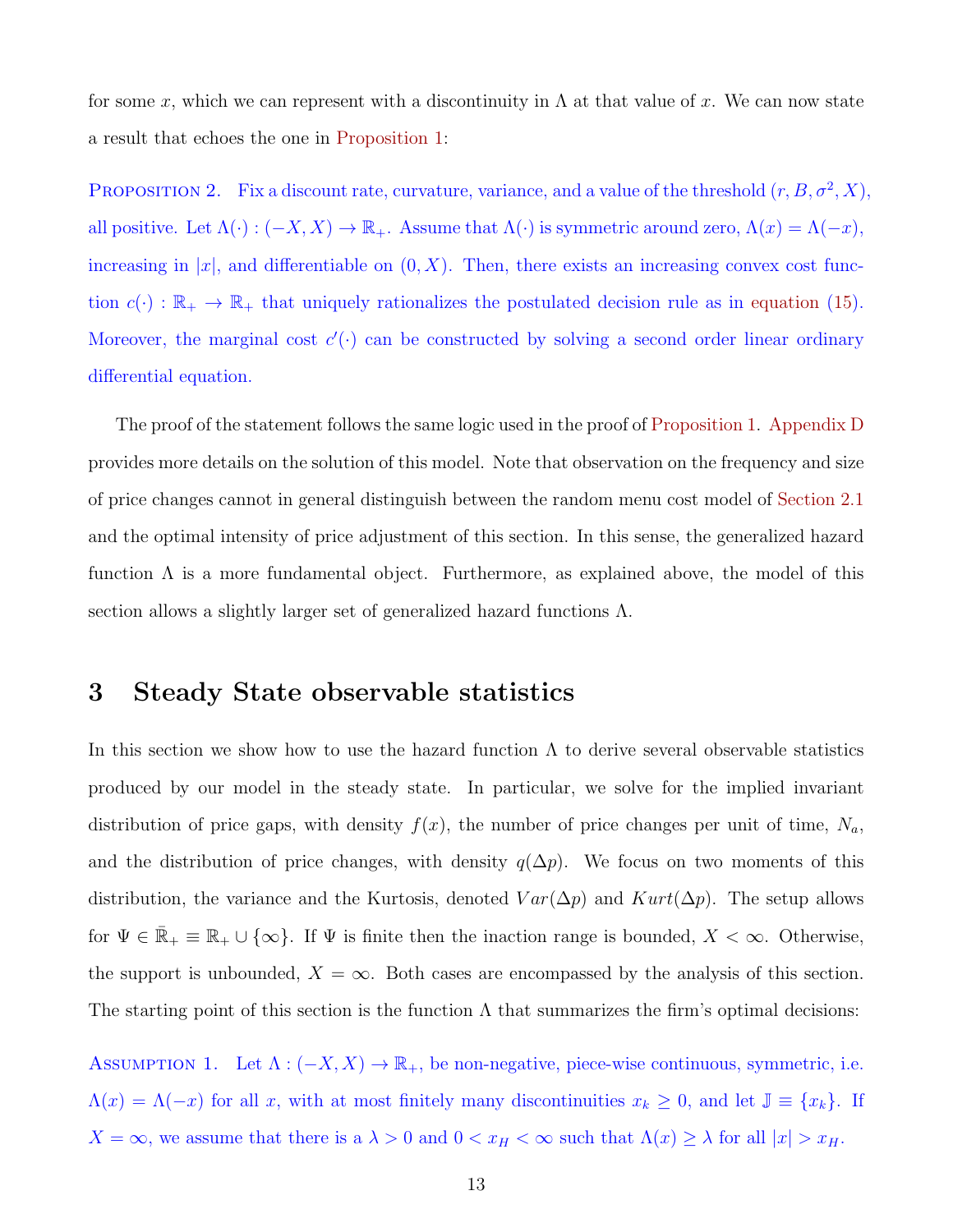Note that if  $\Lambda$  is the solution to the firm problem studied in Section 2, then  $\Lambda(x)$  must be weakly increasing for  $x > 0$ , although Assumption 1 does not impose that.

Next we define the invariant distribution of price gaps, with density  $f(\cdot) : (-X, X) \to \mathbb{R}_+$ . Importantly, f must be continuous everywhere, continuously differentiable at  $|x| \in (0, X)$ , twice continuously differentiable at all  $|x| \in (0, X)/\mathbb{J}$ , and symmetric around  $x = 0$ . Given the symmetry, we only define  $f$  on positive real values. It solves the following equations:

$$
f(x)\Lambda(x) = \frac{\sigma^2}{2}f''(x) \text{ for all } x \in [0, X), x \neq 0 \text{ and } x \notin \mathbb{J}
$$
 (16)

with boundary conditions: 
$$
\frac{1}{2} = \int_0^X f(x) dx \text{ and } \lim_{x \to X} f(x) = 0.
$$
 (17)

Note that if  $\Psi < \infty$ , then  $f(X) = 0$  is an implication of X being an exit point, i.e. a barrier. Otherwise it is a requirement for integrability. Figure 1 plots three examples of the invariant distribution of price gaps which solves equation  $(16)-(17)$  for a hazard function with power form  $\Lambda(x) = \kappa \left( \frac{x}{x} \right)$  $(\frac{x}{X})^{\nu}$ . The quadratic case,  $\nu = 2$ , has been considered for instance by Caballero and Engel (1993a); Berger and Vavra (2018).

Figure 1: Density function  $f(x)$  for the invariant distribution of gaps

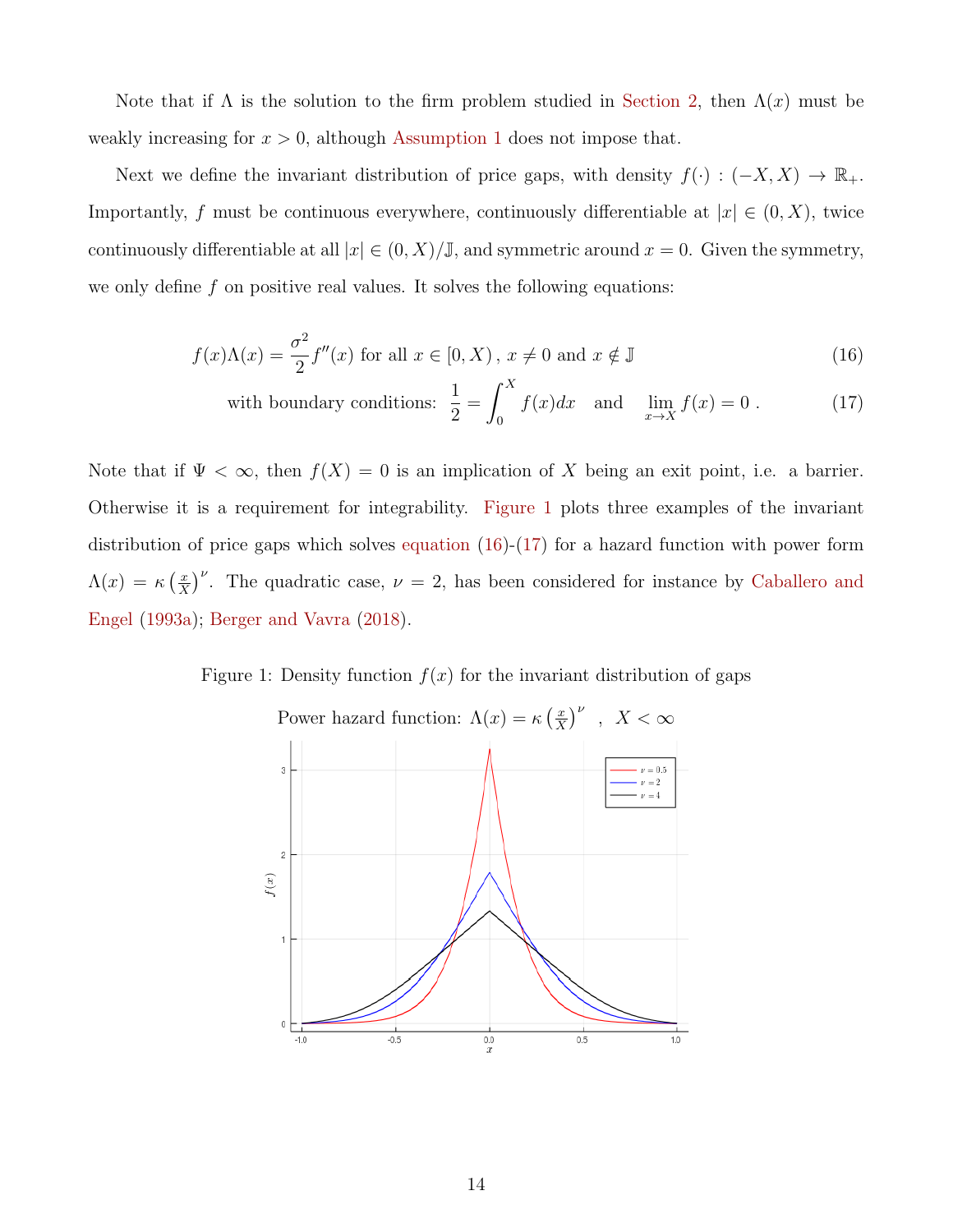**Frequency of price changes**  $N_a$ . There are two types of price changes: those that occur when  $x$  reaches  $X$ , if it is finite, and those that occur when the firm draws a low enough fixed cost. Since X is an exit point, the number of price changes of the first type is given by  $-2\frac{\sigma^2}{2}$  $\frac{r^2}{2}f'(X)$ . The sign is negative because  $f'(X)$  is negative. The 2 in front is becaus the same number of price changes happens when x reaches X as when x reaches  $-X$ . Note that if  $X = \infty$  then  $f'(X) = 0$ . The second type of price changes occurs when  $|x| < X$ , which happens with density  $f(x)$ , and draws a sufficiently low fixed cost, which happens with probability  $\Lambda(x)$  per unit of time. This gives

$$
N_a = 2 \left[ \int_0^X f(x) \Lambda(x) dx - \frac{\sigma^2}{2} f'(X) \right] \quad . \tag{18}
$$

We remark for future reference that, as shown in Alvarez, Le Bihan, and Lippi (2016) for a very wide class of models that includes the ones in this paper, the following relation holds for any feasible policy in this class of menu cost problems:<sup>12</sup>

$$
N_a Var\left(\Delta p\right) = \sigma^2\tag{19}
$$

This equation will be useful later in applications. We will use s for the fraction of price changes that occur before hitting the boundary  $\pm X$ . We can use equation (18) to replace the Kolmogorov forward equation for  $f$ , and integrate by parts to obtain that:

$$
s \equiv \frac{\int_{-X}^{X} \Lambda(x)f(x)dx}{N_a} = 1 - \frac{\sigma^2|f'(X)|}{N_a} = 1 - \frac{|f'(X)|}{|f'(0)|} \text{ since } N_a = \sigma^2|f'(0)| \tag{20}
$$

where  $|f'(0)|$ , with a slight abuse of notation, is the absolute value of either the right or left derivative of  $f(x)$  evaluated at  $x = 0$ .

**Distribution of price changes.** Recall that upon any price change the firm "closes" its gap x, i.e. the size of the adjustment is  $\Delta p = -x$ . If  $X < \infty$  then the distribution of price changes has a mass point at  $\Delta p = -X$ . The mass of such price changes is equal to  $\frac{\sigma^2}{2}$  $\frac{\sigma^2}{2}|f'(X)|$ . There are also

 $12$ The key assumption for this result to hold is that the price gap is closed upon adjustment. This assumption is not true in e.g. models with high inflation or models with price plans, see Alvarez and Lippi (2020).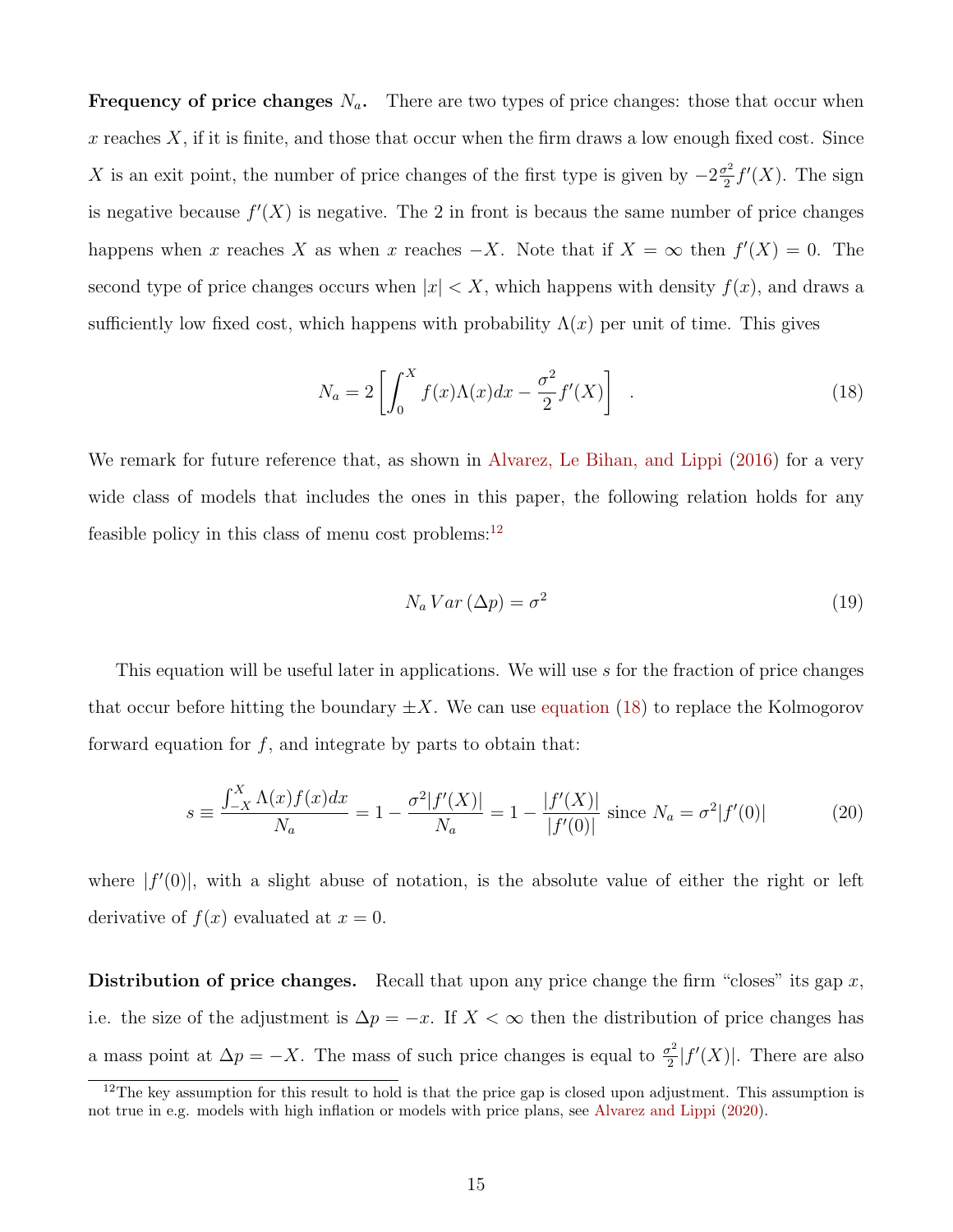price changes of size  $|\Delta p| < X$  that occur when a firm has  $x < X$  and draws a sufficiently low fixed cost. This occurs with probability  $\Lambda(x)$  per unit of time for a firm with price gap x. Recall also that at steady state, there is a density  $f(x)$  of firms with price gap x. This density is symmetric around zero. The distribution of price changes is thus symmetric around zero as well. It has the following form:  $\overline{\phantom{a}}$ 

$$
\Delta p = \begin{cases}\n-x & \text{w/ density } q(-x) \equiv \frac{\Lambda(x)f(x)}{N_a} \text{ for } x \in (0, X) \\
-X & \text{w/ probability } \frac{\frac{\sigma^2}{2}|f'(X)|}{N_a}\n\end{cases}
$$
\n(21)

 $\frac{2\kappa}{\sigma^2}$ ) $\frac{1}{4}$ 

Note that  $1-s$ , as defined in equation (20), is also twice the size of the mass point at the boundary of the support of this distribution.

Figure 2: Density function  $q(\Delta p)$  of the distribution of price changes

Quadratic Hazard function:  $\Lambda(x) = \kappa x^2$ ,  $X = \infty$ , shape parameter:  $\eta \equiv \left(\frac{2\kappa}{\sigma^2}\right)$  $n=4$  $\eta = 3$ 1.00  $0.75$  $q(\Delta p)$ 0.50  $0.25$  $0.00$  $\mathbb O$  $\Delta p$ 

Figure 2 plots a few examples of the density of price changes implied by a quadratic hazard function  $\Lambda(x) = \kappa x^2$  with an unbounded support  $X = \infty$ . This uses the definition  $q(-x) \equiv \frac{\Lambda(x) f(x)}{N}$  $N_a$ from equation  $(21)$ , where the density of price gaps f solves the Kolmogorov forward equation equation (16). The generalized hazard function and frequency of price changes alone are sufficient to construct both  $f$  and  $q$ .

We note that in the quadratic case the distribution of price changes is indexed by a single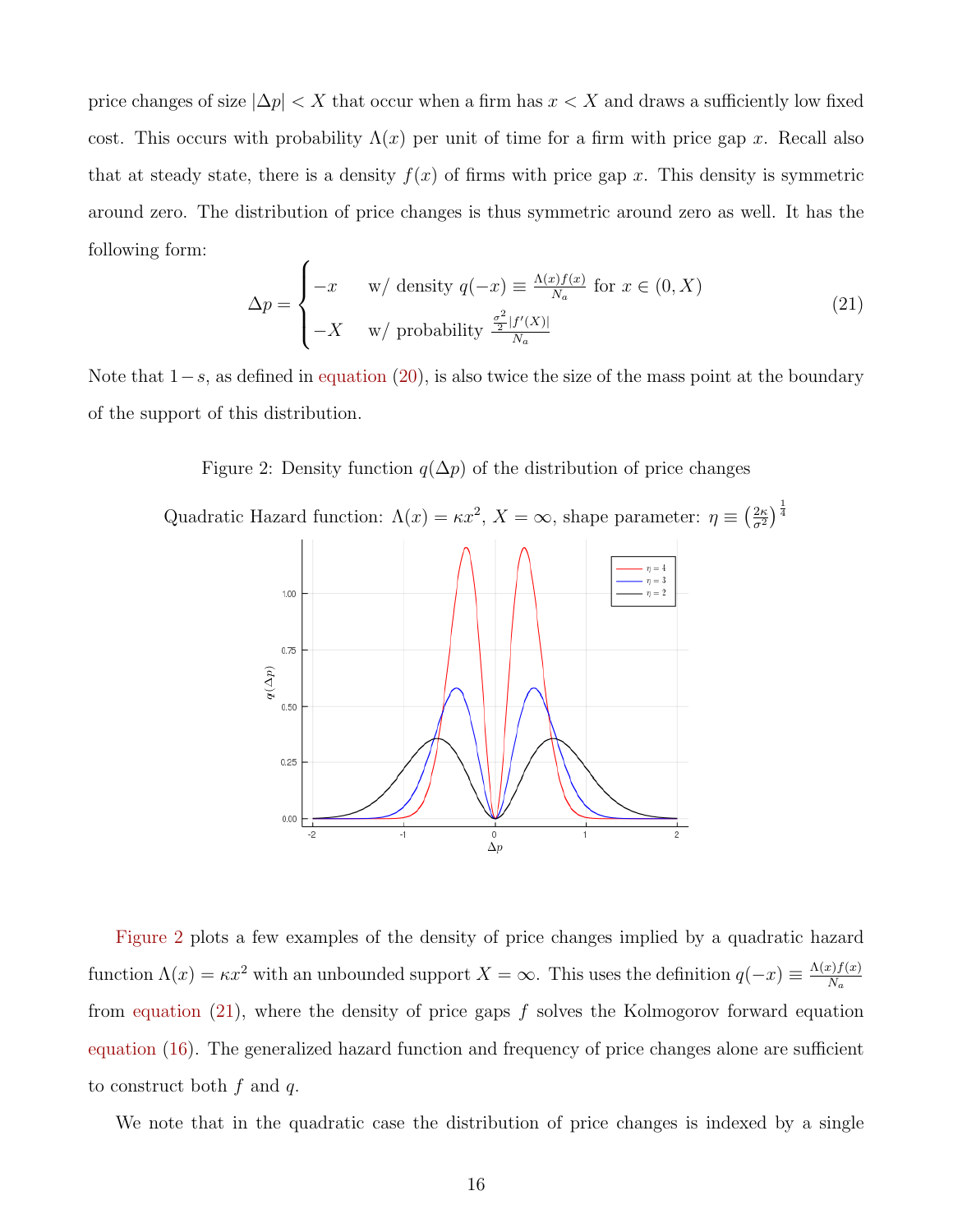parameter  $\eta \equiv \left(\frac{2\kappa}{\sigma^2}\right)$  $\frac{2\kappa}{\sigma^2}$  determining its shape, and features no mass points at the boundary of the inaction region since  $X = \infty$ . This means  $s = 1$  in terms of equation (20). The parameter  $\eta$  is recurring in the class of generalized hazard functions of the power form, and generally determines the shape of the distributions of price changes.

For future reference we define two useful moments. The variance and the Kurtosis of the price changes  $Kurt(\Delta p)$  can be defined using the distribution in equation (21):

$$
Var(\Delta p) = \frac{2\left[\int_0^X x^2 \Lambda(x) f(x) dx - X^2 \frac{\sigma^2}{2} f'(X)\right]}{N_a} \tag{22}
$$

$$
Kurt(\Delta p) = \frac{2\left[\int_0^X x^4 \Lambda(x)f(x)dx - X^4 \frac{\sigma^2}{2} f'(X)\right]}{N_a} \frac{1}{\left[Var(\Delta p)\right]^2}
$$
(23)

**Standardization.** It is useful to rescale the firm's decision rule to isolate the role of the shape of Λ and of other parameters. Standardization clarifies which objects matter conceptually, and also helps to bring the model to the data, as shown in Section 4. Let's start with a price-setting problem represented by the triplet  $\{X, \Lambda, \sigma^2\}$  with  $\sigma^2 > 0$  and  $\Lambda : (-X, X) \to \mathbb{R}_+$  satisfying Assumption 1. Given the triplet  $\{X, \Lambda, \sigma^2\}$ , we can compute the corresponding density of price changes  $q(\cdot) : (-X, X) \to \mathbb{R}$ , the variance of price changes  $Var(\Delta p)$ , the frequency of price changes  $N_a$ , and the share of price changes away from the boundaries s. We have the following result:

PROPOSITION 3. Consider an economy characterized by  $\{X, \Lambda, \sigma^2\}$ , and associated q,  $Var(\Delta p)$ ,  $N_a$ and s. For any  $b > 0$  define another economy  $\{\tilde{X}, \tilde{\Lambda}, \tilde{\sigma}^2\}$ , where  $\tilde{X} = bX$ ,  $\tilde{\Lambda}(z) = \Lambda(z/b)$  for all  $z \in (-\tilde{X}, \tilde{X})$ , and  $\tilde{\sigma} = b\sigma$ . These economies feature: (i) the same frequency of price changes,  $\tilde{N}_a = N_a$ , (ii) the same fraction of price changes away from the boundaries,  $\tilde{s} = s$ , and (iii) the same shape of the density of price changes, namely:  $\tilde{q}(z) = q(z/b)/b$  for all  $z \in (-X b, X b)$ .

Note that we can choose  $b^2 = 1/Var(\Delta p)$ , for instance, so that the variance of price changes in the rescaled economy is one,  $\tilde{V}ar(\Delta p) = 1$ . This new economy can then be referred to as "standardized". The proposition shows that  $Kurt(\Delta p)$  and the share s only depend on the shape of Λ, described by  $\hat{\Lambda}$ . In general, the shape cannot be summarized by a finite number of parameters, but in some situations a single parameter will suffice. For instance, below we consider a case where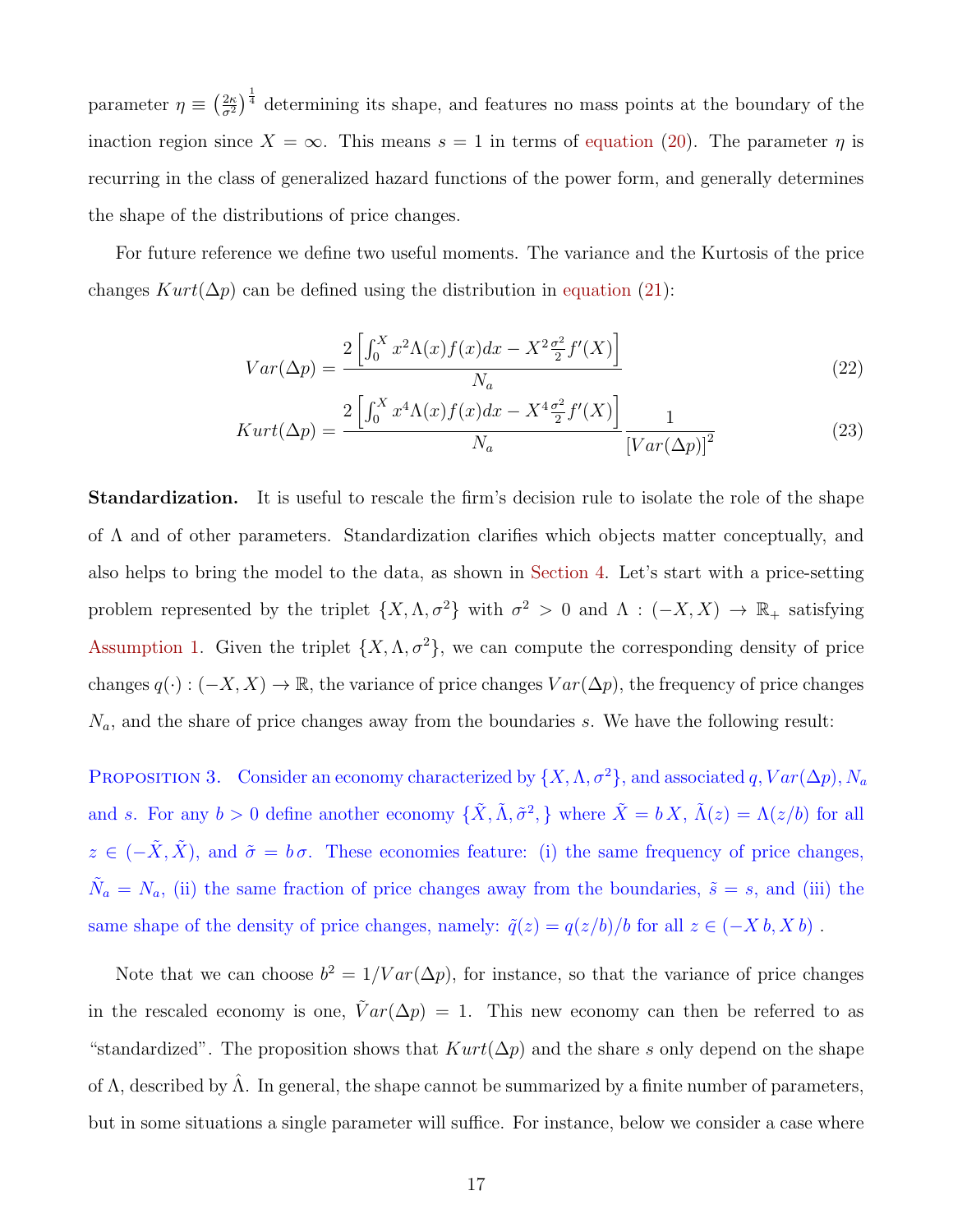$\Lambda$  is a power function and  $\Lambda$  is described by a single parameter.

In addition to the standardization described above, we can also consider transformations akin to changing the time units, thus only affecting the frequency of adjustment, but not the distribution of price changes. In particular, consider a scalar  $k > 0$ , and define  $\hat{\Lambda}(x) = \Lambda(x)/k$  for all x,  $\hat{\sigma}^2 = \sigma^2/k$  and  $\hat{X} = X$ . It easy to see that  $\{\hat{X}, \hat{\Lambda}, \hat{\sigma}^2\}$  has  $\hat{N}_a = kN_a$  and  $\hat{Q}(x) = Q(x)$  for all  $x$ .<sup>13</sup>

**A** useful approximation. We conclude with a proposition showing that for the case in which  $\Psi < \infty$ , so that  $X < \infty$ , the invariant distribution can be accurately approximated by one corresponding to a generalized hazard function  $\Lambda$  with unbounded support and arbitrarily large values for  $x > X$ . This approximation is useful because the case with unbounded support is somewhat simpler to analyze, since it does not involve discussing the mass points at the boundary of the inaction region.

PROPOSITION 4. Let  $X < \infty$  and let  $\Lambda : [0, X) \to \mathbb{R}_+$  be a continuous generalized hazard function, where  $f : [0, X] \to \mathbb{R}_+$  is its corresponding invariant density, assumed to be symmetric. Let  $\Lambda_k : [0, \infty) \to \mathbb{R}_+$  be defined as  $\Lambda_k(x) = \Lambda(x)$  if  $x < X$  and  $\Lambda_k(x) = k$  otherwise. Let also  $f_k : [0, \infty) \to \mathbb{R}_+$  be the invariant density associated with  $\Lambda_k$ , also assumed symmetric for negative x's. Then  $f_k$  converges uniformly to f in  $[0, X]$  as  $k \to \infty$ .

## 4 From Price Changes to Price Gaps and Hazards

In this section we show how to recover the invariant density of price gaps  $f$  and the adjustment hazard  $\Lambda$  from the observable distribution of price changes. These two objects then allow us to recover the underlying distribution G of adjustment costs  $\psi$  in a random menu cost model of Section 2.1. We apply the algorithm to data taken from Cavallo (2015), fitting the distribution of price changes Q and recovering f,  $\Lambda$ , and G. For future reference, we pay particular attention to estimate the kurtosis of the distribution of price changes.

To do this, we first characterize the restrictions that an increasing hazard function  $\Lambda$  imposes on Q and establish a mapping from the observables (price changes) to the distribution of price

<sup>&</sup>lt;sup>13</sup>In Appendix H we consider an alternative normalization, suitable for the case where  $X < \infty$ .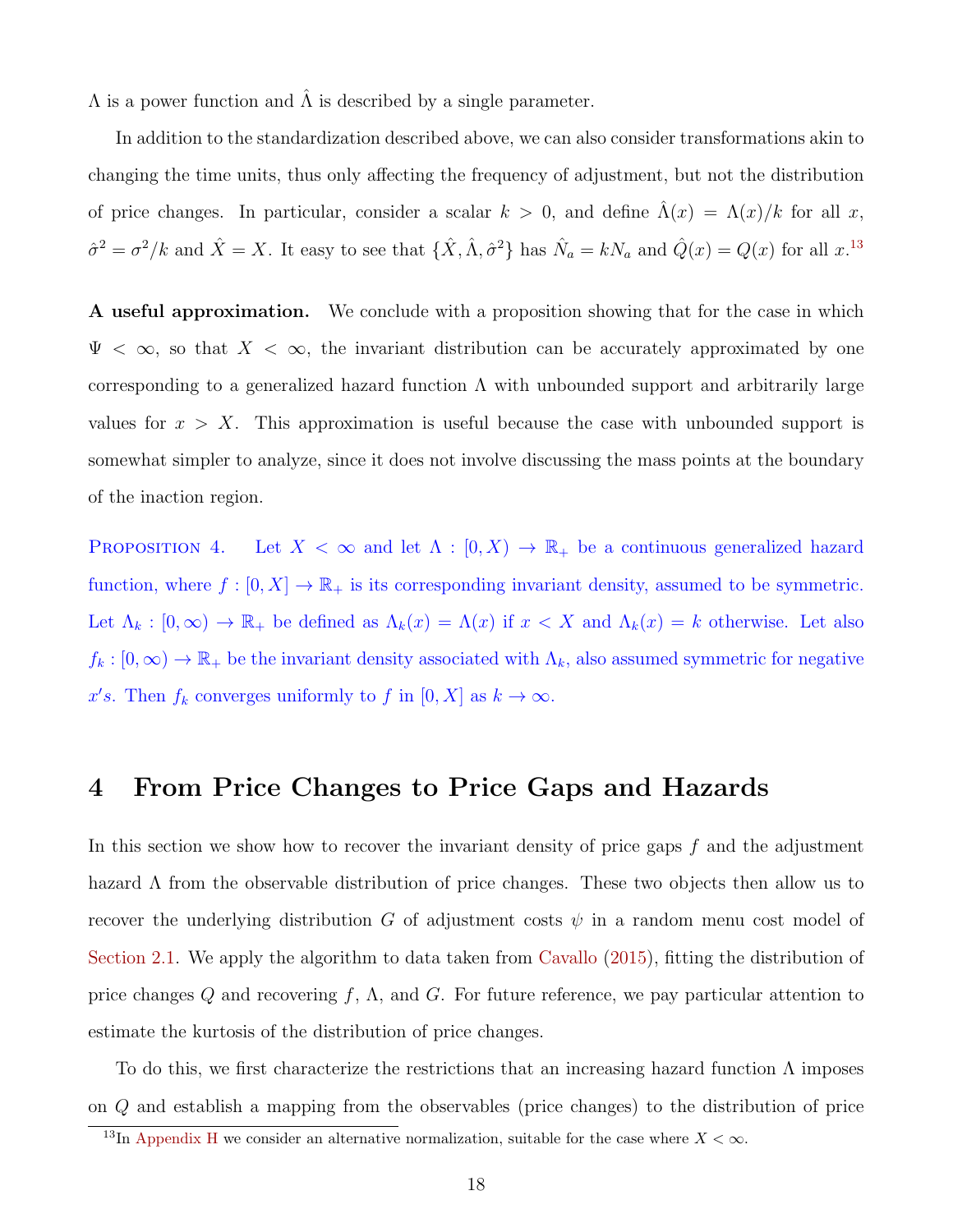gaps f and adjustment hazard  $\Lambda$ . We then propose a non-parametric identification strategy to identify the distribution of price changes which takes into account unobserved heterogeneity across different products consistent with the theory as described in Proposition 3 . We illustrate these results fitting a flexible functional form to the distributions Q for several product categories in the dataset from Cavallo (2015). Interestingly, using this data set which have no time aggregation, arguably minimum measurement error, and accounting for unobserved heterogeneity, we find distributions with much smaller Kurtosis than in the literature. From this estimated distribution, we then recover f and  $\Lambda$ , and from them obtain the distribution of random menu cost G using the characterization in Proposition 1.

**Identification of f and Λ.** We start with a lemma that describes the properties of the distribution of price changes generated by a generalized hazard function. It only requires Assumption 1:

PROPOSITION 5. Let Q be the CDF of price changes corresponding to a generalized hazard function  $\Lambda$  satisfying Assumption 1. Then, Q is absolutely continuous on  $(-X, X)$ , so that  $Q(x) =$  $Q(-X) + \int_{-X}^{x} q(s)ds$  for  $x < X$ . The density  $q(\cdot) : (-X, X) \mapsto \mathbb{R}_{+}$  is symmetric around zero,  $q(x) = q(-x)$ , and continuous at  $x \notin \mathbb{J}$ . Q has mass points if and only if  $X < \infty$ , in which case they are at  $-X$  and X, and is fully identified by the collection of all its moments.

The next proposition, which is one of the main results of the paper, obtains the density  $f$  of price gaps from the distribution of price changes. The idea is simple: we integrate the Kolmogorov forward equation twice and replace  $\sigma^2$  as in equation (19). Once we have f, it is straightforward to get  $\Lambda$  using  $f(x)\Lambda(x) = q(x)N_a$ .

PROPOSITION 6. Let  $\Delta p$  be price changes, and let Q and q be the CDF and corresponding density of price changes corresponding to a generalized hazard function  $\Lambda$  satisfying Assumption 1. Let  $N_a$  be the frequency of price changes. The density for the invariant distribution  $f(x)$  is given by

$$
f(x) = \frac{2}{Var(\Delta p)} \left[ \int_x^X (1 - Q(z)) dz \right] \text{ for all } x \in (0, X)
$$
 (24)

and  $f(-x) = f(x)$ , where  $Var(\Delta p)$  is the variance of the price changes computed using Q. The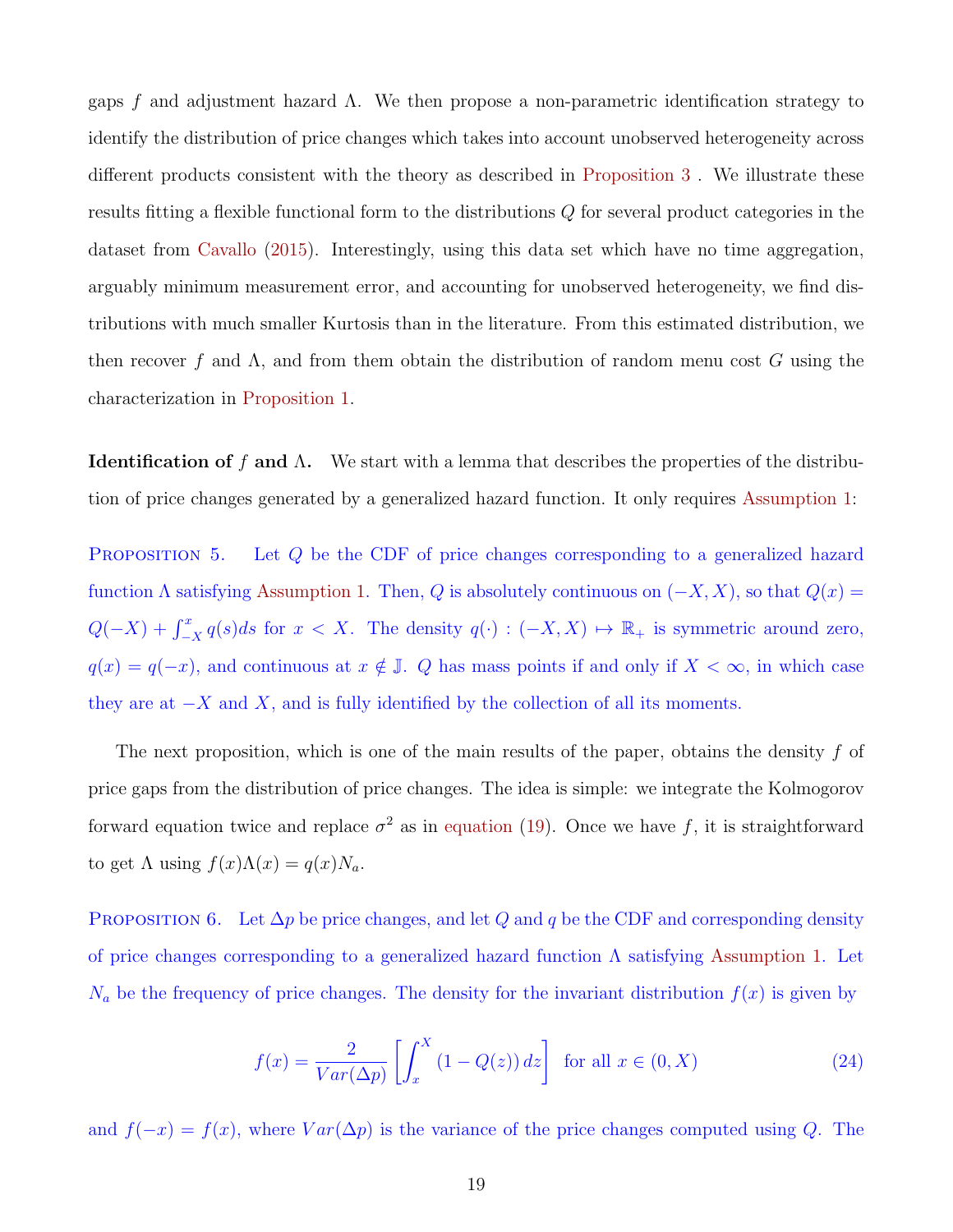generalized adjustment hazard  $\Lambda(x)$  is given by

$$
\Lambda(x) = \frac{N_a Var(\Delta p)}{2} \frac{q(x)}{\int_x^X (1 - Q(z)) dz} \text{ for all } x \in [0, X)
$$
\n
$$
(25)
$$

and  $\Lambda(-x) = \Lambda(x)$ .

Recall that the function  $\Lambda$  implied by the models of Section 2.1 and Section 2.2 is increasing in  $x \in (0, X)$ . If  $\Lambda$  is increasing in  $(0, X)$ , the right hand side of equation (25) must be increasing. At any x where  $\Lambda$  is differentiable,

$$
\frac{\Lambda'(x)}{\Lambda(x)} = \frac{q'(x)}{q(x)} + \frac{1 - Q(x)}{\int_x^X (1 - Q(z)) dz} \ge 0 \text{ for all } x \in (0, X), x \notin \mathbb{J}
$$
\n(26)

The model of Section 2.1 also implies that  $\Lambda(\cdot)$  is bounded above on  $(0, X)$ . If this is the case, the right hand side of equation (25) must be bounded. If  $\Lambda$  is increasing, this is equivalent to

$$
\lim_{x \to X} \frac{q(x)}{\int_x^X (1 - Q(z)) dz} = \lim_{x \to X} \frac{q'(x)}{-(1 - Q(x))} \le C \tag{27}
$$

for some constant C. Moreover, if  $X < \infty$ , then  $\lim_{x\to X} (1 - Q(x)) > 0$  and hence  $\lim_{x\to X} q'(x)$ must be finite. If  $X = \infty$ , then  $\lim_{x\to X} \frac{q''(x)}{q(x)} \leq C$  by L'Hopital rule. Note that if q has exponential tails, equation (27) is satisfied even if  $X = \infty$ . Moreover, since the model of Section 2.2 does not imply a bounded  $\Lambda$  it does not require equation (27).

A simple measure of state dependence. The expression for Λ in Proposition 6 evaluated at  $x = 0$  can be used to measure a simple index of the lack of state dependence in pricing. We label it as  $C$ , for "Calvo-ness":

$$
\mathcal{C} \equiv \frac{\Lambda(0)}{N_a} \tag{28}
$$

The index  $\mathcal C$  measures the fraction of price changes that happen independently of the price gap x. In terms of the random menu cost model, it measures the fraction of price changes with no adjustment cost paid. Alvarez, Le Bihan, and Lippi (2016) use the same statistic to index multi-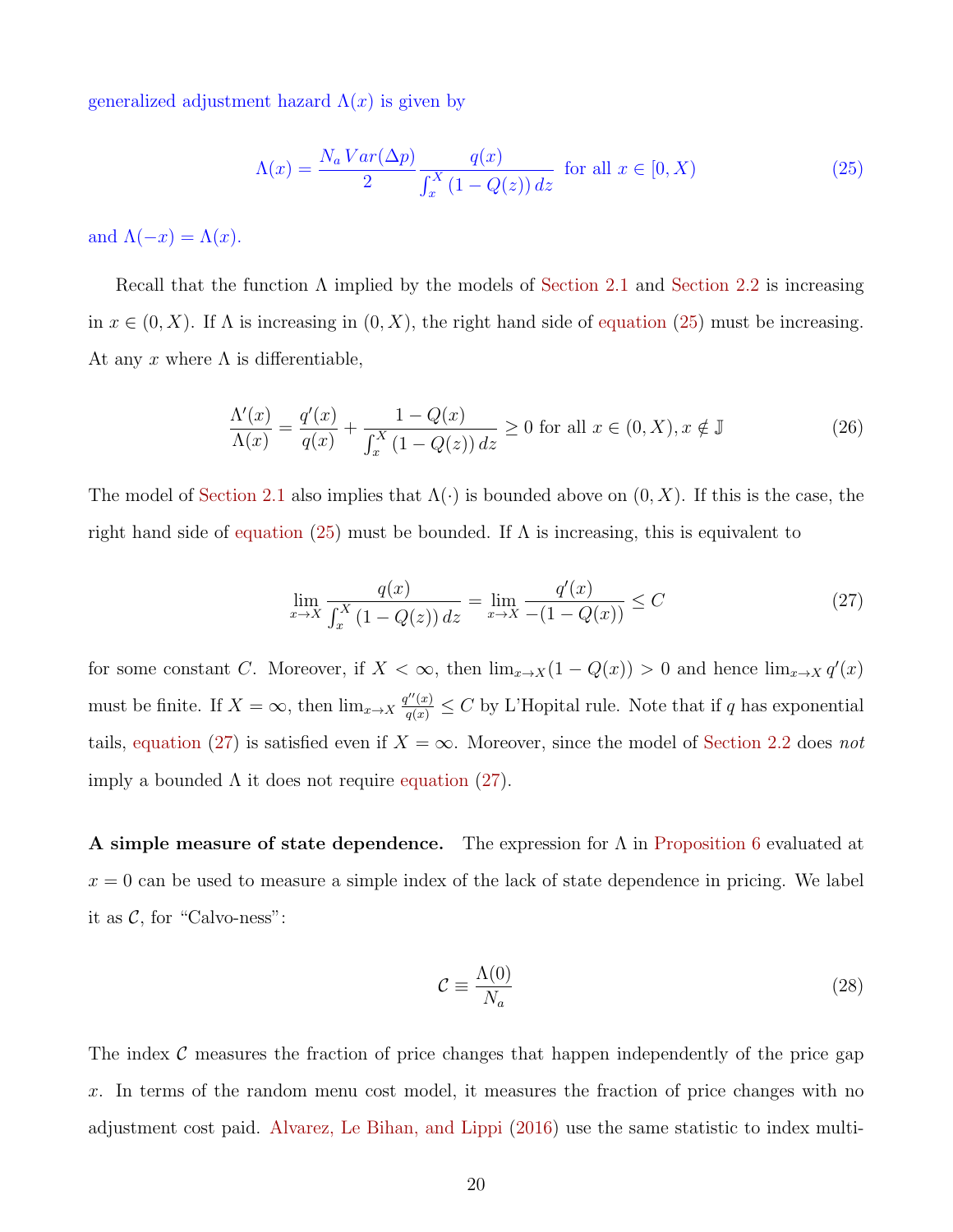product version of the Calvo<sup>+</sup> model. In that special case, the function  $\Lambda$  is constant, equal to  $\Lambda(0)$  for all  $|x| < X$ , and then it jumps to infinity, i.e. there is a barrier in this case X is simply equal to the fraction of price changes that do not occur at the barriers  $\pm X$ . Clearly, the setup here is much more general, and the definition captures all the price changes that are unrelated to the value of the price gap. Hence,  $\mathcal C$  is a broad measure of lack of state dependence. The next corollary of Proposition 6 shows that  $\mathcal C$  can be measured using data on the distribution of price changes.

COROLLARY 1. The fraction of price changes independent of the price gap  $\mathcal C$  defined in equation (28), is given by

$$
\mathcal{C} = \frac{Var(\Delta p)}{2 \mathbb{E}[|\Delta p|]} q(0). \tag{29}
$$

Moreover, using equation (18) for  $N_a, \mathcal{C} \leq 1$  if  $\Lambda$  is increasing.

The expression in Corollary 1 is intuitive: the fraction of price changes independent of the state is proportional to the density of price changes at zero, a magnitude that can be estimated. The constant of proportionality is a ratio of two easily measurable statistics. The importance of Corollary 1 is that the right hand side of equation (29) involves three observable quantities which depend exclusively on the distribution of price changes: the density at zero,  $q(0)$ , and two of its moments: the variance  $Var(\Delta p)$  and the expected absolute value  $\mathbb{E}[\Delta p]$ .

**Unobserved Heterogeneity.** Armed with Proposition 6 we can recover  $f$ ,  $\Lambda$ , and the model primitives, like the distribution of menu cost, using Proposition 1. As an intermediate step, we discuss how to account for a simple, yet pervasive, form of unobserved heterogeneity in the estimation of q. We assume that products in a narrowly defined category have the same distribution of price changes up to an (unobserved) shift in the size, i.e. the distributions have the same shape but different scale. Proposition 3 discusses exactly this type of transformation that changes the scale without affecting shape. The reason we want to account for this form of unobserved heterogeneity is that, as is well known, a mixture of distributions with identical kurtosis but different variances has itself a higher kurtosis.<sup>14</sup> The setup is similar to a random effect model,

<sup>14</sup>See Appendix G for the formal treatment of this result.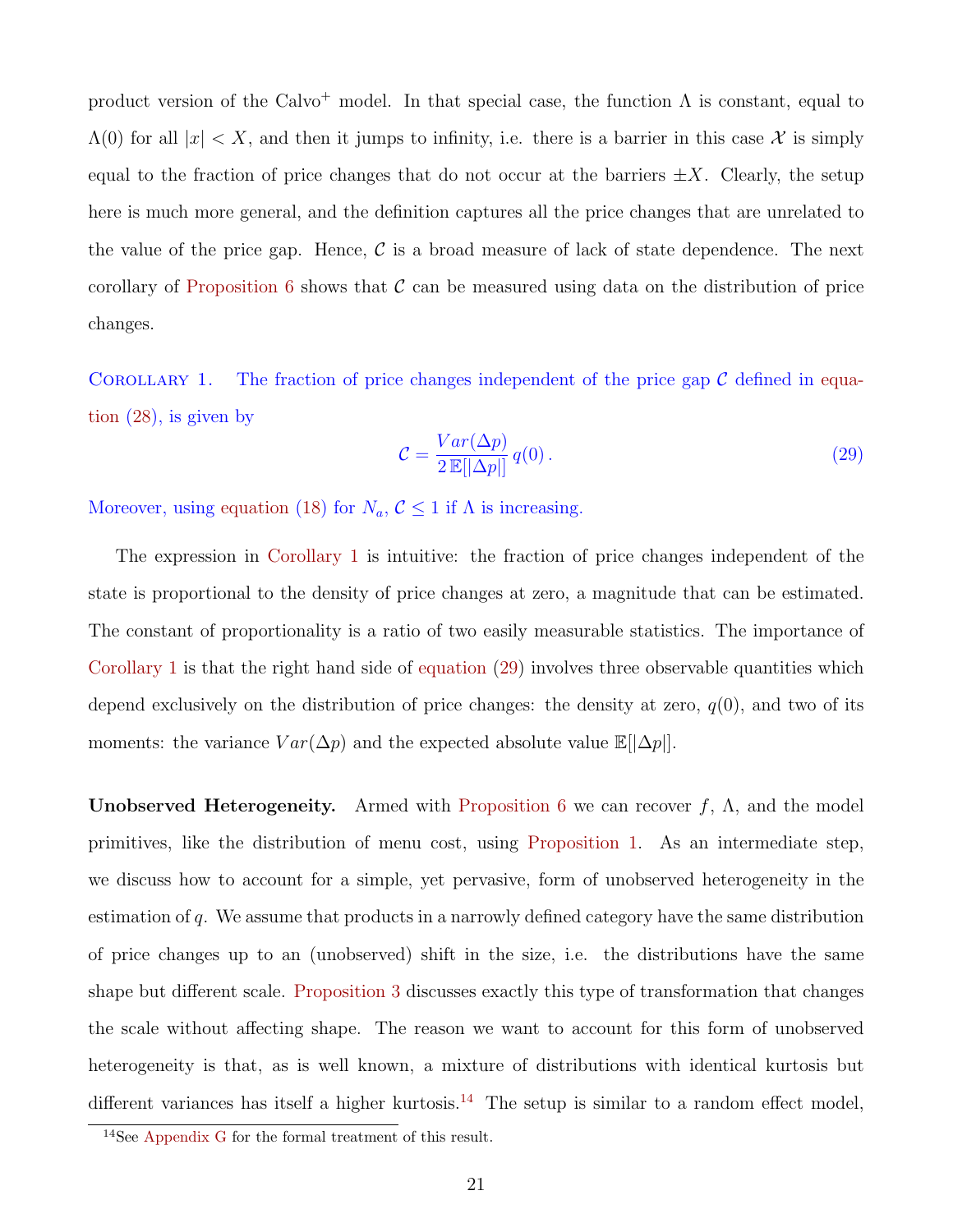yet without assuming any functional form for the distributions. In particular we use a variation of Kotlarski (1967)'s lemma. The products (within a category) are indexed by  $i$ , and  $t$  is the chronological number of adjustment. Let I be the set of all products and  $T(i)$  be the set of adjustment instances for a product  $i \in I$ . We use the following specification:

$$
\Delta p_{it} = b_i \Delta \tilde{p}_t \text{ for } i \in I \text{ and } t \in T(i)
$$
\n(30)

Here  $b_i$  corresponds to the scaling factor  $b$  in Proposition 3. The six identification assumtpions are

- 1.  $\#T(i) > 1$ , so there are at least two price changes for each i
- 2.  $\Delta \tilde{p}_t$  are drawn from a distribution Q, described by Proposition 5, for all  $t \in \bigcup_{i \in I}$
- 3.  $\Delta \tilde{p}_t$  and  $\Delta \tilde{p}_s$  are statistically independent for all  $t, s \in \bigcup_{i \in I} T(i)$
- 4.  $b_i \geq 0$  are drawn from a distribution H for all  $i \in I$
- 5.  $\Delta \tilde{p}_t$  and  $b_i$  are statistically independent for all  $i \in I$  and  $t \in \bigcup_{i \in I} T(i)$
- 6.  $\mathbb{E}[(\Delta \tilde{p}_t)^2] = 1$  for all  $t \in \bigcup_{i \in I} T(i)$

That the distribution  $Q$  is described by Proposition 5 means, in particular, that it is symmetric around zero. The last assumption is a normalization, since the variances of H and Q are not identified together. We can show the following result:

PROPOSITION 7. Consider two pairs of integer numbers  $(j, k)$  and  $(j', k')$  such that  $j + k = j' + k'$ . Under the assumptions stated above we have:

$$
\frac{\mathbb{E}[(\Delta \tilde{p}_t)^j]\mathbb{E}[(\Delta \tilde{p}_t)^k]}{\mathbb{E}[(\Delta \tilde{p}_t)^j']\mathbb{E}[(\Delta \tilde{p}_t)^k]} = \frac{\mathbb{E}[(\Delta p_{it})^j(\Delta p_{is})^k]}{\mathbb{E}[(\Delta p_{it})^j'(\Delta p_{is})^k]}
$$
(31)

for any  $(t, s)$  with  $t \neq s$ .

This proposition has two important implications. First, we can establish a recursive expression for the even moments of the distribution of  $\Delta \tilde{p}_t$ :

$$
\mathbb{E}[(\Delta \tilde{p}_t)^{2k+2}] = \mathbb{E}[(\Delta \tilde{p}_t)^{2k}] \cdot \frac{\mathbb{E}[(\Delta p_{it})^{2k+2}]}{\mathbb{E}[(\Delta p_{it})^{2k}(\Delta p_{is})^2]} \text{ for all } k \ge 0
$$
\n(32)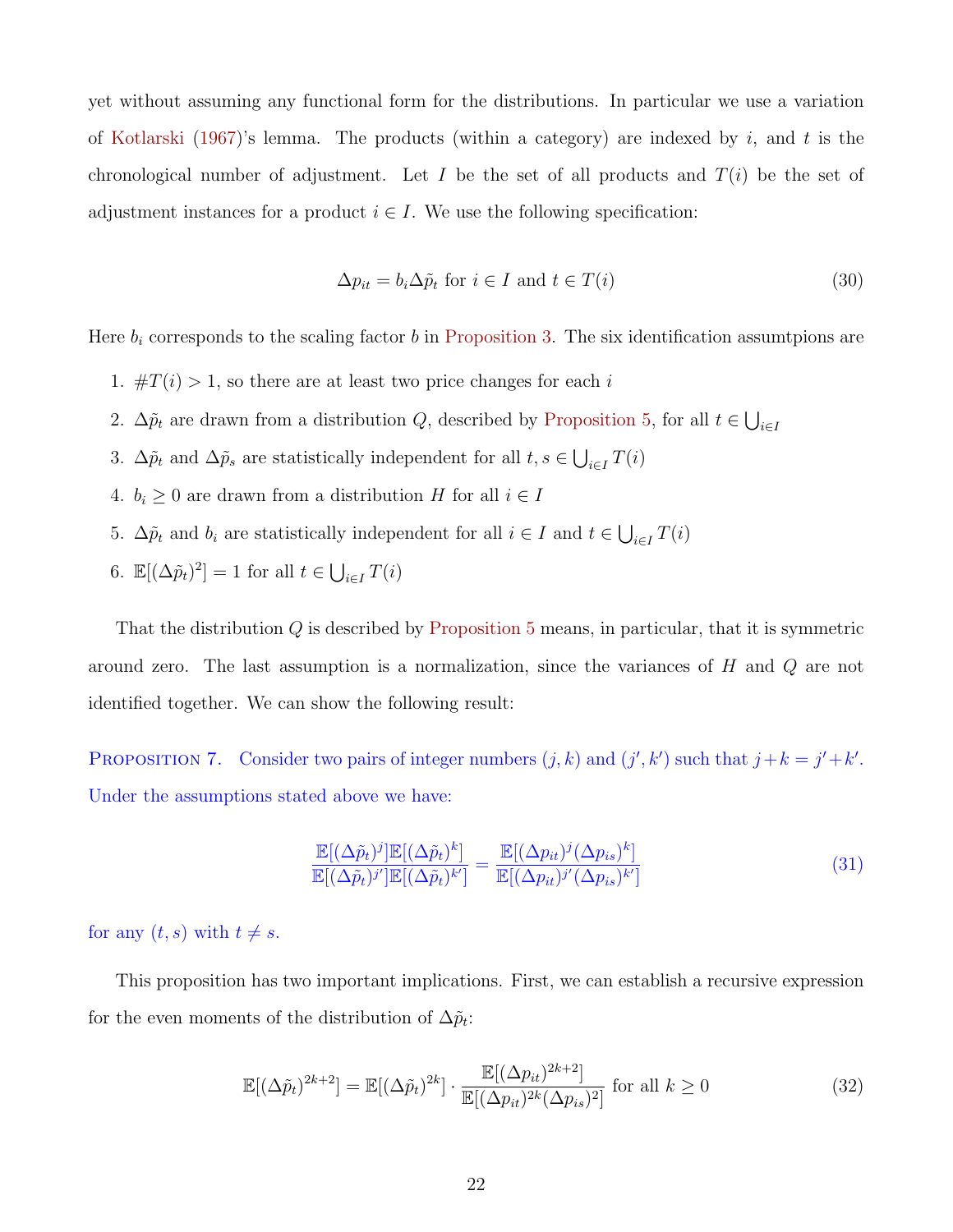which only uses equation (31) and the normalization assumed above that  $\mathbb{E}[(\Delta \tilde{p}_t)^2] = 1$ . Starting from the normalized second moment, we can construct all even moments recursively using equation (32), thus obtaining a *non-parametric identification* of the density  $q^{15}$ . Second, for future reference we display an expression for the Kurtosis of  $\Delta \tilde{p}$ :

$$
Kurt(\Delta \tilde{p}_t) = \frac{\mathbb{E}[(\Delta p_{it})^4]}{\mathbb{E}[(\Delta p_{it})^2(\Delta p_{is})^2]} = \frac{Kurt(\Delta p_{it})}{1 + \text{corr}(\Delta p_{it}^2, \Delta p_{is}^2)CV(\Delta p_{it}^2)CV(\Delta p_{is}^2)}
$$
 for  $t \neq s$  (33)

The first equality is how we estimate kurtosis, correcting for this unobserved heterogeneity. The second equality shows how our method to measure kurtosis amounts to a correction of the kurtosis computed by pooling different goods without accounting for heterogeneity. Whenever the squares of price changes of individual products are positively correlated, as we have systematically found in the data, the correction leads to a substantial downward adjustment of the estimated kurtosis.

Data and estimation. We use the open access data from Billion Prices Project presented by Cavallo  $(2015)^{16}$  We have chosen scraped price data to reduce the measurement error present in other data sets for example due to time aggregation using average revenue. It is important to avoid this form of measurement error to accurately estimate the kurtosis of the distribution of price changes, one of the goals of this section. The time span of our sample is between May 2008 and June 2010. From daily data on prices we construct the series of spells together with the size of the price change at the end of each spell. We trim the sample at price changes larger than 150 log points size in absolute value.<sup>17</sup> To fit a symmetric density, for each value  $\Delta p$  in the sample we use points in the band around it and around  $-\Delta p$  as well. The left panel of Figure 9 plots the histogram of price changes for a narrowly defined product category. The right panel presents the symmetrized histogram with a fitted density. This fitted density is not the underlying density  $q$ , since it is confounded by the unobserved values of  $b_i$ .

Table 1 presents summary statistics on the seven categories we use, as well as the estimated kurtosis. The kurtosis is estimated in two ways: first by (incorrectly, according to our assumptions) pooling different products in the same category (p), and second by accounting for product

<sup>&</sup>lt;sup>15</sup>This fully characterizes the distribution of  $\Delta \tilde{p}_t$ , since its odd moments are equal to zero due to symmetry.

 $^{16}$ Link: <http://www.thebillionpricesproject.com/datasets/>. We use the US store number 1.

<sup>&</sup>lt;sup>17</sup>We remove 87 (larger than 150 log points) out of  $326,570$  price changes for products with at least three spells.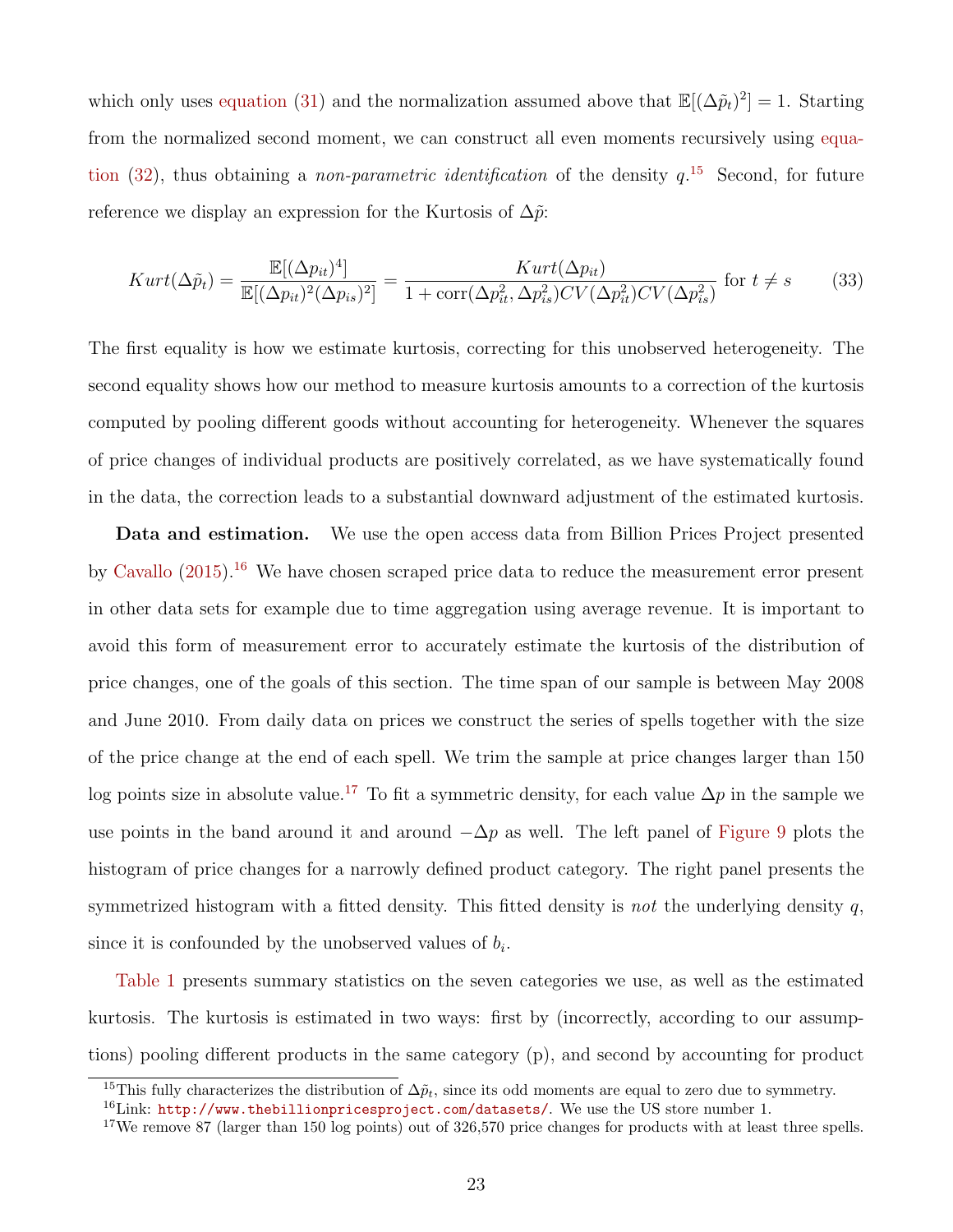

Figure 3: Distribution of price changes in a narrow category

Pooling all products for category 561, COICOP label "Non-durable household goods"

heterogeneity (u). To implement the latter procedure, we use equation (33). This equation is a particular case of equation (31) with  $j = 4$ ,  $k = 0$ , and  $j' = k' = 2$ . Importantly, the expectation is taken over  $t \neq s$ , and any such pair  $(t, s)$  can be taken to estimate it. Our estimator is constructed as follows: for any pair  $(j, k)$ , we estimate  $\mathbb{E}[\Delta p_{it}|^{j}|\Delta p_{is}|^{k}]$  by

$$
\frac{1}{\#I} \sum_{i \in I} \frac{1}{\#T(i)(\#T(i) - 1)} \sum_{t, s \in T(i), t \neq s} |\Delta p_{it}|^j |\Delta p_{is}|^k \tag{34}
$$

where  $\#$  denotes the number of elements in the set. Note that this estimator includes all available price changes  $t, s \in T(i)$  for every product, maximizing the use of the data. Individual products in the sample have around 20 price changes each. Distributions are centered around zero, with the mean being around one hundredth of the standard deviation. It is evident from the table that properly accounting for heterogeneity reduces the estimated kurtosis to about half. This points to a substantial correlation in absolute values of the consecutive squared price changes. In Appendix B we tabulate implied correlations recovered from equation (33). These turn out to be in the range between 0.29 and 0.45.

To estimate Q we use a Gamma distribution. In principle, the distribution could be estimated non-parametrically, since every moment is identified. In practice, this would require estimating a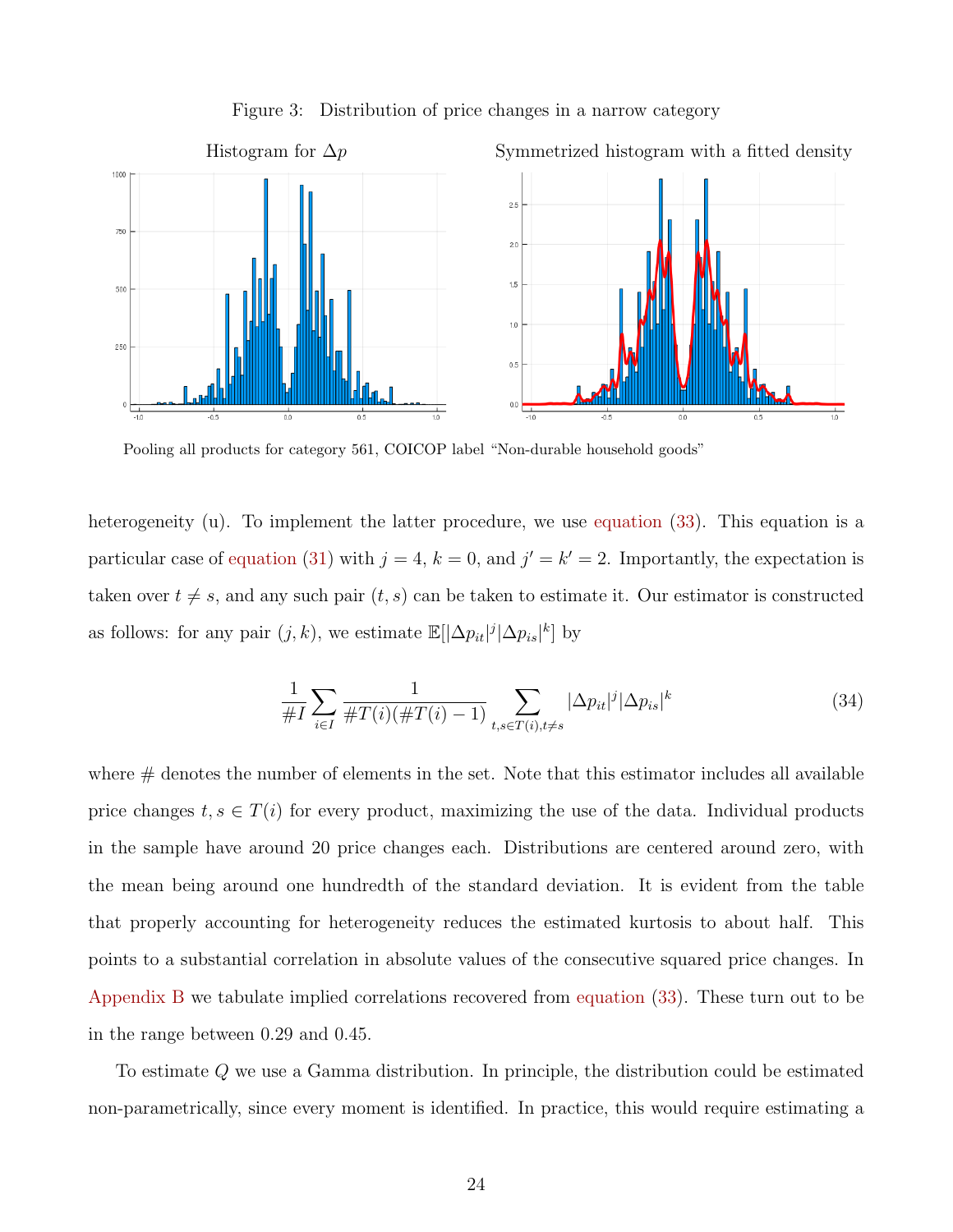| Category | Number   | Number     | $\cdot$<br>$\mathbb{E}(\Delta p_{it})$ | $\hat{\sigma}(\Delta p_{it})$ | Kurtosis | Kurtosis    | $\mathcal{C}_{pooled}$ | $\mathcal{C}$ |
|----------|----------|------------|----------------------------------------|-------------------------------|----------|-------------|------------------------|---------------|
|          | Products | P. changes |                                        |                               | Pooled   | $w/$ Unobs. |                        | w/Unobs.      |
|          |          |            |                                        |                               |          | Heterog.    |                        | Heterog.      |
| 111      | 3437     | 74464      | 0.002                                  | 0.341                         | 3.418    | 1.656       | 0.077                  | 0.071         |
|          |          |            |                                        |                               | (0.162)  | (0.071)     |                        |               |
| 119      | 3225     | 56527      | 0.002                                  | 0.328                         | 3.831    | 1.955       | 0.085                  | 0.064         |
|          |          |            |                                        |                               | (0.092)  | (0.050)     |                        |               |
| 1212     | 2551     | 30343      | $-0.001$                               | 0.245                         | 3.524    | 2.052       | 0.040                  | 0.039         |
|          |          |            |                                        |                               | (0.272)  | (0.162)     |                        |               |
| 122      | 1401     | 27321      | 0.002                                  | 0.342                         | 2.956    | 1.677       | 0.118                  | 0.091         |
|          |          |            |                                        |                               | (0.089)  | (0.051)     |                        |               |
| 118      | 1388     | 30111      | 0.003                                  | 0.308                         | 3.624    | 2.044       | 0.080                  | 0.078         |
|          |          |            |                                        |                               | (0.240)  | (0.118)     |                        |               |
| 117      | 1154     | 20995      | 0.007                                  | 0.309                         | 3.487    | 1.989       | 0.071                  | 0.058         |
|          |          |            |                                        |                               | (0.135)  | (0.047)     |                        |               |
| 561      | 1032     | 17724      | 0.002                                  | 0.260                         | 3.324    | 1.778       | 0.034                  | 0.030         |
|          |          |            |                                        |                               | (0.221)  | (0.133)     |                        |               |

Table 1: Summary statistics and kurtosis estimates

Categories legend: 111 "bread and cereals", 119 "other food products", 1212 "electric appliances for personal care", 122 "soft drinks", 118 "sugar, honey, and confectionary", 117 "vegetables", 561 "non-durable household goods"

large number of moments, substantially decreasing precision. Instead, we estimate the Kurtosis and use the unit variance restriction to fit the scale and size. The fitted density  $q$  is presented on the left panel of Figure 4 together with the underlying generalized hazard function  $\Lambda$  and the density of price gaps f. In the Appendix B, we detail our algorithm and show extended results from fitting a mixture of two Gamma distributions, for which we estimate moments using Proposition 7 to fit five parameters: scale and size of the distributions and the weight.

Finally, the right panel contains the distribution of menu cost recovered from the resulting hazard Λ. The units on the horizontal axis correspond to the annual profit of the firm. There is no mass point at zero, since the recovered generalized hazard function has  $\Lambda(0) = 0$ . Note that the model with random menu cost can only rationalize a bounded generalized hazard function. Gamma distribution is convenient, since by Proposition 6 it implies a bounded  $\Lambda$ . In the Appendix B, we show the procedure to recover the cost function  $c$  corresponding to the model in Section 2.2.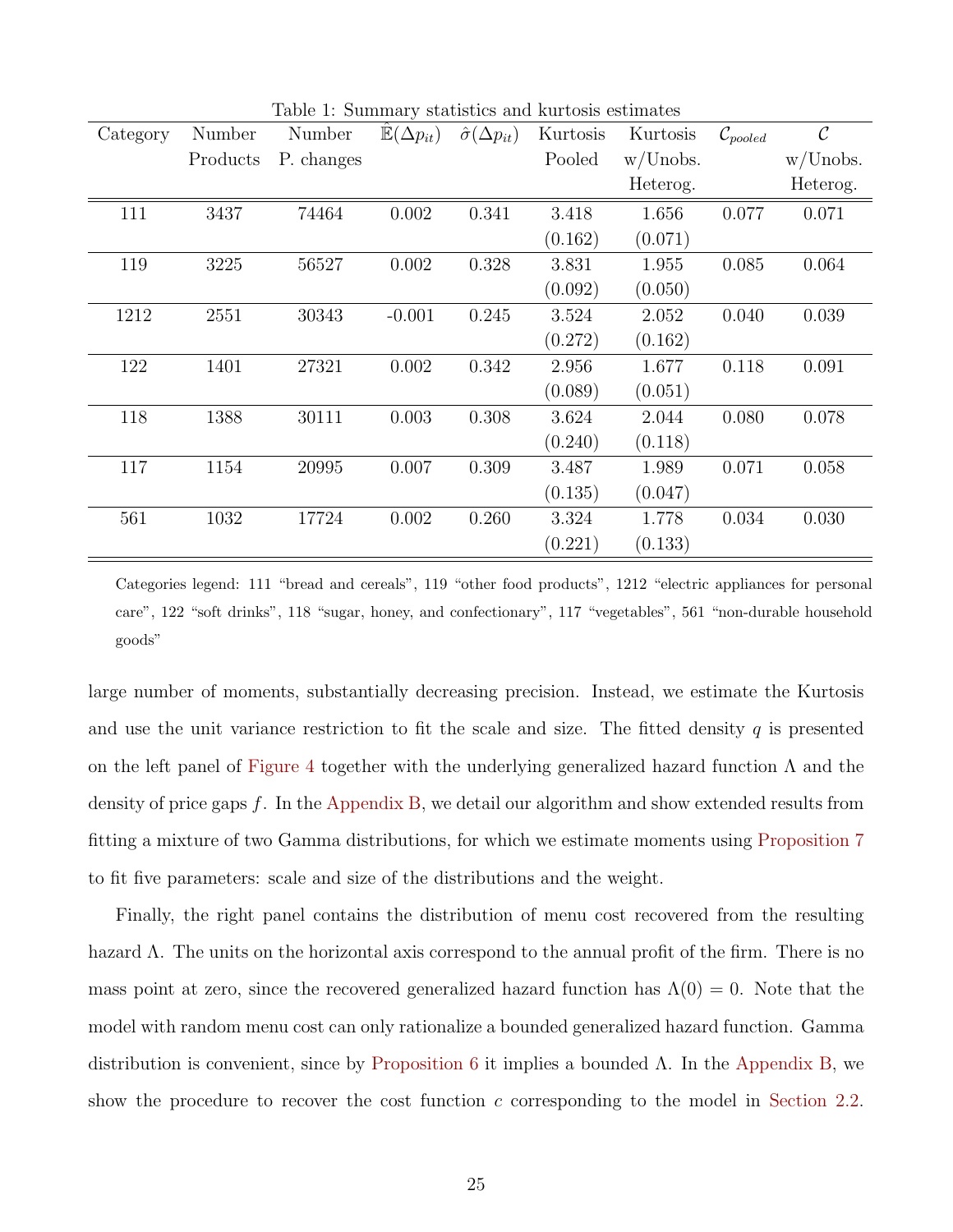This model allows for an unbounded  $\Lambda$ , so we use a power specification  $\Lambda(x) = \kappa x^{\nu}$ , deriving the moments of Q and using the analytical expressions to fit the parameters.



Figure 4: Estimated distribution of price changes and implied cost functions

**Estimating the degree of state dependence.** We now turn to measuring  $\mathcal{C}$ . We do this in two ways. First, we ignore the unobserved heterogeneity and assume that the price data for the narrowest category of goods all come from the same primitives of the model. These primitives are the generalized hazard function  $\Lambda$  (including the value of X, the barrier) and  $\sigma^2$ . Recall from Proposition 6 that these objects fully describe the data-generating process, and this mapping is injective. In this exercise we just estimate all the objects on the right hand side of equation (29). The results are shown in the column labelled " $\mathcal{C}_{pooled}$ " in Table 1. Their average across categories is 0.072, i.e. just above 7% of price changes are independent of the state. This small number is due to the small value of the density q at  $\Delta p = 0$ , which is apparent from the right hand side panel of Figure 9.

Second, we account for unobserved heterogeneity of the type described above. If there is heterogeneity of this type across products in the narrowest category, using the simple expression for  $\mathcal C$  from equation (29) produces an upward bias in the estimate. We derive an unbiased estimator, the result being analogous to the one in Proposition 7. We express this estimator as a function of the pooled estimator  $\mathcal{C}_{pooled}$  and a correction due to the unobserved heterogeneity: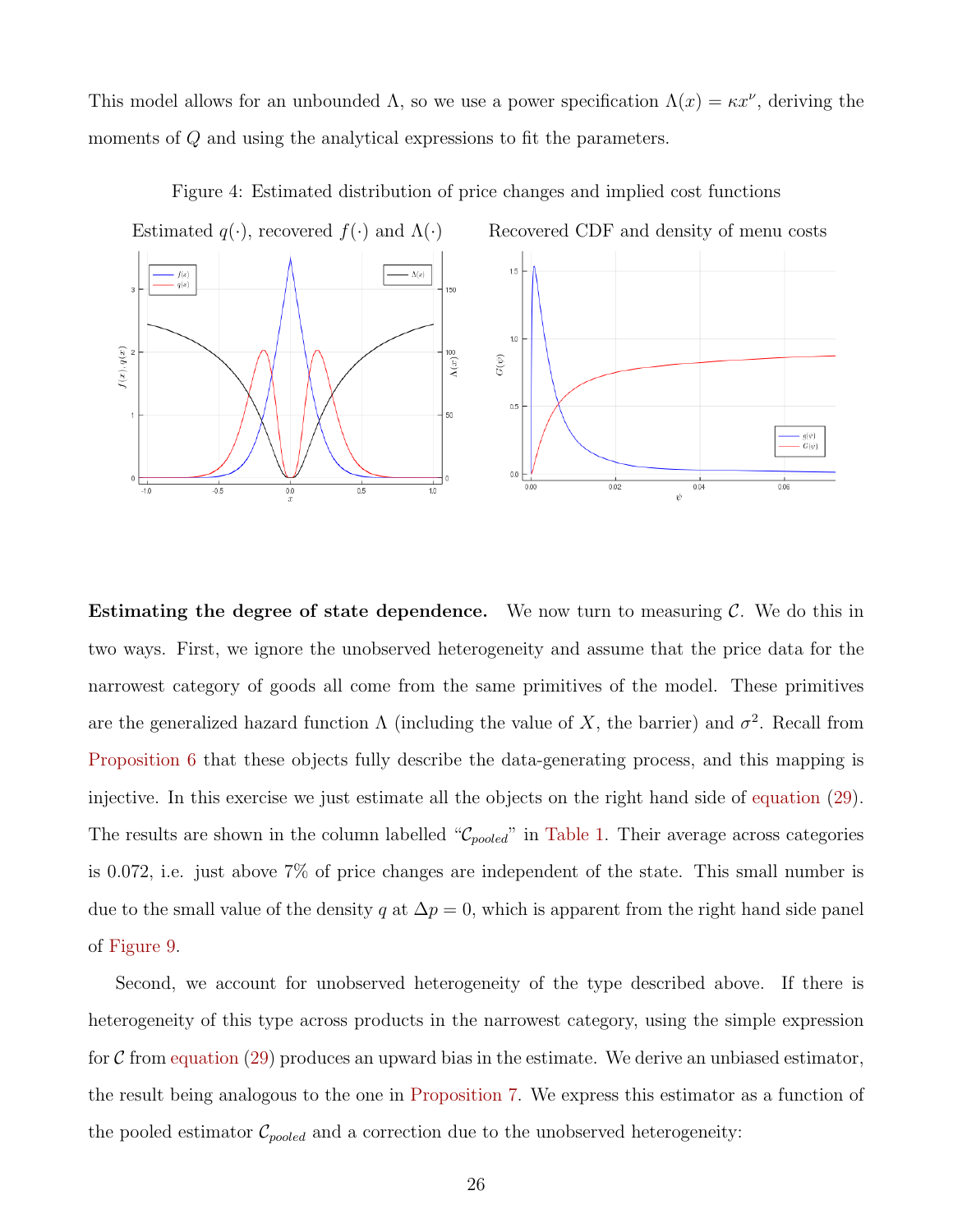PROPOSITION 8. Under the assumptions 1-5 stated above,

$$
\mathcal{C} = \mathcal{C}_{pooled}\left(1 + \frac{Cov(b_i^{-1}, b_i^2)}{\mathbb{E}[b_i^{-1}]\mathbb{E}[b_i^2]}\right) < \mathcal{C}_{pooled} \tag{35}
$$

where the two components are given by

$$
\mathcal{C}_{pooled} = \frac{q(0)Var(\Delta p_{it})}{2 \mathbb{E}[|\Delta p_{it}|]} \text{ and } 1 + \frac{Cov(b_i^{-1}, b_i^2)}{\mathbb{E}[b_i^{-1}]\mathbb{E}[b_i^2]} = \frac{\mathbb{E}[b_i]}{\mathbb{E}[b_i^{-1}]\mathbb{E}[b_i^2]} = \frac{\mathbb{E}[|\Delta p_{it}|^{-1}|\Delta p_{is}|^2]}{\mathbb{E}[|\Delta p_{it}|^{-1}]\mathbb{E}[|\Delta p_{it}|^2]} \text{ for } t \neq s
$$

The estimate for  $\mathcal{C}_{pooled}$  is obtained from the pooled data, and the correction for unobserved heterogeneity is measured using the (short) time dimension of the panel. The last column, labelled " $\mathcal{C}$  w/Unobs. Heterogeneity", in Table 1 contains the estimation results. Averaging across categories, the fraction of price changes independent of the state is 0.062 or just above 6%.

The correction multiplier is smaller than one because  $1/b_i$  and  $b_i^2$  are negatively correlated. Of course, if data for all products  $i$  in the narrowest category come from the same model primitives  $(\Lambda, X, \sigma^2)$ , then there is no variation in  $b_i$ , and  $\mathcal{C} = \mathcal{C}_{pooled}$ .

## 5 Duration Analysis and Generalized Hazard Rate

In this section we consider the Survival and the Hazard Rate as functions of the duration of the price spells. Duration-based functions are often used in sticky price models. It is interesting to know whether the information encoded in them is different from that encoded in the sizedistribution of price changes used above. We establish conditions for a non-trivial equivalence result: the distribution of durations and the variance of price changes together contain the same information about the fundamentals of the model as the distribution of price changes and frequency of adjustment. The distribution of spells with one statistic on the size of changes (the variance) is as informative as the size-distribution of changes and one temporal statistic (the frequency).

Denote by  $S(t)$  the Survival function, the probability that a price spell lasts at least t units of time. We will show that, when  $X = \infty$ , an analytical Survival Function S uniquely identifies an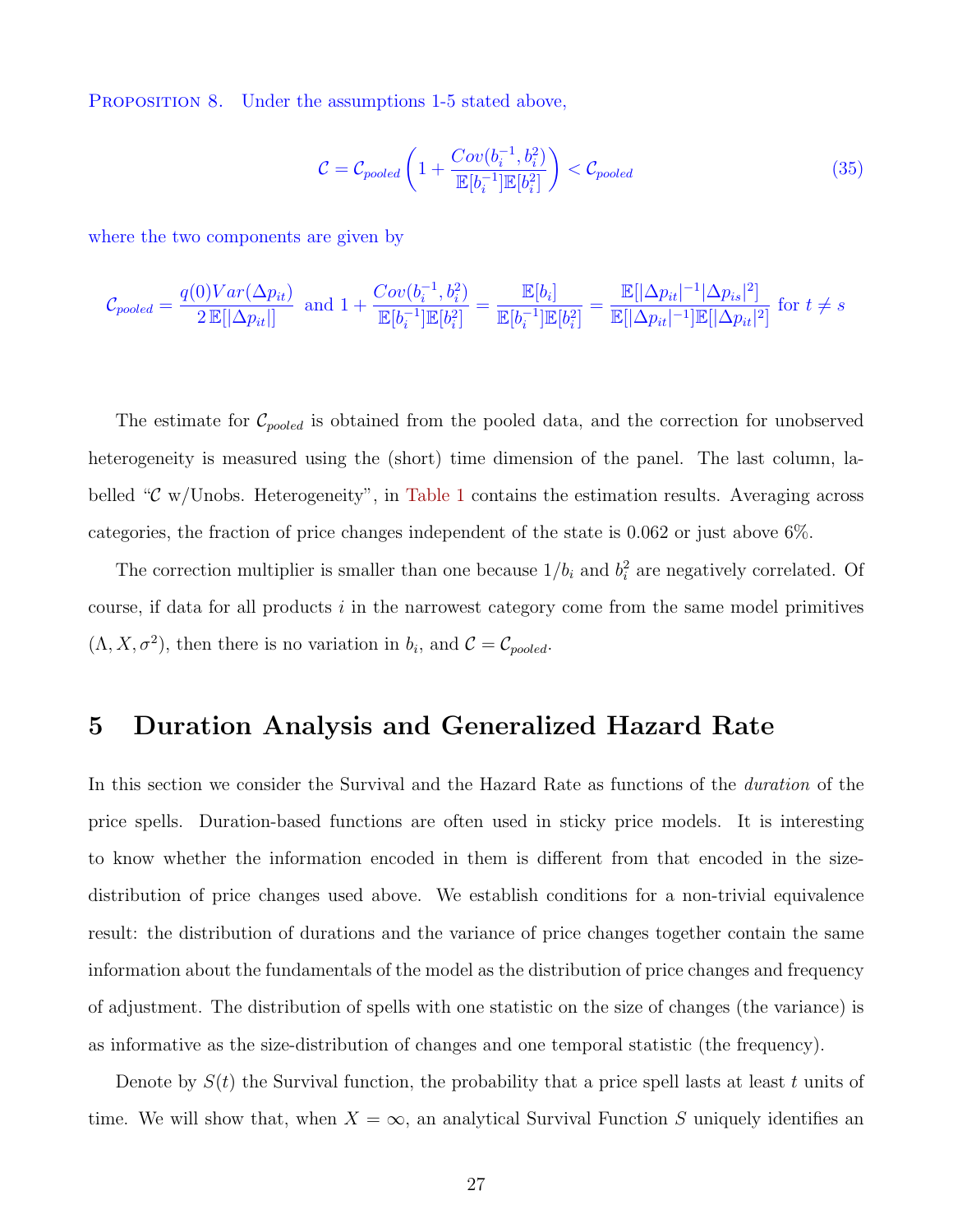analytical Generalized Hazard Rate function Λ. When  $X = \infty$ , the Survival function is given by

$$
S(t) = \mathbb{E}\left[e^{-\int_0^t \Lambda(x(s))ds} \mid x(0) = 0\right] \text{ for all } t \ge 0
$$
\n(36)

where the expectation is taken with respect to the paths of the drift-less Brownian motion x with variance per unit of time equal to  $\sigma^2$ . The value of  $S(t)$  is the Feynman-Kac formula evaluated at  $x = 0$ . The hazard rate  $h(t) = -S'(t)/S(t)$  measures the probability per unit of time of a price spell ending conditional on lasting at least  $t$ . For example, the Survival function and its associated hazard rate for the case of a quadratic generalized hazard rate  $\Lambda(x) = \Lambda(0) + \kappa x^2$  are:

$$
S(t) = \frac{e^{-t\Lambda(0)}}{\left(\cosh\left(t\sqrt{2\kappa\sigma^2}\right)\right)^{\frac{1}{2}}} \text{ and } h(t) = \Lambda(0) + \sqrt{\kappa\frac{\sigma^2}{2}}\tanh\left(t\sqrt{2\kappa\sigma^2}\right) \text{ for all } t \ge 0 \tag{37}
$$

This was obtained by Kac in his seminal study of what we now know as the Kac formula. The next lemma gives the main technical result to establish the link between the Survival function, which can in principle be measured in the data, and the generalized hazard function  $\Lambda(x)$ .

LEMMA 2. Fix a value of  $\sigma^2 > 0$ , and assume that  $X = \infty$ . Assume that S is related to  $\Lambda$  by equation (36). The derivatives of the Survival function S a time  $t = 0$  and the derivatives of  $\Lambda$  at  $x = 0$  are related by the recursively generated functions  $\{F_n\}$  as follows:

$$
\frac{\partial^n S(t)}{\partial t^n}\Big|_{t=0} = F_n(0) \text{ and all } n = 1, 2, \dots \text{ where } F_n(\cdot) \text{ are given by } \tag{38}
$$

$$
F_{n+1}(x) = \frac{\sigma^2}{2} \frac{\partial^2 F_n(x)}{\partial x^2} - \Lambda(x) F_n(x) \text{ for all } x \in \mathbb{R} \text{ and } n = 1, 2, \dots \text{ and } (39)
$$

$$
F_1(x) = -\Lambda(x) \text{ for all } x \in \mathbb{R}
$$
\n
$$
(40)
$$

Lemma 2 is the base of an algorithm to compute the derivatives of S at  $t = 0$  given  $\Lambda$  and the derivatives of  $\Lambda$  at  $x = 0$  given S. Using this lemma, we obtain the main result of this section:

PROPOSITION 9. Assume that  $\sigma^2 > 0$ ,  $X = \infty$ , and  $\Lambda$  satisfies Assumption 1. Let S be the Survival function of  $\Lambda$ , as in equation (36). If the generalized hazard function  $\Lambda$  is analytical, then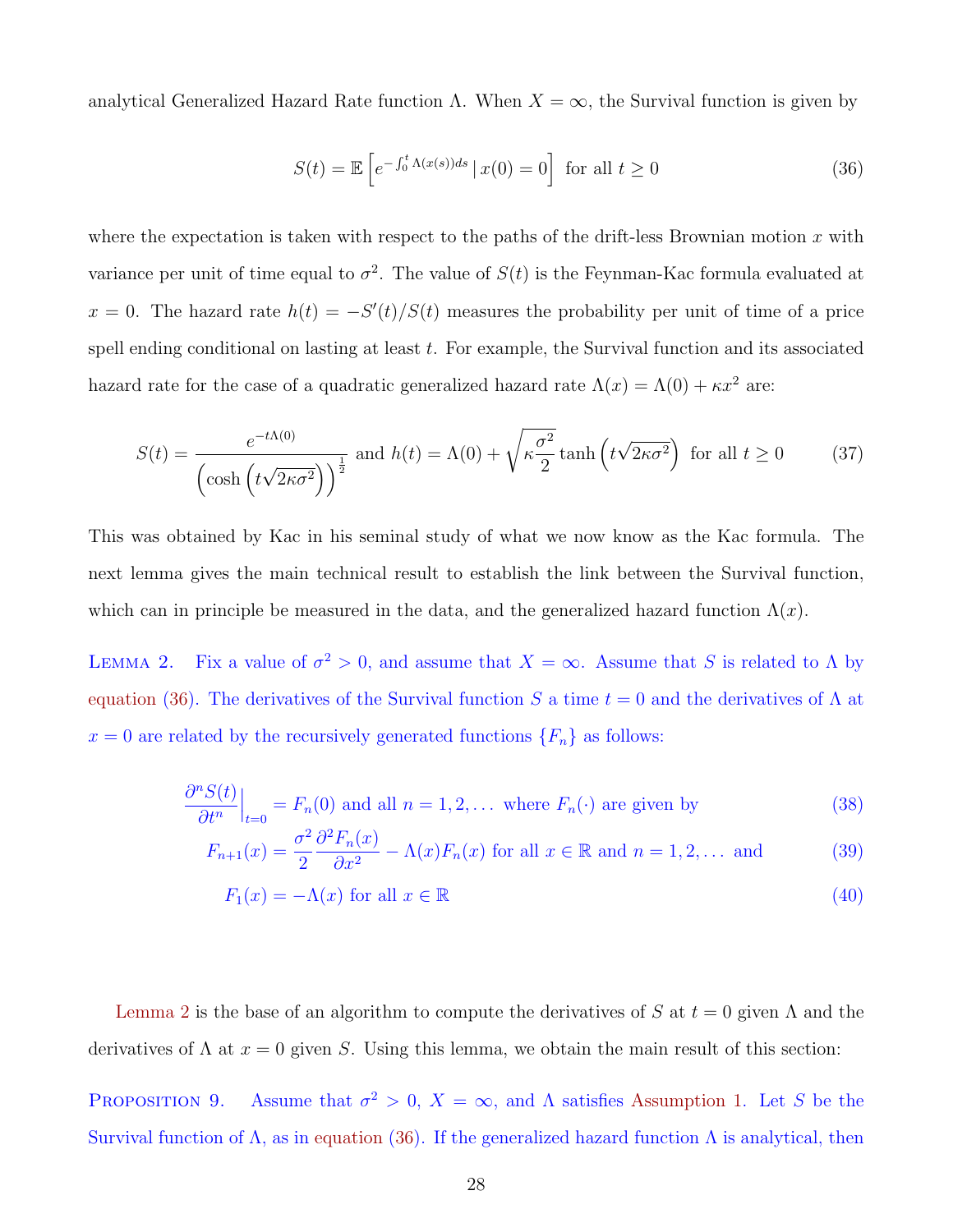the Survival function S uniquely identifies  $\Lambda$ . Likewise, if the Survival function S is analytical, then the generalized hazard function  $\Lambda$  uniquely identifies S.

As remarked before, Lemma 2 gives an algorithm to recursively compute an expansion of S based on the derivatives of  $\Lambda$ , or an expansion of  $\Lambda$  based on the derivatives of S. An implication of Lemma 2 and Proposition 9 is that the hazard rate and its first three derivatives at zero duration  $(t = 0)$  are given by particularly simple expressions involving the level and first two even derivatives of the generalized hazard function evaluated at zero price gap, i.e.  $x = 0$ :

$$
h(0) = \Lambda(0) \ge 0, \frac{\partial h(t)}{\partial t}|_{t=0} = \frac{\sigma^2}{2} \frac{\partial^2 \Lambda(x)}{\partial x^2}|_{x=0}, \frac{\partial^2 h(t)}{\partial t^2}|_{t=0} = \left(\frac{\sigma^2}{2}\right)^2 \frac{\partial^4 \Lambda(x)}{\partial x^4}|_{x=0},
$$
  
and 
$$
\frac{\partial^3 h(t)}{\partial t^3}|_{t=0} = \left(\frac{\sigma^2}{2}\right)^3 \frac{\partial^6 \Lambda(x)}{\partial x^6}|_{x=0} - 4\left(\frac{\sigma^2}{2} \frac{\partial^2 \Lambda(x)}{\partial x^2}|_{x=0}\right)^2
$$

These formulas give a simple connection between the local behavior of  $\Lambda$  around  $x = 0$  and h around  $t = 0$ . Note that if  $\Lambda(x)$  is, in addition of being symmetric and differentiable in x, increasing in |x| around x = 0, then  $\Lambda''(0) > 0$ , and hence the hazard rate as function of duration,  $h(t)$ , must be increasing in duration, at least for small durations t. Likewise, if  $\Lambda(x)$  were decreasing in |x| around  $x = 0$ , then  $\Lambda''(0) < 0$  and hence  $h(t)$  must be locally decreasing in duration.

Comparing with the case of Proposition 6, in this case we use much more restrictive conditions for Λ, and obtain a more cumbersome representation — an infinite expansion instead of a closedform expression involving an integral. In spite of this Proposition 6 and Proposition 9 have the same flavor: they show that if  $\Lambda$  is analytical and  $X = \infty$ , then  $\Lambda$  can be fully identified either using the information contained in the Survival function, i.e duration on price changes, and  $\sigma^2$ , which can be recovered from  $N_a$  and the variance of price changes with equation (19). Of course, this also means that the information on the survival function and the size distribution of price changes can be used as an over-identifying test of the model.

Finally, we can also estimate  $\mathcal{C} \equiv \Lambda(0)/N_a$ , the fraction of price changes independent of the state, by using duration data. Given the results above,  $\mathcal C$  can be estimated as  $h(0)/N_a$ . This can be an alternative to the estimates presented in Table 1 using the size distribution of price changes. As in Section 4, a correction of unobserved heterogeneity may be important.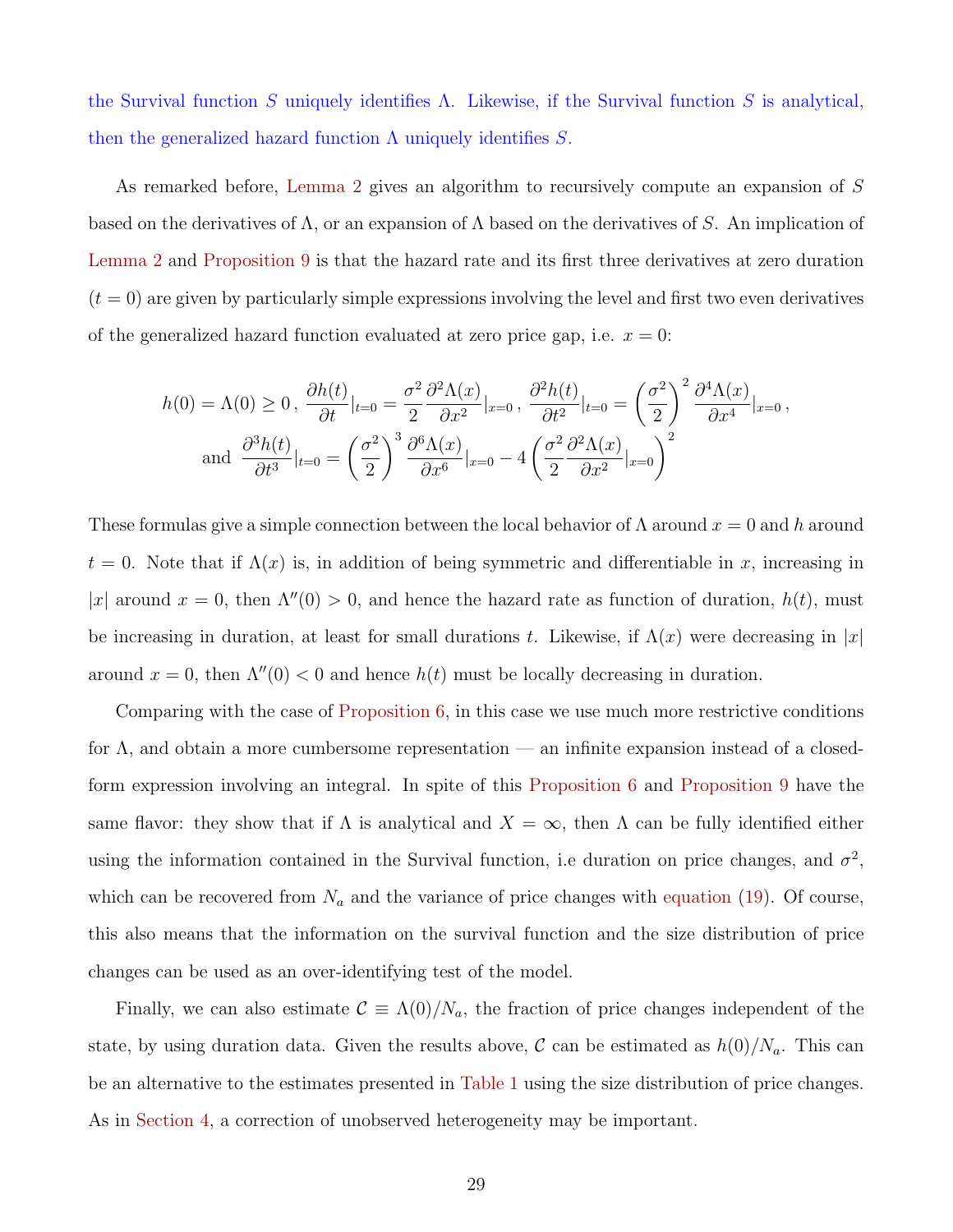## 6 A Sufficient Statistic for Monetary Shocks

This section characterizes the real output effect of monetary shocks using a simple summary statistic, the cumulative output generated by a once and for all monetary shock. This is the area under the output's impulse response function. It combines in a single value the persistence and the size of the output response. The key result we present is that for small monetary shocks, like the ones typically considered in the literature, the area is completely encoded by the kurtosis and the frequency of price changes. These two moments are thus sufficient to compare different models.

We also find that, among the models with non-decreasing adjustment hazards, the kurtosis of price changes is maximized in the Calvo model. As was established above, only a non-decreasing generalized hazard function can be rationalized by random menu costs. Calvo model is the limiting case with no randomness and no option to adjust, so it minimizes the amount of selection and hence maximizes the output response. To establish this, we develop a general result that compares kurtoses generated by two different hazard functions.

The contribution to the cumulative impulse response of a firm with price gap x is

$$
m(x) = -\mathbb{E}\left[\int_0^\tau x(t)dt \,|\, x(0) = x\right] \tag{41}
$$

where  $\tau$  is the stopping time defined as the first time when  $x(t)$  hits  $\pm X$  or a reduction in adjustment costs causes the firm to change price. This stopping time is stochastic, so the expectation accounts for both the diffusion of the firm's price gap and the possible event of adjustment that happens with a Poisson intensity  $\Lambda(x(t))$ . In words,  $m(x)$  is the expected (cumulative) price gap of a firm that starts with a gap x. Notice that in the Calvo case, where  $\Lambda(x) = \lambda$  is independent of x, we immediately obtain  $m(x) = -x/\lambda$ , where  $1/\lambda$  is the expected duration of a price spell.

The definition above uses the steady state decision rule  $\Lambda(x)$ , thus ignoring the general equilibrium feedback effect of the shock on the firm's decision. In Proposition 7 of Alvarez and Lippi (2014) it is shown that, given a combination of the general equilibrium setup in Golosov and Lucas (2007) and the lack of the strategic complementarities, these general equilibrium effects are of second order. In addition, we use the fact that after the first price change the expected contribution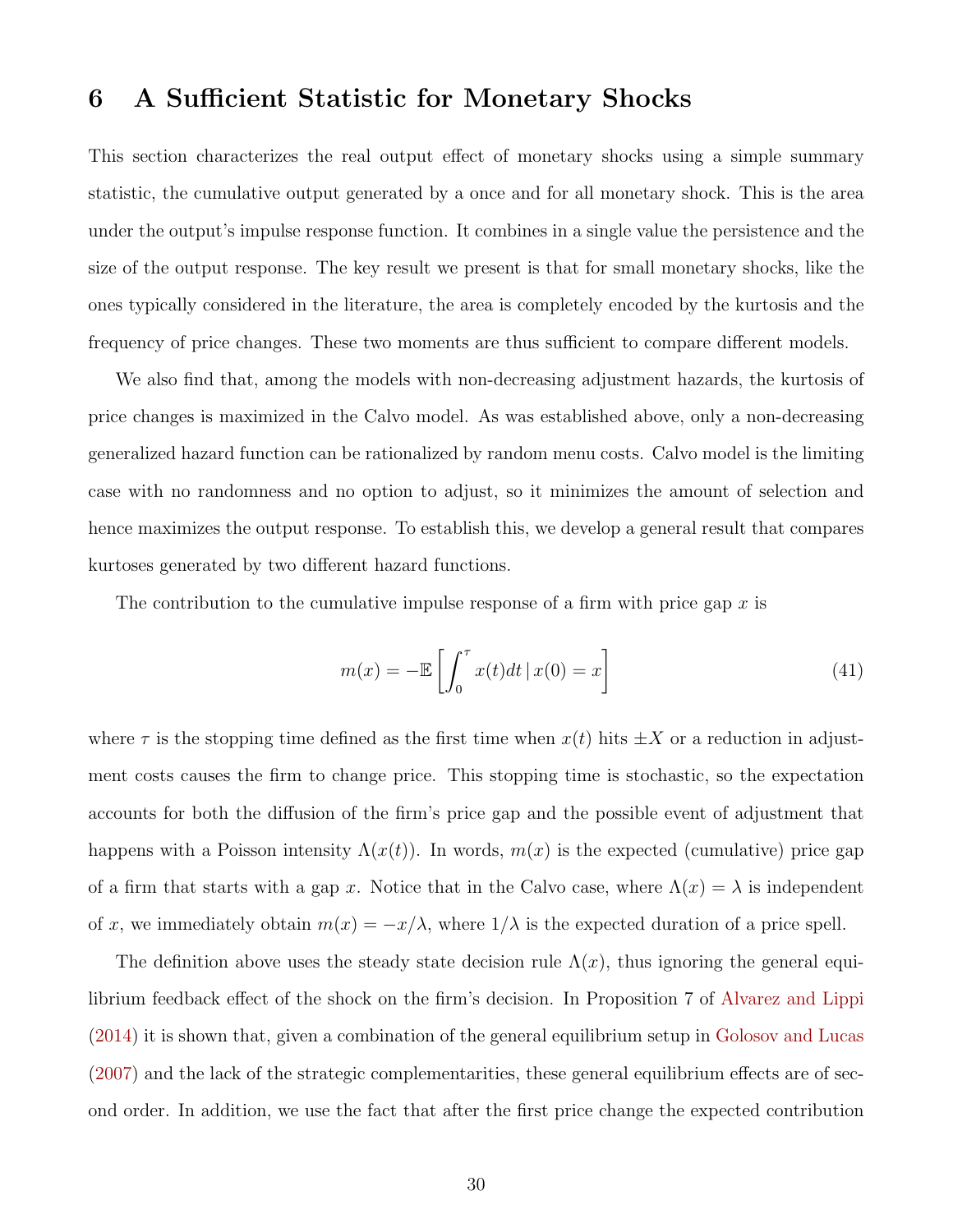to output of each firm is zero, since positive and negative output contributions are equally likely, so  $m(0) = 0$ . This allows us to characterize the propagation of the monetary shocks without tracking the time evolution of the whole price gap distribution.

The expectation in the right hand side of equation  $(41)$  is with respect to the process for x, a jump-diffusion with jump intensity  $\Lambda(x)$ , diffusion variance  $\sigma^2$ , and zero drift. The function  $m : [-X, X] \to \mathbb{R}$  is once continuously differentiable, antisymmetric around  $x = 0$ , and satisfies:

$$
m(x)\Lambda(x) = -x + \frac{\sigma^2}{2}m''(x)
$$
 for all *x* at which  $\Lambda$  is continuous (42)

$$
0 = m(X) \text{ if } X < \infty \text{ and } \lim_{x \to \infty} \frac{|m(x)|}{x} \le \frac{1}{\inf_y \Lambda(y)} \text{ if } X = \infty \tag{43}
$$

Now we can define the cumulative impulse response to a monetary shock of size  $\delta$  as

$$
\mathcal{M}(\delta) = \int_{-X}^{X} m(x - \delta) f(x) dx \quad . \tag{44}
$$

This is simply the aggregate contribution of the firms to the cumulative impulse response. The response of a firm with the price gap x before the shock is  $m(x - \delta)$ .

Let  $\{X, \Lambda, \sigma^2\}$  characterize an economy, with its corresponding invariant density f and firm's contribution to CIR, m. Let  $\{\tilde{X}, \tilde{\Lambda}, \tilde{\sigma}^2\}$  be the standardized economy, defined as in Proposition 3, that has its associated  $\{\tilde{f}, \tilde{m}\}$  with  $\tilde{m}$  defined as  $\tilde{m}(z) = m(z/b)/b$  for  $b^2 = 1/Var(\Delta p)$  and satisfying the corresponding ODE with the boundary conditions for  $\tilde{\sigma}^2$  and  $\tilde{X}$ . Define  $\mathcal{\tilde{M}}(\delta)$ , the cumulative impulse response of output to a monetary shock for the standardized economy, as

$$
\tilde{\mathcal{M}}(\delta) = \int_{-\tilde{X}}^{\tilde{X}-\delta} \tilde{m}(x) \tilde{f}(x+\delta) dx
$$
\n(45)

The next proposition relates the CIR of output in an economy to the one of its standardized version by scaling the monetary shock with the steady-state standard deviation of price changes. In words, for small monetary shocks the dispersion of price changes is immaterial, although in general the size of monetary shocks should be measured relative to the steady-state dispersion of price changes.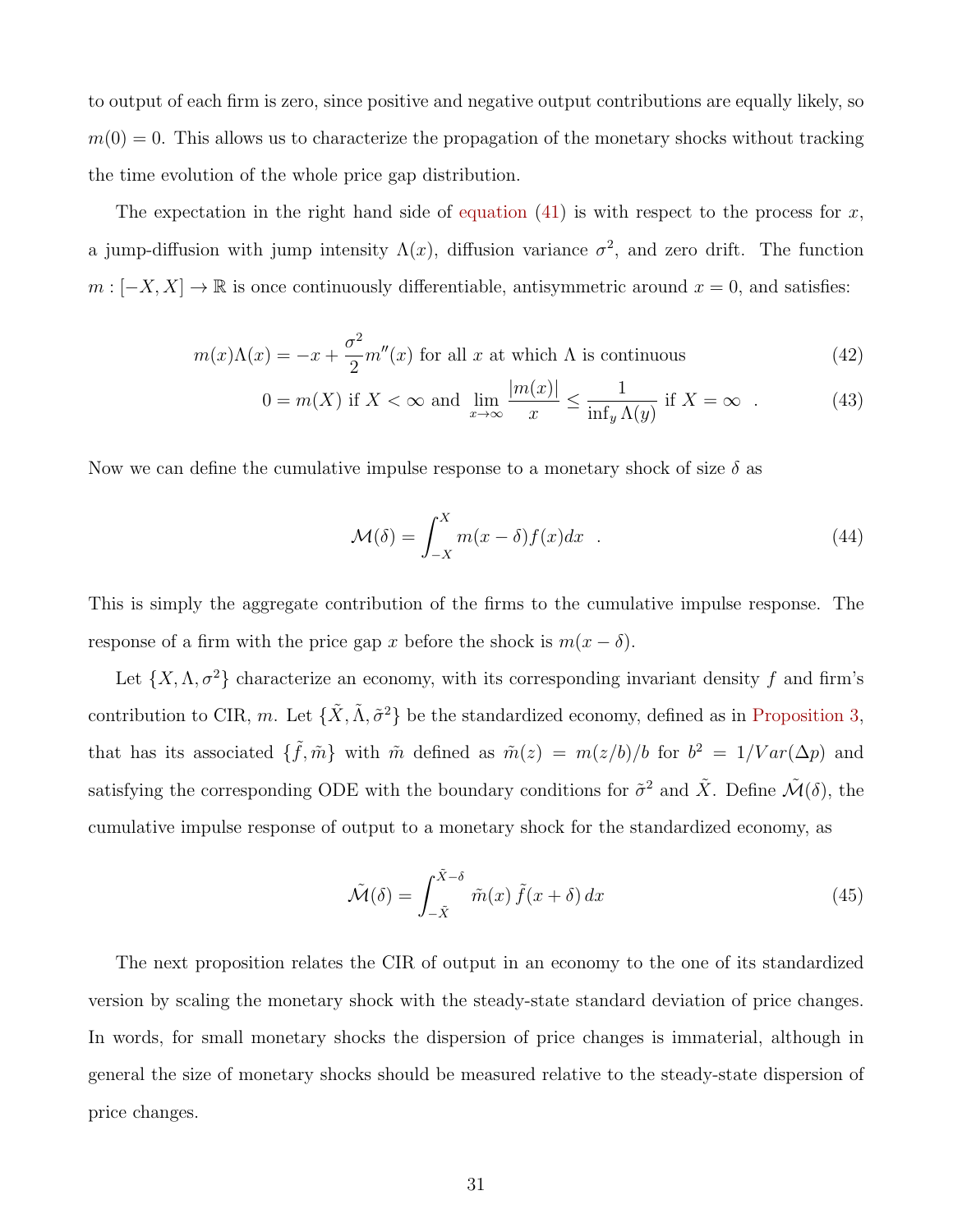PROPOSITION 10. Let M and  $\tilde{\mathcal{M}}$  be the cumulative impulse responses of an economy  $\{X, \Lambda, \sigma^2\}$ with  $Std(\Delta p) = Var(\Delta p)^{1/2}$  and the corresponding standardized economy  $\{\tilde{X}, \tilde{\Lambda}, \tilde{\sigma}^2\}$ . Then

$$
\mathcal{M}(\delta) = \tilde{\mathcal{M}}\left(\frac{\delta}{Std(\Delta p)}\right) Std(\Delta p)
$$
\n(46)

and thus  $\mathcal{M}'(0) = \tilde{\mathcal{M}}'(0)$ .

The proof is immediate, using the properties of  $\tilde{m}$  and  $\tilde{f}$  established above, differentiating equation (45), and evaluating at  $\delta = 0$ . Summarizing, Proposition 10 says that for small monetary shocks, the steady state standard deviation of the price changes is not important. For large shocks it clearly is. For example, take the case  $X < \infty$ . For  $\delta \geq 2\overline{X}$ , we have  $\mathcal{M}(\delta) = 0$ , because the shock displaces all the firms far enough, and they adjust immediately. Since the standardized version has  $\tilde{X} = X/Std(\Delta p)$ , this shows the importance of the size of the shock for large values.<sup>18</sup> The marginal version of this cumulative impulse response is

$$
\mathcal{M}'(0) = -\int_{-X}^{X} m'(x)f(x)dx\tag{47}
$$

This term can be used for a linear approximation of  $\mathcal M$  around zero. Our main result is that it can be expressed as a function of two sufficient statistics:  $Kurt(\Delta p)$ , the kurtosis of the steady state distribution of price changes, and  $N_a$ , frequency of price changes.

PROPOSITION 11. Let  $\Lambda(x)$  be any function satisfying Assumption 1. Then the cumulative impulse response for a small monetary shock is given by the ratio of two steady state statistics:

$$
\mathcal{M}(\delta) = \frac{Kurt(\Delta p)}{6N_a}\delta + o(\delta^2)
$$
\n(48)

The approximation is accurate up to second order terms, so the remainder is of order  $\delta^3$ . This happens since  $\mathcal{M}''(0)$  is zero, which follows from M being an antisymmetric function, because m

<sup>&</sup>lt;sup>18</sup>A similar result was shown in Alvarez and Lippi (2014) for the case of multiproduct firms, which only overlap with the current set up for the Golosov and Lucas case — with one product per firm.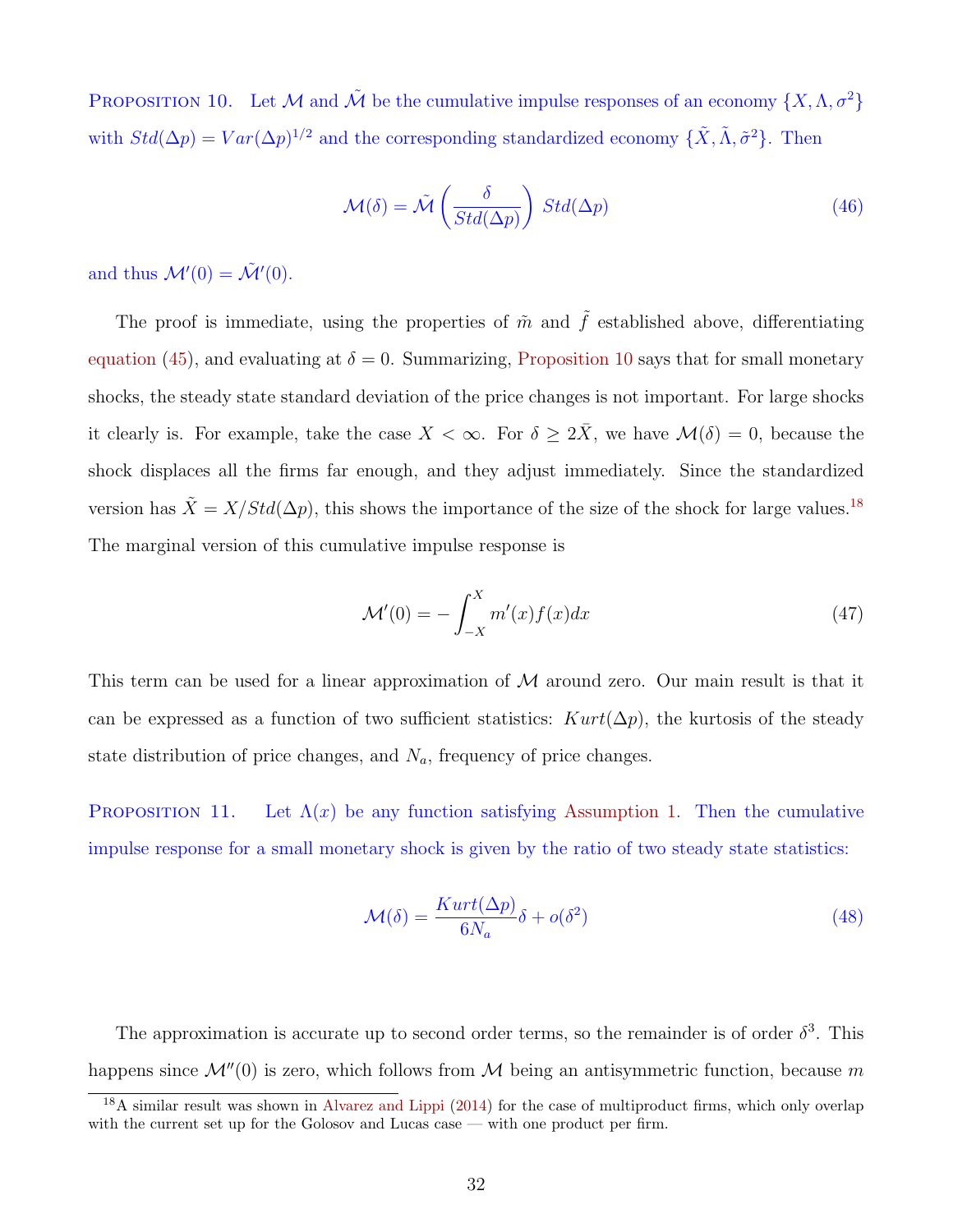is antisymmetric and  $f$  is symmetric.

Our results from Proposition 1 and Proposition 17 show that only weakly increasing Λ can be rationalized by the solution of a firm problem subject to random menu costs. But Assumption 1 allows for a very large class of generalized hazard functions, including decreasing and non-monotone ones. Proposition 11 holds for such functions too. It makes no reference to the micro-foundations behind Λ and hence also applies to setups where firms's behaviour is not described by an increasing hazard. An example is the model in Woodford (2009), where firms conduct costly reviews and have imperfect recall and access to their state. Also Costain and Nakov (2011b) use generalized hazard functions, without linking them to random menu costs.

Aggregation across heterogenous firms. We briefly discuss how the above results can be applied to economies composed of heterogenous firms. Assume that there are S groups of firms with different parameters, each with an expenditure weight  $e(s) > 0$ ,  $N(s)$  price changes per unit of time, and a distribution of price changes with kurtosis  $Kurt(s)$ . In this case, after repeating the arguments above for each group and aggregating, we obtain that the area under the IRF of *aggregate* output for a small monetary shock  $\delta$  is

$$
\mathcal{M}(\delta) = \delta \mathcal{M}'(0) + o(\delta^2) = \frac{\delta}{6} \sum_{s \in S} \frac{e(s)}{N_a(s)} Kurt(s) + o(\delta^2) = \frac{\delta}{6} D \sum_{s \in S} d(s) Kurt(s) + o(\delta^2) \tag{49}
$$

where D is the expenditure-weighted average duration of prices  $D \equiv \sum_{s \in S}$  $e(s)$  $\frac{e(s)}{N_a(s)}$ , and  $d(s) \equiv \frac{e(s)}{N_a(s)}$  $N_a(s)D$ are weights that take into account both relative expenditures and durations. When all groups have the same durations, then  $d(s) = e(s)$  and M is proportional to the average of the kurtosis of the sectors. As explained in Section 4, and shown in Proposition 18 in Appendix G, this average is also different from the kurtosis of the pooled data. This applies even if all the groups have the same kurtosis.<sup>19</sup> However, if groups are heterogenous in duration (or expenditures), then the kurtoses of the groups with longer duration (or higher expenditures) receive a higher weight in the computation of  $M$ . Suppose for instance that a fraction of firms have flexible prices (zero duration in our model, or infinitely many price changes per unit of time), as in Dotsey and Wolman (2020).

<sup>&</sup>lt;sup>19</sup>The effect of heterogeneity in  $N_a(\Delta p_i)$  on aggregation is well known for the Calvo model: D is different from the average of  $N_a(\Delta p_i)$ 's, see for example Carvalho (2006) and Nakamura and Steinsson (2010).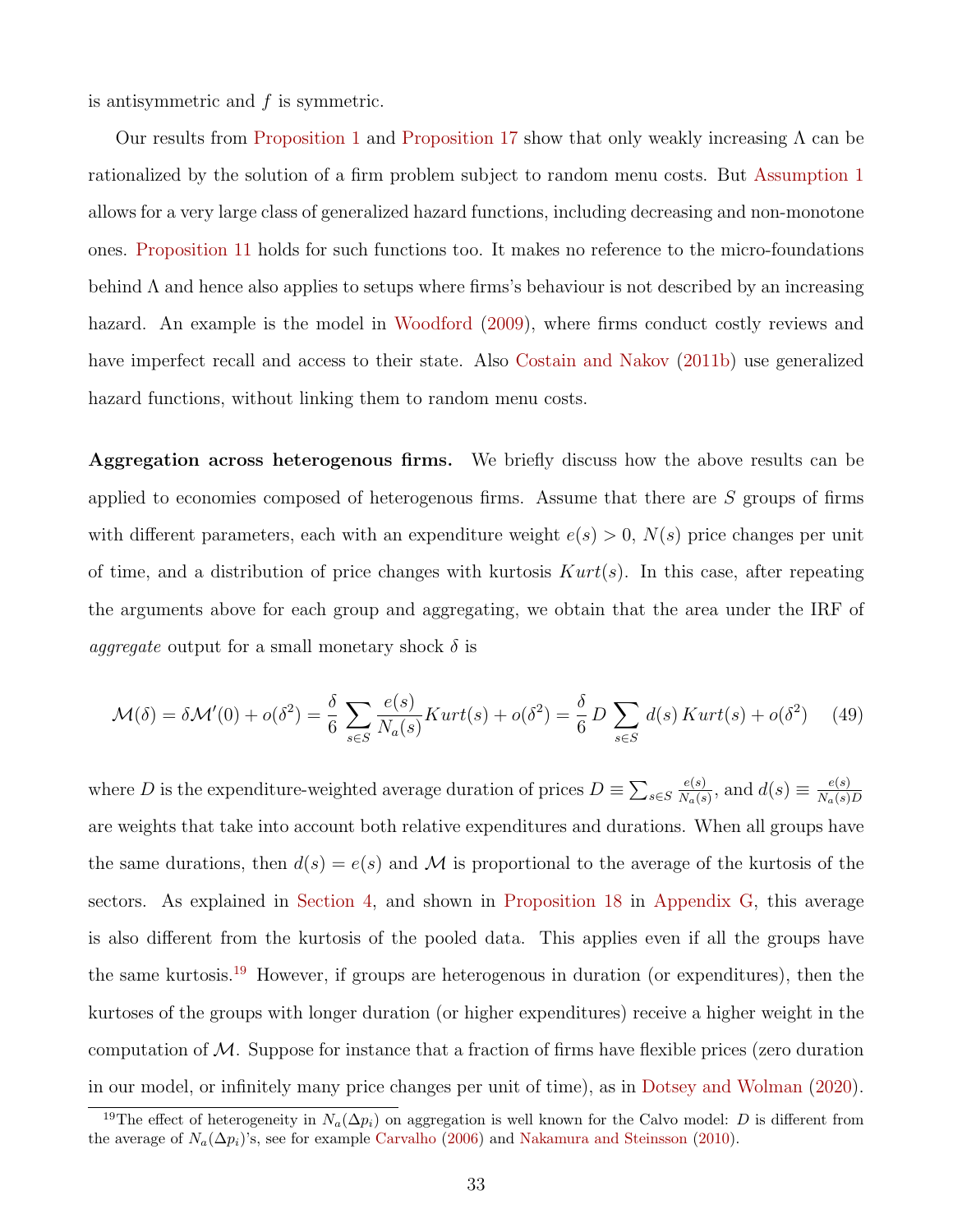The above formula implies that the group of the flexible price firms are excluded (zero duration yields a zero weight), and that the cumulative impulse response (CIR) is computed on the mass of firms with sticky prices. Notice that this is different from computing the CIR as the ratio of the cross-sectional average kurtosis and the average frequency. Since the latter is diverging because of the firms with flexible prices, the CIR computed this way would be zero, while obviously it is not.

Kurtosis. The next proposition shows the properties of generalized hazard functions that determine the Kurtosis of price changes. We will concentrate on the case where we will hold the adjustment frequency constant. Recall that that fixing the frequency of price changes can be accomplished as fixing the units of time. This procedure allows us to isolate the effect of a change in  $\Lambda$  on selection from its effect on the frequency. Moreover, with the frequency fixed, the kurtosis of price changes directly maps into the approximate cumulative impulse response.

PROPOSITION 12. Fix  $N_a$  and consider two hazard functions  $\Lambda_1(x)$  and  $\Lambda_2(x)$  with the corresponding boundaries  $X_1$  and  $X_2$ , where  $0 < X_2 \le X_1 \le \infty$ . Let  $\Lambda_1(0) > \Lambda_2(0)$  and let the function  $\Lambda_1(x) - \Lambda_2(x)$  change sign at most once. Then,  $\Lambda_1(x)$  generates a higher kurtosis of price changes.

The condition that  $\Lambda_1 - \Lambda_2$  changes sign only once means that it is positive at first and maybe negative for x far from zero. This is to say that  $\Lambda_1$  generates more adjustment for smaller x, and  $\Lambda_2$  generates more for larger ones. Selection is therefore more pronounced with  $\Lambda_2$ , and the kurtosis of price changes is lower. There are two interesting corollaries of this result. The first is that for a fixed X the highest kurtosis is attained by the constant generalized hazard function. This corresponds to the  $Calvo<sup>+</sup> case:$ 

COROLLARY 2. Fix  $N_a$ , the number of adjustments per unit of time, and  $X < \infty$ . The function  $\Lambda(x)$  that is constant on  $(-X, X)$  maximizes the kurtosis of the price changes over all functions  $\Lambda(x)$  that are weakly increasing on  $(0, X)$  and satisfy Assumption 1.

Second, a constant hazard function in combination with the infinite boundary X maximizes the kurtosis of price changes over all weakly increasing hazards. This is the pure Calvo case: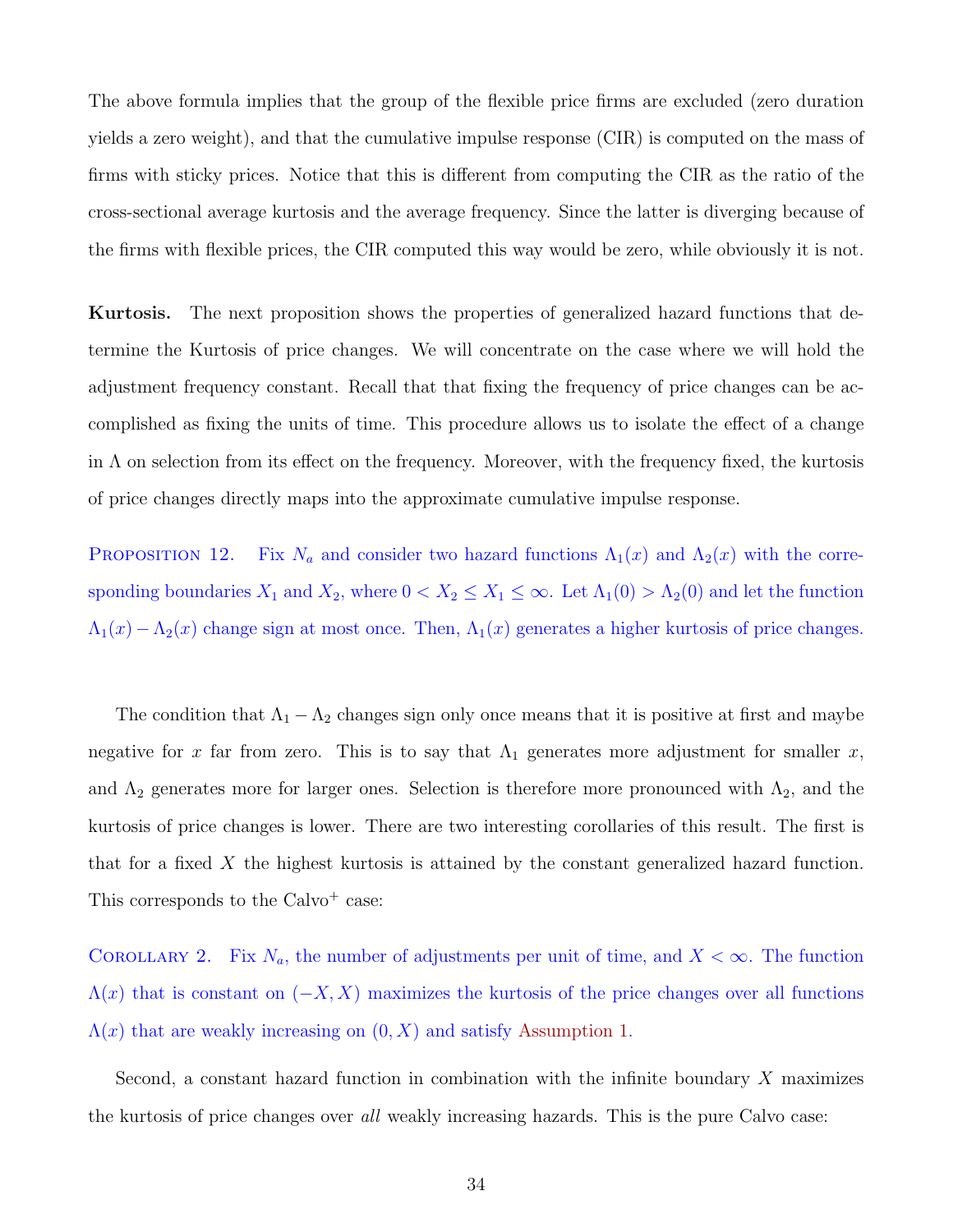COROLLARY 3. Fix  $N_a$ . The constant function  $\Lambda(x) \equiv \lambda$  maximizes the kurtosis of the price changes over all weakly increasing functions  $\Lambda(x)$  satisfying Assumption 1.

By Proposition 11, it also means a constant  $\Lambda$  maximizes  $\mathcal{M}'(0)$  for a fixed  $N_a$ . This highlights the role of selection. A strictly increasing rate of adjustment  $\Lambda$  implies positive selection, so the firms with larger deviations are more likely to adjust. When  $\Lambda$  is flat, there is no selection, so the price changers are drawn randomly from the population. Shocks are accommodated more slowly in this case, because the adjustment frequency does not depend on how much a firm needs to adjust, so the response of price takes longer, and hence the response of output is larger.

Finally, Proposition 12 sheds some light on the relationship between the strength of state dependence and the magnitude of output response. As we noted before, one measure of the strength of state dependence is the index  $\mathcal{C} \equiv \Lambda(0)/N_a$ , the share of adjustment happening independently of the price gap. We can show that, holding constant the shape of  $\Lambda$  (captured by its curvature) and adjustment frequency, this index co-moves with the Kurtosis. Hence, a higher share of adjustment independent of x means a stronger output response for the same shape of the hazard.

Define the curvature of the function  $\Lambda$  as

$$
k(x) = \frac{\Lambda''(x)x}{\Lambda'(x)}\tag{50}
$$

To understand what it means for two functions to have the same curvature, take some arbitrary Λ and decompose it into two parts, the intercept and the rest:  $Λ(x) = Λ(0) + (Λ(x) – Λ(0))$ . Now consider two simple linear transformations of the two parts of the hazard:

$$
\Lambda_1(x) = a_1 \Lambda(0) + b_1 (\Lambda(x) - \Lambda(0)), \quad \Lambda_2(x) = a_2 \Lambda(0) + b_2 (\Lambda(x) - \Lambda(0))
$$
\n(51)

The transformation scales the intercept and the rest with different numbers, changing the strength of state dependence but broadly preserving the shape (it is easy to see that both  $\Lambda_1$  and  $\Lambda_2$  have the same curvature as  $\Lambda$ ). When  $\Lambda_1$  and  $\Lambda_2$  generate the same adjustment frequency, the one with a weaker state dependence (higher  $C$ ) corresponds to a higher Kurtosis.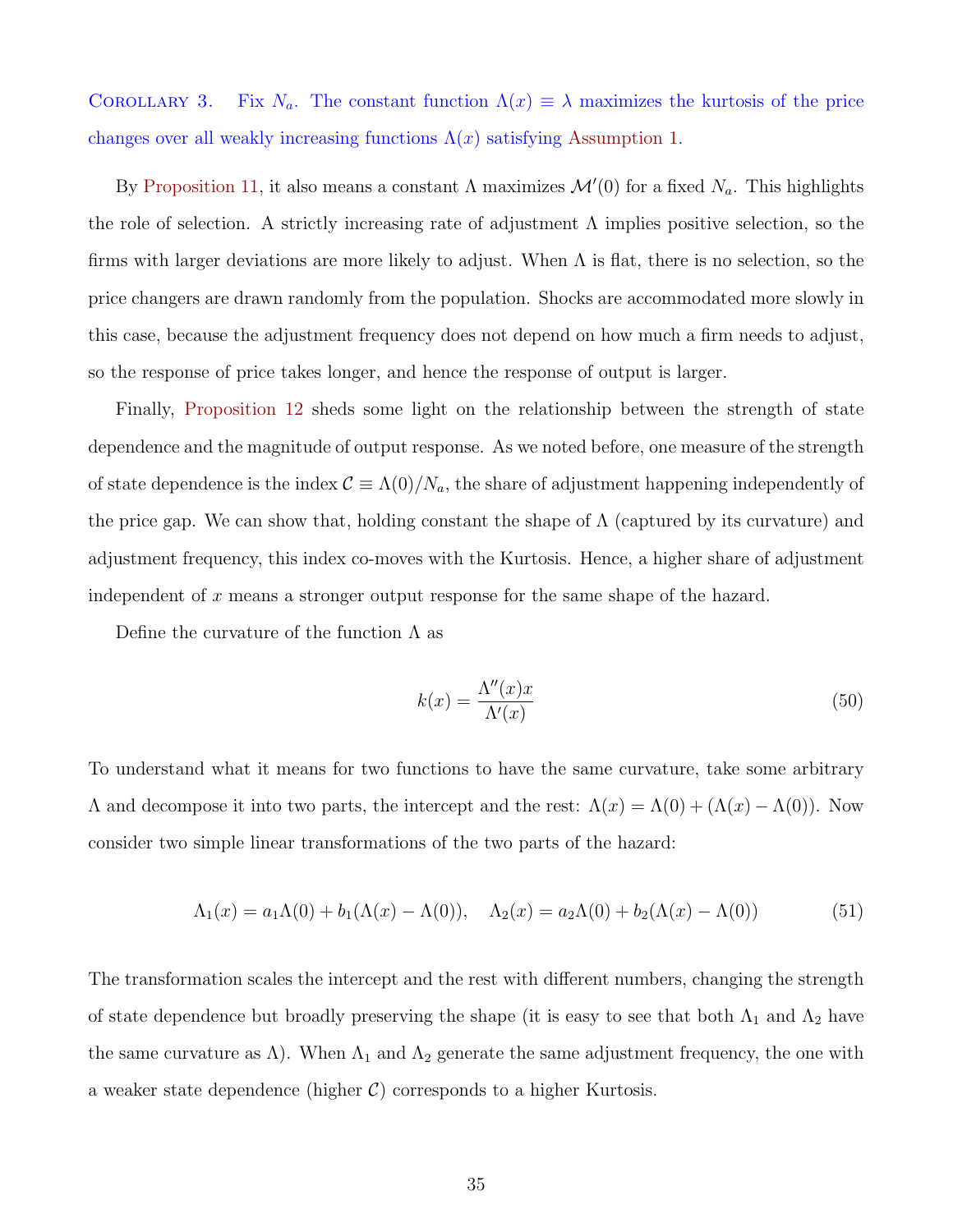COROLLARY 4. Consider two generalized hazard functions  $\Lambda_1(x)$  and  $\Lambda_2(x)$  with the same boundary  $X \leq \infty$ . Furthermore, assume that they have the same curvature k everywhere and the frequency of adjustment  $N_a$ . Then  $Kurt_1(\Delta p) > Kurt_2(\Delta p)$  if and only if  $C_1 > C_2$ .

An immediate implication of the Corollary 4 is that for two economies with the same frequency of price changes and the same curvature of the generalized hazard function, the one with higher value of  $\mathcal C$  has a higher cumulative impulse response after a monetary shock.

### 6.1 Illustration with a power hazard function

In this section we describe the case where the generalized hazard function is a power function with the power parameter  $\nu$ . In particular, we let  $\Lambda(x) = \kappa |x/X|^{\nu}$  on  $(-X, X)$  for some  $\nu \geq 0$ . This functional form nests Calvo-plus models with  $\nu = 0$  and quadratic generalized hazard functions with  $\nu = 2$ .

We use this example to illustrate how the parameters affecting the shape of  $\Lambda$  determine the Kurtosis of price changes. To do this, we first show that, with  $\nu$  fixed, the Kurtosis of price changes varies one-to-one with the share of adjustments from strictly between the barriers, s. This highlights the role of selection: the output response is weaker when fewer firms reach the boundaries, because fewer firms are close to adjustment right before a monetary shock happens. Second, we show that for any s the Kurtosis of price changes decreases monotonically with the power  $ν$ , which governs the shape of  $Λ$ .

We now describe the invariant density  $f$ . Upon a renormalization, we can solve for a symmetric density  $\hat{f}(z)$  defined by  $\hat{f}(z) = Xf(zX)$ . The function  $\hat{f}$  satisfies

$$
\rho z^{\nu} \hat{f}(z) = \hat{f}''(z) \text{ with } \hat{f}(1) = 0 \text{ and } \int_0^1 \hat{f}(z) dz = \frac{1}{2}
$$
 (52)

where  $\rho \equiv 2\kappa X^2/\sigma^2$ . The solution to equation (52) is given by

$$
\hat{f}(z) = c_1 \sqrt{z} \mathcal{I}_{\frac{1}{\nu+2}} \left( \frac{2\sqrt{\rho}}{\nu+2} z^{\frac{\nu+2}{2}} \right) + c_2 \sqrt{z} \mathcal{K}_{\frac{1}{\nu+2}} \left( \frac{2\sqrt{\rho}}{\nu+2} z^{\frac{\nu+2}{2}} \right) \text{ for all } z \in [-1, 1]
$$
(53)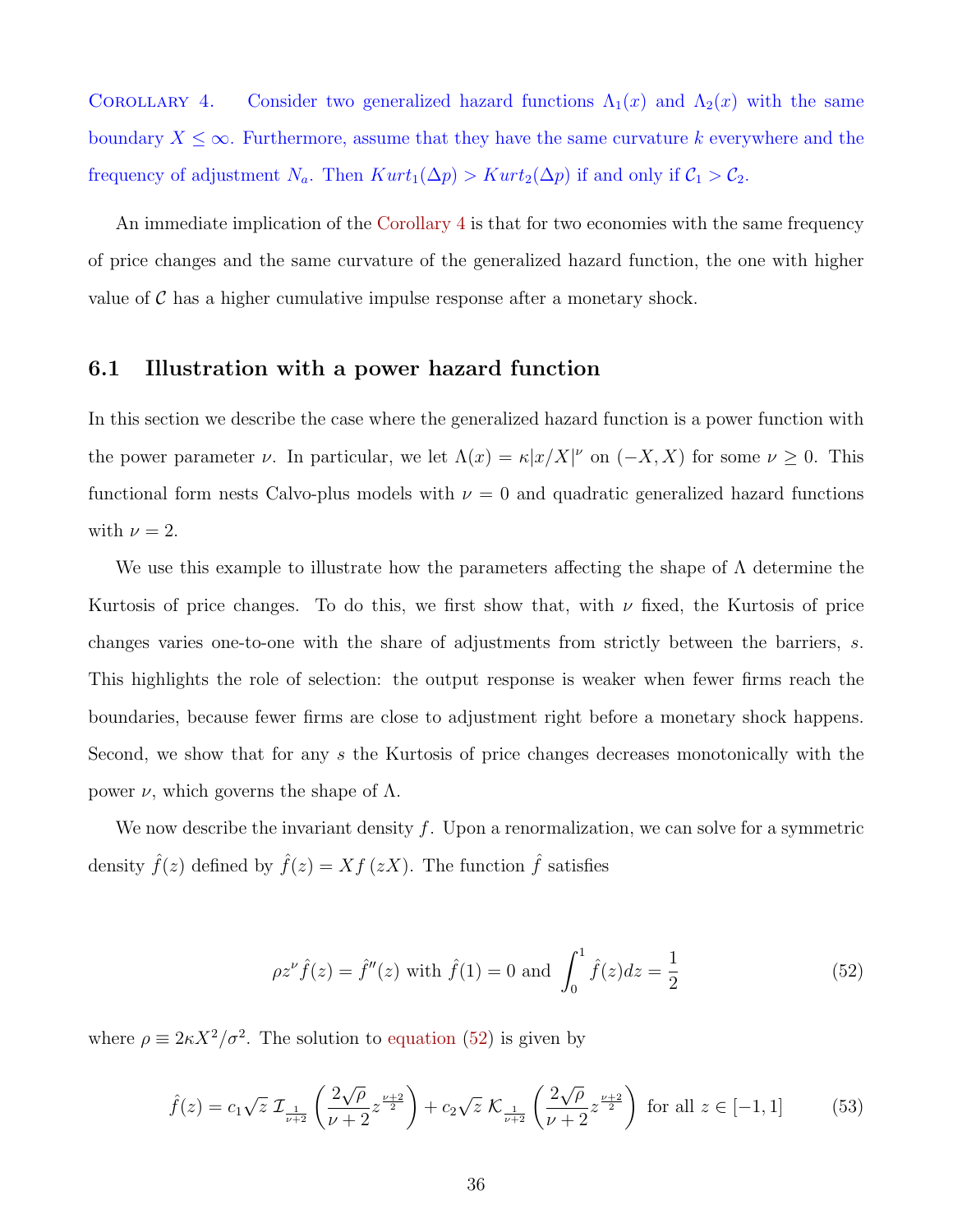This is a combination of modified Bessel functions of the first and second kind  $\mathcal{I}_{\frac{1}{\nu+2}}$  and  $\mathcal{K}_{\frac{1}{\nu+2}}$ of order  $\frac{1}{\nu+2}$ , where the constants  $c_1, c_2$  are chosen to satisfy the two boundary conditions described in equation (52). The form  $\hat{f}$  depends on the parameters  $(\rho, \nu)$  that capture adjustment coming from random menu costs. Note that if  $X = \infty$  then  $c_1 = 0$ .

From the previous result, we can see that if two models have the same  $(\nu, \rho)$ , then the distribution of price changes in one is a rescaling of that in the other. The dimensionless statistics such as the kurtosis, the fraction of adjustment strictly within the boundaries s, or equivalent the mass of  $Q$  on  $\pm X$ , are the same. We can summarize this result as follows:

PROPOSITION 13. Let  $\Lambda(x) = \kappa |x/X|^{\nu}$ . The Kurtosis of price changes, the share of adjustments strictly between the boundaries, and the frequency of price changes satisfy:  $Kurt(\Delta p) = \hat{K}(\rho, \nu)$ ,  $s = \hat{S}(\rho, \nu)$ , and  $N_a = \frac{\sigma^2}{X^2} \hat{N}(\rho, \nu)$  respectively, where these functions have no other parameters. For fixed  $\nu$ , the function  $\hat{S}(\cdot,\nu)$  is increasing in  $\rho$ , and  $\hat{K}(\cdot,\nu)$  is decreasing in  $\rho$ .

Using this proposition we can fix s, say to  $s = 1$ , or  $X = \infty$ , then  $Kurt(\Delta p)$  is just a function of v only, displayed in Figure 5. Alternatively, fixing v we have that  $Kurt(\Delta p)$  is only a function of the fraction of price changes strictly between barriers, s as displayed in Figure 6 below.

Figure 5: Kurtosis of power hazard function as  $\nu$  varies



Hazard function  $\Lambda(x) = \kappa x^{\nu}$  and  $X = \infty$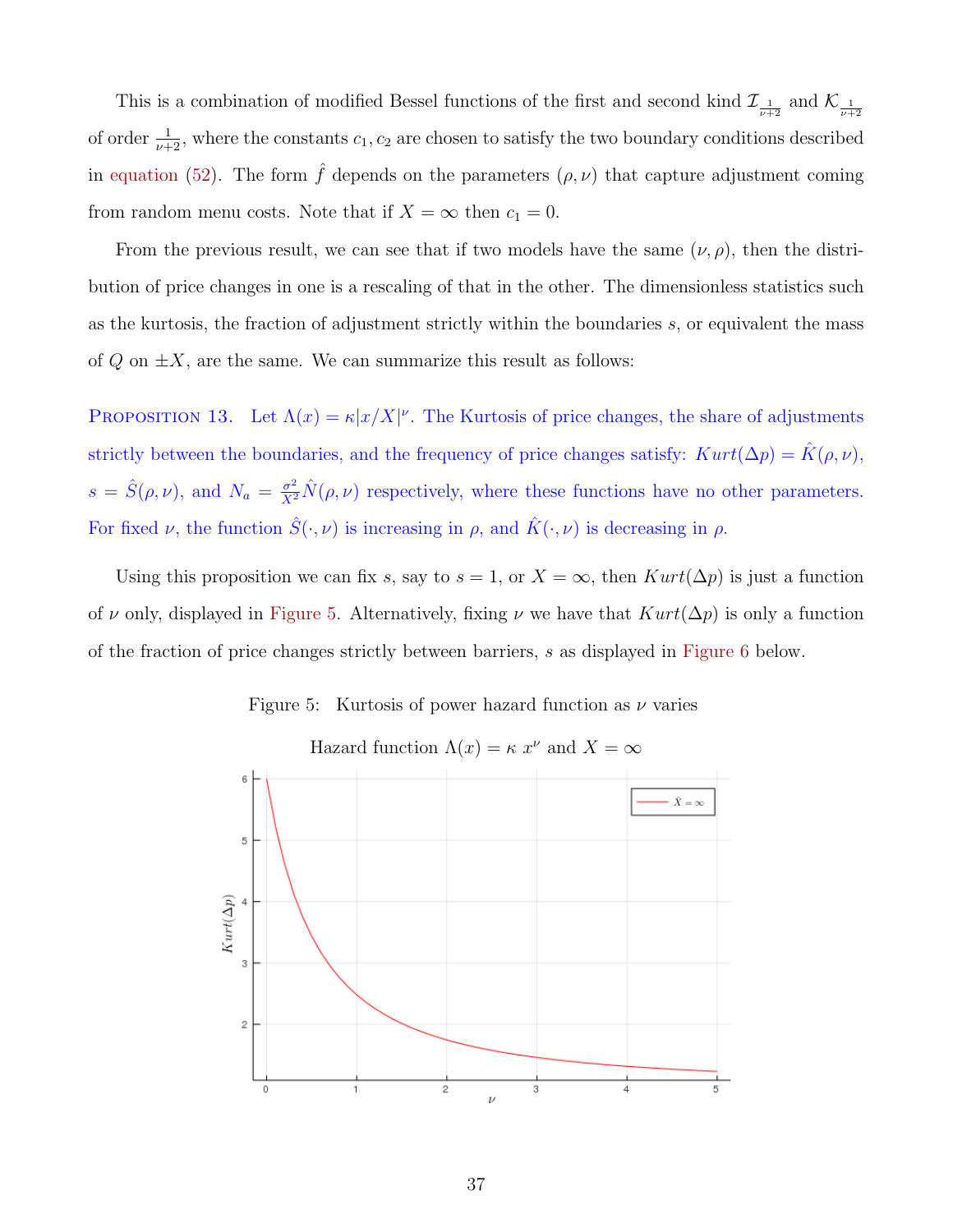Figure 5 displays the value of  $Kurt(\Delta p)$  for the case where  $X = \infty$  as a function of  $\nu$ . Note that Kurtosis goes from 6, corresponding to  $\nu = 0$ , or pure Calvo, to a value of 1, corresponding to  $\nu \to \infty$  which approximates Golosov and Lucas. Increases in  $\nu$  clearly change the shape of  $\Lambda$ , making it more convex, which is reflected in lower kurtosis of price changes. This illustrates how the shape of  $\Lambda$  determines the selection effect on price changes. Note that for  $\nu = 2$ , the quadratic case,  $Kurt(\Delta p) \approx 1.75$ .

Figure 6: Kurtosis behavior with a power hazard function as s varies



Hazard function  $\Lambda(x) = \kappa \left(\frac{x}{x}\right)$  $\left(\frac{x}{X}\right)^{\nu}$  and  $X < \infty$ 

Figure 6 displays the value of  $Kurt(\Delta p)$  for the case of  $X < \infty$  as a function of s, the fraction of price changes strictly between the boundaries. We display such relationship for three values of ν. Note that fixing ν, as we change ρ, and obtain a larger share of price changes strictly inside the barriers s, which corresponds to a lower  $Kurt(\Delta p)$ . This illustrate the smaller selection effect of price changes when barriers are hit less often. Recall that  $s = 0$  is equivalent to  $X = \infty$ . For each value of s, the difference lines shows that curvature  $\nu$  corresponds to lower  $Kurt(\Delta p)$ .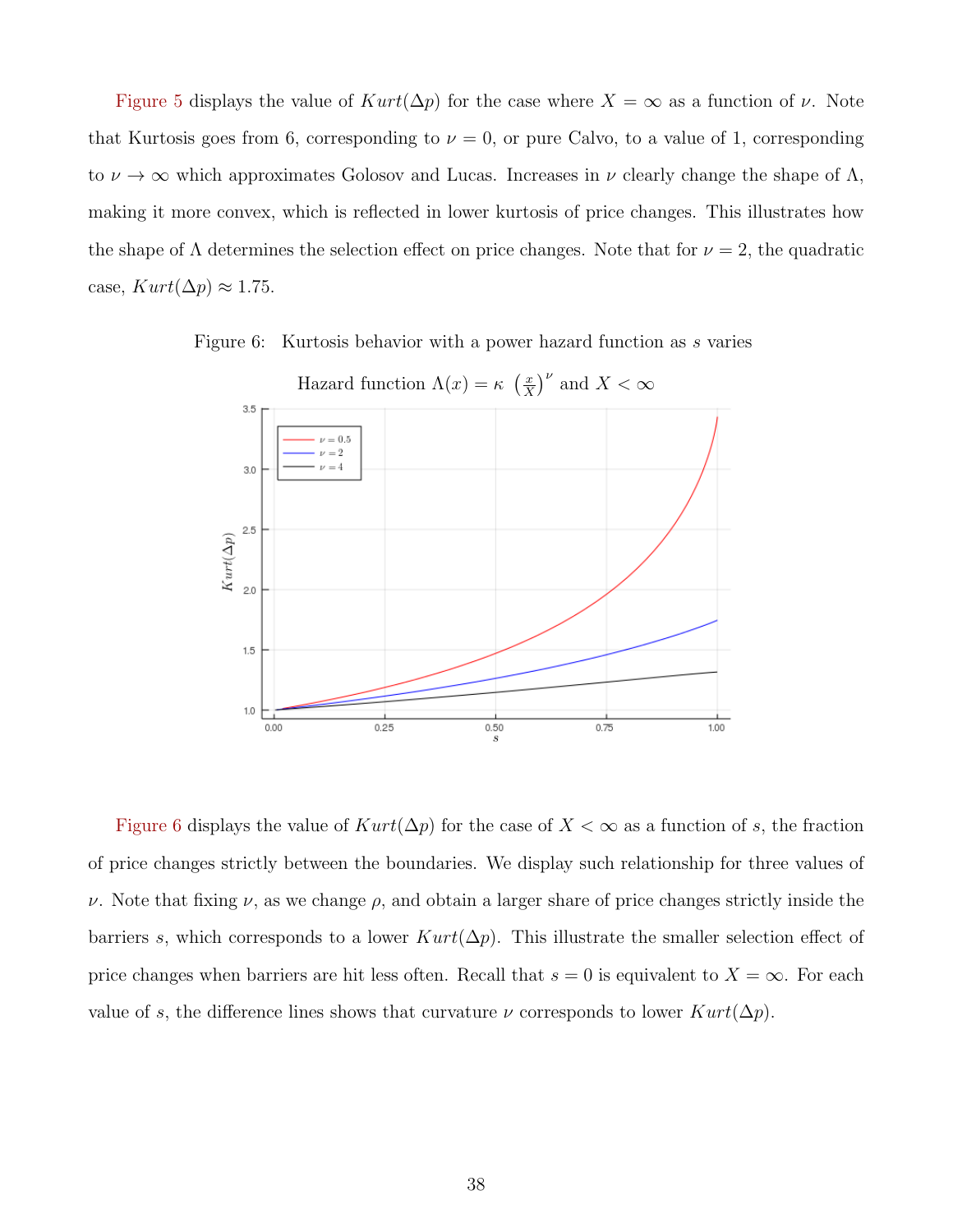# 7 Flexibility Index: scope and limitations

Caballero and Engel (2007) introduced the concept of the Flexibility Index  $(F)$ , subsequently used in several studies such as Berger and Vavra (2018), as an inverse measure of monetary nonneutrality. We show below that  $\mathcal F$  measures the slope of the impulse response of prices right after a small once-and-for-all monetary shock. Below we define  $\mathcal F$  in terms of the model, using Caballero and Engel's (2007) formula, and study the extent to which it is an accurate summary of the model's non-neutrality. We show that for models with barriers, where  $X < \infty$ , the flexibility index is always infinite. This prompts us to focus on the cases without barriers,  $X = \infty$ , where  $\mathcal F$  is finite. In such cases we can compare  $\mathcal F$  with the summary measure given by the cumulative impulse response defined in equation (44). We display non-pathological simple examples where the  $\mathcal F$  is not an accurate summary of the effect on output, neither of its cumulative response, nor of its short term response.

The IRF of the aggregate price level after a shock  $\delta$  can be written as

$$
\mathcal{P}(t,\delta) = \Omega(\delta) + \int_0^t \omega(s,\delta) \, ds \tag{54}
$$

where  $\omega(s, \delta)$  is the flow contribution to the IRF at time  $s > 0$ , and  $\Omega(\delta)$  is the time  $t = 0$  jump in the price level. By definition  $\frac{\partial}{\partial t}P(t,\delta) = \omega(t,\delta)$ . The flow value of the IRF of the aggregate price level at time  $t > 0$  is given by

$$
\omega(t,\delta) = -\int_{-X}^{X} x\Lambda(x)f(x,t)dx + X\sigma^2[f'(-X,t) - f'(X,t)]
$$

where  $f(x, t)$  is the distribution of the price gaps among the firms that have not adjusted prices t units of time after the monetary shock. The first term is the change of prices across the distribution of price gaps at time t, with  $f(x, t)$  solving the time dependent Kolmogorov Forward Equation:

$$
\partial_t f(x,t) = -\Lambda(x)f(x,t) + \frac{\sigma^2}{2}\partial_{xx}f(x,t) \text{ for all } x \in [-X,X] \text{ and } t \ge 0,
$$
\n(55)

$$
f(X,t) = f(-X,t) = 0 \text{ for all } t > 0, \text{ and } f(x,0) = f_0(x) \text{ for all } x \in [-X,X]
$$
 (56)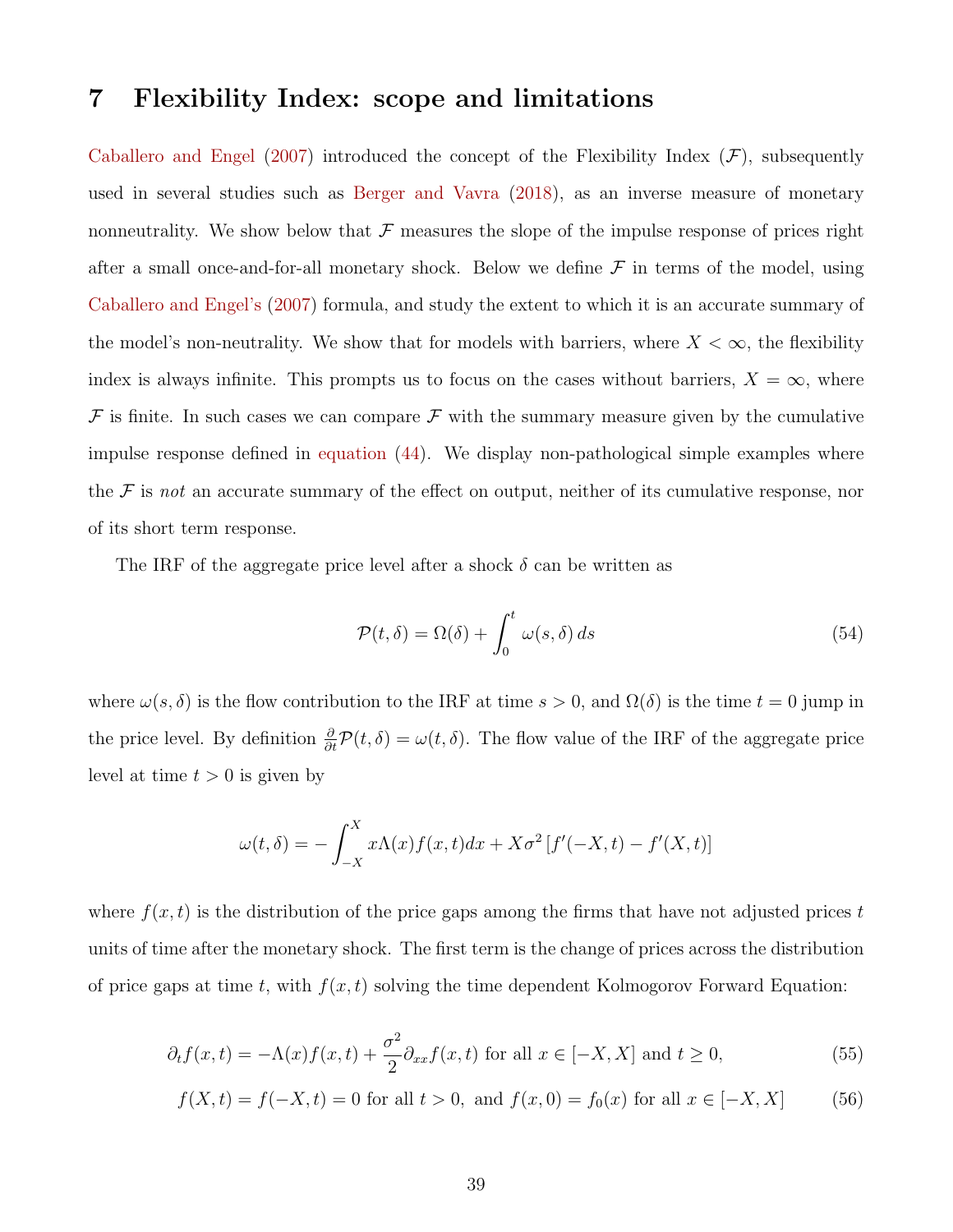The initial jump is given by

$$
\Omega(\delta) = \int_{-X}^{-X+\delta} (-x+\delta) f_0(x) dx \tag{57}
$$

The initial distribution  $f_0$  that we consider is a uniform shift by  $\delta$  of some distribution  $\hat{f}$ :

ASSUMPTION 2. The initial condition is  $f_0(x) = \hat{f}(x + \delta)$ , where  $\hat{f}$  i) equals zero at the bounds,  $0 = \hat{f}(-\bar{X}) = \hat{f}(\bar{X})$ , ii) increases close to the lower bound,  $0 < \hat{f}'(-\bar{X}) < \infty$ , and iii) is differentiable on  $(-\bar{X}, 0)$ .

We write  $f_0(x) = \hat{f}'(x)\delta + o(\delta)$  and consider the case of small  $\delta$ . Note that the assumptions allow  $\hat{f}$  to be the invariant distribution corresponding to  $\{X, \Lambda, \sigma^2\}$ , but they do not require it. In particular,  $\hat{f}$  can be any distribution that has for any strictly positive time evolved according to equation (55) and equation (56). The Flexibility index is defined as  $\mathcal{F} \equiv \frac{\partial}{\partial \delta} \omega(0,\delta)|_{\delta=0}$ , which is equivalent to the definition in equation (17) in Caballero and Engel (2007).

PROPOSITION 14. Let  $\Omega$  and  $\omega$  be the jump and flow values of the IRF of prices at  $t = 0$ . Let  $X < \infty$ , let  $\Lambda$  satisfy Assumption 1, and assume that the initial distribution  $f_0$  satisfies Assumption 2. Then  $\Omega(0) = \Omega'(\delta)|_{\delta=0} = 0$ . Moreover,  $\partial_{\delta} \omega(0, \delta)|_{\delta=0} = \infty$  and  $\omega(0, 0) = 0$ . Thus, if  $X < \infty$ , the flexibility index is infinite for any  $\Lambda$ .

Because of this result we will move to analyze the flexibility index for models with  $X = \infty$ , where it is finite. We will will do so for a family of hazard functions which is a slight generalization of the one treated in Section 6.1.

### 7.1 Power plus family of generalized hazard functions

We consider a simple four parameter family of models where  $\Lambda(x) = \Lambda(0) + \kappa x^{\nu}$ . We label this case as power-plus, because it adds a constant to the power case. Besides  $\Lambda(0)$ ,  $\kappa$ , and  $\nu$ , the other parameter of the model is  $\sigma^2$ . We introduce the parameter  $\eta$  and let  $\alpha$  be the adjusted intercept:

$$
\eta = \left(\frac{2\kappa}{\sigma^2}\right)^{\frac{1}{\nu+2}}, \quad \alpha = \frac{\Lambda(0)\eta^{\nu}}{\kappa} \quad . \tag{58}
$$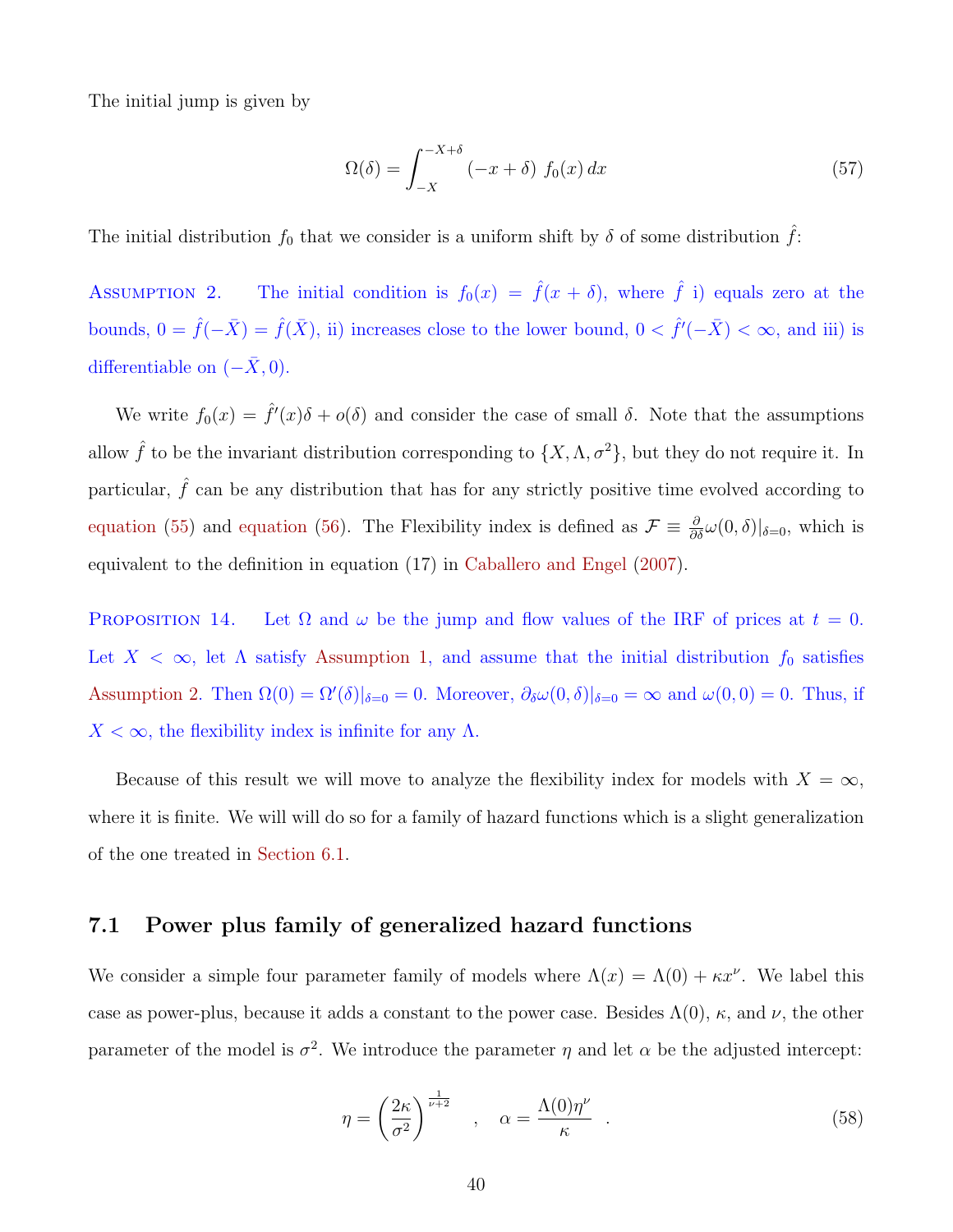The quadratic case is  $\nu = 2$  and  $\alpha = 0$ . This adjusted intercept measures the relative magnitude of  $\Lambda(0)$  and the slope  $\kappa$ , increasing in the former and decreasing in the latter. We will show that for a fixed power the Kurtosis, adjustment frequency, and the flexibility index only depend on  $\alpha$ .

PROPOSITION 15. Fix  $\sigma^2$  and let  $\Lambda(x)$  be a power-plus hazard function parameterized by  $(\kappa, \Lambda(0), \nu)$ . The adjustment frequency, the kurtosis of price changes, and the flexibility index are

$$
N_a = \frac{\eta^2 \sigma^2}{2} \tilde{N}(\nu, \alpha) \tag{59}
$$

$$
\frac{Kurt(\Delta p)}{6N_a} = \frac{1}{\eta^2 \sigma^2} \tilde{K}(\nu, \alpha)
$$
\n(60)

$$
\mathcal{F} = \frac{\eta^2 \sigma^2}{2} (\tilde{N}(\nu, \alpha)(1 + \nu) - \nu \alpha)
$$
\n(61)

where  $\tilde{N}(\nu, \alpha)$  and  $\tilde{K}(\nu, \alpha)$  only depend on  $\nu$  and  $\alpha$ ;  $\tilde{N}(0, \alpha) \equiv 1 + \alpha$ , and  $\tilde{K}(0, \alpha) \equiv 2/(1 + \alpha)$ . With no intercept, the flexibility index and adjustment frequency are related by a simple formula via the elasticity of the hazard:

$$
\mathcal{F} = N_a(1+\nu) \tag{62}
$$

If two models have the same  $(\nu, \alpha)$ , the density of price changes in one is a rescaling of that in the other. This implies that kurtosis (and other dimensionless statistics) is the same. If  $\eta$  also coincides in the two models, the distributions of price changes are identical.

The power-plus parameterization allows us to illustrate substantial disconnect between the CIR and the flexibility index. In one example where we vary one parameter at time: in this case the flexibility index and the cumulative IRF move in the same direction. In the second example we change three parameters at a time and show how for the same flexibility index cumulative IRF can vary substantially, even keeping the adjustment frequency fixed.

PROPOSITION 16. Assume that  $\Lambda$  is given by a power-plus function. Fix  $(\nu, \sigma^2)$  and take two different power plus generalized hazard functions  $\Lambda_1$  and  $\Lambda_2$ . If they generate the same frequency  $N_a$ , then  $Kurt_1(\Delta p) > Kurt_2(\Delta p)$  if and only if  $\mathcal{F}_1 < \mathcal{F}_2$ .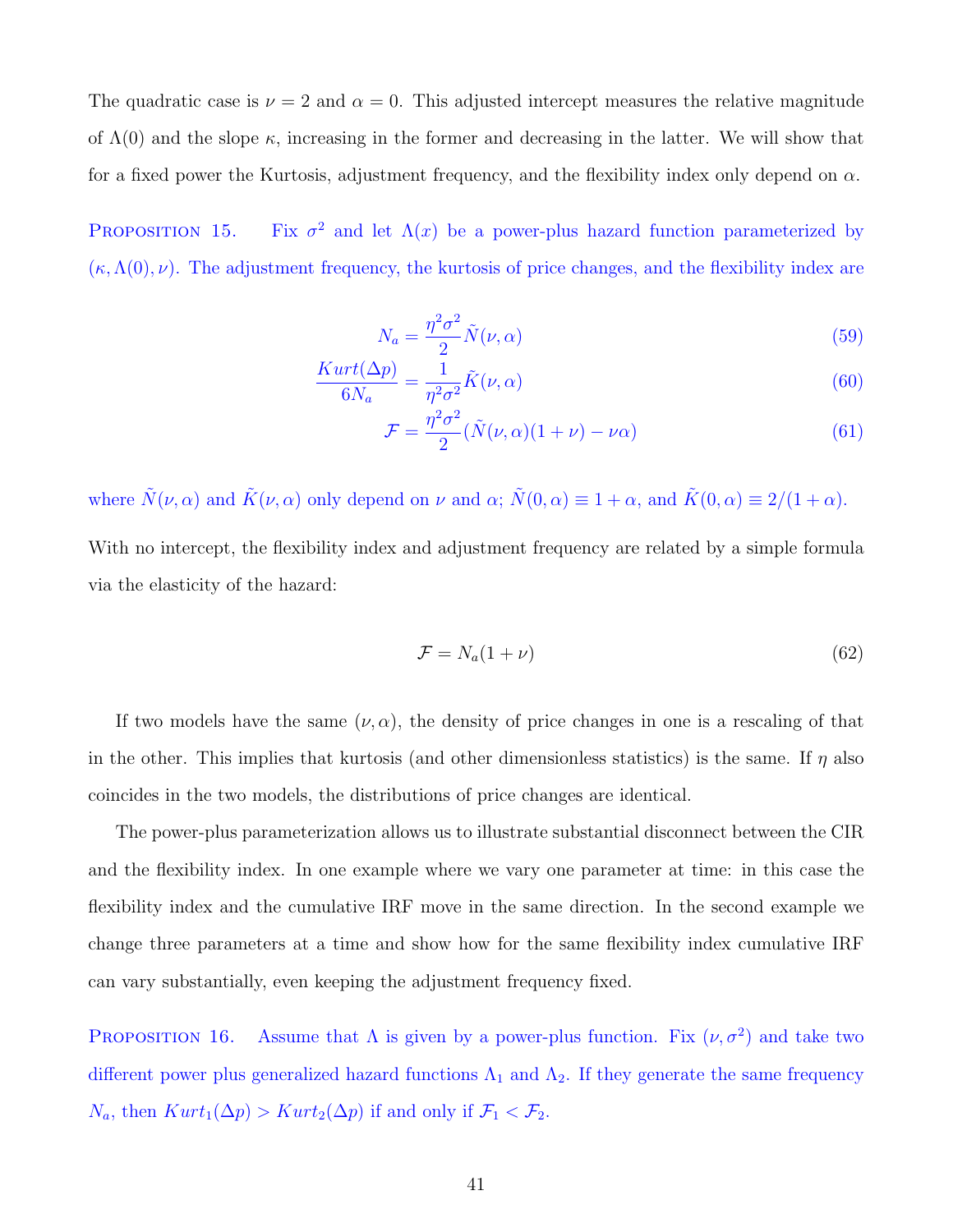This result is not surprising, since we are varying one parameter only. This comparative static exercise is very far away from the idea of a "sufficient statistic", where one finds a statistic that summarizes significant outputs of a class of models. Even the simple power-plus parameterization affords much more flexibility than varying one parameter can offer.

Now we turn to the second case, where we argue that, however intuitive this might be, relying on the flexibility index can be quite misleading. In Figure 7 we display a number of economies with the same adjustment frequency  $N_a$ , and with the same Flexibility Index  $\mathcal{F}$ , but with very different cumulative response to a monetary shock. That is, we vary the parameters in such a way that both  $\mathcal F$  and  $N_a$  stay constant, while  $\mathcal M'(0)$  varies substantially. This is done by increasing the power parameter  $\nu$  and finding the pairs  $(\Lambda(0), \kappa)$  that keep  $N_a$  and  $\mathcal F$  constant. We solve this problem numerically and find that for the same  $N_a$  and  $\mathcal F$  the Kurtosis of price changes varies by  $90\%$  when  $\nu$  increases from 2 to 20, as plotted on the Figure 7. The slope of the impulse response at  $t = 0$  does not capture the area under it quite well.

Figure 7: Values of  $Kurt(\Delta p)$  or CIR relative to the case of  $\nu = 2$ , all cases have  $\mathcal{F} = 3$ ,  $N_a = 1$ 



In Figure 8 we take two examples from the previous plot, one with  $\nu = 2$  and the other with  $\nu = 10$ , and display the entire output impulse response function  $Y(t)$  as a function of time t. Thus, both IRF's have the same frequency  $N_a$  and flexibility index  $\mathcal F$ . The areas under both IRF's are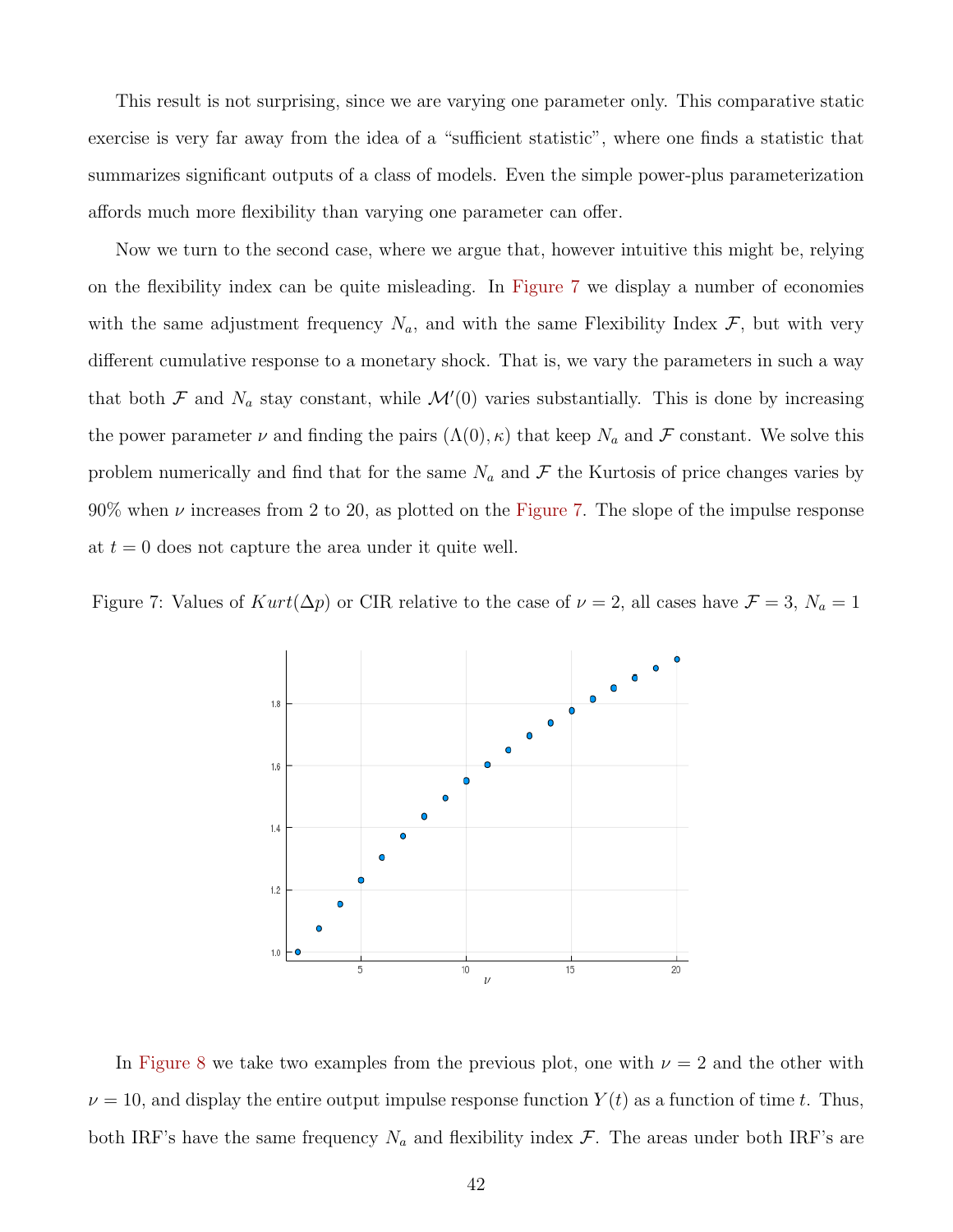clearly different, the one for  $\nu = 10$  is at least 50% larger than the one for  $\nu = 2$ , consistent with the values displayed on Figure 7. By construction the slope of  $Y(\cdot)$  at  $t = 0$  is the same for both cases (i.e. for  $\nu = 2$  and  $\nu = 10$ ), since both IRF's have the same Flexibility index F. Yet, the slopes of both impulse responses starts to differ substantially even for low values of  $t$ . Since in both cases  $N_a = 1$ , the values of time in the horizontal axis can be measured in terms of expected adjustment time. For instance, if prices change on average three times a year, meaning  $N_a = 3$ , then  $t = 1$  represents 4 months. The ratio of the two IRF evaluated at  $t = 1$  is higher than 4, namely  $Y_{10}(1)/Y_2(1) \approx 4.4$ . This example shows that even the short run output effect can be substantially different with the same flexibility index.

Figure 8: Impulse Responses for power plus case, both cases with same  $\mathcal F$  and  $N_a$ 



### 8 Conclusion

We discuss the economic foundations of the generalized hazard function, a flexible modeling block used in several sticky-price setups, and map it to the primitives underlying the firm's optimiza-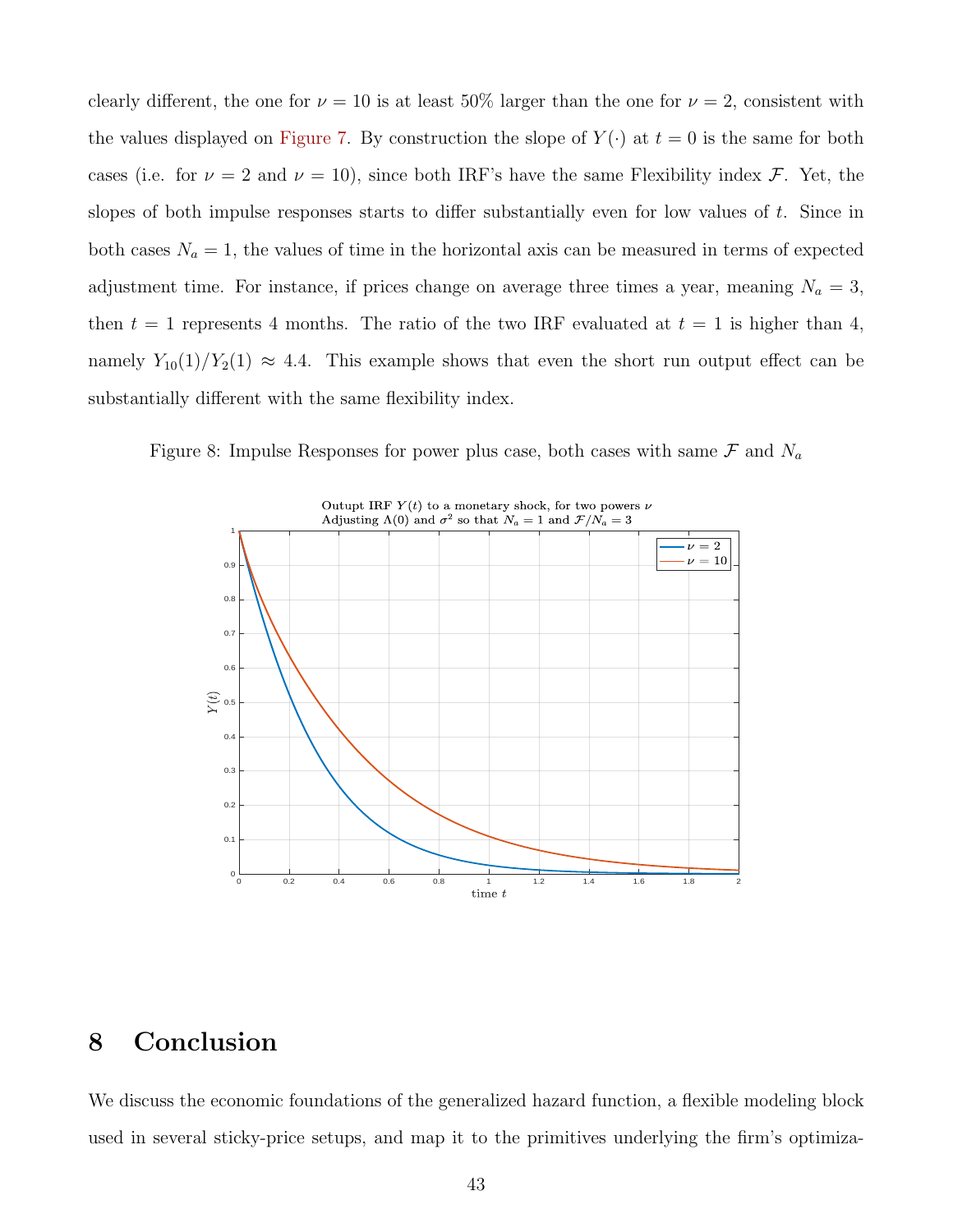tion. We show how to identify the generalized hazard function using observable objects, such as the distribution of price changes, and provide a procedure to recover the hazard and the other microeconomic primitives from data. On the analytical side, we extend the "Kurtosis result" of Alvarez, Le Bihan, and Lippi (2016) to a considerably larger class of models and prove that the Calvo model yields the maximum amount of monetary non-neutrality within the broad class of models we consider. Within a narrower class where the inaction region is bounded, the upper bound is Calvo<sup>+</sup>. Our empirical strategy addresses unobserved heterogeneity in different products, which we show can be important in estimating the Kurtosis of price changes, and hence in quantifying the real effects of monetary shocks. Finally, we show that another convenient accounting measure for sticky price models, the flexibility index, can sometimes be a poor summary of monetary non-neutrality, both over the long-term as well as over the short-term.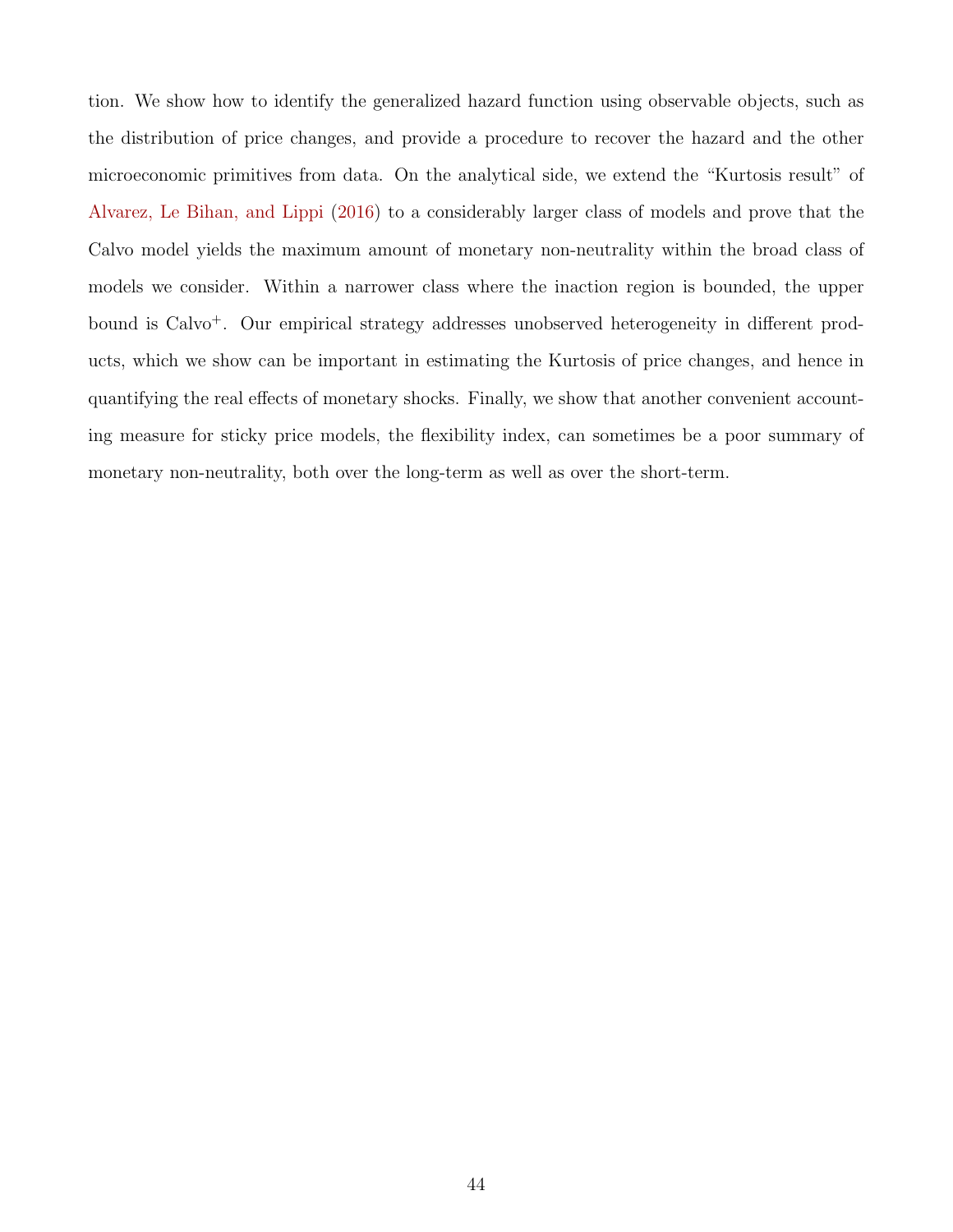# References

- Alvarez, Fernando, Martin Beraja, Martin Gonzalez-Rozada, and Pablo Andres Neumeyer. 2019. "From Hyperinflation to Stable Prices: Argentinas Evidence on Menu Cost Modles." The Quarterly Journal of Economics 143 (1):451–505.
- Alvarez, Fernando and Francesco Lippi. 2020. "Temporary Price Changes, Inflation Regimes, and the Propagation of Monetary Shocks." American Economic Journal: Macroeconomics 12 (1):104–52.
- Alvarez, Fernando E., Herve Le Bihan, and Francesco Lippi. 2016. "The real effects of monetary shocks in sticky price models: a sufficient statistic approach." The American Economic Review 106 (10):2817–2851.
- Alvarez, Fernando E. and Francesco Lippi. 2014. "Price setting with menu costs for multi product firms." Econometrica 82 (1):89–135.
- ———. 2019. "The Analytic Theory of a Monetary Shock." Working paper, EIEF.
- Alvarez, Fernando E., Francesco Lippi, and Luigi Paciello. 2016. "Monetary Shocks in Models with Inattentive Producers." Review of Economic Studies 83:421-459.
- Baley, Isaac and Andres Blanco. 2019. "Firm Uncertainty Cycles and the Propagation of Nominal Shocks." American Economic Journal: Macroeconomics 11 (1):276–337.
- Barro, Robert J. 1972. "A Theory of Monopolistic Price Adjustment." Review of Economic Studies 39 (1):17–26.
- Berger, David and Joseph Vavra. 2018. "Dynamics of the U.S. price distribution." *European* Economic Review 103:60 – 82.
- Caballero, Ricardo J. and Eduardo M. R. A. Engel. 1993a. "Microeconomic Adjustment Hazards and Aggregate Dynamics." The Quarterly Journal of Economics 108 (2):359–383.
- ———. 1999. "Explaining Investment Dynamics in U.S. Manufacturing: A Generalized (S, s) Approach." Econometrica 67 (4):783–826.
- Caballero, Ricardo J. and Eduardo M.R.A. Engel. 1993b. "Heterogeneity and output fluctuations in a dynamic menu-cost economy." The Review of Economic Studies 60 (1):95.
- ———. 2007. "Price stickiness in Ss models: New interpretations of old results." Journal of Monetary Economics 54 (Supplement):100–121.
- Calvo, Guillermo A. 1983. "Staggered prices in a utility-maximizing framework." Journal of Monetary Economics 12 (3):383–398.
- Caplin, Andrew S and Daniel F Spulber. 1987. "Menu Costs and the Neutrality of Money." The Quarterly Journal of Economics 102 (4):703–25.
- Carvalho, Carlos. 2006. "Heterogeneity in Price Stickiness and the Real Effects of Monetary Shocks." The B.E. Journal of Macroeconomics 6 (3):1–58.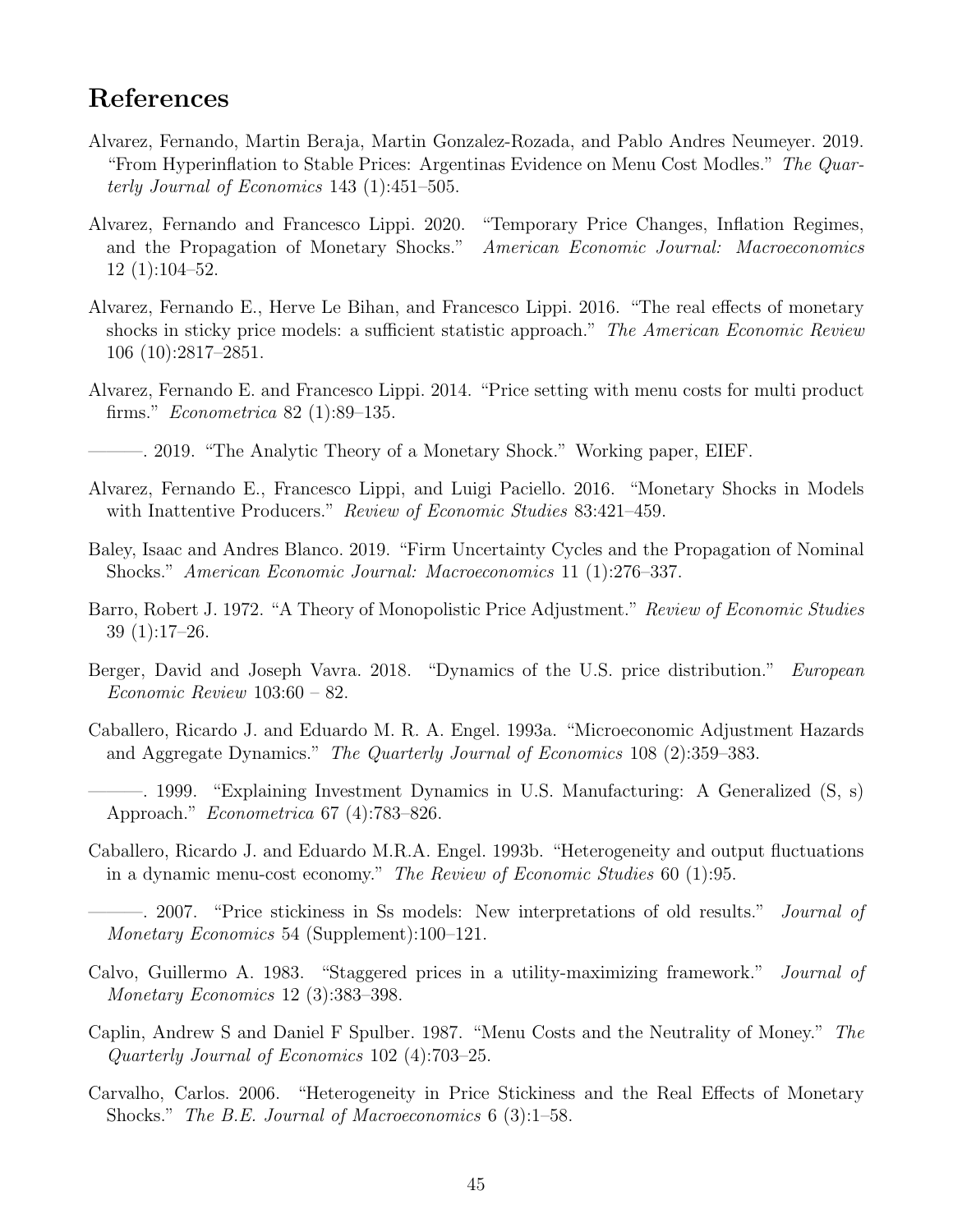- Carvalho, Carlos and Oleksiy Kryvtsov. 2018. "Price Selection." Staff Working Papers 18-44, Bank of Canada.
- Casella, George and Roger L Berger. 2002. Statistical inference, vol. 2. Duxbury Pacific Grove, CA.
- Cavallo, Alberto. 2015. "Scraped Data and Sticky Prices." NBER Working Papers 21490, National Bureau of Economic Research, Inc.
- Cavallo, Alberto and Roberto Rigobon. 2016. "The Billion Prices Project: Using online prices for measurement and research ." Journal of Economic Perspectives 30 (2):151–178.
- Costain, James and Anton Nakov. 2011a. "Distributional dynamics under smoothly statedependent pricing." Journal of Monetary Economics 58 (6):646 – 665.
	- 2011b. "Price Adjustments in a General Model of State–Dependent Pricing." *Journal of* Money, Credit and Banking 43:385–406.
- Dixit, Avinash. 1991. "Analytical Approximations in Models of Hysteresis." Review of Economic Studies 58 (1):141–51.
- Dotsey, Michael, Robert G. King, and Alexander L. Wolman. 1999. "State-Dependent Pricing And The General Equilibrium Dynamics Of Money And Output." The Quarterly Journal of Economics 114 (2):655–690.
- Dotsey, Michael and Alexander L. Wolman. 2020. "Investigating nonneutrality in a state-dependent pricing model with firm-level productivity shocks." International Economic Review 61 (1):159– 188.
- Eichenbaum, Martin, Nir Jaimovich, and Sergio Rebelo. 2011. "Reference Prices, Costs, and Nominal Rigidities." American Economic Review 101 (1):234–62.
- Gautier, Erwan and Ronan Le Saout. 2015. "The Dynamics of Gasoline Prices: Evidence from Daily French Micro Data." Journal of Money, Credit and Banking 47 (6):1063–1089.
- Golosov, Mikhail and Robert E. Jr. Lucas. 2007. "Menu Costs and Phillips Curves." *Journal of* Political Economy 115:171–199.
- Klenow, J. Peter and Benjamin Malin. 2010. "Microeconomic Evidence on Price-Setting." Handbook of monetary economics 3:231–284.
- Kotlarski, Ignacy. 1967. "On characterizing the gamma and the normal distribution." *Pacific J. Math.* 20  $(1):69-76$ .
- Lian, Hairong, Peiguang Wang, and Weigao Ge. 2009. "Unbounded upper and lower solutions method for Sturm?Liouville boundary value problem on infinite intervals." Nonlinear Analysis: Theory, Methods & Applications 70 (7):2627-2633.
- Nakamura, Emi and Jon Steinsson. 2010. "Monetary Non-Neutrality in a Multisector Menu Cost Model." The Quarterly Journal of Economics 125 (3):961–1013.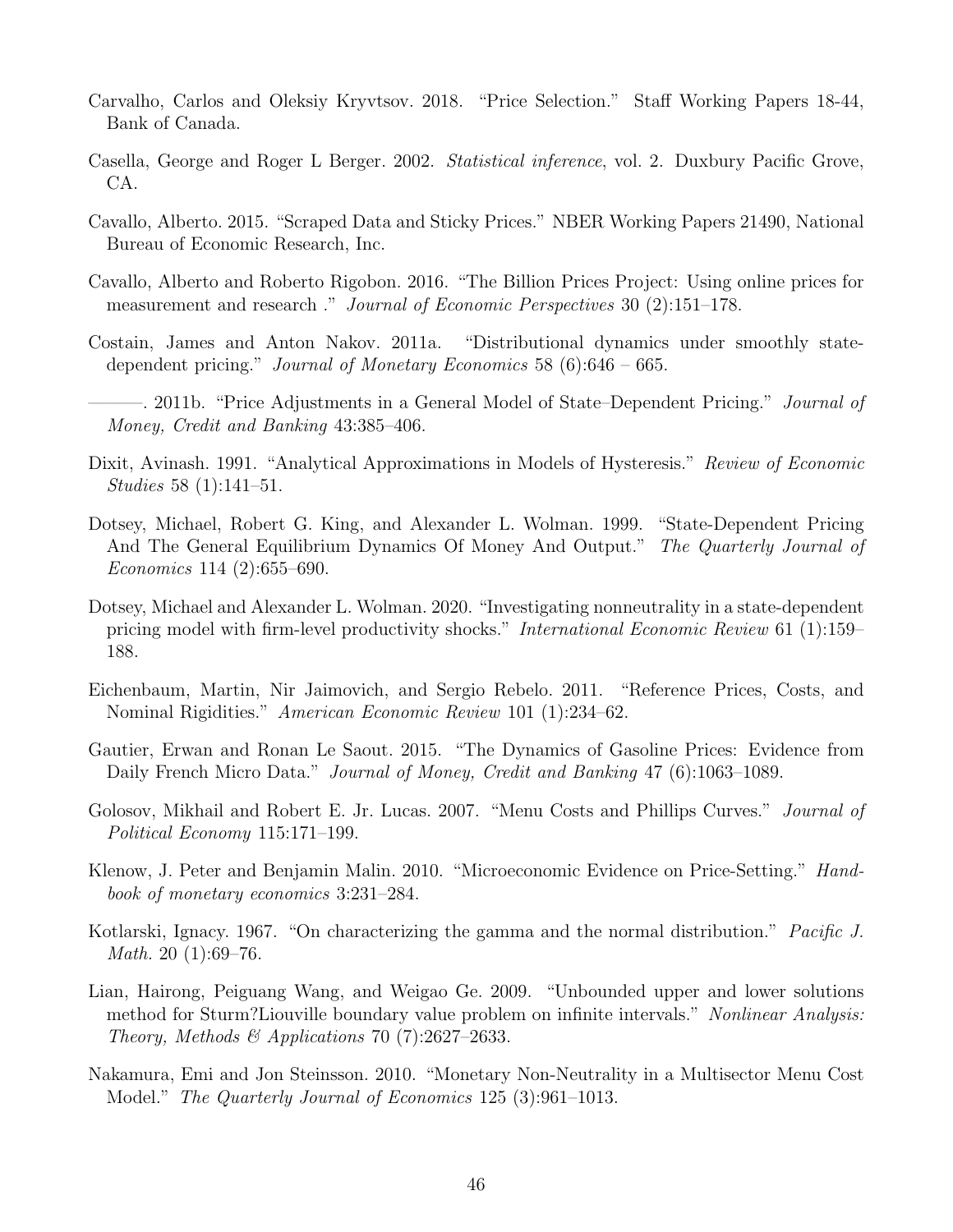- Petrella, Ivan, Emiliano Santoro, and Lasse de la Porte Simonsen. 2018. "Time-varying Price Flexibility and Inflation Dynamics." Discussion Paper 13027, CEPR.
- Reis, Ricardo. 2006. "Inattentive producers." Review of Economic Studies 73 (3):793–821.
- Sheremirov, Viacheslav. 2019. "Price dispersion and inflation: New facts and theoretical implications." Journal of Monetary Economics .
- Woodford, Michael. 2009. "Information-Constrained State-Dependent Pricing." Journal of Monetary Economics 56:s100–s124.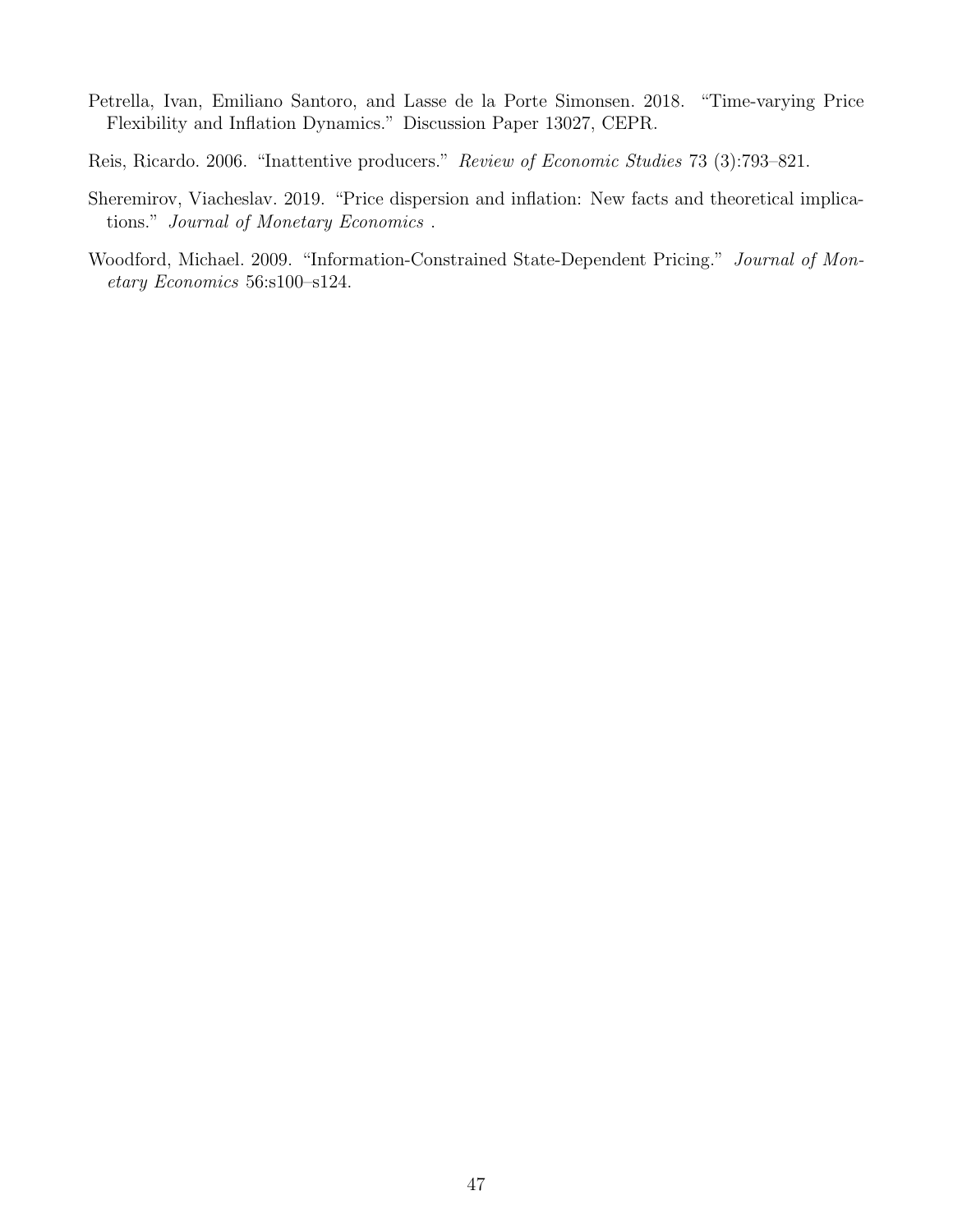Appendix of:

# The Macroeconomics of Sticky Prices with Generalized Hazard Functions

By Fernando Alvarez, Francesco Lippi, and Aleksei Oskolkov.

# A Proofs

**Proof.** (of Lemma 1). Define the function  $U(x) \equiv v(x) - v(0)$  and rewrite equation (5) as

$$
rU(x) = Bx^{2} + \frac{\sigma^{2}}{2}(U''(x) - v''(0)) - \kappa \int_{0}^{U(x)} G(\psi) d\psi \quad \text{for } x \in [0, X]
$$
 (63)

with boundary conditions  $U'(X) = 0$  and  $U(X) = \Psi$ . Note that by definition  $U(0) = 0$ . To obtain equation (63) we used integration by parts on the right hand side of equation (5):

$$
\int_0^{U(x)} [\psi - U(x)] G'(\psi) d\psi = G(\psi)\psi \Big|_0^{U(x)} - \int_0^{U(x)} G(\psi) d\psi - U(x) \int_0^{U(x)} G'(\psi) d\psi
$$
  
=  $G(\psi)\psi \Big|_0^{U(x)} - \int_0^{U(x)} G(\psi) d\psi - U(x) [G(U(x)) - G(0)]$   
=  $-\int_0^{U(x)} G(\psi) d\psi + U(x) G(0)$ 

Next differentiate both sides of equation  $(63)$  with respect to x to obtain:

$$
[r + \kappa G(U(x))] U'(x) = 2Bx + \frac{\sigma^2}{2} U'''(x) \text{ for } x \in [0, X]
$$
 (64)

with boundary conditions given by:  $U'(X) = 0$  and  $U'(0) = 0$ . The first boundary condition is smooth pasting. Note that if  $X = \infty$  we do not have smooth pasting, but since v is bounded above so is U, then it must be that  $\lim_{x\to\infty} U'(x) = 0$ , and hence the analogous boundary condition holds in the case where  $X$  is unbounded. The second boundary is implied by the symmetry and differentiability of  $v(\cdot)$ , and hence of  $U(\cdot)$ , around  $x = 0$ . Thus, solving for the value function in equation (5) is equivalent to solving for  $U(\cdot)$  in equation (64) with its corresponding boundary conditions.

Now define  $u(x) \equiv U'(x)$  and rewrite equation (64) using that  $\Lambda(x) = \kappa G(U(x))$ , by equation (4). This gives the o.d.e. in equation (6). The boundary conditions described above in terms of U' thus become  $u(X) = u(0) = 0$ .

Uniqueness and invertibility. Note that equation (6) is a linear second order ordinary differential equation of the Sturm-Liouville type with two Dirichlet boundary conditions, where we write:  $L(u)(x) \equiv [r + \Lambda(x)] u(x) - \frac{\sigma^2}{2}$  $\frac{\partial^2 u}{\partial x^2}u''(x)$  and thus the equation above can be written as  $L(u)(x) = 2Bx$ .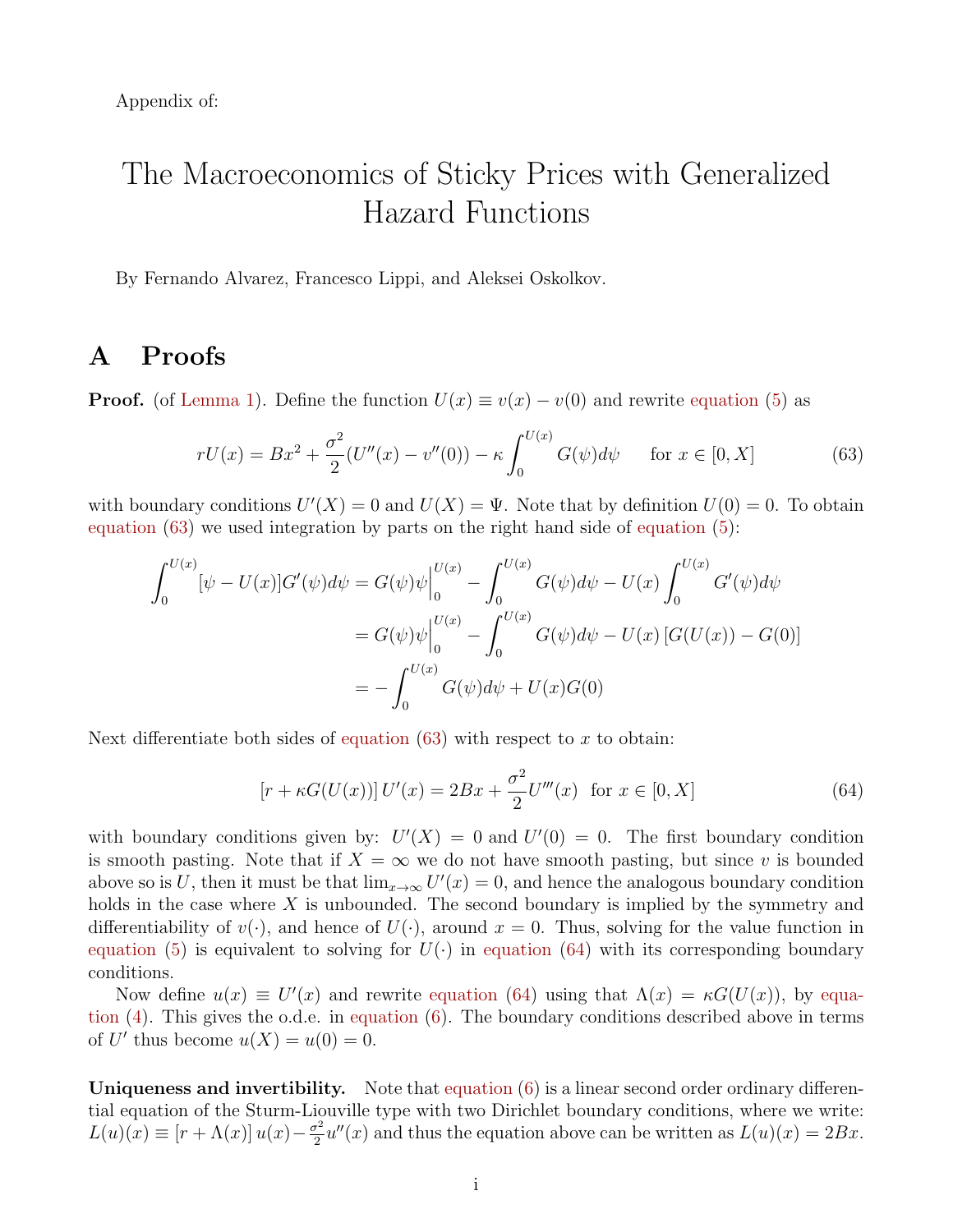The function  $\Lambda(\cdot)$  defining the operator L is continuous, so it has a unique solution  $u(\cdot)$ . To see this let  $L(u)(x) = 2Bx$  and let  $\{\theta_j, \varphi_j\}$  be the eigenvalues and orthonormal eigenfunctions of L satisfying the Dirichlet boundary conditions, i.e. solving  $L(\varphi_j) = \theta_j \varphi_j$  and with  $\varphi_j(0) = \varphi_j(X) = 0$ . By linearity we have  $L(\sum_j \alpha_j \varphi_j) = \sum_j \theta_j \alpha_j \varphi_j$  for any square integrable sequence  $\{\varphi_j(\cdot)\}\$ . Then we can choose  $\{\alpha_j\}$  so that  $u(x) = \sum_j \theta_j \alpha_j \varphi_j(x)$ , with the equality in the  $\mathbf{L}^2$  sense. In particular we can set  $\alpha_j = \langle \varphi_j, u \rangle / \theta_j$ . Again, the case of  $X = \infty$ , requires a slightly different argument for the existence of its solution. In particular, the existence of a solution is guaranteed by Theorem 3.1 in Lian, Wang, and Ge (2009). By the Maximum principle then  $u(x) > 0$  since  $2Bx > 0$  in  $(0, X)$ . Since  $u > 0$  then U is increasing and thus it is invertible.

**Value function.** We construct  $v(\cdot)$  as follows. Recall  $u = U'$  and  $U(0) = 0$ , we have

$$
U(x) = \int_0^x u(z)dz
$$
 for all  $x \in [0, X]$  and  $\Psi = U(X)$ .

From the definition of  $U(x) = v(x) - v(0)$  and equation (5) we have

$$
v''(0) = U''(0) = u'(0)
$$
 and  $rv(0) = v''(0)\frac{\sigma^2}{2}$  so  $v(0) = u'(0)\frac{\sigma^2}{2r}$ 

which gives equation (7) in the lemma. Note that  $v(\cdot)$  is increasing because  $u(x) > 0$  on  $(0, X)$  as established above.  $\square$ 

**Proof.** (of Proposition 1). We now construct the fixed cost  $\Psi$ , the Poisson arrival rate  $\kappa$ , the value of  $G(0)$  and the density  $G'(\cdot)$  that rationalize the generalized hazard rate  $\Lambda(\cdot)$  using the function  $u(\cdot)$ . We use equation (4),  $\Lambda(x) = \kappa G(U(x))$  for all  $x \in [0, X]$ , which evaluated at  $x = 0$ implies  $\Lambda(0) = \kappa G(0)$ . Denote by  $w(\cdot) \equiv U^{-1}(\cdot)$ , the inverse function of  $U(\cdot)$ , mapping  $[0, \Psi]$  onto [0, X]. Set  $\kappa$  to be  $\kappa = \Lambda(X)$  to ensure that  $G(\Psi) = 1$ . Differentiating the expression above with respect to x, we have  $G'(U(x))) U'(x) = \frac{\Lambda'(x)}{\Lambda(X)}$  $\frac{\Lambda'(x)}{\Lambda(X)}$  for all  $x \in (0, X)$  and thus

$$
G'( \psi) = G'(U(w(\psi))) = \frac{\Lambda'(w(\psi))}{u(w(\psi))\Lambda(X)} = \frac{\Lambda'(w(\psi))}{u(w(\psi))\Lambda(X)}
$$
 for all  $\psi \in (0, \Psi)$ 

which gives the density of G' in terms of the function u defined in Lemma 1.  $\Box$ 

**Proof.** (of Proposition 3) To show this let the density of the invariant distribution be  $\tilde{f}(z)$  =  $f(z/b)/b$ . This function solves the KFE for  $\tilde{\Lambda}$  and  $\tilde{\sigma}^2$ . This can be verified using that f solves the KFE for  $\Lambda$  and  $\sigma^2$ . Since  $N_a = -\sigma^2 f'(0)$  and  $\tilde{N}_a = -\tilde{\sigma}^2 \tilde{f}'(0)$  then it implies that  $\tilde{N}_a = N_a$  for any b. Also we can see that  $\tilde{q}(z) = q(z/b)/b$ , by using  $q(x) = \Lambda(x)f(x)/N_a$  and  $\tilde{q}(z) = \tilde{\Lambda}(z)\tilde{f}(z)/N_a$ for all  $z \in (-X b, X b)$ . Using the formula for a change on variable, and the relationship between q and  $\tilde{q}$  and of  $\Lambda$  and  $\tilde{\Lambda}$  we get  $\int_{-X}^{X} \Lambda(x) f(x) dx = \int_{-\tilde{X}}^{\tilde{X}} \tilde{\Lambda}(z) \tilde{f}(z) dz$ , and thus  $\tilde{s} = s$ .  $\Box$ 

**Proof.** (of Proposition 4) We start by describing the o.d.e and boundary that f and  $f_k$  satisfy.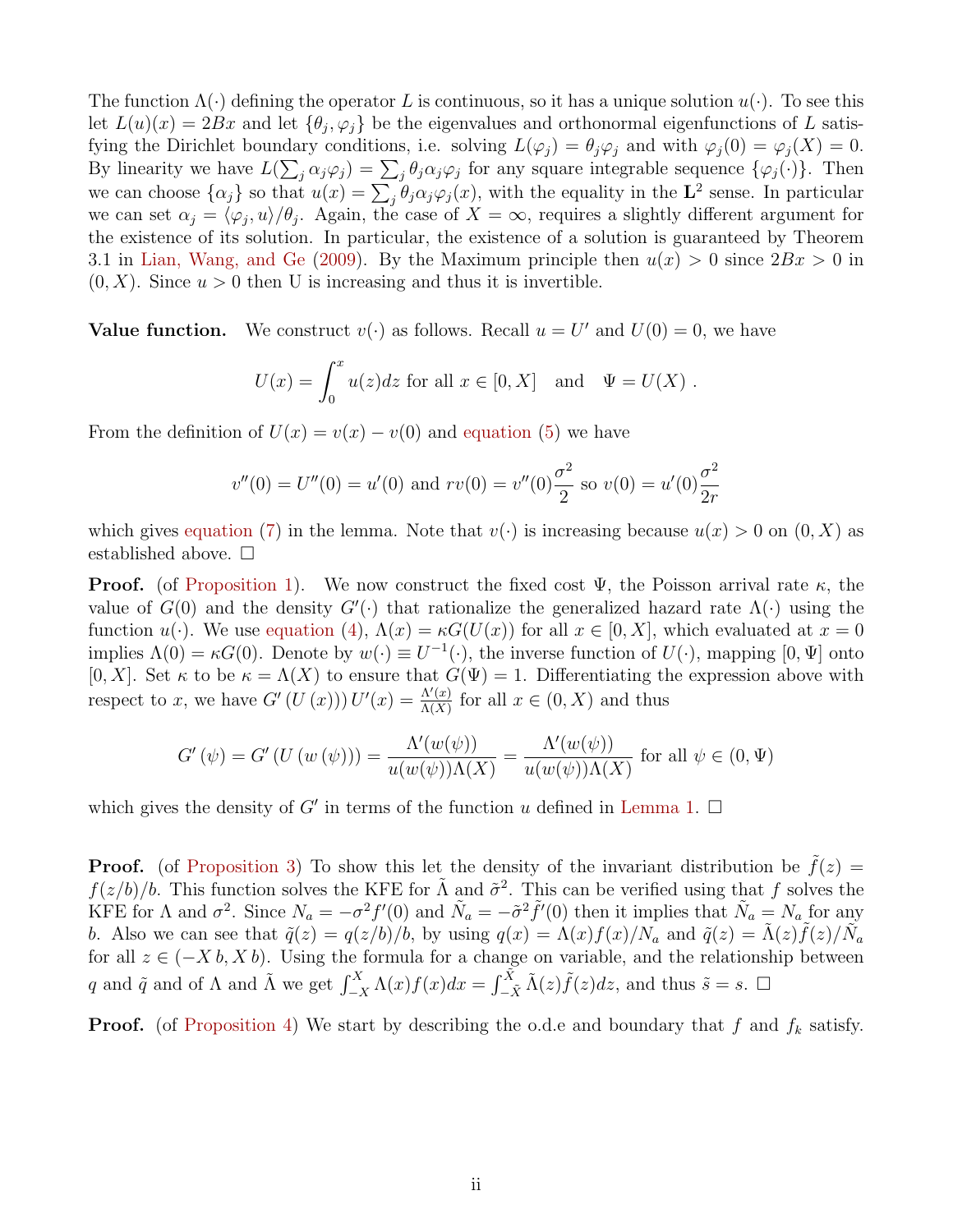For  $f$  we have:

$$
\Lambda(x)f(x) = \frac{\sigma^2}{2}f''(x) \text{ for all } x \in (0, X)
$$
\n(65)

$$
f(X) = 0\tag{66}
$$

$$
1/2 = \int_0^X f(x)dx\tag{67}
$$

For  $f_k$  we have

$$
\Lambda(x)f_k(x) = \frac{\sigma^2}{2}f_k''(x) \text{ for all } x \in (0, X)
$$
\n(68)

$$
kf(x) = \frac{\sigma^2}{2} f_k''(x) \text{ for all } x \in (X, \infty)
$$
\n(69)

$$
1/2 = \int_0^X f_k(x)dx + \int_X^\infty f_k(x)dx
$$
 (70)

and that  $p_k$  has a continuous first derivative at  $x = X$ . We can then solve for  $f_k$  for  $x > X$ , obtaining  $f_k(x) = f_k(X)e^{-\eta(x-X)}$  for all  $x > X$ , where  $\eta = \sqrt{2k}/\sigma$ . Thus, using the required continuity we can write:

$$
\Lambda(x)f_k(x) = \frac{\sigma^2}{2}f''_k(x) \text{ for all } x \in (0, X)
$$
\n(71)

$$
f'_k(X) = -\eta f_k(X) \tag{72}
$$

$$
1/2 = \int_0^X f_k(x)dx + f_k(X)/\eta
$$
\n(73)

Now consider the solutions of the homogenous second order o.d.e. given by  $\sigma^2/2f''(x) = \Lambda(x)f(x)$ for  $x \in [0, X]$ . Given the assumption that  $\Lambda$  is continuous, we know that the solution is given by linear combinations of two linearly independent functions  $g_1, g_2$  defined  $[0, X]$ . This functions depend on the interval  $(0, X)$ , the constant  $\sigma > 0$  only. Thus we can write the solution of each of the two o.d.e. above as:

$$
f_k(x) = a_k g_1(x) + b_k g_2(x)
$$
\n(74)

$$
f(x) = a g_1(x) + b g_2(x) \tag{75}
$$

for all  $x \in [0, X]$ . The coefficients  $a_k, b_k, a, b$  can be chosen to satisfy the two boundary conditions written for f and  $f_k$ . We can use the homogeneity of the boundary conditions and preliminary set  $a_k = a = 1$ , drop the boundary conditions given by the integral equation for each system, use  $b, b_k$ to solve the remaining boundary conditions at X, and then find  $a, a_k$  and rescale  $b, b_k$  to satisfy the two integral equations. To do so, let  $\hat{b} = b/a$  and  $\hat{b}_k = a_k/b_k$ . Thus we write the remaining boundary conditions:

$$
f(X) = 0 \text{ becomes } 0 = g_1(X) + \hat{b}g_2(X) \tag{76}
$$

$$
f'_{k}(X) = -\eta f_{k}(X) \text{ becomes } g'_{1}(X) + \hat{b}_{k}g'_{2}(X) = -\eta \left[ g_{1}(X) + \hat{b}_{k}g_{2}(X) \right]
$$
 (77)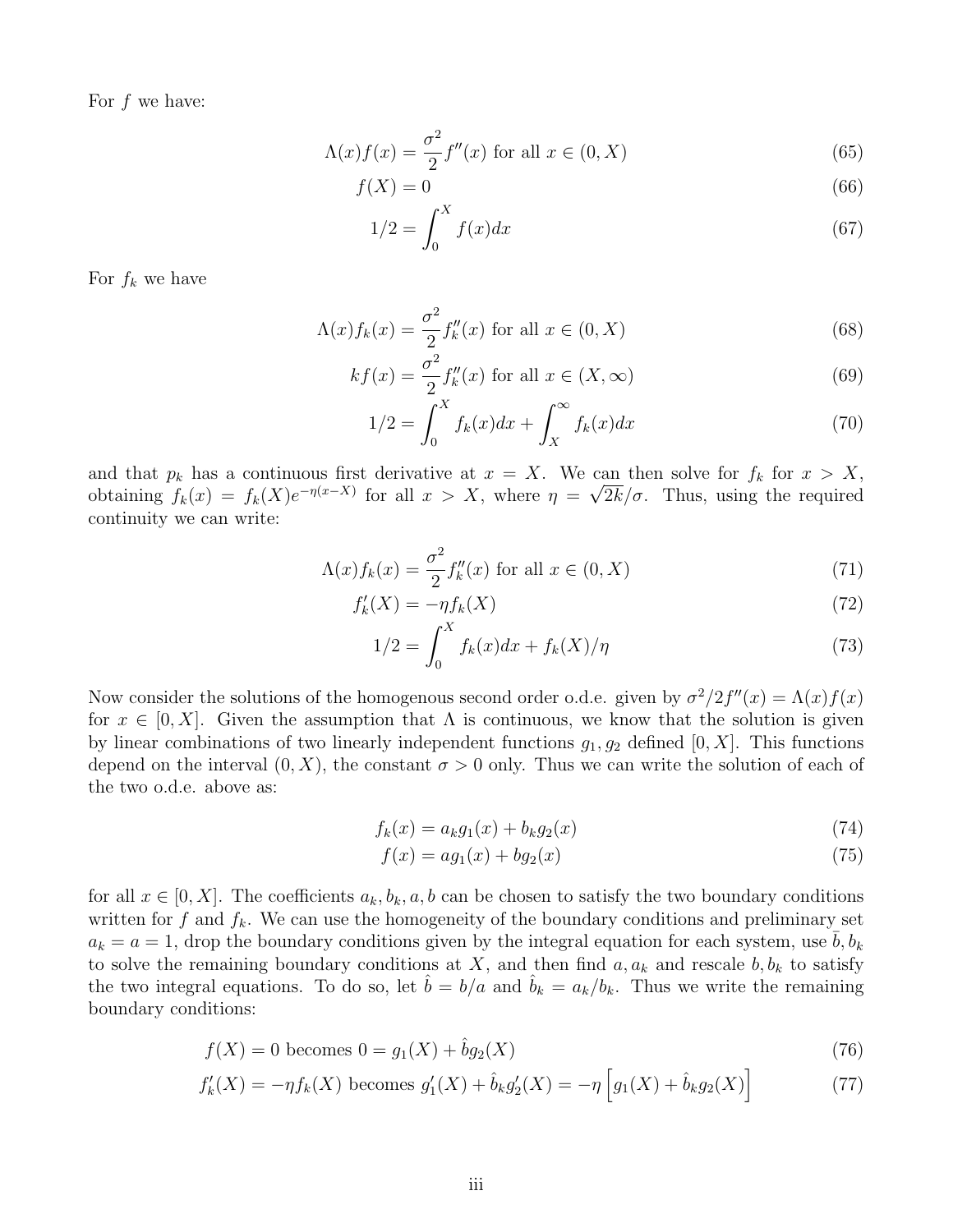equivalently we can write:

$$
\hat{b} = -\frac{g_1(X)}{g_2(X)} \text{ and } \hat{b}_k = -\frac{\eta g_1(X) + g_1'(X)}{\eta g_2(X) + g_2'(X)}\tag{78}
$$

Furthermore let  $I_i \equiv \int_0^X g_i(x)dx$  for  $i = 1, 2$  so that we can write the remaining boundary conditions as:

$$
1/2 = aI_1 + bI_2 \implies a = \frac{1}{2\left(I_1 + I_2\hat{b}\right)}
$$
  

$$
1/2 = a_kI_1 + b_kI_2 + a_k\frac{g_1(X)}{\eta} + b_k\frac{g_2(X)}{\eta} \implies a_k = \left(I_1 + \hat{b}_kI_2 + \frac{g_1(X)}{\eta} + \hat{b}_k\frac{g_2(X)}{\eta}\right)/2
$$

Note that, given the expression for  $\eta$ , taking  $k \to \infty$  it is equivalent to take  $\eta \to \infty$ . Then, using L'Hopital in the second equation we obtain that  $\hat{b}_k \to \hat{b}$ , which them implies that  $a_k \to a$  and finally  $b_k \to b$ . Now we can compare  $f_k$  and f to obtain:

$$
|f_k(x) - f(x)| = |(a_k - a)|g_1(x) + (b_k - b)g_2(x)|
$$
  
\n
$$
\le |a_k - a||g_1(x)| + |b_k - b||g_2(x)| \text{ for all } x \in [0, X]
$$

Since  $g_1$  and  $g_2$  are continuous in x, then they are bounded in [0, X]. Thus as  $k \to \infty$  we have that  $f_k$  converges uniformly to  $f$ .  $\Box$ 

**Proof.** (of Proposition 5) Absolute continuity of  $Q(\cdot)$  follows from continuity of  $f(\cdot)$  on  $(-X, X)/\{0\}$ and boundedness of  $\Lambda(\cdot)$  on  $(-X, X)$ . Symmetry of  $q(\cdot)$  follows from both  $f(\cdot)$  and  $\Lambda(\cdot)$  being symmetric, and its continuity follows from the continuity of  $f(.)$ .

That  $Q(\cdot)$  is fully identified by all its moment requires either  $X < \infty$  or the existence of its moment generating function in some neighborhood of zero when  $X = \infty$ . This is Theorem 2.3.11 in Casella and Berger (2002). Take the case  $X = \infty$ . We will show the existence of the moment generating function in a neighborhood of zero, which amounts to convergence of a series

$$
\sum_{n=0}^{\infty} \frac{(ia)^n \mathbb{E}[x^n]}{n!}
$$
 (79)

for some  $a > 0$ . Due to symmetry, all odd moments are zero, so we will prove that the even moments grow no faster than the factorial.

Consider an even moment  $\mathbb{E}[x^{2k+2}]$ :

$$
\mathbb{E}\left[x^{2k+2}\right] = \int_{-\infty}^{\infty} x^{2k+2} q(x) dx = \frac{2}{N_a} \int_{0}^{\infty} x^{2k+2} \Lambda(x) f(x) dx = \frac{\sigma^2}{N_a} \int_{0}^{\infty} x^{2k+2} f''(x) dx \tag{80}
$$

This uses the definition of and symmetry  $q(\cdot)$  and the KFE. Integrate the right-hand side by parts twice:

$$
\frac{\sigma^2}{N_a} \int\limits_0^\infty x^{2k+2} f''(x) dx = \frac{\sigma^2 (2k+2)(2k+1)}{N_a} \int\limits_0^\infty x^{2k} f(x) dx \tag{81}
$$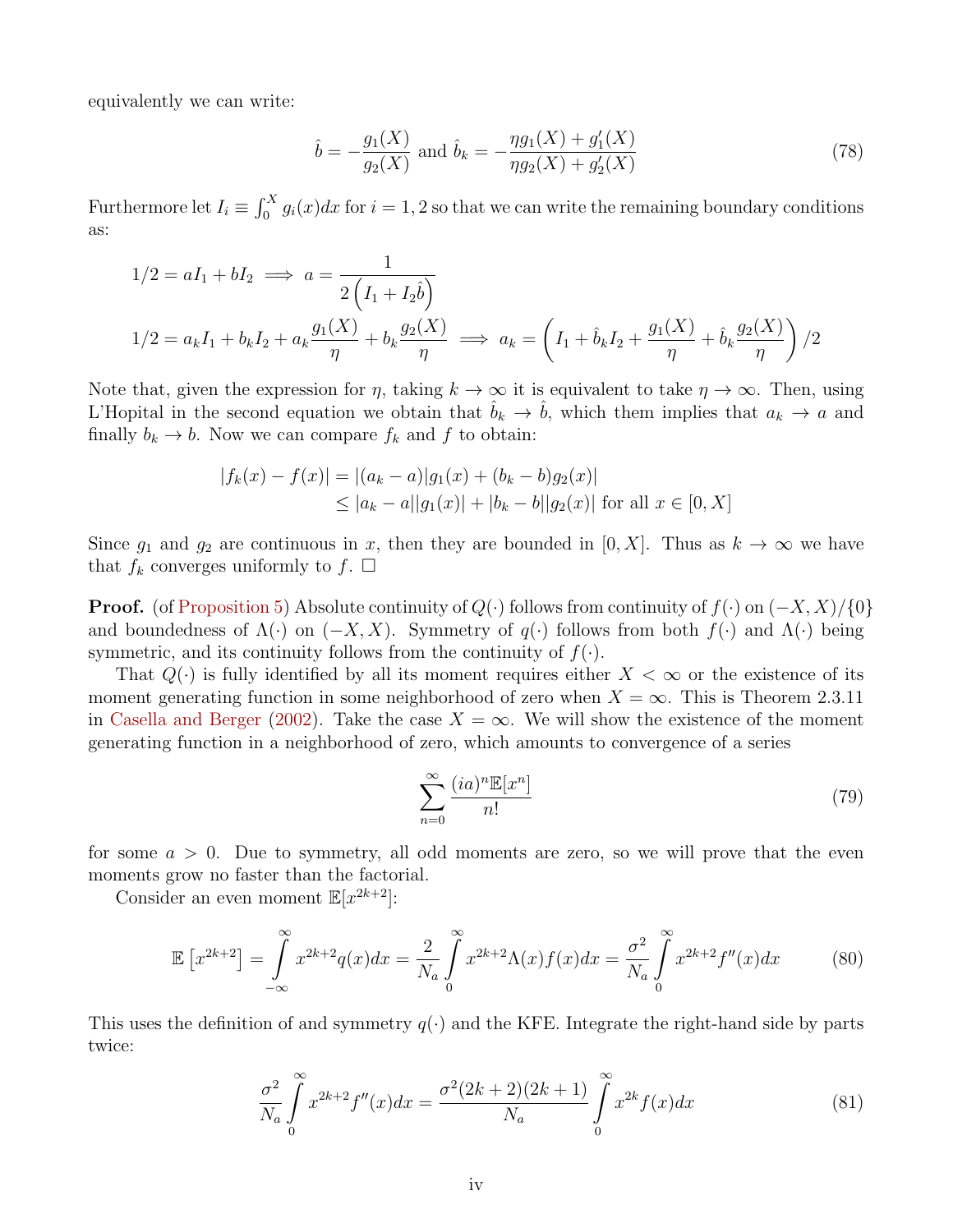Here we used the fact that, due to Assumption 1,  $\Lambda(\cdot)$  is bounded away from zero for  $x > x^H$ , so the decay rate of  $q(\cdot)$  is no slower than exponential. This drives the intermediate terms from integration by parts to zero.

Now we will prove that

$$
\int_{0}^{\infty} x^{2k} f(x) dx \le \xi \int_{0}^{\infty} x^{2k} \Lambda(x) f(x) dx \tag{82}
$$

for some number  $\xi$  that does not depend on k. Two cases are interesting. First is when there is a number  $\lambda_1 > 0$  such that  $\Lambda(x) > \lambda$  with probability one with respect to the measure defined by  $f(\cdot)$ . In this case,

$$
\int_{0}^{\infty} x^{2k} f(x) dx \int_{0}^{\infty} \frac{1}{\Lambda(x)} x^{2k} \Lambda(x) f(x) dx < \frac{1}{\lambda} \int_{0}^{\infty} x^{2k} \Lambda(x) f(x) dx
$$
\n(83)

and we are done. Now assume, on the contrary, for any positive number  $\lambda$  there is a positive measure (corresponding to  $f(.)$ ) of x such that  $\Lambda(x) < \lambda$ . Recall that, by Assumption 1, there exist  $x^H > 0$  and  $\lambda > 0$  such that  $\Lambda(x) > \lambda$  for  $x > x^H$ . The there exists a pair of numbers  $(\lambda_2, x_2)$ with and two sets  $A_1$  and  $A_2$  such that  $A_1 = \{x : \Lambda(x) < \lambda_2\}$ ,  $A_2 = [x_2, \infty)$ , the measures of  $A_1$ and  $A_2$  associated with  $f(\cdot)$  are equal to  $F > 0$ , and

$$
\int_{A_1} \left( F\Lambda(x) - \int_{A_1 \cup A_2} \Lambda(x) f(x) dx \right) f(x) dx = - \int_{A_2} \left( F\Lambda(x) - \int_{A_1 \cup A_2} \Lambda(x) f(x) dx \right) f(x) dx \tag{84}
$$

To see why these sets exist, take first  $x_2 = x^H$ . If there is no  $\lambda_2 < \lambda$  such that the measure of  ${x : \Lambda(x) < \lambda_2}$  is equal to  $[x_2, \infty)$ , increase  $x_2$  until there is. Since  $X = \infty$ , the measure of  $[x_2,\infty)$  decreases continuously as  $x_2$  increases, so for any  $\lambda_1 < \lambda$  the value of  $x_2 \geq x^H$  such that the measures of  $A_2$  and  $A_1$  are equal exists.

Now consider the difference

$$
F \int_{A_1 \cup A_2} x^{2k} \Lambda(x) f(x) dx - \int_{A_1 \cup A_2} \Lambda(x) f(x) dx \int_{A_1 \cup A_2} x^{2k} f(x) dx
$$
  
= 
$$
\int_{A_1 \cup A_2} \left( F \Lambda(x) - \int_{A_1 \cup A_2} \Lambda(x) f(x) dx \right) x^{2k} f(x) dx
$$
  
= 
$$
\int_{A_1} \left( F \Lambda(x) - \int_{A_1 \cup A_2} \Lambda(x) f(x) dx \right) x^{2k} f(x) dx + \int_{A_2} \left( F \Lambda(x) - \int_{A_1 \cup A_2} \Lambda(x) f(x) dx \right) x^{2k} f(x) dx
$$

Consider the last line. We know from equation (84) that the expression in brackets under the first integral is negative, and that under the second integral is positive. This is because they are the sum to zero, and  $\Lambda(x)$  is greater on  $A_2$  then on  $A_1$ . We also know that  $x \leq x^H$  on  $A_1$  and  $x \geq x^H$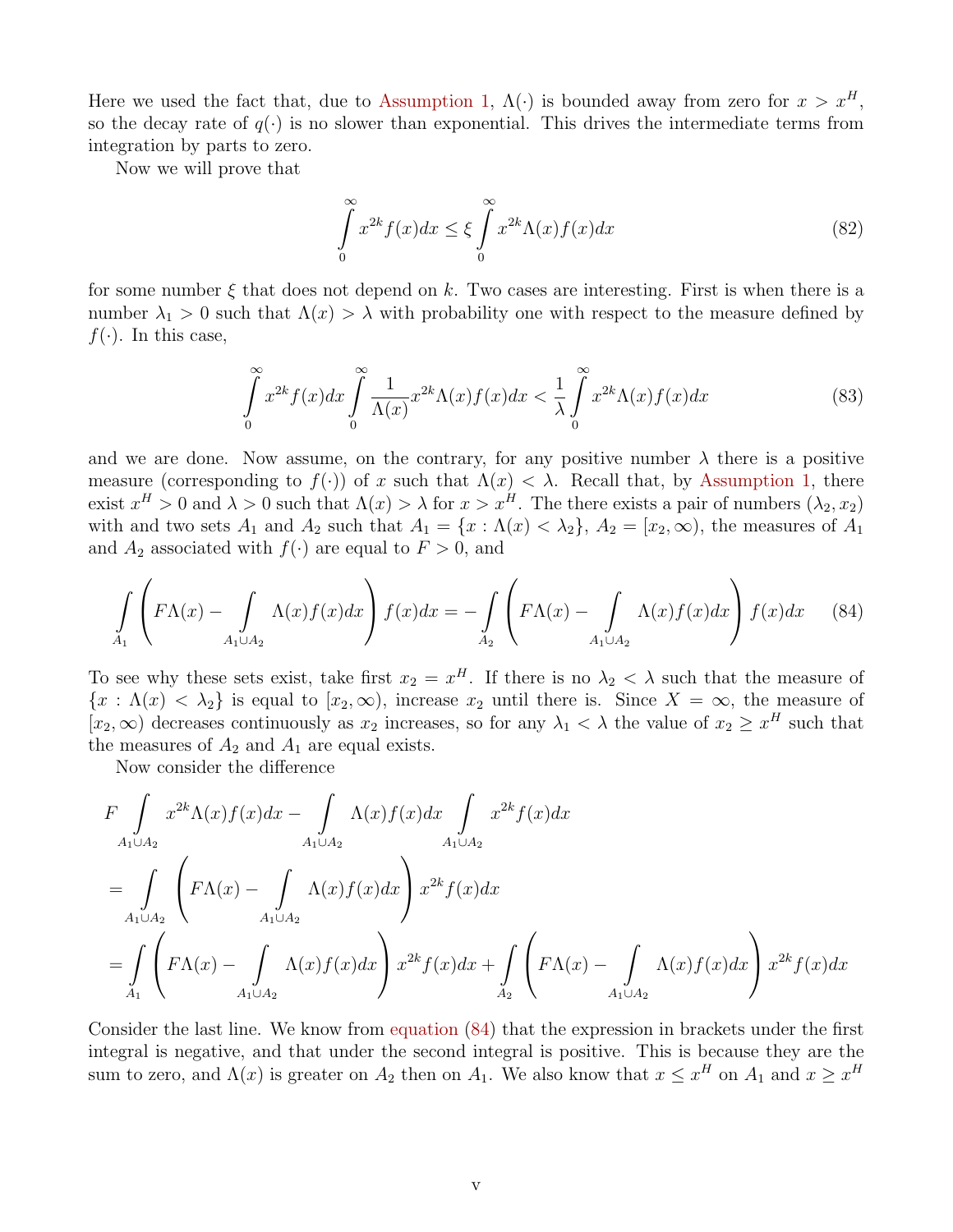on  $A_2$ . Hence,

$$
\int_{A_1} \left( F\Lambda(x) - \int_{A_1 \cup A_2} \Lambda(x) f(x) dx \right) x^{2k} f(x) dx + \int_{A_2} \left( F\Lambda(x) - \int_{A_1 \cup A_2} \Lambda(x) f(x) dx \right) x^{2k} f(x) dx
$$
\n
$$
\geq (x^H)^{2k} \left[ \int_{A_1} \left( F\Lambda(x) - \int_{A_1 \cup A_2} \Lambda(x) f(x) dx \right) f(x) dx \right] f(x) dx \right]
$$
\n
$$
= 0
$$
\n(85)

This insures

$$
\int_{A_1 \cup A_2} x^{2k} f(x) dx \le \frac{F}{\int_{A_1 \cup A_2} \Lambda(x) f(x) dx} \int_{A_1 \cup A_2} x^{2k} \Lambda(x) f(x) dx = \xi_1 \int_{A_1 \cup A_2} x^{2k} \Lambda(x) f(x) dx \tag{86}
$$

At the same time,

$$
\int_{\mathbb{R}^+/\{A_1 \cup A_2\}} x^{2k} f(x) dx \le \frac{1}{\lambda_2} \int_{\mathbb{R}^+/\{A_1 \cup A_2\}} x^{2k} \Lambda(x) f(x) dx = \xi_2 \int_{\mathbb{R}^+/\{A_1 \cup A_2\}} x^{2k} \Lambda(x) f(x) dx \tag{87}
$$

Hence,

$$
\int_{0}^{\infty} x^{2k} f(x) dx \le \max\{\xi_1, \xi_2\} \int_{0}^{\infty} x^{2k} \Lambda(x) f(x) dx = \max\{\xi_1, \xi_2\} \mathbb{E} \left[ x^{2k} \right] \tag{88}
$$

Pluggin this to what was obtained before,

$$
\mathbb{E}\left[x^{2k+2}\right] \le \frac{\sigma^2 (2k+2)(2k+1) \max\{\xi_1, \xi_2\}}{N_a} \mathbb{E}\left[x^{2k}\right] \tag{89}
$$

This implies that the series in question converges, and thus the moment generating function exists, at least in the circle of the radius  $\sqrt{N_a/(\sigma^2 \max\{\xi_1,\xi_2\})}$ .  $\Box$ 

**Proof.** (of Proposition 6) Without loss of generality, given the assumed symmetry, let  $q(\cdot)$  be the density of minus price changes, so that  $q(x)N_a = \Lambda(x)f(x)$ . Denote the minus price changes by  $\Delta p$ . We will use four equations for  $x > 0$ :

$$
f''(x) = \frac{2}{\sigma^2} q(x) N_a \tag{90}
$$

$$
f'(x) = f'(X) - \int_{x}^{X} f''(t)dt
$$
\n(91)

$$
f(x) = -\int_{x}^{X} f'(t)dt
$$
\n(92)

$$
\sigma^2 = N_a Var(\Delta p) \tag{93}
$$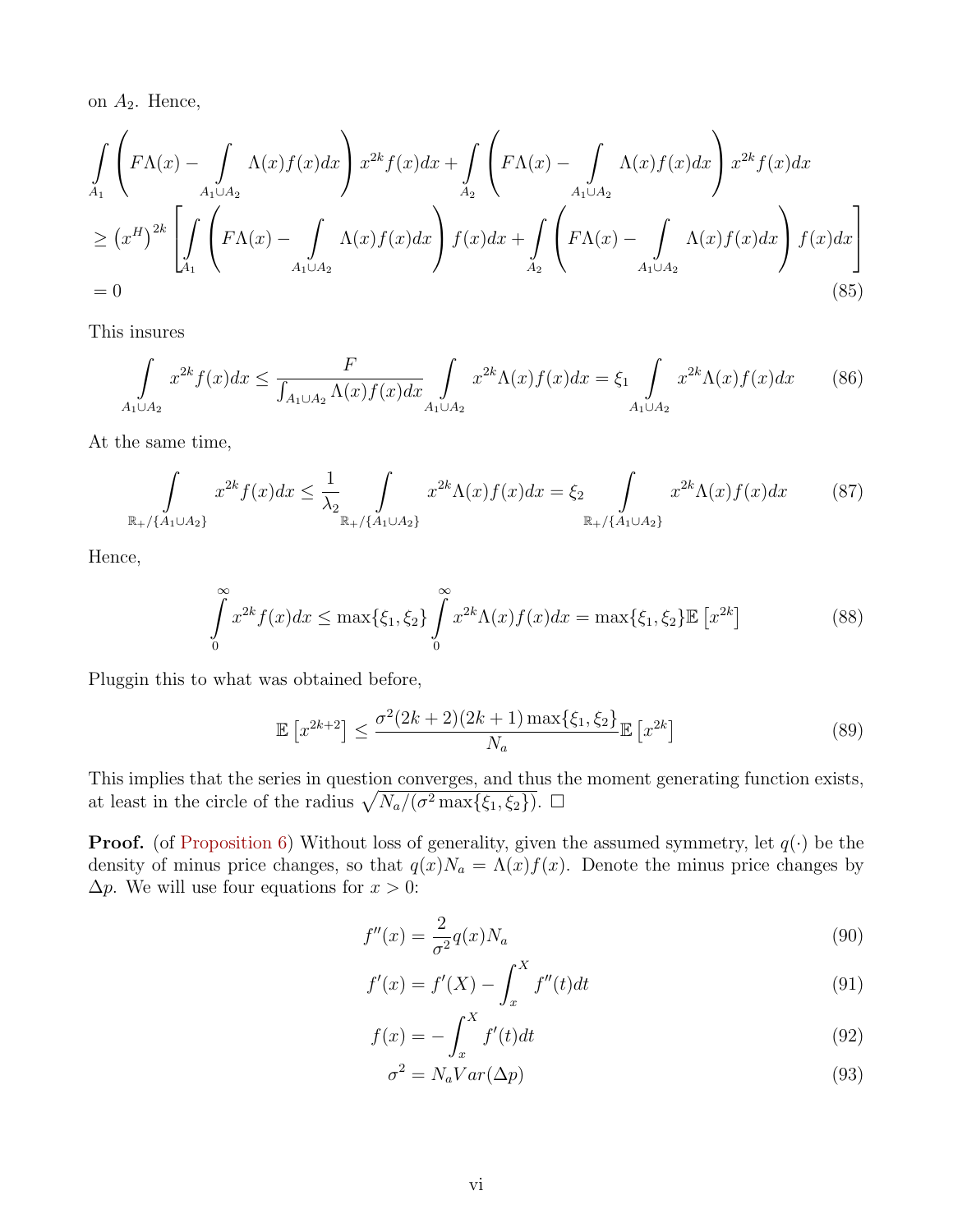where we have used that  $f(X) = 0$ . Combining the first and the second equation we have,

$$
f'(x) = f'(X) - \frac{2}{\sigma^2} N_a \int_x^X q(x) dx = f'(X) - \frac{2}{\sigma^2} N_a \left( 1 + f'(X) \frac{\sigma^2}{2N_a} - Q(x) \right)
$$
(94)

$$
=\frac{2}{\sigma^2}N_a(Q(x)-1)\tag{95}
$$

where we have used that  $\lim Q(x) \to 1 + f'(X) \frac{\sigma^2}{2N}$  $\frac{\sigma^2}{2N_a}$  as  $x \to X$ . Integrating further,

$$
f(x) = \frac{2}{\sigma^2} N_a \int_x^{\infty} (1 - Q(t)) dt
$$
\n(96)

Now using the last equation,

$$
f(x) = \frac{2}{Var(\Delta p)} \int_{x}^{\infty} (1 - Q(t))dt
$$
\n(97)

Incurring the identity  $q(x)N_a = \Lambda(x)\bar{p}(x)$  once again,

$$
\Lambda(x) = \frac{N_a Var(\Delta p)}{2} \frac{q(x)}{\int_x^{\infty} (1 - Q(t)) dt}
$$
\n(98)

Finally, we check whether  $\Lambda(X) = \kappa < \infty$ . If  $X < \infty$ , then using L'Hopital we get

$$
\Lambda(X) = \frac{N_a Var(\Delta p)}{2} \frac{q'(X)}{-f'(X)\frac{\sigma^2}{2}} < \infty
$$
\n(99)

If  $X = \infty$ , we apply L'Hopital rule twice, since  $q(x) \to 0$  and  $Q(x) \to 1$  as  $x \to \infty$ . We obtain:

$$
\Lambda(X) = \frac{N_a Var(\Delta p)}{2} \lim_{x \to \infty} \frac{q''(x)}{q(x)} \tag{100}
$$

which is finite given our assumption on the tail of q. This completes the proof.  $\Box$ 

**Proof.** (of Proposition 7) Under the identification assumptions,

$$
\frac{\mathbb{E}[(\Delta p_{it})^j(\Delta p_{is})^k]}{\mathbb{E}[(\Delta p_{it})^{j'}(\Delta p_{is})^{k'}]} = \frac{\mathbb{E}[b_i^{j+k}(\Delta \tilde{p}_t)^j(\Delta \tilde{p}_s)^k]}{\mathbb{E}[b_i^{j'+k'}(\Delta \tilde{p}_t)^{j'}(\Delta \tilde{p}_s)^{k'}]} = \frac{\mathbb{E}[(b_i)^{j+k}]\mathbb{E}[(\Delta \tilde{p}_t)^j]\mathbb{E}[(\Delta \tilde{p}_s)^k]}{\mathbb{E}[(b_i)^{j'+k'}]\mathbb{E}[(\Delta \tilde{p}_t)^{j'}]\mathbb{E}[(\Delta \tilde{p}_s)^{k'}]}
$$
(101)

$$
= \frac{\mathbb{E}[(\Delta \tilde{p}_t)^j] \mathbb{E}[(\Delta \tilde{p}_t)^k]}{\mathbb{E}[(\Delta \tilde{p}_t)^j''] \mathbb{E}[(\Delta \tilde{p}_t)^k']}
$$
(102)

The first equality uses  $\Delta p_{it} = b_i \Delta \tilde{p}_t$ . The second one uses mutual independence of  $b_i$ ,  $\Delta \tilde{p}_t$ , and  $\Delta \tilde{p}_s$ . The last one uses the fact that  $\Delta \tilde{p}_t$  and  $\Delta \tilde{p}_s$  are identically distributed. □

**Proof.** (of Proposition 8) Start with  $Q(x)$ :

$$
Q(x) = \mathbb{P}\{\Delta p_{it} \le x\} = \int_{0}^{\infty} \mathbb{P}\left\{\Delta \tilde{p}_{t} \le \frac{x}{b_{i}} \Big| b_{i}\right\} dH(b_{i}) = \int_{0}^{\infty} \mathbb{P}\left\{\Delta \tilde{p}_{t} \le \frac{x}{b_{i}}\right\} dH(b_{i})
$$
(103)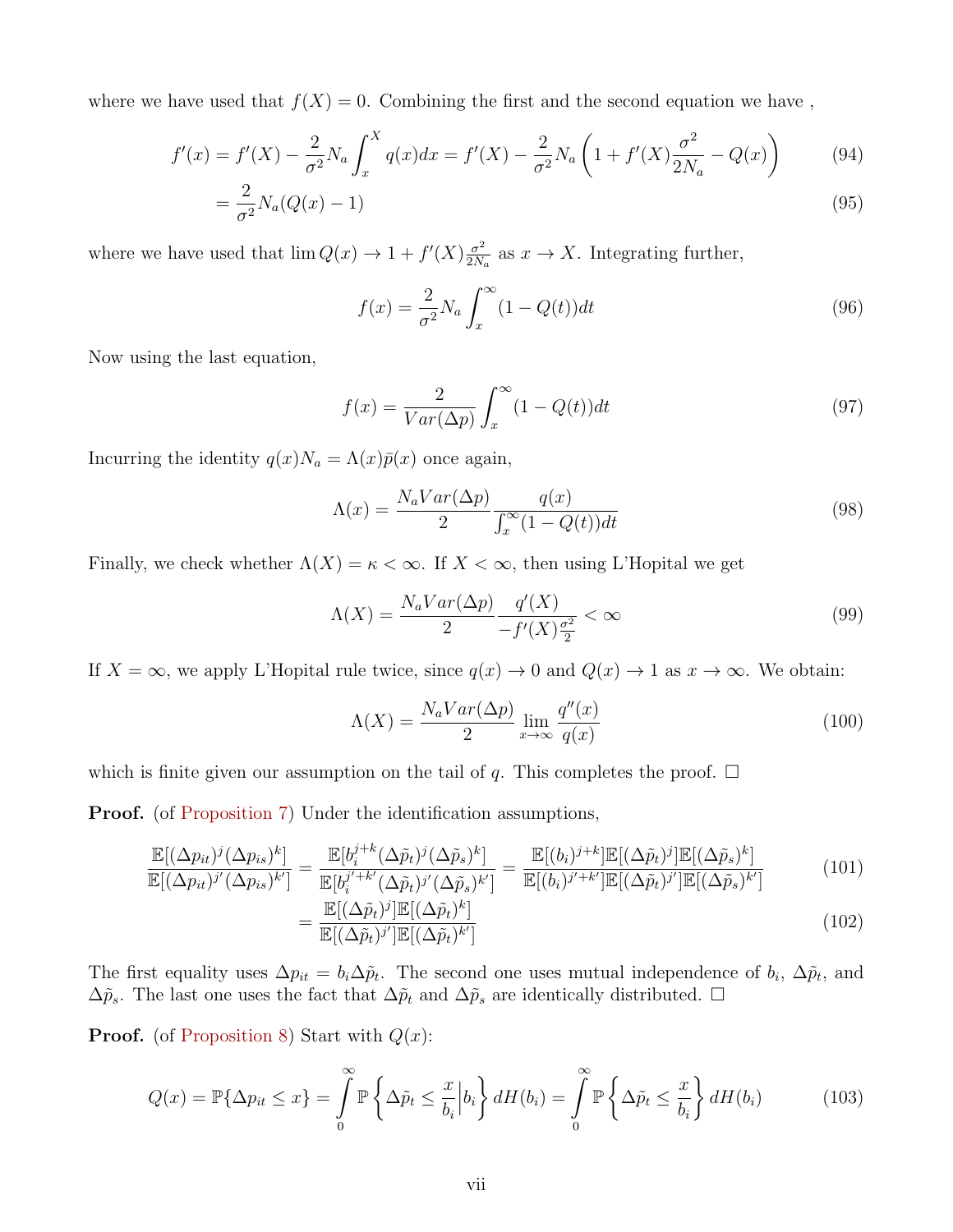The last equality uses the mutual independence of  $\Delta\tilde{p}_t$  and  $b_i$ . Differentiate with respect to x:

$$
q(x) = \partial_x \mathbb{P}\{\Delta p_{it} \le x\} = \int_0^\infty \frac{1}{b_i} \partial_x \mathbb{P}\left\{\Delta \tilde{p}_t \le \frac{x}{b_i}\right\} dH(b_i)
$$
(104)

Evaluate at  $x = 0$ :

$$
q(0) = \int_{0}^{\infty} \frac{1}{b_i} \tilde{q}(0) dH(b_i) = \mathbb{E}[b_i^{-1}] \tilde{q}(0)
$$
 (105)

Now turn to  $\mathcal{C}_{pooled}$ :

$$
\mathcal{C}_{pooled} = \frac{q(0)}{2} \frac{Var(\Delta p_{it})}{\mathbb{E}[|\Delta p_{it}|]} = \frac{\tilde{q}(0)}{2} \frac{\mathbb{E}[b_i^{-1}]\mathbb{E}[b_i^2]}{\mathbb{E}[b_i]} \frac{Var(\Delta \tilde{p}_t)}{\mathbb{E}[|\Delta \tilde{p}_t|]} = \mathcal{C} \frac{\mathbb{E}[b_i^{-1}]\mathbb{E}[b_i^2]}{\mathbb{E}[b_i]}
$$
(106)

Hence,

$$
C = C \frac{\mathbb{E}[b_i]}{\mathbb{E}[b_i^{-1}]\mathbb{E}[b_i^2]} = C_{pooled}\left(1 + \frac{Cov(b_i^{-1}, b_i^2)}{\mathbb{E}[b_i^{-1}]\mathbb{E}[b_i^2]}\right) < C_{pooled}
$$
(107)

That the correction multiplier is smaller then one follows from the correlation between  $1/b_i$  and  $b_i^2$  being negative. Next we find the expression for the correction as a function of the moments:

$$
\frac{\mathbb{E}[|\Delta p_{it}|]}{\mathbb{E}[|\Delta p_{it}|^{-1}]\mathbb{E}[|\Delta p_{it}|]} = \frac{\mathbb{E}[b_i]}{\mathbb{E}[b_i^{-1}]\mathbb{E}[b_i^2]}\frac{\mathbb{E}[|\Delta \tilde{p}_t|]}{\mathbb{E}[|\Delta \tilde{p}_t|^{-1}]\mathbb{E}[|\Delta \tilde{p}_t|^2]} = \frac{\mathbb{E}[b_i]}{\mathbb{E}[b_i^{-1}]\mathbb{E}[b_i^2]}\frac{\mathbb{E}[|\Delta p_{it}|]}{\mathbb{E}[|\Delta p_{it}|^{-1}|\Delta p_{is}|^2]}
$$
(108)

Hence,

$$
\frac{\mathbb{E}[b_i]}{\mathbb{E}[b_i^{-1}]\mathbb{E}[b_i^2]} = \frac{\mathbb{E}[|\Delta p_{it}|^{-1}|\Delta p_{is}|^2]}{\mathbb{E}[|\Delta p_{it}|^{-1}]\mathbb{E}[|\Delta p_{it}|]}
$$
\n(109)

This completes the proof.  $\square$ 

**Proof.** (of Lemma 2) Denote  $S^n(t) \equiv \frac{\partial^n}{\partial t^n} S(t)$ . We will derive the following recursion:

$$
S^{(n)}(t) = \mathbb{E}\left[F_n(x(t))e^{-\int_0^t \Lambda(x(s))ds} \,|\, x(0) = 0\right] \text{ for all } t \ge 0 \text{ and all } n = 1, 2, \dots \tag{110}
$$

for a sequence of functions  $F_n : \mathbb{R} \to \mathbb{R}$ . For  $n = 1$  it follows from differentiating equation (36) with respect to  $t$ :

$$
S^{(1)}(t) = -\mathbb{E}\left[\Lambda(x(t))e^{-\int_0^t \Lambda(x(s))ds} \,|\, x(0) = 0\right] \tag{111}
$$

thus  $F_1(x) = -\Lambda(x)$ . For the induction step, assume that equation (110) hold and we will differentiate it with respect to t. To do this, since  $F_n(x(t))$  is an Ito's process, and thus not differentiable with respect to time, we use Ito's lemma for the product of two Ito's process, namely  $F_n(x(t))$ and  $Z(t) \equiv e^{-\int_0^t \Lambda(x(s))ds}$ , the second one being a degenerate one, since it has bounded variation. We then use that  $dF_n(x(t)) = \partial_{xx} F_n(x(t)) \frac{\sigma^2}{2}$  $\frac{\partial^2}{\partial x^2}dt + \partial_x F_n(x(t)\sigma dW)$ , since x has no drift, and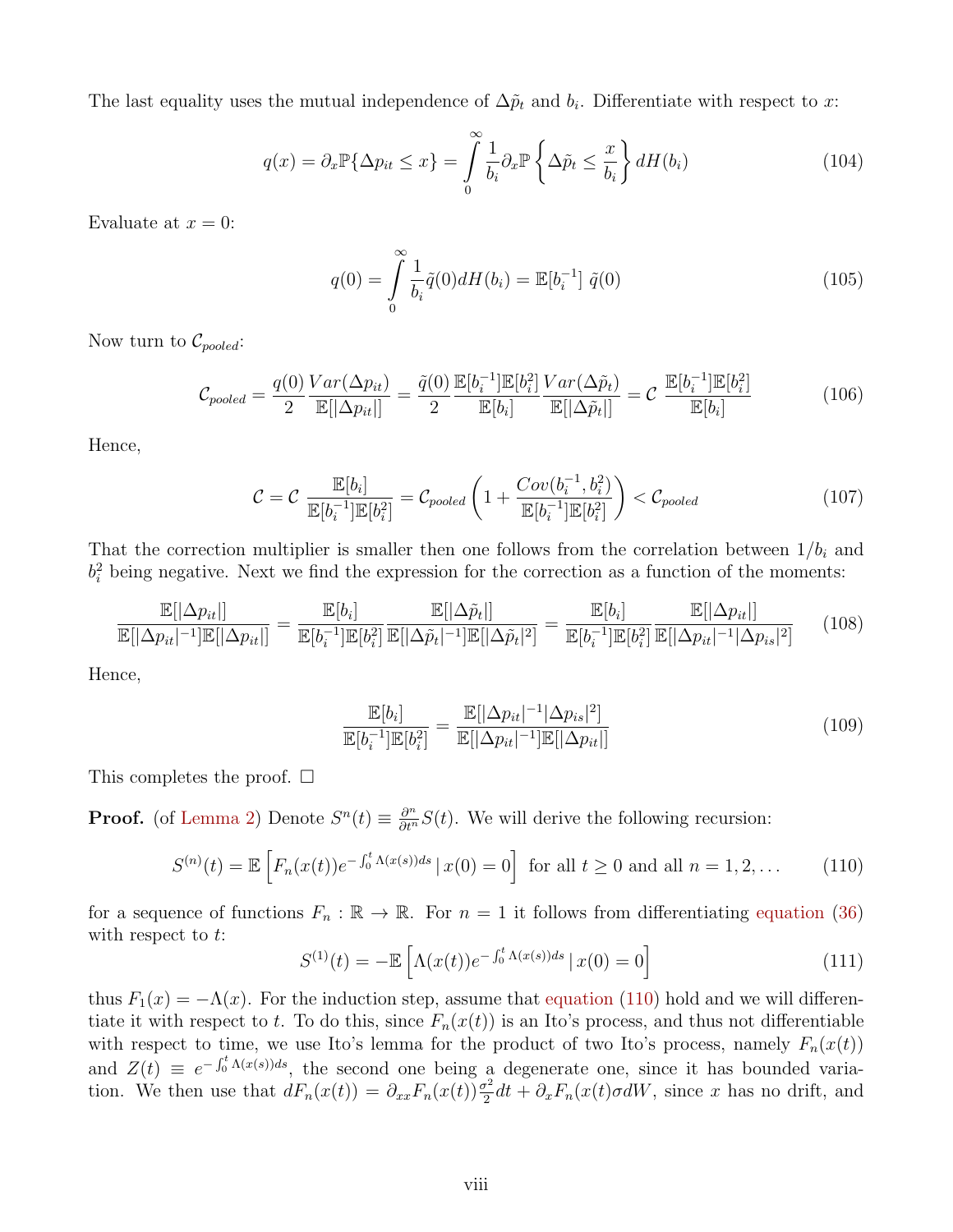$dZ(t) = -\Lambda(x(t))Z(t)dt$ . Thus,

$$
S^{(n+1)}(t) \equiv \lim_{\Delta \downarrow 0} \frac{S^{(n)}(t + \Delta) - S^{(n)}(t)}{\Delta}
$$
  
\n
$$
= \lim_{\Delta \downarrow 0} \frac{1}{\Delta} \mathbb{E} \left[ F_n(x(t + \Delta)) Z(t + \Delta) - F_n(x(t)) Z(t) \, | \, x(0) = 0 \right]
$$
  
\n
$$
= \mathbb{E} \left[ \left( \frac{\sigma^2}{2} \partial_{xx} F_n(x(t)) - \Lambda(x(t)) F_n(x(t)) \right) Z(t) \, | \, x(0) = 0 \right]
$$
  
\n
$$
= \mathbb{E} \left[ \left( \frac{\sigma^2}{2} \partial_{xx} F_n(x(t)) - \Lambda(x(t)) F_n(x(t)) \right) e^{-\int_0^t \Lambda(x(s)) ds} \, | \, x(0) = 0 \right]
$$

which give us a recursion for  $F_n$ :

$$
F_{n+1}(x) = \frac{\sigma^2}{2} \partial_{xx} F_n(x) - \Lambda(x) F_n(x) \text{ for all } x
$$
\n(112)

Finally, evaluating the  $n<sup>th</sup>$  derivatives of S at  $t = 0$  we have:

$$
S^{(n)}(0) = F_n(0) \text{ and all } n = 1, 2, ... \tag{113}
$$

 $\Box$ 

**Proof.** (of Proposition 9). We will make two observations, one about  $\Lambda$  and one about  $F_n$  required to establish the two main results of the proposition. Then we will use Lemma 2 finish the proof.

The first observation is that the symmetry of  $\Lambda$  around  $x = 0$  implies that all the odd numbered derivatives evaluated at  $x = 0$  of  $\Lambda$  are equal to zero.

The second observation is a property of the function  $F_n(x)$  generated by the recursion in equation (112), which can be written as:

$$
F_n(x) = \tilde{F}_n(x) - \left(\frac{\sigma^2}{2}\right)^{n-1} \frac{\partial^{2n-2} \Lambda(x)}{\partial x^{2n-2}}
$$

where  $\tilde{F}_n(\cdot)$  depends only on the level of  $\Lambda(\cdot)$  and at most the first  $2n-1$  derivatives of  $\Lambda(\cdot)$ , evaluated at x. This property can be established by induction. It is true for  $F_1(x) = -\Lambda(x)$  for  $n = 1$ . Now assume it holds for n, and we will show that it holds  $n + 1$ . To do so we compute  $F_{n+1}$  according to the recursion. On this computation, the first term is the product of  $\sigma^2/2$ times the sum of the second derivative of  $\tilde{F}_n(x)$  with respect to x and of the second derivative of  $-(\sigma^2/2)^{n-1}\partial^{2n-2}\Lambda(x)/\partial x^{2n-2}$  with respect to x. The remaining term,  $-\Lambda(x)F_n(x)$ , involves no derivatives. This finishes the induction step, and thus established the desired result for  $F_n$ .

- 1. If we know the function  $\Lambda(x)$ , then we can recursively compute  $F_n(x)$  from equation (112). Evaluating this expressions at  $x = 0$  and using equation (113) we obtain all the derivatives of S evaluated at  $t = 0$ . In particular, these expressions only use the level and the even derivatives of  $\Lambda$  evaluated at  $x = 0$ . If S is analytical, the expansion of S at  $t = 0$  gives the values everywhere.
- 2. If we know the function S, we can take all its derivatives at  $t = 0$ , and by equation (113) we know all the values of  $F_n(0)$  for  $n \geq 1$ . Next we argue that the recursion in equation (112) evaluated at  $x = 0$ , will give us all the even order derivatives of  $\Lambda$  evaluated at  $x = 0$ . Since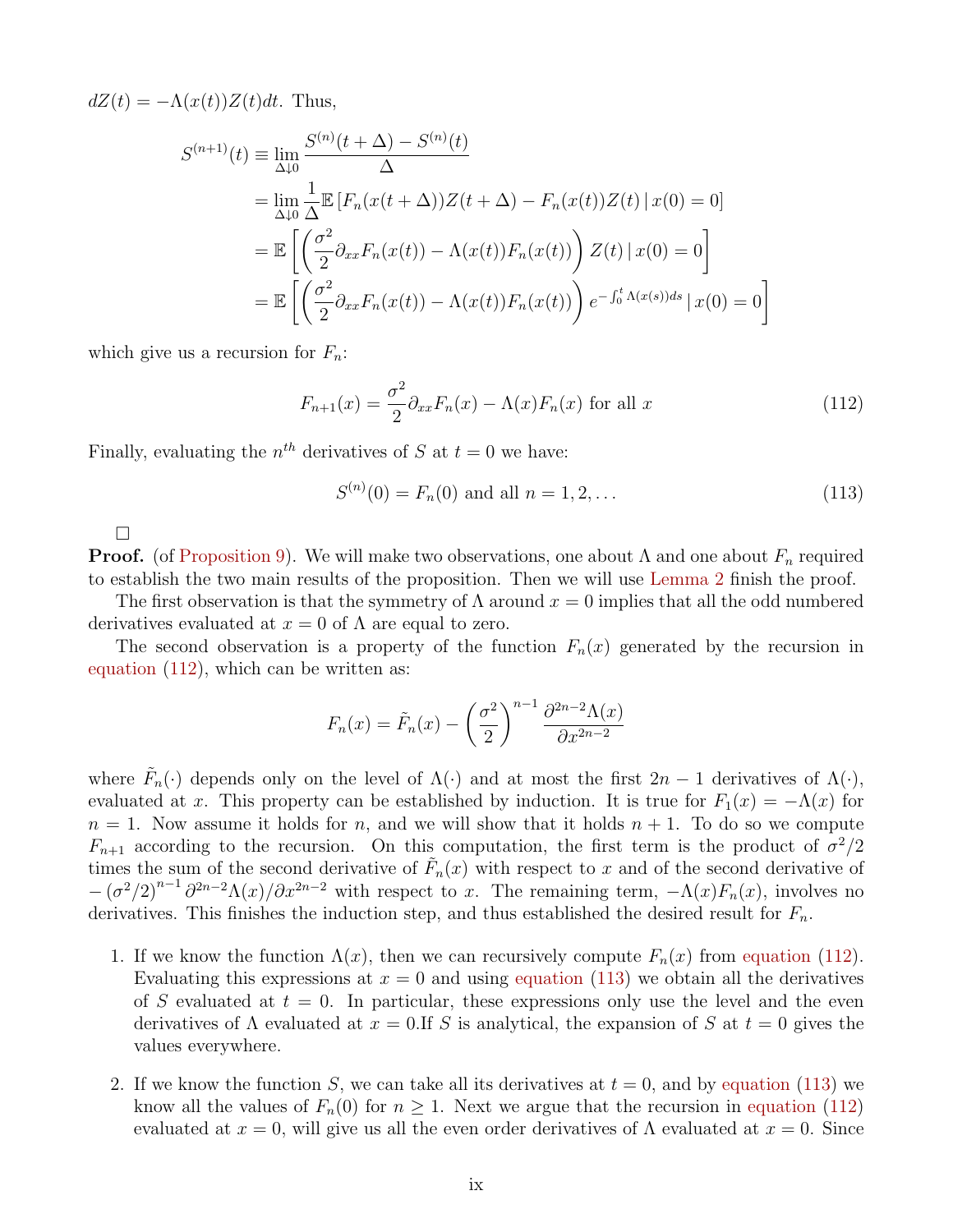$\Lambda$  is symmetric, all the derivatives of odd order, evaluated at  $x = 0$ , so we are only interested in the even derivatives at  $x = 0$ . Next we argue that, algorithmically, we can recursively recover the derivatives up to order  $2n-2$  with  $\{F_n(0)\}$  for  $j=1,\ldots, 2n-2$ . First we note that  $\Lambda(0)$  and  $\Lambda''(0)$  are given by  $F_1(0)$  and  $F_2(0)$ . Now assume we know all the derivatives up to order  $2n-2$ . Then, given the value of  $\partial^{n+1}S(0)/\partial t^{n+1} = F_{n+1}(0)$ , the known values for  $\Lambda(0)$ ,  $F_n(0)$ , and  $\sigma^2$ , using the recursion we obtain the implied value for  $\partial_{xx}F_n(0)$ . Using that  $F_n$  depend at most on  $2n-2$  derivatives of  $\Lambda$ , as well as the particular expression derived above, we obtain the value of  $\partial^{2n}\Lambda(0)/\partial t^{2n}$ . This completes the induction step, and hence establishes the desired property, and hence the level and all the derivatives of  $\Lambda$  at  $x = -0$ have been recovered. Finally, since  $\Lambda$  is assumed to be analytical, an expansion around  $x = 0$ gives its value at any other  $x$ .

#### **Proof.** (of Proposition 10) In the text.  $\Box$

#### Proof. (of Proposition 11) Since

$$
\sigma^2 = N_a \frac{\int_{-\infty}^{\infty} x^2 \Lambda(x) f(x) dx}{\int_{-\infty}^{\infty} \Lambda(x) f(x) dx} \text{ or } N_a = \sigma^2 \frac{\int_{-\infty}^{\infty} \Lambda(x) f(x) dx}{\int_{-\infty}^{\infty} x^2 \Lambda(x) f(x) dx}
$$
(114)

we can write the formula for kurtosis over  $6N_a$  as:

$$
\frac{Kurt(\Delta p)}{6N_a} = \frac{\int_{-\infty}^{\infty} x^4 \Lambda(x) f(x) dx \int_{-\infty}^{\infty} \Lambda(x) f(x) dx}{6N_a \left[ \int_{-\infty}^{\infty} x^2 \Lambda(x) f(x) dx \right]^2} = \frac{\int_{-\infty}^{\infty} x^4 \Lambda(x) f(x) dx}{6\sigma^2 \int_{-\infty}^{\infty} x^2 \Lambda(x) f(x) dx}
$$
(115)

Using the Kolmogorov forward equation,

$$
\int_{-\infty}^{\infty} x^4 \Lambda(x) f(x) dx = \frac{\sigma^2}{2} \int_{-\infty}^{\infty} x^4 f''(x) dx \tag{116}
$$

Integrating by parts twice,

$$
\int_{-\infty}^{\infty} x^4 \Lambda(x) f(x) dx = 6\sigma^2 \int_{-\infty}^{\infty} x^2 f(x) dx \tag{117}
$$

This allows us to write

$$
\frac{Kurt(\Delta p)}{6N_a} = \frac{\int_{-\infty}^{\infty} x^2 f(x) dx}{\int_{-\infty}^{\infty} x^2 \Lambda(x) f(x) dx}
$$
(118)

Now we work on the denominator: using again the Kolmogorov Forward equation we have:

$$
\int_{-\infty}^{\infty} x^2 \Lambda(x) f(x) dx = \frac{\sigma^2}{2} \int_{-\infty}^{\infty} x^2 f''(x) dx \tag{119}
$$

Integrating by parts twice, using that  $f$  is a density, we have:

$$
\int_{-\infty}^{\infty} x^2 \Lambda(x) f(x) dx = \sigma^2 \tag{120}
$$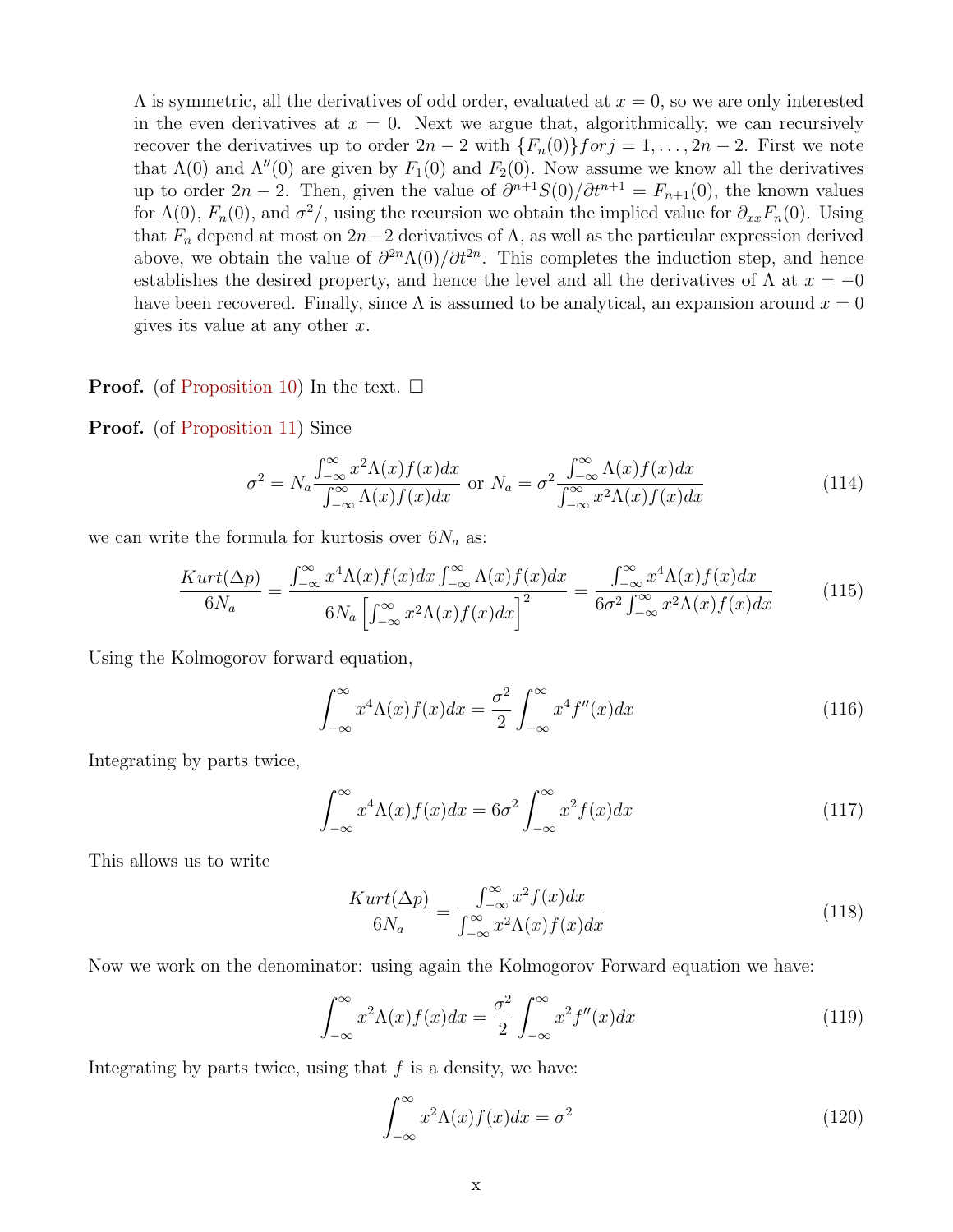Thus we can write:

$$
\frac{Kurt(\Delta p)}{6N_a} = \frac{\int_{-\infty}^{\infty} x^2 f(x) dx}{\sigma^2}
$$
\n(121)

Recall that we have a system of two equations:

$$
\Lambda(x)f(x) = \frac{\sigma^2}{2}f''(x) \tag{122}
$$

$$
\Lambda(x)m(x) = \frac{\sigma^2}{2}m''(x) - x\tag{123}
$$

Eliminate Λ:

$$
\frac{\sigma^2}{2} \frac{m(x)f''(x)}{f(x)} = -x + \frac{\sigma^2}{2} m''(x)
$$
\n(124)

Multiply both sides by  $f(x)x$  and rearrange to get

$$
\frac{\sigma^2}{2}[m(x)f''(x) - m''(x)f(x)]x = -x^2f(x)
$$
\n(125)

Integrate both sides from 0 to  $\infty$ :

$$
\frac{\sigma^2}{2} \int_{0}^{\infty} [m(x)f''(x) - m''(x)f(x)]x dx = -\int_{0}^{\infty} x^2 f(x) dx \qquad (126)
$$

Perform integration by parts in the left-hand side using the fact that  $[m(x)f'(x) - m'(x)f(x)]' =$  $m(x) f''(x) - m''(x) f(x)$ :

$$
\frac{\sigma^2}{2} \int_0^\infty [m(x)f''(x) - m''(x)f(x)]x dx = \frac{\sigma^2}{2} [m(x)f'(x) - m'(x)f(x)]x \Big|_0^\infty \tag{127}
$$

$$
- \frac{\sigma^2}{2} \int_0^\infty [m(x)f'(x) - m'(x)f(x)]dx
$$

$$
= -\sigma^2 \int_0^\infty m(x)f'(x)dx
$$

The last equality is just integration by parts again. We used  $\mathbb{E}[m(x)] < \infty$  and  $m(\cdot)$  being almost linear at infinity to justify setting  $f'(x)m(x)x$  and  $f(x)m'(x)x$  at infinity to 0. Hence, we have

$$
\sigma^2 \int_0^\infty m(x) f'(x) dx = \int_0^\infty x^2 f(x) dx \tag{128}
$$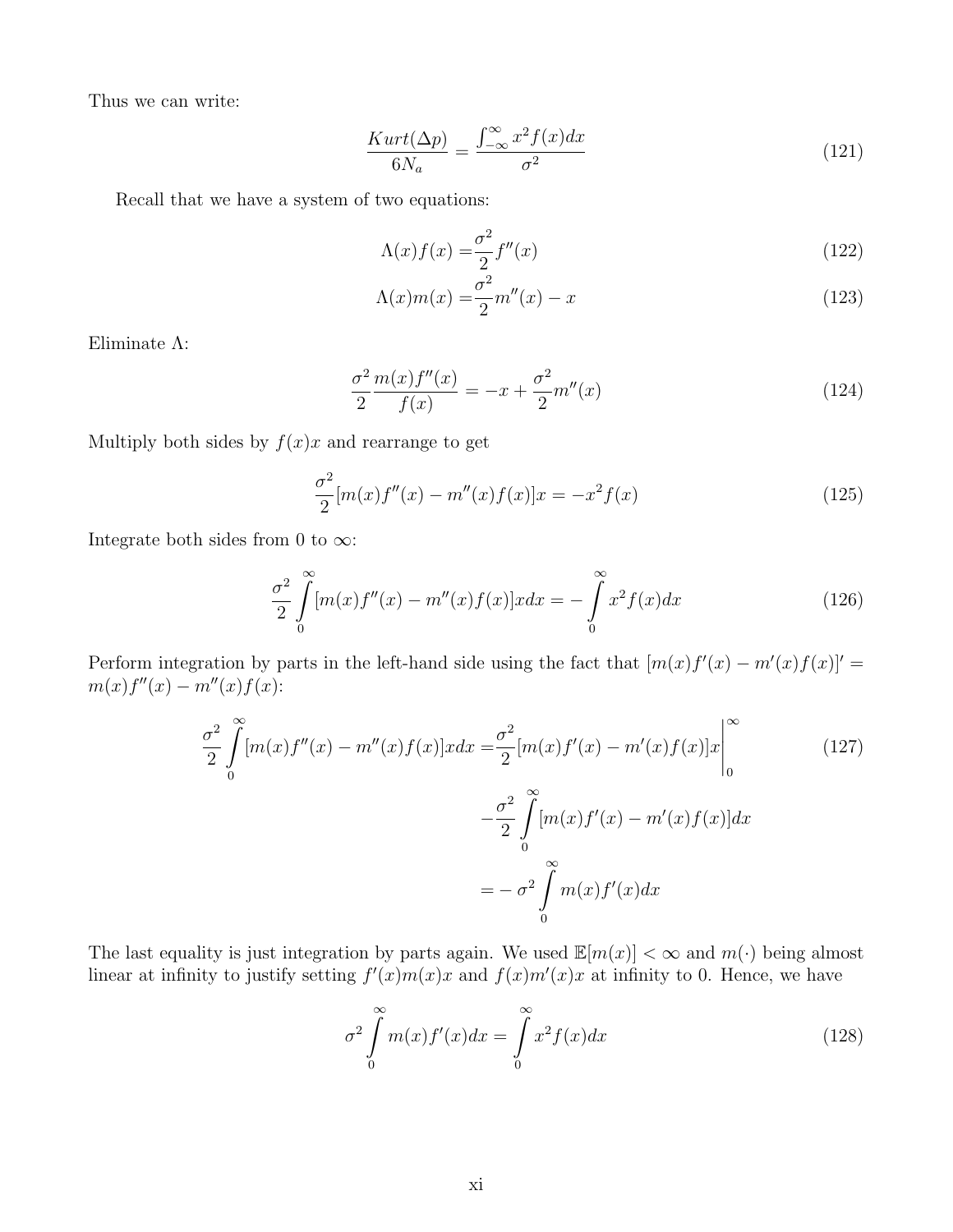As we showed above, this is equivalent to

$$
\mathcal{M}'(0) = \frac{Kurt(\Delta p)}{6N_a} \tag{129}
$$

This completes the proof.  $\square$ 

**Proof.** (of Proposition 12) Let the price gap distributions that correspond to  $\Lambda_1$  and  $\Lambda_2$  be  $f_1$ and  $f_2$ . Recall that for a fixed  $N_a$  and  $\sigma^2$  we have  $f_1'(0) = f_2'(0)$  and it is sufficient to compare

$$
\int_0^\infty f_1(x)x^2 dx \text{ against } \int_0^\infty f_2(x)x^2 dx \tag{130}
$$

(1) We first claim that the graph of the function  $f_1(x) - f_2(x)$  cannot cross the x−axis from above. That is, there is no segment [a, b] such that  $f_1(x) - f_2(x) = 0$  on this segment,  $f_1(x) - f_2(x) > 0$ to the left of a, and  $f_1(x) - f_2(x) > 0$  to the right of b. Note that this nests the case when  $a = b$ and hence  $[a, b]$  is a single point. Suppose such a segment exists. Then one of the two statements is true: either  $\Lambda_1(x) \geq \Lambda_2(x)$  for all  $x \leq a$  or  $\Lambda_1(x) \leq \Lambda_2(x)$  for all  $x \geq b$ .

In the first case, the graph of  $f_1(x) - f_2(x)$  never crosses the x–axis again to the left of a. If it does cross it at some  $c < a$ , on  $(c, a)$  we have  $f_1(x) > f_2(x)$  and hence  $\Lambda_1(x) f_1(x) > \Lambda_2(x) f_2(x)$ , implying  $f''_1(x) > f''_2(x)$ . But this contradicts  $f'_1(c) - f'_2(c) \geq 0$  and  $f'_1(a) - f'_2(a) \leq 0$  holding simultaneously. Hence, for all  $x < a$  we have  $f_1(x) > f_2(x)$ , implying  $\Lambda_1(x) f_1(x) > \Lambda_2(x) f_2(x)$ and  $f''_1(x) > f''_2(x)$  on  $(0, a)$ . But since  $f'_1(a) \leq f'_2(a)$ , in this region we have  $f'_1(x) < f'_2(x)$ , which contradicts  $f_1'(0) = f_2'(0)$ .

In the second case, the graph of  $f_1(x) - f_2(x)$  never crosses the x−axis again to the right of b. If it does cross it at some  $d > b$ , on  $(b, d)$  we have  $f_1(x) < f_2(x)$  and hence  $\Lambda_1(x) f_1(x) < \Lambda_2(x) f_2(x)$ , implying  $f''_1(x) < f''_2(x)$ . But this contradicts  $f'_1(b) - f'_2(b) \leq 0$  and  $f'_1(d) - f'_2(d) \geq 0$  holding simultaneously. Hence the graph of  $f_1(x) - f_2(x)$  never crosses the x-axis again to the right of b, which already rules out  $X_1 > X_2$ . Moreover, if  $X_1 = X_2 \leq \infty$ , it must hold that  $f'_1(X_1) \geq f'_2(X_1)$ , which contradicted by  $f_1'(x) < f_2'(x)$  for  $x > b$ . The latter follows from  $f_1'(b) - f_2'(b) \leq 0$  and  $f''_1(x) < f''_2(x)$  for  $x > b$ .

(2) Since the graph of the function  $f_1(x) - f_2(x)$  cannot cross the x–axis from above, it can only cross the x–axis from below. We know that there must be at least one crossing, because  $f_1$  and  $f_2$  are continuous and both integrate to one. Hence, the function  $f_1(x) - f_2(x)$  is non-positive until some point ang non-negative after some point until  $X_1$ . Morover, there are segments of strict positivity ang strict negativity. Hence,

$$
\int_0^{X_1} (f_1(x) - f_2(x))x^2 dx > 0
$$
\n(131)

This completes the proof.  $\square$ 

**Proof.** (of Corollary 2) Fix X and let  $\Lambda_1(x) \equiv \lambda_1$  on  $(0, X)$  correspond to the Calvo+ model. The other hazard function,  $\Lambda_2$ , is at least somewhere strictly increasing. We claim it cannot be that  $\Lambda_2(x) \geq \lambda_1$  for all x. Assume toward a contradiction that this is the case.

Then it cannot be that the graph of  $f_2(x) - f_1(x)$  crosses the x-axis from below on  $(0, X)$ . If it does, there is a segment [a, b] such that  $f_2(x) - f_1(x)$  is positive to the right of b. But then the graph of  $f_2(x) - f_1(x)$  never crosses the x-axis on  $(b, X]$  again, because if it did cross it at some  $d > b$ , we would have  $\Lambda_2(x) f_2(x) > \Lambda_1(x) f_1(x)$  on  $(b, d)$ , implying  $f''_2(x) > f''_1(x)$  on  $(b, d)$ ,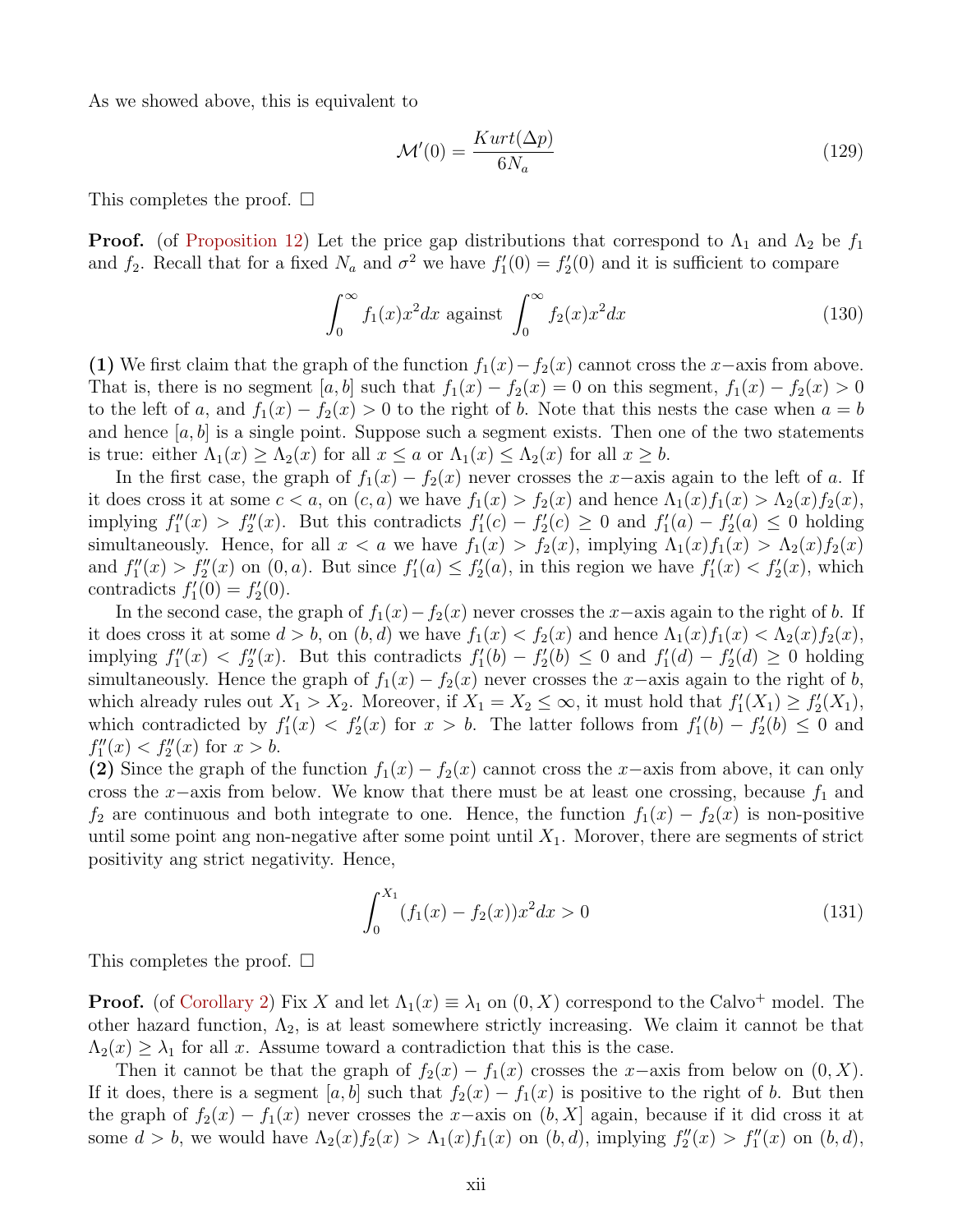which contradicts  $f_2'(b) \geq f_1'(b)$  and  $f_2'(d) \leq f_1'(d)$  holding simultaneously. But we know that  $f_1(X) = f_2(X) = 0$ , which yields a contradiction.

Neither can it be that the graph of  $f_2(x) - f_1(x)$  crosses the x-axis from above on  $(0, X)$ . If it does, there is a segment [a, b] such that  $f_2(x) - f_1(x)$  is positive to the left of a. But then the graph of  $f_2(x) - f_1(x)$  never crosses the x–axis on  $[0, a)$  again, because if it did cross it at some  $c < a$ , we would have  $\Lambda_2(x) f_2(x) > \Lambda_1(x) f_1(x)$  on  $(c, a)$ , implying  $f_2''(x) > f_1''(x)$  on  $(c, a)$ , which contradicts  $f_2'(a) \le f_1'(a)$  and  $f_2'(c) \ge f_1'(c)$  holding simultaneously. Hence,  $\Lambda_2(x) f_2(x) > \Lambda_1(x) f_1(x)$  on  $(c, a)$ , implying  $f''_2(x) > f''_1(x)$  on  $(c, a)$ . But together with  $f'_2(a) \le f'_1(a)$  this contradicts  $f'_1(0) = f'_2(0)$ .

Hence, the graph of  $f_2(x) - f_1(x)$  does not cross the x-axis from above or below on  $(0, X)$ . But  $\Lambda_2$  is not identically equal to  $\lambda_1$ , so  $f_2$  cannot coincide with  $f_1$  everywhere. This yields the contradiction. Now we know that  $\Lambda_2(x) < \lambda_1$  for some x. Since  $\Lambda_2$  is non-decreasing, the conditions of Proposition 12 are satisfy, and  $\Lambda_1$  generates a higher kurtosis of price changes. This completes the proof.  $\square$ 

**Proof.** (of Corollary 3) Let  $X_1 > X_2$  and let  $\Lambda_1$  and  $\Lambda_2$  be constants  $\lambda_1$  and  $\lambda_2$  on their intervals. We claim that  $\lambda_1 > \lambda_2$ . Assume toward the contradiction  $\lambda_1 \leq \lambda_2$ . We know that the graph of the function  $f_1(x) - f_2(x)$  must cross the x-axis from below at some point, because  $f_1(X_2) > 0$ ,  $f_2(X_2) = 0$ , and both  $f_1$  and  $f_2$  integrate to one. Hence, there is a point a such that  $f_1(x) < f_2(x)$ to the left of a. Then the graph of  $f_1(x) - f_2(x)$  never crosses the x–axis on  $(0, a)$  again, since if it did there would be a point  $c < a$  such that on  $(c, a)$  we have  $f_1(x) < f_2(x)$  and hence  $\Lambda(1(x) f_1(x) < \Lambda_2(x) f_2(x)$ , implying  $f_1''(x) < f_2''(x)$  everywhere on  $(c, a)$ . The latter contradicts  $f'_{1}(a) \geq f'_{2}(a)$  and  $f'_{1}(c) \leq f'_{2}(c)$  holding simultaneously.

But that the graph of  $f_1(x) - f_2(x)$  never crosses the x-axis on  $(0, a)$  again means that  $f_1(x) < f_2(x)$  and hence  $\Lambda(1(x)f_1(x) < \Lambda_2(x)f_2(x)$ , implying  $f_1''(x) < f_2''(x)$  everywhere on  $(0, a)$ . Together with  $f_1'(a) \ge f_2'(a)$  this contradicts  $f_1'(0) = f_2'(0)$ . Hence,  $\lambda_1 > \lambda_2$ . The pair  $\Lambda_1$  and  $\Lambda_2$ thus qualify for the Proposition 12, and  $\Lambda_1$  generates a higher kurtosis of price changes. Hence, within the space of constant hazard functions with barriers higher  $X$  generate higher Kurtoses. By Proposition 4, the kurtosis for  $X = \infty$  is the limit of any sequence generated by constant hazard functions with  $X_k \to \infty$ . Without loss of generality, the sequence can be constructed as monotone, so the kurtosis for  $X = \infty$  is higher then any its element. But the kurtosis for an arbitrary  $\Lambda$  is majorized by that corresponding to a constant  $\Lambda$  with the same barrier. Hence, the kurtosis for a constant  $\Lambda$  and  $X = \infty$  is the highest possible one. This completes the proof.  $\Box$ 

**Proof.** (of Corollary 4) If the two hazard functions have the same curvature  $k(x)$ , it means that

$$
\Lambda_1(x) = \Lambda_1(0) + \Lambda'_1(0) \int_0^x e^{\int_0^z \frac{k(w)}{w} dw} dz
$$
\n(132)

$$
\Lambda_2(x) = \Lambda_2(0) + \Lambda_2'(0) \int_0^x e^{\int_0^z \frac{k(w)}{w} dw} dz
$$
\n(133)

We have  $C_1 > C_2$  if and only if  $\Lambda_1(0) > \Lambda_2(0)$ . Using the same method as in the proof of Corollary 2, we can show that, since the frequency of adjustment is the same, there exists a z < X such that  $\Lambda_1(z)$  <  $\Lambda_2(z)$ . Hence,  $\Lambda'_1(0)$  <  $\Lambda'_2(0)$ , and  $\Lambda_1(x) - \Lambda_2(x)$  is a decreasing function. The graphs of  $\Lambda_1(\cdot)$  and  $\Lambda_2(\cdot)$  thus only cross once, so they qualify for Proposition 12, and  $Kurt_1(\Delta p) > Kurt_2(\Delta p)$ .  $\Box$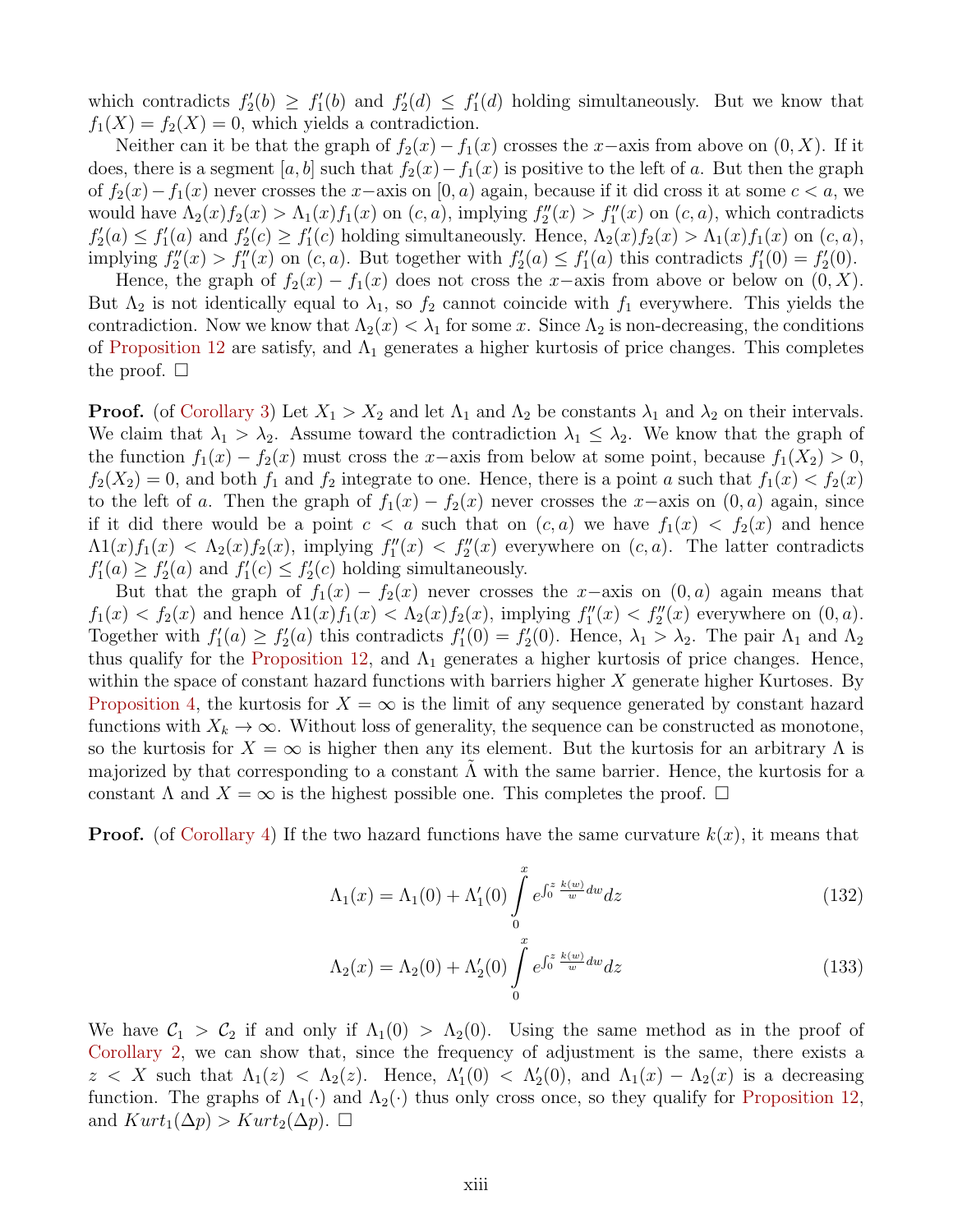**Proof.** (of Proposition 13) Fix  $\nu \geq 0$ . In Lemma 3, we know that s increases in  $\rho$ , so it is sufficient to show that  $Kurt(\Delta p)$  also does. For this purpose, take some  $\rho_1 = 2\kappa_1 X_1^2/\sigma_1^2$ . They generate  $f_1(\cdot)$  with

$$
\kappa_1 \left(\frac{x}{X_1}\right)^{\nu} f_1(x) = \frac{\sigma_1^2}{2} f_1''(x) \tag{134}
$$

Now we want to increase  $\rho_1$  to some  $\rho_2 > \rho_1$ . This can induce multiple  $f_2(\cdot)$ , since the distribution of price gaps also depends on X and  $\sigma^2$ . But the kurtosis of price changes only depends on  $\rho$ , so it suffices to show that one of the densities  $f_2(\cdot)$  corresponding to  $\rho_2$  generates a higher  $Kurt(\Delta p)$ . Let the new  $\rho_2$  and the density  $f_2(\cdot)$  be such that  $\sigma_1^2 = \sigma_2^2$  and  $f_1'(0) = f_2'(0)$ . To compare the Kurtosis in this case it is enough to evaluate the sign of

$$
\int_0^{X_2} f_2(x)x^2 dx - \int_0^{X_1} f_1(x)x^2 dx = \int_0^{X_2} (f_2(x) - f_1(x))x^2 dx \tag{135}
$$

First, from the proof of Lemma 3 we know that  $\hat{p}'_2(0) < \hat{p}'_1(0)$ , which implies  $X_2 > X_1$  because  $f'_{2}(0) = f'_{1}(0)$ . This, in turn, implies that  $f_{2}(x) - f_{1}(x)$  is positive on  $(a, X_{2})$  for some  $a < X_{1}$ . Since  $f_1(\cdot)$  and  $f_2(\cdot)$  integrate to the same number over their supports, there must be a crossing b, to the left of which  $f_1(x) > f_2(x)$ . At this crossing,  $f'_1(b) \ge f'_2(b)$ . Now we will argue that there is no other crossing  $c < b$ .

Suppose, by way of contradiction, such a crossing exists. We have  $f_2'(c) \leq f_1'(c)$  Subtract one Kolmogorov forward equations from the other:

$$
x^{\nu} \left[ \frac{\kappa_2}{X_2^{\nu}} f_2(x) - \frac{\kappa_1}{X_1^{\nu}} f_1(x) \right] = \frac{\sigma^2}{2} [f_2(x) - f_1(x)]^{\prime \prime}
$$
 (136)

Now there are two options:  $\kappa_2/X_2^{\nu} \geq \kappa_1/X_1^{\nu}$  or  $\kappa_2/X_2^{\nu} < \kappa_1/X_1^{\nu}$ . In the first case, since  $f_2'(c) \leq$  $f_1'(c)$  and  $f_2(x) > f_1(x)$  to the left of c, from equation (136) we can conclude that  $f_2''(x) > f_1''(x)$ for  $x < c$ , and hence  $f'_2(x) - f'_1(x)$  only increases as x decreases. But this contradicts  $f'_1(0) = f'_2(0)$ . In the second case, since  $f_2'(c) \leq f_1'(c)$  and  $f_2(x) < f_1(x)$  to the right of c, from equation (136) we can conclude that  $f_2''(x) < f_1''(x)$  for  $x > c$ , and hence  $f_2'(x) - f_1'(x)$  only decreases as x decreases. But this contradicts  $f_2'(b) > f_1'(b)$ . Hence, there is no crossing to the left of b.

This means that  $f_2(x) - f_1(x)$  is negative on  $[0, b)$  and positive on  $(b, X_2)$ . Since it integrates to zero over this whole interval, its integral with any positive increasing function (such as  $x^2$ ) is positive. Hence, the kurtosis is higher for  $\rho_2 > \rho_1$ .  $\Box$ 

**Proof.** (of Proposition 14) Differentiating  $\Omega$ 

$$
\Omega'(\delta) = X f(-X + \delta) + \int_{-X}^{-X + \delta} f(x) dx
$$

taking  $\delta \to 0$ , since the invariant distribution satisfies  $f(-X) = 0$ , we have  $\Omega'(0) = 0$ .

Now we seek to characterize  $\lim_{t\downarrow 0} \omega_\delta(t;\delta)$ . We will show that  $\lim_{t\downarrow 0} \omega_\delta(t;0) = \infty$  if  $X < \infty$ .

For this case we replace the initial condition by  $f(x+\delta)$  by  $f(x)+f'(x)\delta$  where f is the density of the invariant distribution. We can ommitt the contribution from the term  $f(x)$ , since it is equal to zero by virtue of being the invariant distribution.

The KFE gives the following properties: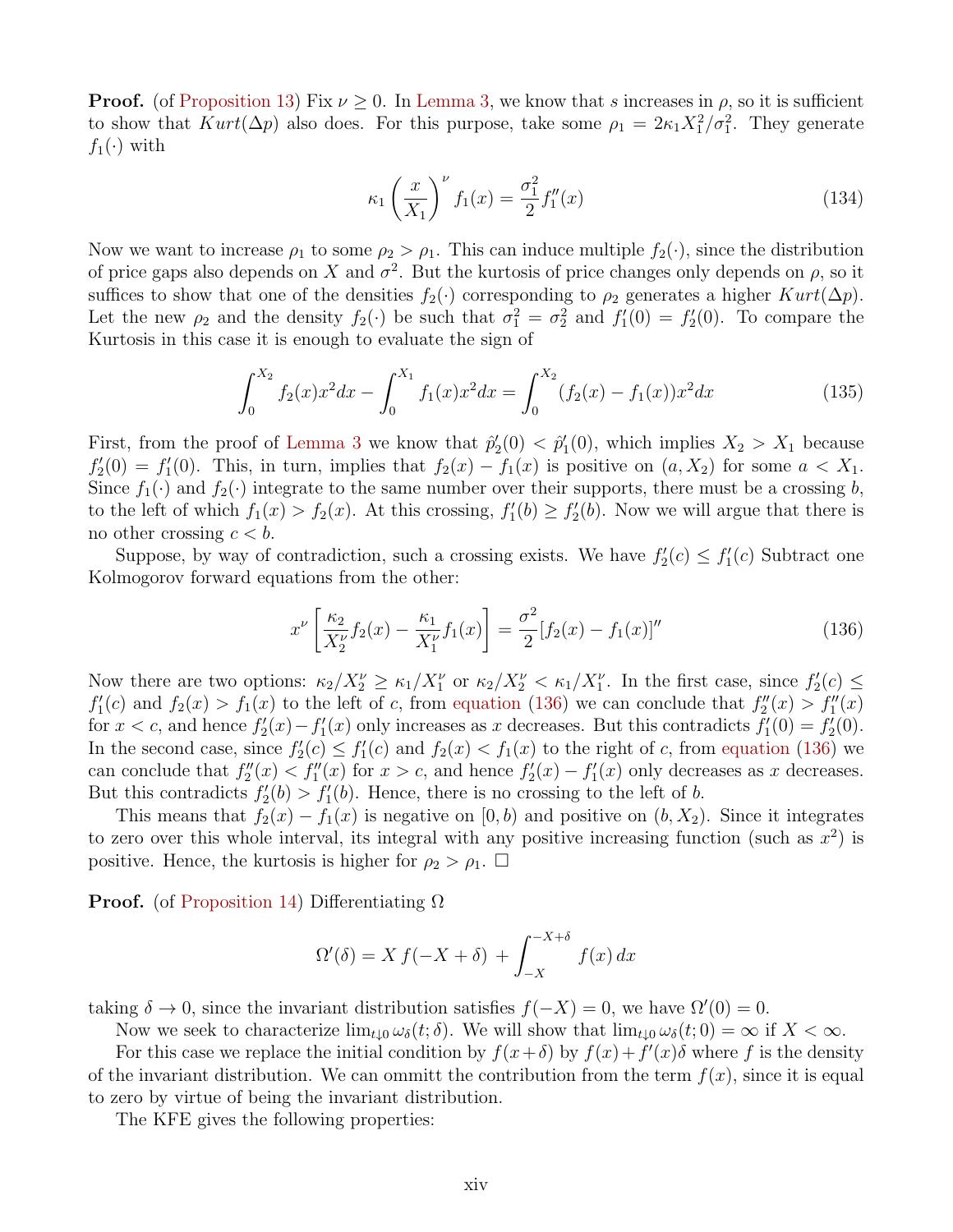- 1. For all  $t > 0$ , since  $-X$  is an exit point,  $f(-X, t) = 0$ .
- 2. For all  $t > 0$ , there exists  $\underline{x}(t) > -X$ , so that  $f(x,t) < f(x,0) = f'(x)\delta > 0$  for all  $x \in [-X, \underline{x}(t)].$  This follows because  $f(x, t)$  is differentiable in x and  $f(-X, t) = 0.$
- 3. For all  $x \in (-X,0)$  we have:  $f(x,t) \to f(x,0)$  as  $t \downarrow 0$ . This follows since  $f(x,t)$  is differentiable in time  $t$  for all  $x$ .

From these properties we obtain that  $f'(-X,t) \to \infty$  as  $t \downarrow 0$ . Hence,  $\omega_{\delta}(0,0) = \infty$ .  $\Box$ 

**Proof.** (of Proposition 15) The frequency of adjustment is given by

$$
N_a = \int_{-\infty}^{\infty} f(x) (\Lambda(0) + \kappa x^{\nu}) dx = \int_{-\infty}^{\infty} \tilde{f}(z) \left( \Lambda(0) + \kappa \left( \frac{z}{\eta} \right)^{\nu} \right) dz
$$
  
= 
$$
\frac{\kappa}{\eta^{\nu}} \int_{-\infty}^{\infty} p(z) (\alpha + z^{\nu}) dz = \frac{\kappa}{\eta^{\nu}} \tilde{N}(\nu, \alpha) = \frac{\beta^2 \eta^2}{2} \tilde{N}(\nu, \alpha)
$$
(137)

The flexibility index is

$$
\mathcal{F} = -\int_{-\infty}^{\infty} x(\Lambda(0) + \kappa x^{\nu}) f'(x) dx = -\int_{-\infty}^{\infty} z\left(\Lambda(0) + \kappa \left(\frac{z}{\eta}\right)^{\nu}\right) p'(z) dz
$$
  
= 
$$
-\frac{\kappa}{\eta^{\nu}} \int_{-\infty}^{\infty} z(\alpha + z^{\nu}) \tilde{f}'(z) dz = \frac{\kappa}{\eta^{\nu}} \left(\int_{-\infty}^{\infty} \tilde{f}(z)(\alpha + z^{\nu}) dz + \nu \int_{-\infty}^{\infty} p(z) z^{\nu} dz\right)
$$
(138)

$$
= \frac{\kappa}{\eta^{\nu}} \left( \tilde{N}(\nu, \alpha)(1 + \nu) - \nu \alpha \right) = \frac{\beta^2 \eta^2}{2} \left( \tilde{N}(\nu, \alpha)(1 + \nu) - \nu \alpha \right)
$$
(139)

The distribution of price changes is given by

$$
q(x) = \frac{f(x)(\Lambda(0) + \kappa x^{\nu})}{N_a} = \frac{\tilde{\eta(\eta x)}(\alpha + (\eta x)^{\nu})}{\tilde{N}(\nu, \alpha)}
$$
(140)

To compute the kurtosis, we need the fourth moment and the variance:

$$
\mathbb{E}[\Delta p^4] = \int_{-\infty}^{\infty} x^4 q(x) dx = \frac{1}{\eta^4 N(\nu, \alpha)} \int_{-\infty}^{\infty} z^4 p(z) (\alpha + z^{\nu}) dz \tag{141}
$$

$$
\mathbb{E}[\Delta p^2] = \int_{-\infty}^{\infty} x^2 q(x) dx = \frac{1}{\eta^2 N(\nu, \alpha)} \int_{-\infty}^{\infty} z^2 p(z) (\alpha + z^{\nu}) dz \tag{142}
$$

These expressions imply that  $\mathbb{E}[\Delta p^4]/\mathbb{E}[\Delta p^2]^2$  only depends on  $(\nu, \alpha)$ .  $\square$ 

**Proof.** (of Proposition 16) Let  $f_1(x)$  and  $f_2(x)$  be the price gap distributions generated by  $\Lambda_1(x)$ and  $\Lambda_2(x)$ . Assume without loss that  $\kappa_1 < \kappa_2$ . We will first prove that  $\Lambda_1(0) > \Lambda_2(0)$  whenever  $N_a$ is the same in the two models. That  $Kurt_1(\Delta p) > Kurt_2(\Delta p)$  will then follow from Proposition 12. Finally, we will show that  $\mathcal{F}_1 < \mathcal{F}_2$ .

(1) Suppose by contradiction that  $\Lambda_1(0) \leq \Lambda_2(0)$ . Then,  $\Lambda_1(x) < \Lambda_2(x)$  for all  $x > 0$ . Since  $N_a$ and  $\sigma^2$  are the same in the two models, we know that  $f'_1(0) = f'_2(0)$ .

Suppose there is a point  $a > 0$  at which the graph of  $f_1(x)$  crosses that of  $f_2(x)$  from below. That is,  $f_1(a) = f_2(a)$  and  $f_1(x) < f_2(x)$  to the left of a. Then the graphs of  $f_1(x)$  and  $f_2(x)$  never cross again to the left of a. If they did cross at some point  $b < a$ , we would have  $f'_{1}(a) \geq f'_{2}(a)$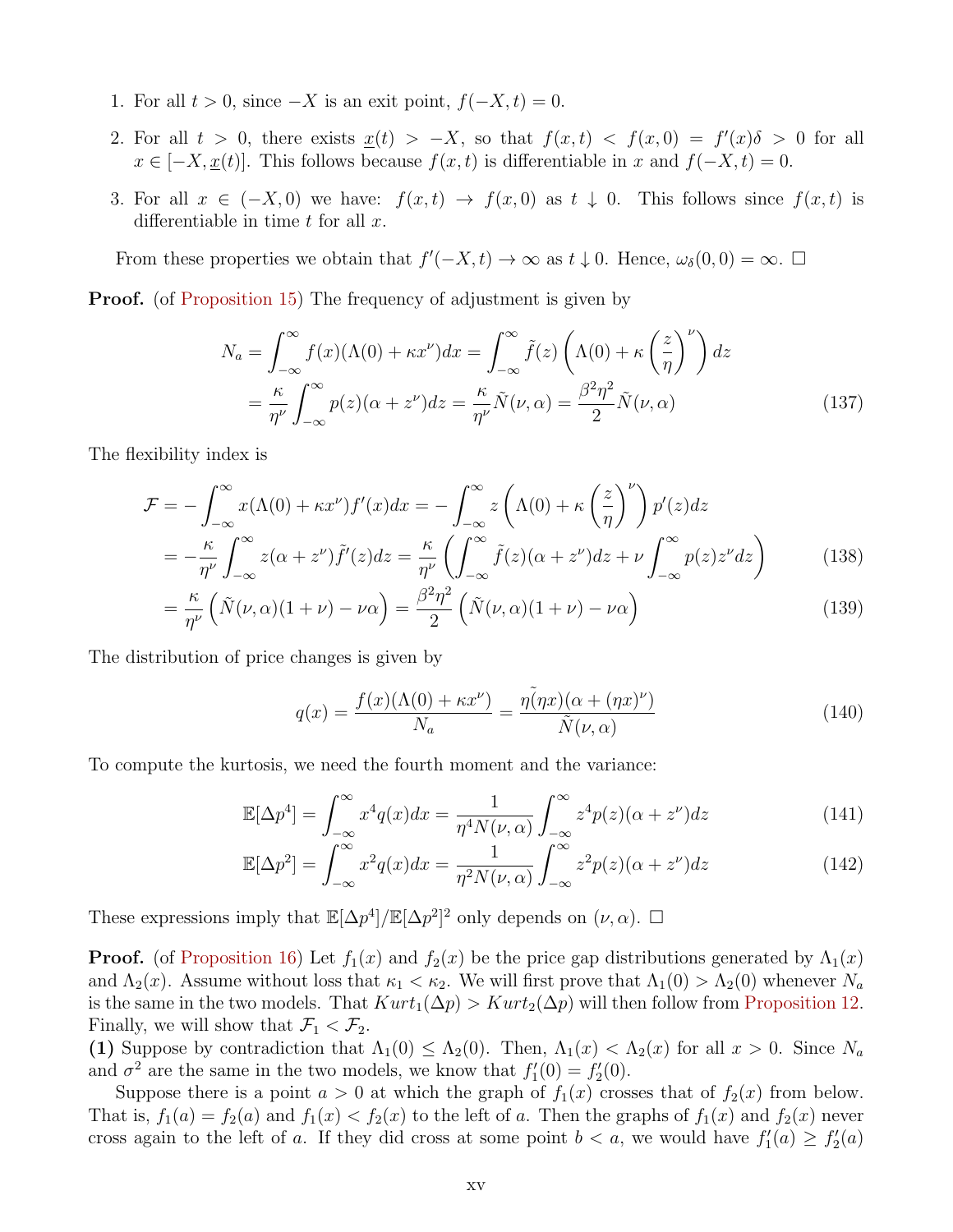and  $f_1'(b) \le f_2'(b)$ , so that  $f_1'(a) - f_1'(b) \ge f_2'(a) - f_2'(b)$ , but this is impossible, since  $f_1(x) < f_2(x)$ and  $\Lambda_1(x) < \Lambda_2(x)$  on  $(a, b)$ , while  $\sigma^2 f''_i(x)/2 = \Lambda_i(x) f_i(x)$  for  $i \in \{1, 2\}$ . Hence,  $f_1(x) < f_2(x)$  for all  $x < a$ , which contradicts  $f_1'(0) = f_2'(0)$  for the same reason.

Suppose there is a point  $c > 0$  at which the graph of  $f_1(x)$  crosses that of  $f_2(x)$  from above. That is,  $f_1(c) = f_2(c)$  and  $f_1(x) < f_2(x)$  to the right of c. Then the graphs of  $f_1(x)$  and  $f_2(x)$  never cross again to the right of c. If they did cross at some point  $d > c$ , we would have  $f'_{1}(d) \geq f'_{2}(d)$ and  $f_1'(c) \le f_2'(c)$ , so that  $f_1'(d) - f_1'(c) \ge f_2'(d) - f_2'(c)$ , but this is impossible, since  $f_1(x) < f_2(x)$ and  $\Lambda_1(x) < \Lambda_2(x)$  on  $(c, d)$ , while  $\sigma^2 f''_i(x)/2 = \Lambda_i(x) f_i(x)$  for  $i \in \{1, 2\}$ . Hence,  $f_1(x) < f_2(x)$  for all  $x > c$ , which contradicts  $f'_1(x) - f'_2(x) \longrightarrow 0$  as  $x \longrightarrow \infty$  for the same reason.

By what was said above, the graphs of  $f_1(x)$  and  $f_2(x)$  cannot cross, but they must, since these functions integrate to the same number and have the same limit at infinity. Hence,  $\Lambda_1(0) \leq \Lambda_2(0)$ is impossible when  $\sigma^2$  and  $N_a$  are the same in the two models.

(2) Now since  $\kappa_1 < \kappa_2$  and  $\Lambda_1(0) > \Lambda_2(0)$ , the two generalized hazard functions  $\Lambda_1(x)$  and  $\Lambda_2(x)$ satisfy the conditions of Proposition 12. From this it follows that  $Kurt_1(\Delta p) > Kurt_2(\Delta p)$ . (3) The flexibility index for the power-plus case is given by

$$
\mathcal{F} = \int_{-\infty}^{\infty} f(x) (\Lambda(x) + \Lambda'(x)x) dx = (1 + \nu) N_a - \nu \Lambda(0)
$$
\n(143)

Since the two models deliver the same  $N_a$  and  $\nu$  is fixed, the one with a greater intercept has a smaller  $\mathcal F$ . This completes the proof.  $\Box$ 

**Proof.** (of Lemma 3) By the definition of  $\hat{f}(\cdot)$ , we have

$$
\hat{f}(z) = X f(zX) \tag{144}
$$

$$
\hat{f}'(z) = X^2 f'(zX) \tag{145}
$$

The function  $\hat{f}(\cdot)$  itself is derived from

$$
\rho \hat{\Lambda}(z)\hat{f}(z) = \hat{f}''(z) \text{ with } \hat{f}(1) = 0 \text{ and } \int_0^1 \hat{f}(z)dz = \frac{1}{2}
$$
\n(146)

Computing the Kurtosis,

$$
Kurt(\Delta p) = \frac{12N_a}{\sigma^2} \int_0^X f(x)x^2 dx = -12f'(0) \int_0^X f(x)x^2 dx = -12\hat{f}'(0) \int_0^1 \hat{f}(z)z^2 dz \qquad (147)
$$

Since  $\hat{f}(\cdot)$  is completely determined by  $\rho$  and  $\hat{\Lambda}(\cdot)$ , this quantity does not depend on other parameters. The share of adjustment between the boundaries is

$$
s = 1 - \frac{f'(X)}{f'(0)} = 1 - \frac{\hat{f}'(1)}{\hat{f}'(0)}
$$
\n(148)

It also only depends on  $\Lambda(\cdot)$  and  $\rho$ . The frequency of price changes is given by

$$
N_a = -\sigma^2 f'(0) = -\frac{\sigma^2}{X^2} \hat{f}'(0)
$$
\n(149)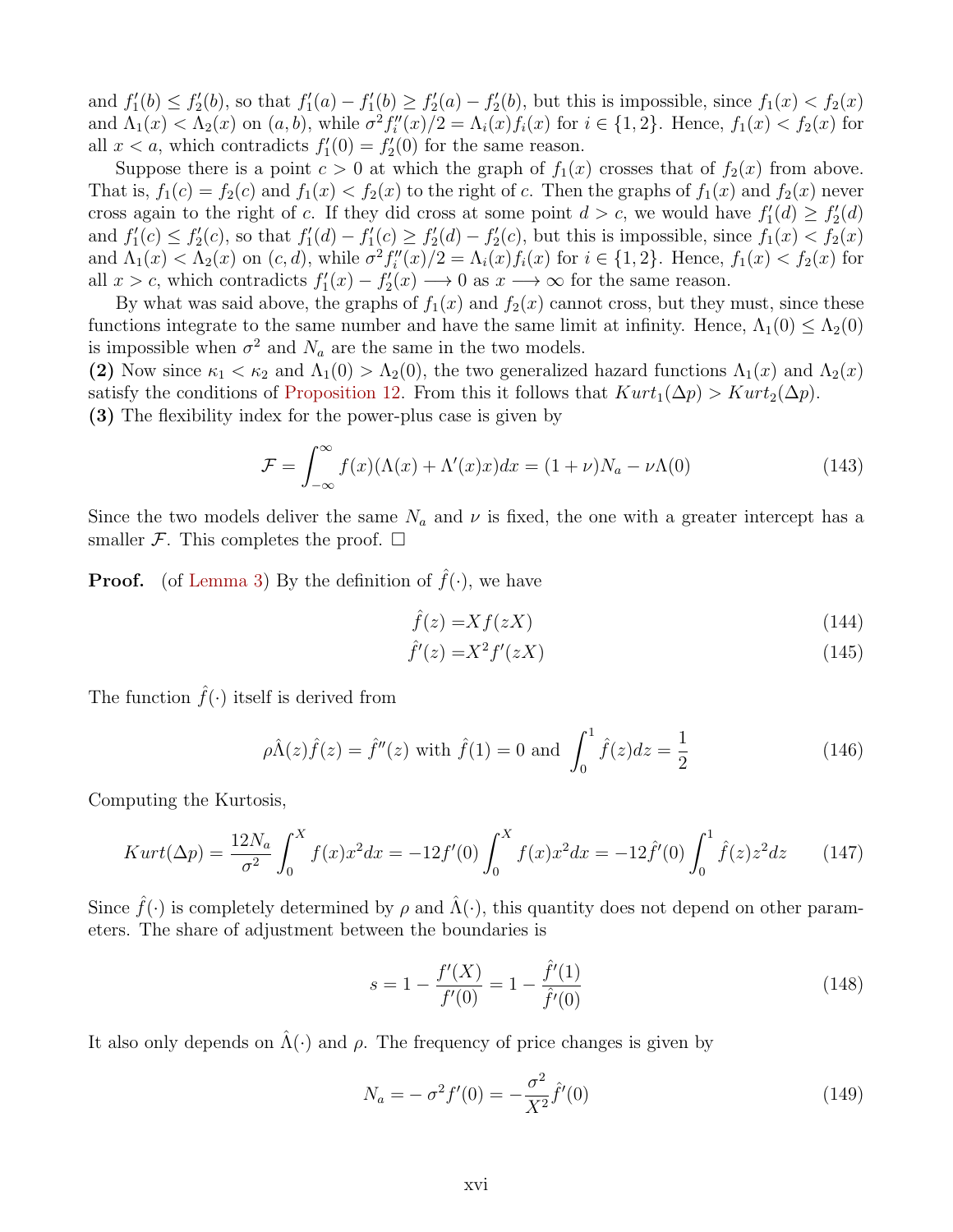From this we have  $\hat{n}(\rho) = -\hat{f}'(0)$ , so  $\hat{n}(\rho)$  only depends on  $\hat{\Lambda}$  and  $\rho$ . In the case when  $\rho = 0$  the Kolmogorov forward equation is solved by a linear  $\hat{f}(\cdot)$ , and the slope is  $-1$  from the boundary condition and the normalization. Hence,  $\hat{n}(0) = 1$ . Now take the other statistic:

$$
\frac{Kurt(\Delta p)}{6N_a} = \frac{2X^2}{\sigma^2} \int_0^1 \hat{f}(z)z^2 dz = \frac{X^2}{6\sigma^2} \hat{m}(\rho)
$$
\n(150)

Here the function  $\hat{m}(\rho)$  is twelve times the integral of  $\hat{f}(z)z^2$  which only depends on  $\hat{\Lambda}(\cdot)$  and  $\rho$ . In the case when  $\rho = 0$  we have  $\hat{f}(z) = 1 - z$  for  $z \in [0, 1]$  and hence  $\hat{m}(0) = 1$ .

Now fix the shape  $\hat{\Lambda}(\cdot)$ . Consider two different values of  $\rho: \rho_1 > \rho_2$ . They generate two distributions  $f_1(\cdot)$  and  $f_2(\cdot)$ . Taking the difference between the Kolmogorov forward equations that define them,

$$
\hat{\Lambda}(z)(\rho_1 \hat{f}_1(z) - \rho_2 \hat{f}_2(z)) = (\hat{f}_1(z) - \hat{f}_2(z))''
$$
\n(151)

It holds that  $\hat{f}_1(1) = \hat{f}_2(1)$ , so there must be another point  $y \in (0,1)$  where  $\hat{f}_1(y) = \hat{f}_2(y)$ , because  $\hat{f}_1(\cdot)$  and  $\hat{f}_2(\cdot)$  integrate to the same number. Moreover, this point must be a crossing, meaning that  $\hat{f}_1(z) - \hat{f}_2(z)$  has different signs on to the left and to the right of it. Suppose  $\hat{f}_1(z) - \hat{f}_2(z)$  is positive to the right of y. This means  $\hat{f}'_1(y) - \hat{f}'_2(y) \geq 0$ . But then to the right of y it holds that  $\hat{f}'_1(z) - \hat{f}'_2(z) > 0$ , since the left-hand side of equation (148) is positive. Hence, the difference between  $\hat{f}_1(\cdot)$  and  $\hat{f}_2(\cdot)$  only increases to the right of y, and they cannot cross again at  $z = 1 > y$ . This is a contradiction. The crossing is therefore such that  $\hat{f}'_1(y) - \hat{f}'_2(y) \leq 0$ . But then to the left of y it holds that  $\hat{f}'_1(z) - \hat{f}'_2(z) < 0$ , since the right-hand side of equation (148) is positive in this region. The difference between  $\hat{f}_1(z)$  and  $\hat{f}_2(z)$  increases as z decreases, as does he difference between  $\hat{f}'_1(z)$  and  $\hat{f}'_2(z)$ . Hence, the crossing is unique and  $\hat{f}'_1(0) < \hat{f}'_2(0)$ . Moreover,  $\hat{f}_1(z) - \hat{f}_2(z) > 0$  for  $z \in [0, y)$  and  $\hat{f}_1(z) - \hat{f}_2(z) < 0$  for  $z \in (y, 1)$ . From the latter fact together with  $\hat{f}_1(1) = \hat{f}_2(1)$  it follows that  $\hat{f}'_1(1) > \hat{f}'_2(1)$ . To summarize:

- there is a unique  $y \in (0,1)$  such that  $\hat{f}_1(z) \hat{f}_2(z) > 0$  for  $z \in [0, y)$  and  $\hat{f}_1(z) \hat{f}_2(z) < 0$ for  $z \in (y, 1)$ ;
- $\hat{f}'_1(0) < \hat{f}'_2(0)$
- $\hat{f}'_1(1) > \hat{f}'_2(1)$

From the first bulletpoint it follows that  $\hat{m}(\cdot)$  decreases in  $\rho$ . This is because  $\hat{f}_1(\cdot) - \hat{f}_2(\cdot)$  integrates to zero over  $(0, 1)$ . Since it is positive until some z and negative afterwards, its integral with increasing positive functions (such as  $z^2$ ) is always negative. From the second bullet point it follows that  $\hat{n}(\cdot)$  increases in  $\rho$ , because  $\hat{n}(\rho_i) = -\hat{f}_i(0)$ . From the second and the third bullet points combined it follows that s increases in  $\rho$ , because  $\hat{f}'(1)$  and  $\hat{f}'(0)$  are both negative, so their ratio decreases with  $\rho$ . This completes the proof.  $\Box$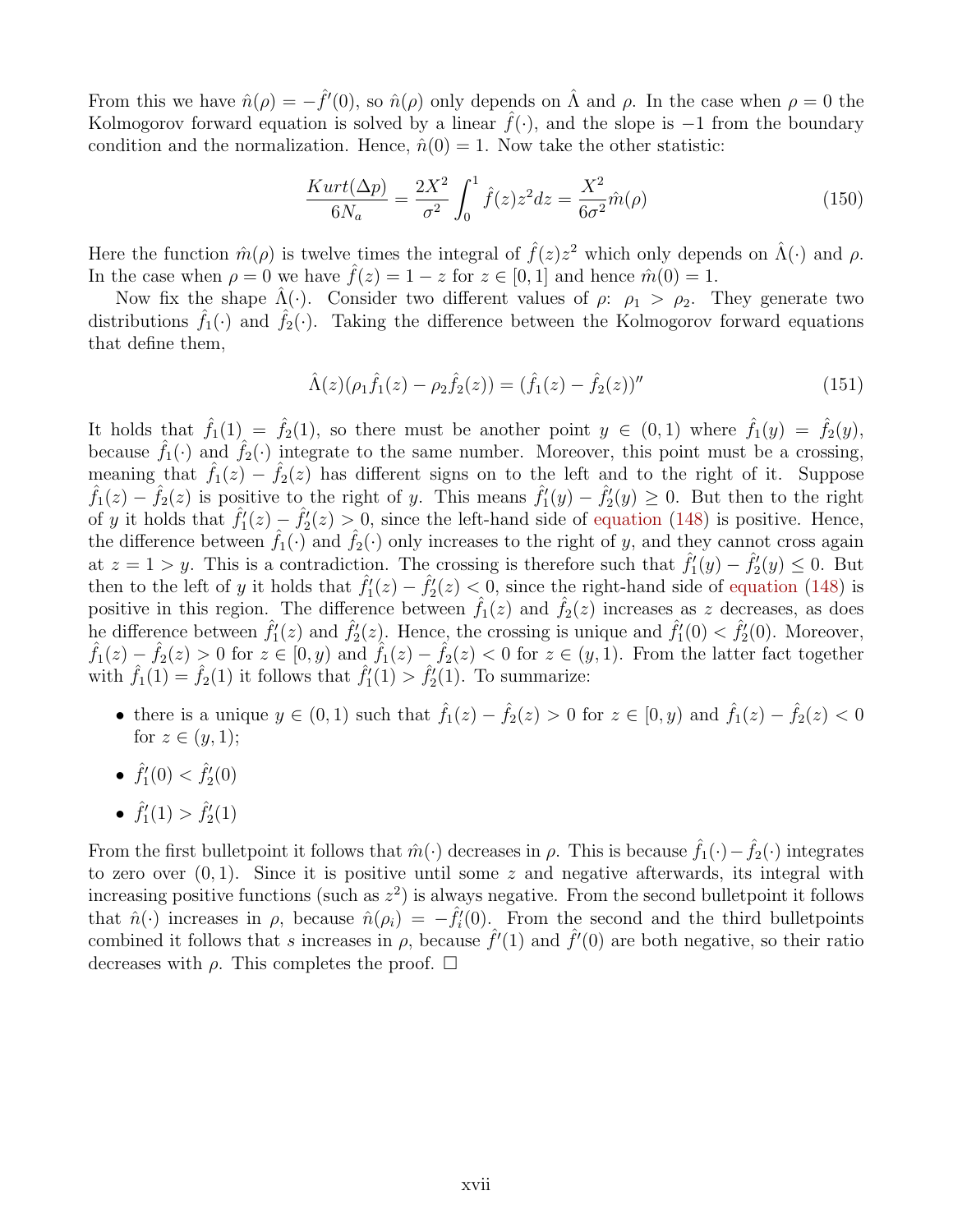# B Estimation

In this appendix we present our estimation algorithm and some additional results. First, we plot the symmetrized histograms with fitted densities for two data cleaning procedures: the one that eliminates price changes smaller then 2 cents in absolute value, and the one eliminating those smaller than 1 cent in absolute value. The distributions are very close, with immaterial differences in the bars around zero.



Figure 9: Distribution of price changes in a narrow category

Pooling all products for category 561 "Non-durable household goods"

We use the method of moments to estimate the mixture of two Gamma distributions with the parameters  $\omega$  (the weight),  $(\alpha_1, \beta_1)$  and  $(\alpha_2, \beta_2)$ . The moments of  $|\Delta \tilde{p}_t|$  we use are denoted by  $\gamma_{j,k}$ :

$$
\gamma_{j,k} = \frac{\mathbb{E}[|\Delta \tilde{p}_t|^{j+k}]}{\mathbb{E}[|\Delta \tilde{p}_t|^j] \mathbb{E}[|\Delta \tilde{p}_t|^k} \tag{152}
$$

For a mixture of two Gamma distributions with the weight  $\xi$  on the first one,

$$
\gamma_{j,k} = \frac{\left[\beta_2^{j+k}\omega \frac{\Gamma(\alpha_1+j+k)}{\Gamma(\alpha_1)} + \beta_1^{j+k}(1-\omega)\frac{\Gamma(\alpha_2+j+k)}{\Gamma(\alpha_2)}\right]}{\left[\beta_2^j\omega \frac{\Gamma(\alpha_1+j)}{\Gamma(\alpha_1)} + \beta_1^j(1-\omega)\frac{\Gamma(\alpha_2+j)}{\Gamma(\alpha_2)}\right] \left[\beta_2^k\omega \frac{\Gamma(\alpha_1+k)}{\Gamma(\alpha_1)} + \beta_1^k(1-\omega)\frac{\Gamma(\alpha_2+k)}{\Gamma(\alpha_2)}\right]}
$$
(153)

Using these moments allows us to recover  $\omega$ ,  $\alpha_1$ ,  $\alpha_2$ , and the ratio  $\beta_1/\beta_2$ . The exact values of  $\beta_1$  and  $\beta_2$  are pinned down by the normalization  $\mathbb{E}[\Delta \tilde{p}_t] = 1$ . To estimate  $\gamma_{j,k}$ , we rely on Proposition 7:

$$
\frac{\mathbb{E}[|\Delta\tilde{p}_t|^{j+k}]}{\mathbb{E}[|\Delta\tilde{p}_t|^{j}]\mathbb{E}[|\Delta\tilde{p}_t|^{k}} = \frac{\mathbb{E}[|\Delta p_{it}|^{j+k}]}{\mathbb{E}[|\Delta p_{it}|^{j}|\Delta p_{is}|^{k}]}\n \tag{154}
$$

For all seven product categories, we get four moments  $(\hat{\gamma}_{1,1}, \hat{\gamma}_{2,1}, \hat{\gamma}_{3,1}, \text{ and } \hat{\gamma}_{3,2})$  from the data and solve the system of four analogs of equation (153). We minimize the sum of deivations squared with equal weights. The results are presented in Table 2.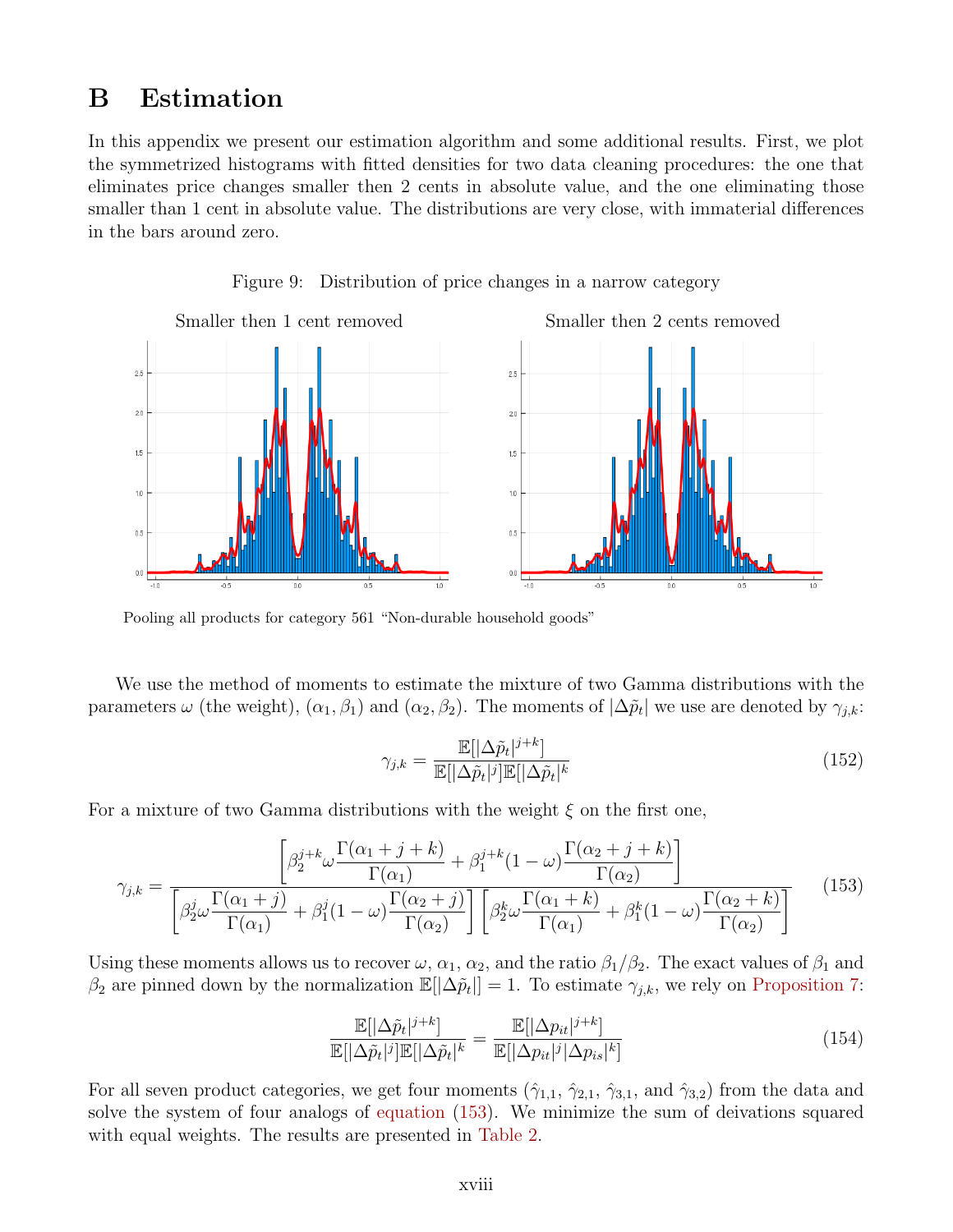| Category | $\hat{\gamma}_{11}$ | $\gamma_{21}$ | $\hat{\gamma}_{31}$ | $\gamma_{32}$ | $\alpha_1$ | $\hat{\alpha}_2$ | $\beta_1/\beta_2$ | $\hat{\omega}$ | $\hat{\alpha}_{22}$ |
|----------|---------------------|---------------|---------------------|---------------|------------|------------------|-------------------|----------------|---------------------|
| 111      | 1.248               | 1.406         | 1.507               | 1.787         | 2.099      | 12.190           | 228.677           | 0.161          | 4.248               |
| 119      | 1.282               | 1.507         | 1.702               | 2.381         | 1.058      | 6.012            | 91.439            | 0.109          | 3.747               |
| 1212     | 1.242               | 1.476         | 1.786               | 2.9230        | 0.599      | 3.873            | 73.414            | 0.000          | 4.151               |
| 122      | 1.243               | 1.397         | 1.508               | 1.903         | 1.848      | 9.779            | 173.048           | 0.131          | 4.460               |
| 118      | 1.289               | 1.539         | 1.777               | 2.552         | 3.123      | 9.836            | 0.628             | 0.580          | 3.610               |
| 117      | 1.281               | 1.511         | 1.721               | 2.484         | 0.967      | 5.442            | 84.154            | 0.089          | 3.801               |
| 561      | 1 216               | 1.394         | 1.586               | 2.271         | 0.998      | 5.783            | 103.470           | 0.031          | 4.782               |

Table 2: Moments taken from the data and the estimated parameters

Specializing to the case with a single Gamma distribution  $\omega = 1$  allows us to recover the expressions for  $\alpha$  in closed form. Consider  $\gamma_{i,1}$  for some j:

$$
\gamma_{j,1} = \frac{\Gamma(\alpha + j + 1)\Gamma(\alpha)}{\Gamma(\alpha + j)\Gamma(\alpha + 1)} = 1 + \frac{j}{\alpha}
$$
\n(155)

Hence,

$$
\alpha = \frac{j}{\gamma_{j,1} - 1} \tag{156}
$$

Since we attach particula importance to the kurtosis, we would also like to use  $\gamma_{2,2}$ :

$$
\gamma_{j,2} = \frac{\Gamma(\alpha+j+2)\Gamma(\alpha)}{\Gamma(\alpha+j)\Gamma(\alpha+2)} = \frac{(\alpha+j+1)(\alpha+j)}{(\alpha+1)\alpha} = \left(1 + \frac{j+1}{\alpha}\right)\frac{\gamma_{j,1}}{\gamma_{1,1}}\tag{157}
$$

This leads to

$$
\alpha = \frac{(j+1)\gamma_{j,2}}{\gamma_{j,2}\gamma_{1,1} - \gamma_{j,1}}\tag{158}
$$

Notice that  $\beta$ , the scale of the distribution, drops out from these expressions, because  $\gamma_{i,k}$  are dimensionless moments. We use a linear combinations of expressions in equation (156) and equation (158) with  $\hat{\gamma}_{i,1}$  for  $j \in \{1,2\}$  and  $\hat{\gamma}_{22}$  as estimators of  $\alpha$ . Consistency requires the weights of the combinations to sum to one, and we make them inversely proportional to the bootstrapped variance of the estimators of summands. The stimates are presented in the last column of Table 2: the estimate  $\hat{\alpha}_{22}$  is contructed from  $\hat{\gamma}_{11}$ ,  $\hat{\gamma}_{21}$ , and  $\hat{\gamma}_{22}$ .

In Table 3 we present some additional statistics. First, we tabulate skewness of the distribution of price changes to show that the distributions are close to symmetric. Then, we contrast the estimates of the Kurtosis with the full sample and with the first two price changes only. The difference between them is suggestive of a strong correlation between consecutive price changes (squared), and of a weaker correlation between distant price changes. As can be seen from equation (33), how much the underlying Kurtosis is different from that of the pooled distribution (without accounting for product heterogeneity) increases with this correlation. The implied correlation and the coefficient of variation (present in equation (33) as well) are tabulated in the remaining two columns.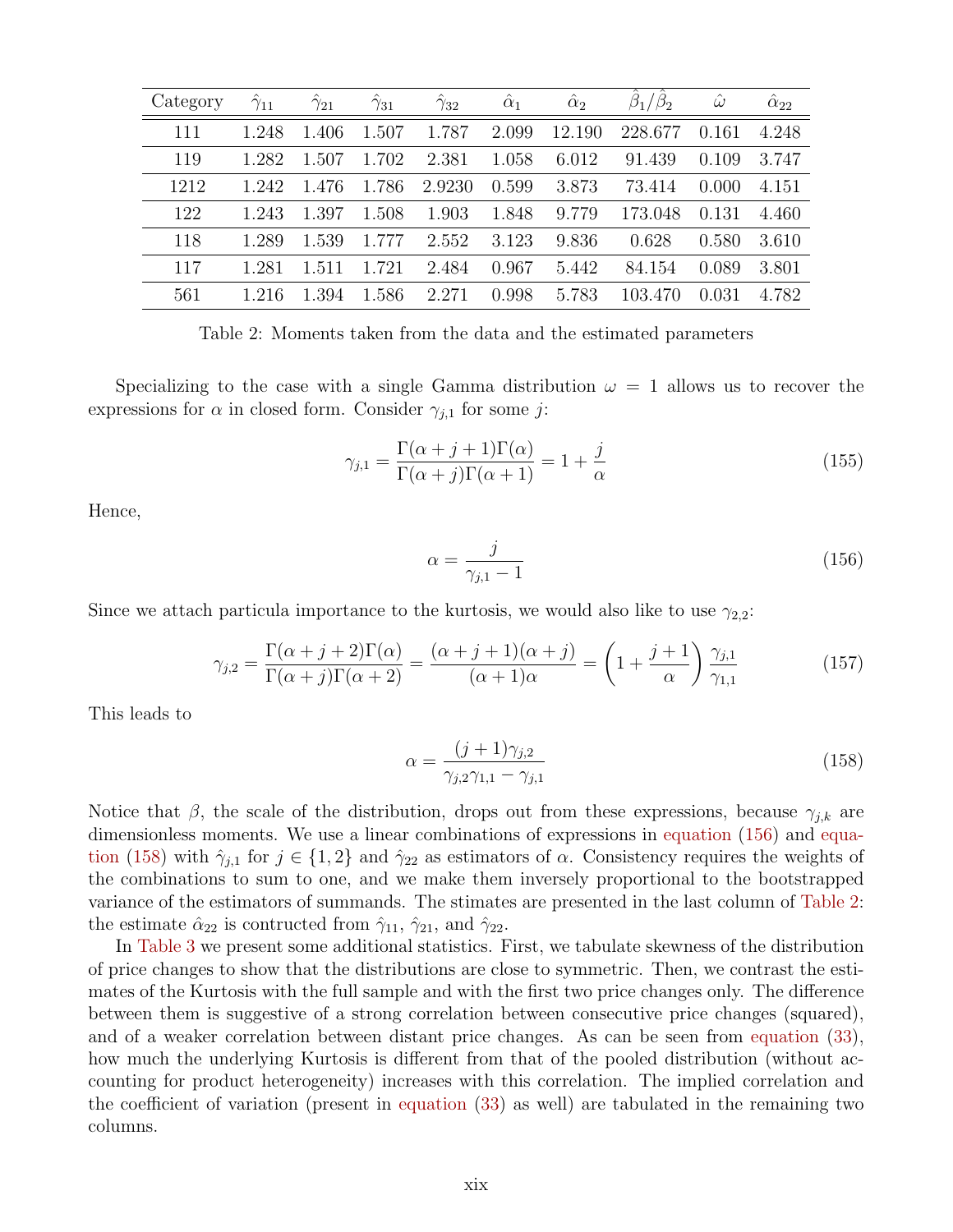| Category | <b>Skewness</b> | Kurtosis | Kurtosis $(t = 1, 2)$ | Implied Correlation | $CV(\Delta \tilde{p}_t)$ |
|----------|-----------------|----------|-----------------------|---------------------|--------------------------|
| 111      | $-0.121$        | 1.656    | 1.426                 | 0.440               | 1.555                    |
|          |                 | (0.065)  | (0.071)               |                     |                          |
| 119      | 0.011           | 1.955    | 1.288                 | 0.339               | 1.683                    |
|          |                 | (0.050)  | (0.042)               |                     |                          |
| 1212     | $-0.020$        | 2.051    | 1.710                 | 0.284               | 1.589                    |
|          |                 | (0.162)  | (0.186)               |                     |                          |
| 122      | $-0.025$        | 1.677    | 1.189                 | 0.390               | 1.398                    |
|          |                 | (0.051)  | (0.019)               |                     |                          |
| 118      | $-0.012$        | 2.044    | 1.663                 | 0.295               | 1.620                    |
|          |                 | (0.118)  | (0.150)               |                     |                          |
| 117      | $-0.004$        | 1.989    | 1.422                 | 0.303               | 1.577                    |
|          |                 | (0.047)  | (0.089)               |                     |                          |
| 561      | $-0.006$        | 1.778    | 1.403                 | 0.374               | 1.524                    |
|          |                 | (0.133)  | (0.066)               |                     |                          |

Table 3: Additional statistics

Now we present the estimation procedure to recover the flow cost function from Section 2.2. The model in this section permits  $\Lambda$  to be unbounded. We take advatage of that and work with a power hazard  $\Lambda(x) = \kappa x^{\nu}$ . This form of  $\Lambda$  gives rise to a specifica functional form of Q. We compute the moments of Q as functions of  $(\kappa, \nu)$  and then estimate them using the mothod of moments.

Suppose  $\Lambda(x) = \kappa x^{\nu}$ . Denote  $\rho = 2\kappa/\sigma^2$ . The corresponding density of price gaps has to obey a Kolmogorov forward equation that has the form

$$
\rho x^{\nu} f(x) = f''(x) \tag{159}
$$

With  $X = \infty$ , the solution is

$$
f(x) = \frac{x^{1/2} \mathcal{K}_{1/(\nu+2)}\left(\frac{2\sqrt{\rho}}{\nu+2} x^{(\nu+2)/2}\right)}{2 \int_{0}^{\infty} x^{1/2} \mathcal{K}_{1/(\nu+2)}\left(\frac{2\sqrt{\rho}}{\nu+2} x^{(\nu+2)/2}\right) dx}
$$
(160)

The distribution of price changes is then given by

$$
q(-x) = \frac{\kappa x^{\nu} f(x)}{N_a} = \frac{\kappa x^{\nu+1/2} \mathcal{K}_{1/(\nu+2)} \left(\frac{2\sqrt{\rho}}{\nu+2} x^{(\nu+2)/2}\right)}{2N_a \int_0^{\infty} x^{1/2} \mathcal{K}_{1/(\nu+2)} \left(\frac{2\sqrt{\rho}}{\nu+2} x^{(\nu+2)/2}\right) dx}
$$
(161)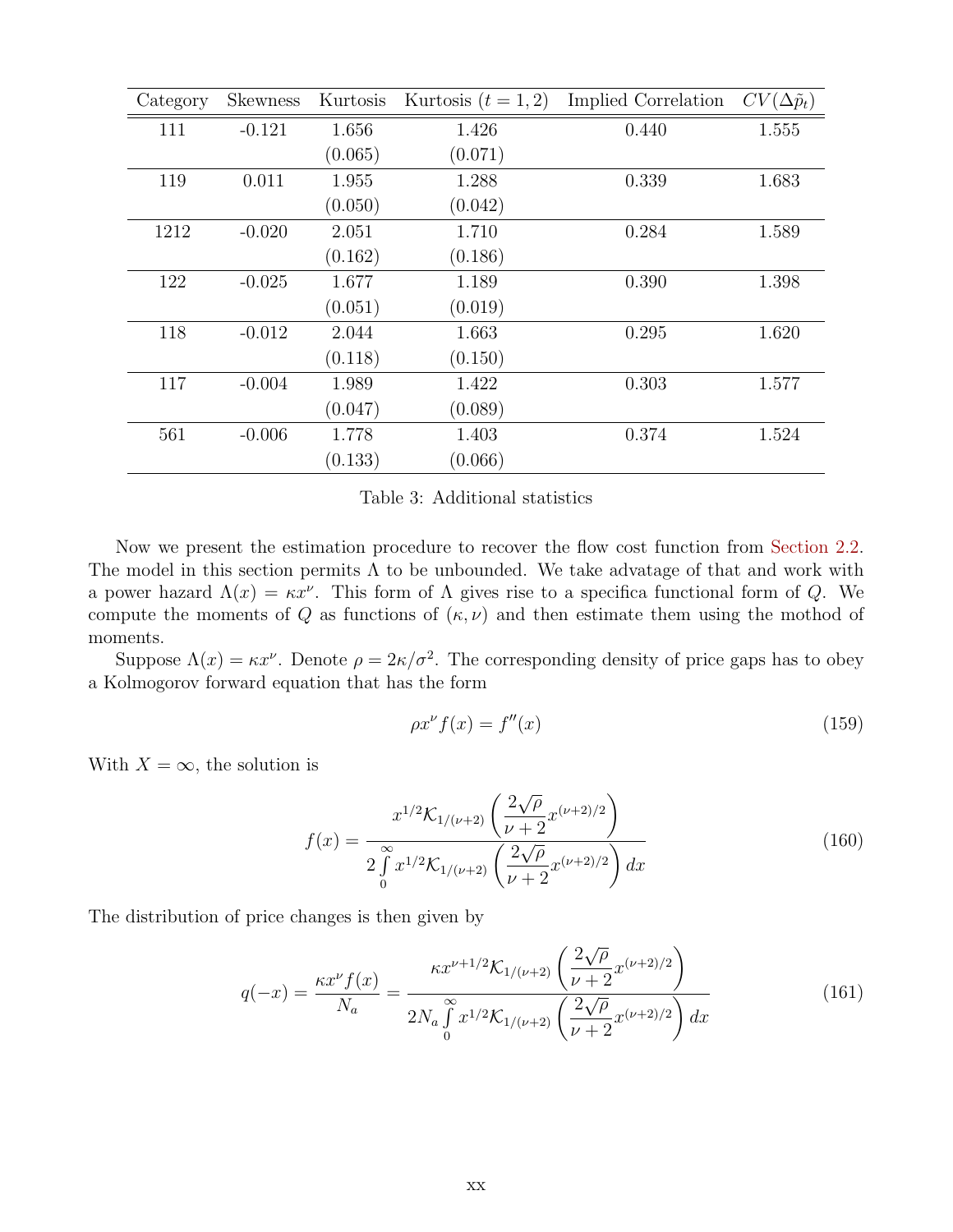

Figure 10: Estimated distribution of price changes and implied cost function

Since  $\mathbb{V}[\Delta \tilde{p}_t] = 1$ , we have  $\sigma^2 = N_a$ , so

$$
q(-x) = \frac{\kappa x^{\nu} f(x)}{N_a} = \frac{\rho x^{\nu+1/2} \mathcal{K}_{1/(\nu+2)} \left(\frac{2\sqrt{\rho}}{\nu+2} x^{(\nu+2)/2}\right)}{4 \int_{0}^{\infty} x^{1/2} \mathcal{K}_{1/(\nu+2)} \left(\frac{2\sqrt{\rho}}{\nu+2} x^{(\nu+2)/2}\right) dx}
$$
(162)

This has to be a probability distribution, so it integrates two one. We also have the moment condition  $\mathbb{E}[(\Delta \tilde{p}_t)^4] = Kurt(\Delta \tilde{p}_t)$ . Writing the two restrictions in a convenient form,

$$
\int_{0}^{\infty} (\rho x^{\nu} - 2) x^{1/2} \mathcal{K}_{1/(\nu+2)} \left( \frac{2\sqrt{\rho}}{\nu+2} x^{(\nu+2)/2} \right) dx = 0 \tag{163}
$$

$$
\int_{0}^{\infty} (\rho x^{\nu+4} - 2Kurt(\Delta \tilde{p}_t)) x^{1/2} \mathcal{K}_{1/(\nu+2)} \left(\frac{2\sqrt{\rho}}{\nu+2} x^{(\nu+2)/2}\right) dx = 0 \tag{164}
$$

From these two relations we can get  $(\hat{\rho}, \hat{\nu})$ . After that, using  $\sigma^2 = N_a$ , we can recover  $\hat{\kappa}$ :

$$
\hat{\kappa} = \frac{\hat{\rho} N_a}{2} \tag{165}
$$

The system of two restrictions can be solved exactly, and the model is just identified. The results for the category 561 ("non-durable household goods") are presented on Figure 10. The estimated parameters are  $\hat{\nu} = 2.285$  and  $\hat{\kappa} = 30.747$ , corresponding to the Kurtosis 1.64, slightly below the quadratic case.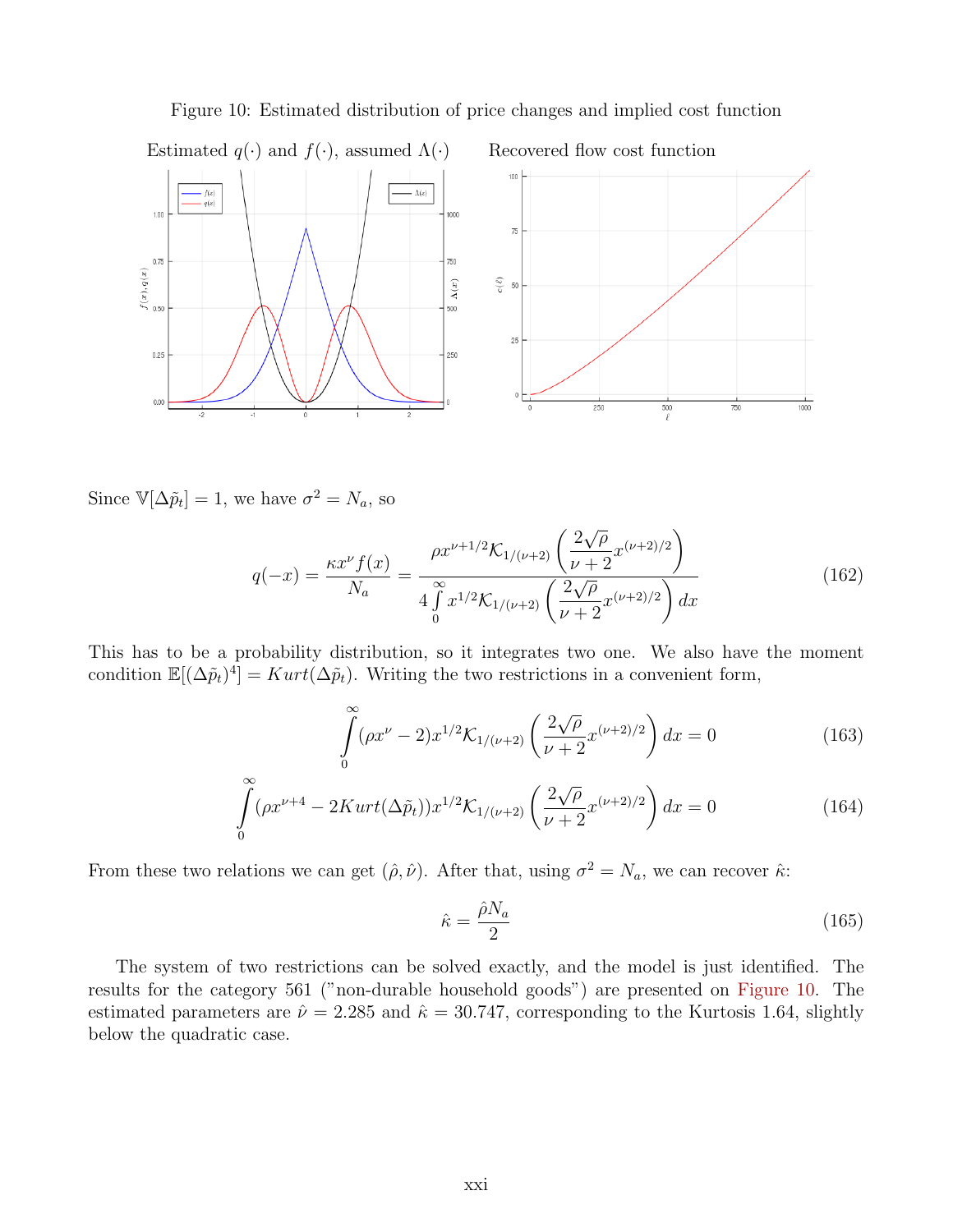# C Discrete Distribution of Fixed Costs

Let  $g_i > 0$  be the probability of drawing a fixed cost  $\psi_i$  for  $i = 0, 1, \ldots, n-1$ , conditional of drawing a low adjustment cost opportunity. We have  $0 = \psi_0 < \psi_1 < \cdots < \psi_{n-1}$ . A firm can always pay a fixed cost  $\Psi \equiv \psi_n$  and change prices, with  $\psi_n > \psi_{n-1}$ . At all points x where v is twice differentiable we have:

$$
rv(x) =
$$
  
\n
$$
\min \left\{ Bx^2 + \frac{\sigma^2}{2}v''(x) + \kappa \sum_{j=0}^{n-1} \min \left\{ \psi_j + v(0) - v(x), 0 \right\} g_j, r(\psi_n + v(0)) \right\}
$$

The optimal decision rule can be described by  $n+1$  thresholds  $0 = \bar{x}_0 < \bar{x}_1 < \bar{x}_2 < \cdots < \bar{x}_n \equiv X$ . The optimal decision rule is that conditional on drawing the adjustment cost  $\psi_i$  an adjustment takes place if  $|x| \geq \bar{x}_j$  for  $j = 0, 1, \ldots, n$ . Note that this implies that:

$$
v(\bar{x}_j) + \psi_j = v(0)
$$
 for  $j = 0, 1, 2, ..., n$ .

To simplify the notation we let:

$$
\lambda_j = \kappa g_j
$$
 for  $j = 0, \ldots, n-1$  and  $\Lambda(x) = \sum_{k=0}^{n-1} \lambda_k 1_{\{x \ge x_k\}}$ 

To summarize the firm's problem is defined by parameters  $r, B, \sigma^2, {\{\lambda_j\}}_{j=0}^{n-1}, {\{\psi_j\}}_{j=1}^n$ , and the two normalized values  $\psi_0 = 0$  and  $\bar{x}_0 = 0$ . The solution is given by a set of thresholds  $\{\bar{x}_j\}_{j=0}^n$  with  $0 = \bar{x}_0 < \bar{x}_1 < \cdots < \bar{x}_n.$ 

We can write the value function for each segment  $j = 1, 2, \ldots, n$ :

$$
\left(r + \sum_{k=0}^{j-1} \lambda_k\right) v(x) = Bx^2 + \frac{\sigma^2}{2}v''(x) + \sum_{k=0}^{j-1} \left[v(0) + \psi_k\right] \lambda_k \text{ for } x \in (\bar{x}_{j-1}, \bar{x}_j]
$$
(166)

The value function v must be differentiable at all  $x \in \mathbb{R}$ , and twice differentiable for all  $x \in \mathbb{R}$ , except  $x = \bar{x}_j$  for  $j = 1, ..., n$ . Thus we have the boundary conditions:

$$
v'(\bar{x}_0) = v'(\bar{x}_n) = 0 \tag{167}
$$

### C.1 Value function for discrete  $\psi$  distribution

The solution of the value function v is characterized by coefficients  $\{a_j, b_j, c_j\}_{j=0}^n$ , roots  $\{\eta_j\}_{j=1}^n$ and thresholds  $\{\bar{x}_j\}_{j=0}^n$ . In particular, given the thresholds  $\{\bar{x}_j\}_{j=0}^n$  we write a linear o.d.e. for each segment  $[\bar{x}_{j-1}, \bar{x}_j]$  for  $j = 1, \ldots, n$ . This o.d.e. is parametrized by three constants  $a_j, b_j, c_j$  as follows:

$$
v_j(x) = a_j + b_j x^2 + c_j \left( e^{\eta_j x} + e^{-\eta_j x} \right) \text{ for } x \in [\bar{x}_{j-1}, \bar{x}_j] \text{ and } j = 1, ..., n
$$
 (168)

where  $\eta_j$  is given by:

$$
\eta_j = \sqrt{\frac{(r + \sum_{k=0}^{j-1} \lambda_j)}{\sigma^2/2}} \tag{169}
$$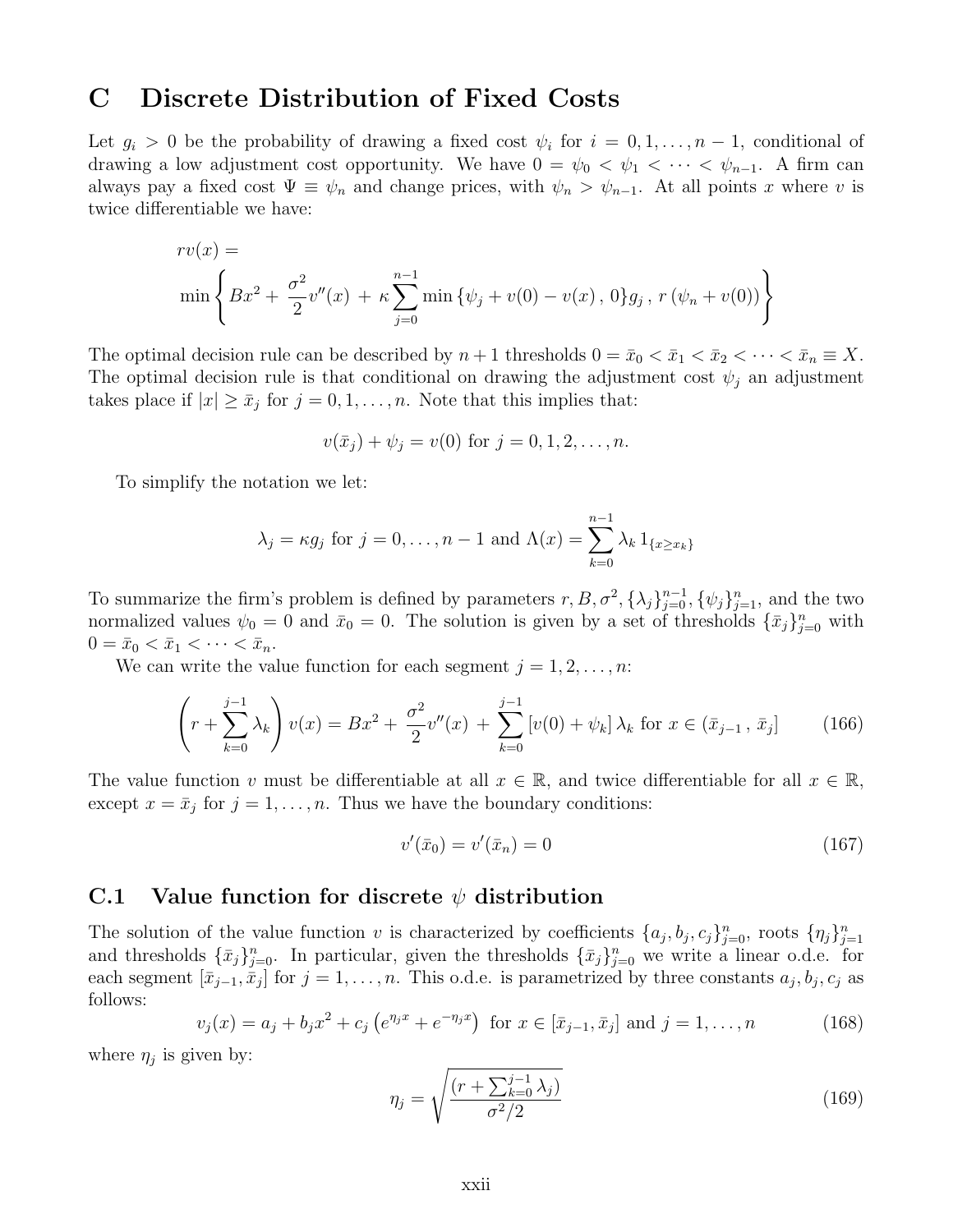Replacing the non-homogenous solution  $a_j + b_j x^2$  into the o.d.e. in each segment we have:

$$
\left(r+\sum_{k=0}^{j-1} \lambda_k\right)(a_j+b_jx^2) = Bx^2 + \frac{\sigma^2}{2}2b_j + \sum_{k=0}^{j-1} \left[v(0)+\psi_k\right]\lambda_k \text{ for } x \in [\bar{x}_{j-1},\bar{x}_j] \text{ and } j=1,\ldots,n\tag{170}
$$

Matching the terms quadratic in x, and using that  $v(0) = a_1 + 2c_1$ , we get:

$$
\left(r + \sum_{k=0}^{j-1} \lambda_k\right) b_j = B \text{ for } j = 1, \dots, n
$$
\n(171)

Matching the constant we have:

$$
\left(r+\sum_{k=0}^{j-1}\lambda_k\right)a_j = \sigma^2 b_j + \sum_{k=0}^{j-1} \left[a_1+2c_1+\psi_k\right]\lambda_k \text{ for } j=1,\ldots,n \tag{172}
$$

The continuity and (once) differentiability at  $x = \bar{x}_j$  for  $j = 1, \ldots, n-1$  gives:

$$
a_{j+1} + b_{j+1}(\bar{x}_j)^2 + c_{j+1} \left( e^{\eta_{j+1}\bar{x}_j} + e^{-\eta_{j+1}\bar{x}_j} \right) = a_j + b_j(\bar{x}_j)^2 + c_j \left( e^{\eta_j\bar{x}_j} + e^{-\eta_j\bar{x}_j} \right) \text{ for } j = 1, \dots, n-1
$$
\n(173)

and

$$
b_{j+1}2\bar{x}_j + c_{j+1}\eta_{j+1} \left(e^{\eta_{j+1}\bar{x}_j} - e^{-\eta_{j+1}\bar{x}_j}\right) = 2b_j\bar{x}_j + c_j\eta_j \left(e^{\eta_j\bar{x}_j} - e^{-\eta_j\bar{x}_j}\right) \text{ for } j = 1, \dots, n-1 \quad (174)
$$

value matching and smooth pasting at  $\bar{x}_n$  gives:

$$
\psi_n + a_1 + 2c_1 = a_n + b_n (\bar{x}_n)^2 + c_n (e^{\eta_n \bar{x}_n} + e^{-\eta_n \bar{x}_n})
$$
\n(175)

$$
0 = 2b_n\bar{x}_n + c_n\eta_n \left(e^{\eta_n\bar{x}_n} - e^{-\eta_n\bar{x}_n}\right) \tag{176}
$$

The optimal return point conditions,  $v'(0) = 0$ , is automatically satisfied.

Thus we have  $4 \times n$  unknowns, namely  $\{\bar{x}_j, a_j, b_j, c_j\}_{j=1}^n$ , and  $4 \times n$  equations, namely n equations matching quadratic terms, i.e. equations (171), n equations matching constants, i.e. equations (172),  $n-1$  equations enforcing continuity, i.e. equations (173),  $n-1$  equations enforcing differentiability, i.e. equations (174), value matching, i.e. equation (175), and smooth pasting, i.e. equation (176).

### C.2 Inverse problem: recovering the cost function

We now solve an inverse problem, namely how to recover the menu cost values  $\psi_j$  that underlie a given observed hazard function  $\Lambda(x)$  at given thresholds  $\{\bar{x}_j\}$ . The main result is summarized by the next proposition:

PROPOSITION 17. Fix a discount rate, curvature and variance  $r, B, \sigma^2 > 0$ , and a step function  $Λ$  giving the probability per unit of time of a price adjustment for  $|x| < x_n$ . The function Λ is described by a set of probability rates for costs  $\{\lambda_j\}_{j=1}^{n-1} \in \mathbb{R}_+^n$  for  $n \geq 1$ , and a set of n thresholds  $\{\bar{x}_j\}_{j=1}^n$  with  $0 = \bar{x}_0 < \bar{x}_1 < \cdots < \bar{x}_n$ . Then there is a unique set of *n* fixed costs  $0 = \psi_0 < \psi_1 < \cdots < \psi_n$  so that the *n* thresholds  $\{\bar{x}_j\}_{j=1}^n$  solve the firm's problem defined by  $r, B, \sigma^2, {\{\lambda_j\}}_{j=0}^{n-1}, {\{\psi_j\}}_{j=1}^n$ . Moreover, the fixed costs  ${\{\psi_j\}}_{j=1}^n$  and the coefficients of the value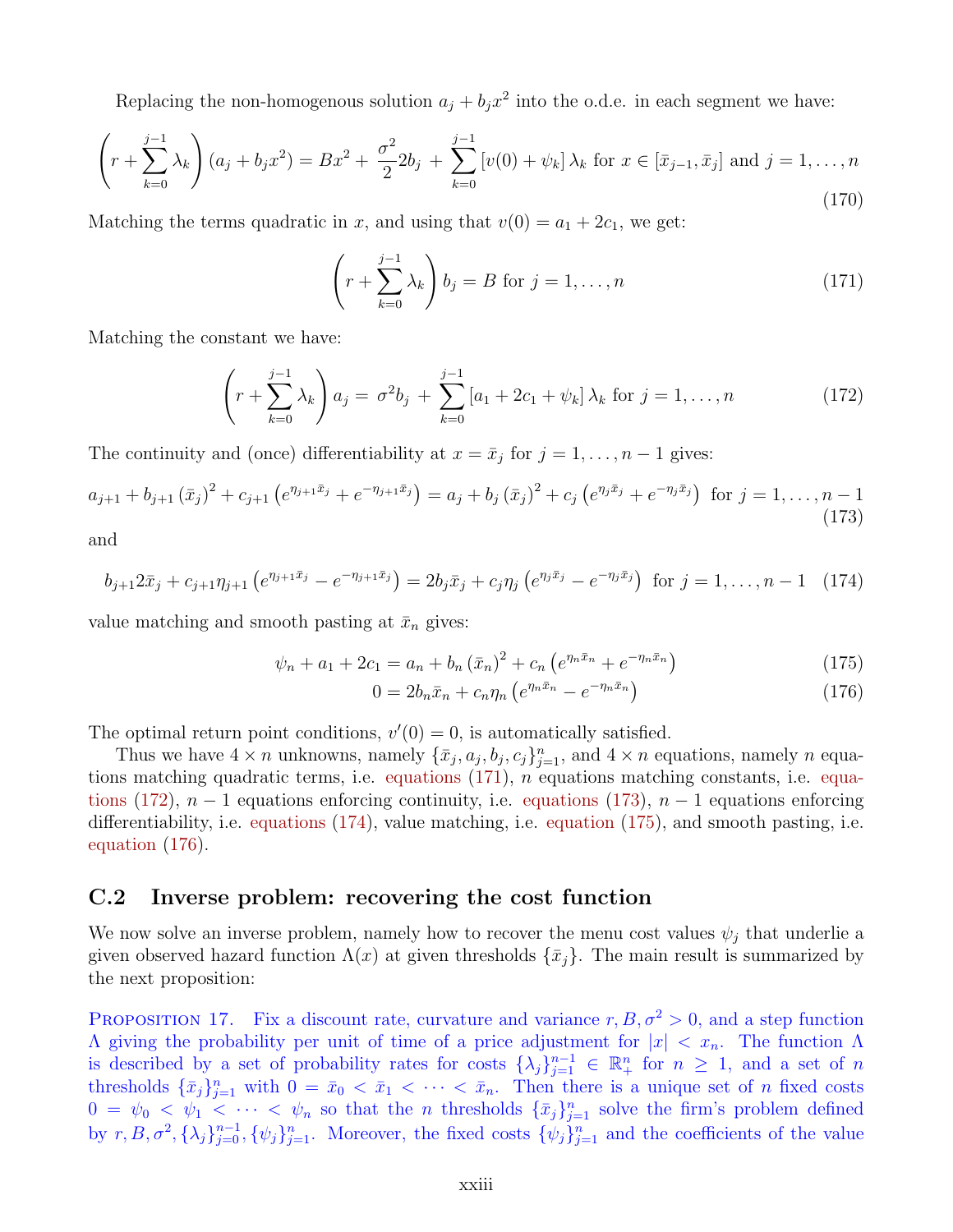function  $\{a_j, b_j, c_j\}_{j=1}^n$  solve a system of linear equations.

**Proof.** (of Proposition 17) We first solve for each of the coefficients  $b_j$  using equation (171) for each  $j = 1, \ldots, n$ .

We note that the thresholds  $\{\bar{x}_j\}_{j=1}^n$  are given and that roots  $\{\eta_j\}_{j=1}^n$  can be computed as functions of given parameters.

Using the coefficients  ${b_j}_{j=1}^n$ , we solve for the coefficients  ${c_j}_{j=1}^n$ . First we solve for  $c_n$  enforcing smooth pasting at  $\bar{x}_n$  given by equation (176). Using  $c_n$  we recursively use  $c_{j+1}$  to solve for  $c_j$ imposing differentiability between adjecent segments, i.e. equations (174) for  $j = n-1, n-2, \ldots, 1$ .

Next we solve for the  $\{a_j\}_{j=1}^n$ , given  $\{b_j, c_j\}_{j=1}^n$ . First, use  $rv(0) = \frac{\sigma^2}{2}$  $\frac{\sigma^2}{2}v''(0) = \frac{\sigma^2}{2}$  $\frac{\sigma^2}{2}(2b_1+(\eta_1)^22c_1)$ and  $v(0) = a_1 + 2c_1$  to solve for  $a_1$ , namely  $a_1 = \frac{\sigma^2}{r}$  $\frac{\sigma^2}{r}(b_1 + \eta_1^2 c_1) - 2c_1$ . Next, use equations (173) to solve recursively for  $\{a_j\}_{j=2}^n$ .

Finally, we solve for the fixed costs  $\{\psi_j\}_{j=1}^n$  using value matching and the values of  $\{a_j, b_j, c_j\}_{j=1}^n$ . They give:

$$
\psi_j = v(\bar{x}_j) - v(0) = a_j + b_j(\bar{x}_j)^2 + c_j \left( e^{\eta_j \bar{x}_j} + e^{-\eta_j \bar{x}_j} \right) - a_1 - 2c_1 \tag{177}
$$

for  $j = 1, \ldots, n$ .  $\Box$ 

### D Solution for the firm's alternative setup of Section 2.2

The first order condition for choice of  $\ell$  in equation (15) are:

$$
c'_{-}(\ell^*(x)) \le v(x) - v(0) \le c'_{+}(\ell^*(x))
$$
 for all x

where  $\ell^*(x)$  denotes the optimal policy, and where  $c'_{-}(\cdot)$  and  $c'_{+}(\cdot)$  denote the right and left derivatives of c. As in the previous case, we have that if  $\Psi < \infty$  there is a barrier  $X < \infty$  for which:  $v(X) = v(0) + \Psi$  and  $v'(X) = 0$ . Finally, by the same reasons as before, we have symmetry, i.e.  $v(x) = v(-x)$ , and  $\ell^*(x) = \ell^*(-x)$ . As before we can summarize the decision rule of the firm for  $x \in (-X, X)$  with a generalized hazard function:

$$
\Lambda(x) = \ell^*(x) \text{ for all } x
$$

To simplify the discussion, next we describe the case of a cost  $c$  that is continuously differentiable and strictly convex, where we simply have:

$$
c'(\ell^*(x)) = v(x) - v(0)
$$
 and  $\Lambda(x) = (c')^{-1}(v(x) - v(0))$  for all x

We note that since  $v(x)$  is strictly increasing in x for  $x \in (0, X)$ , and  $c(\ell)$  is convex, then  $\Lambda(x)$ must also be increasing in x for  $x \in (0, X)$ .

Replacing  $\ell^*$  into the HBJ equation we obtain:

$$
rv(x) = \min \left\{ Bx^2 + \frac{\sigma^2}{2}v''(x) + \ell^*(x)\left(v(0) - v(x)\right) + c(\ell^*(x)), r(\Psi + v(0)) \right\}
$$

Let us assume that the cost function c has a continuous derivative. Defining, as before  $U(x)$  =  $v(x) - v(0)$ , with  $u = U' = v'$ , we can differentiate the HBJ equation in  $x \in (0, X)$ , and use the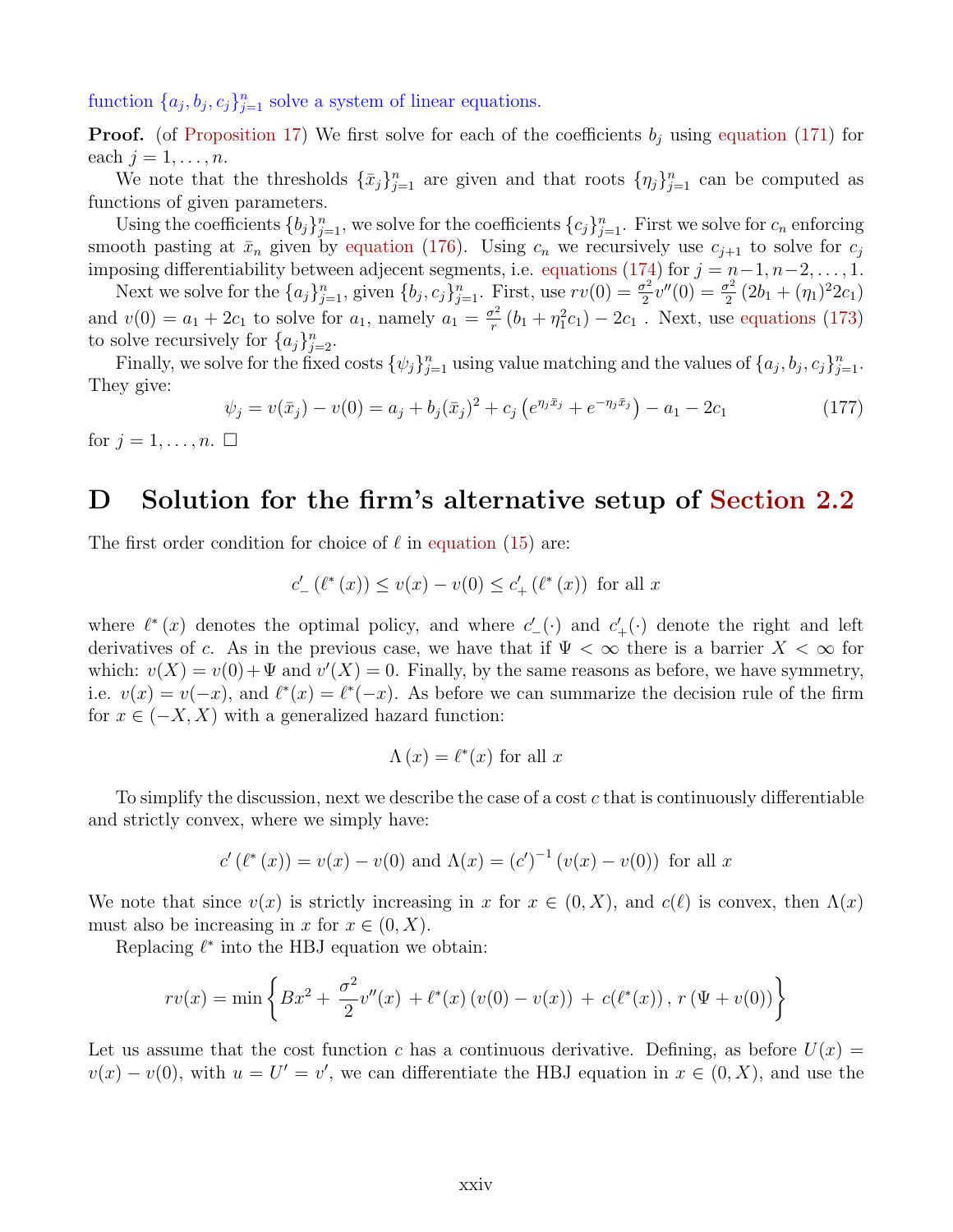envelope to obtain:

$$
[r + \Lambda(x)] u(x) = 2Bx + \frac{\sigma^2}{2}u''(x) .
$$

Using the boundaries  $u(0) = u(X) = 0$ , and the logic used in the proof of Proposition 1 it is then straightforward to solve for  $\ell^*$ .

### E Special Cases of Interest

#### E.1 m and f in the discrete, unbounded case

We assume that we can divide  $[0,\infty)$  into N segments, each one where  $\Lambda(x)$  is constant at the value  $\rho_k > 0$  and with thresholds  $\{\bar{x}_k\}_{k=0}^N$  as follows. The values of  $\{\bar{x}_k\}$  and  $\{\rho_k\}$  are given. We let

$$
0 = \bar{x}_0 < \bar{x}_1 < \bar{x}_2 < \dots < \bar{x}_{N-1} < \bar{x}_N = \infty
$$

The function  $\Lambda(x)$  takes N different strictly positive values denoted by  $\{\rho_k\}_{k=1}^N$ , so that:

$$
\Lambda(x) = \rho_k \text{ for } x \in [\bar{x}_{k-1}, \bar{x}_k] \text{ for } k = 1, 2, \dots, N
$$
  

$$
0 < \rho_1 < \rho_2 < \dots < \rho_N.
$$

Since  $m(\cdot)$  and  $f(\cdot)$  solve Kolmogorov equations (backward for  $m(\cdot)$  and forward for  $f(\cdot)$ ), on each segment they can parametrized by a pair of unknown constants:

$$
m(x) = M_k(x) = -\frac{x}{\rho_k} + u_k e^{\eta_k x} + v_k e^{-\eta_k x} \text{ for } x \in [\bar{x}_{k-1}, \bar{x}_k]
$$
 (178)

$$
f(x) = \bar{P}_k(x) = p_k e^{\eta_k x} + q_k e^{-\eta_k x} \text{ for } x \in [\bar{x}_{k-1}, \bar{x}_k]
$$
 (179)

$$
\eta_k = \sqrt{\frac{2\rho_k}{\sigma^2}}\tag{180}
$$

for  $k = 1, 2, ..., N$ . We require that  $f(\cdot)$  and  $m(\cdot)$  be continuously differentiable on  $(0, \infty)$ . This implies that

$$
M_k(\bar{x}_k) = M_{k+1}(\bar{x}_k) \text{ and } M'_k(\bar{x}_k) = M'_{k+1}(\bar{x}_k) \text{ for all } k = 1, 2, ..., N-1
$$
 (181)

$$
\bar{P}_k(\bar{x}_k) = \bar{P}_{k+1}(\bar{x}_k) \text{ and } \bar{P}'_k(\bar{x}_k) = \bar{P}'_{k+1}(\bar{x}_k) \text{ for all } k = 1, 2, \dots, N-1
$$
\n(182)

In addition we have the following conditions. Since  $m$  is antisymmetric around zero we require  $m(0) = 0$ . Since f is a density, it must integrate to one, and since it symmetric it must integrate to one half over positive x. Finally, both m and f should converge to  $-x/\rho_N$  and 0 as  $x \to \infty$ . These conditions are sometimes referred as no-bubble conditions. Hence:

$$
M_1(0) = 0, \ \frac{1}{2} = \int_0^\infty f(x)dx = \sum_{k=1}^N \int_{\bar{x}_{k-1}}^{\bar{x}_k} \bar{P}_k(x)dx, \text{ and } p_N = u_N = 0 \tag{183}
$$

Overall, we have 2N unknowns, namely  $\{u_k, v_k\}_{k=1}^N$ , and 2N linear equations for  $m(\cdot)$ , namely  $2(N-1)$  from equation (181), that  $m(0) = 0$ , and the no-bubble condition. Likewise for  $f(\cdot)$ . We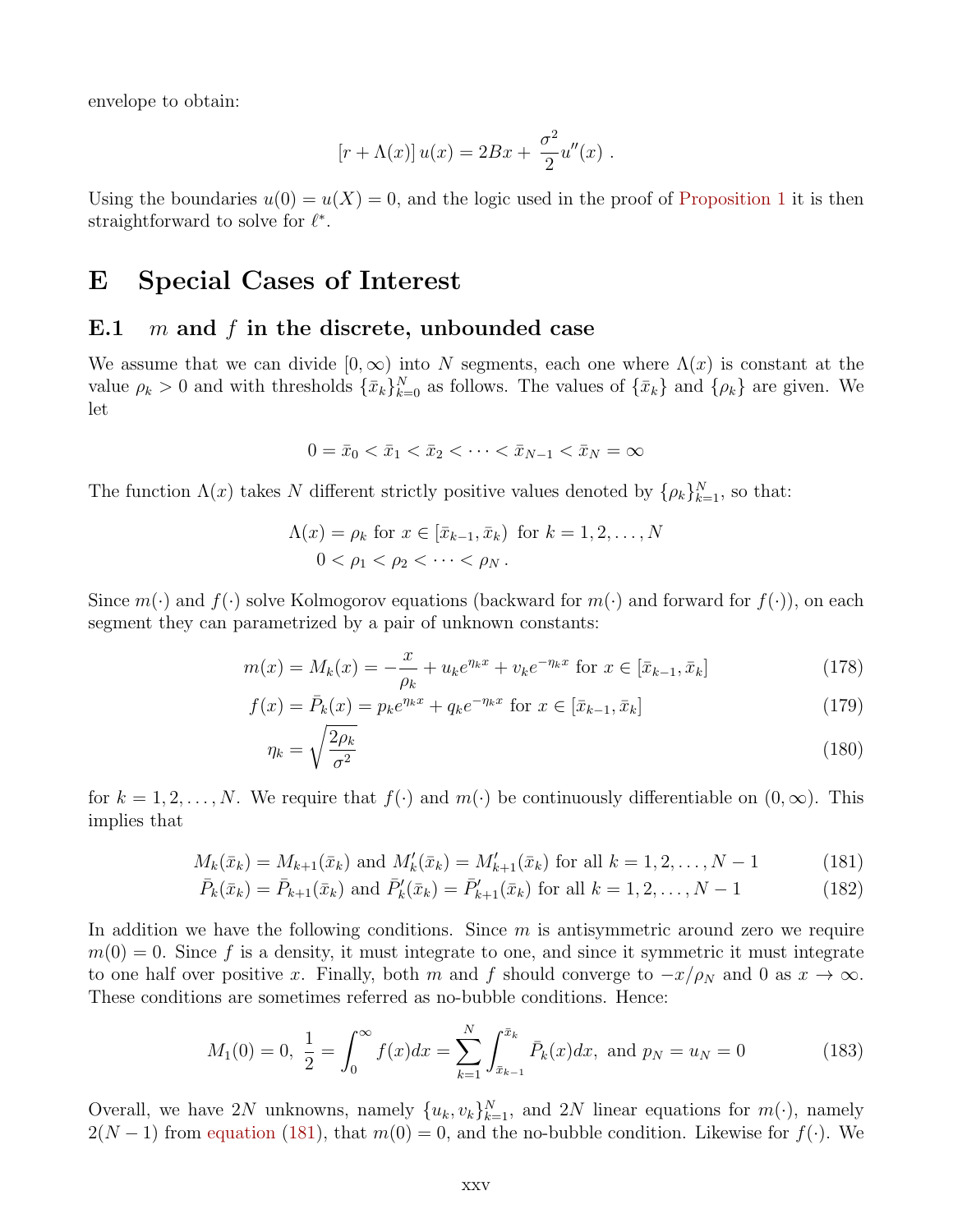can write these equations and solve for the constants. Once we have them we can evaluate:

$$
\int_0^\infty x^2 f(x) dx = \sum_{k=1}^N \int_{\bar{x}_{k-1}}^{\bar{x}_k} x^2 \bar{P}_k(x) dx \text{ and } (184)
$$

$$
\int_0^\infty m(x)f(x)dx = \sum_{k=1}^N \int_{\bar{x}_{k-1}}^{\bar{x}_k} M'_k(x)\bar{P}_k(x)dx.
$$
 (185)

and check if:

$$
\sum_{k=1}^{N} \int_{\bar{x}_{k-1}}^{\bar{x}_k} x^2 \bar{P}_k(x) dx = -\sigma^2 \sum_{k=1}^{N} \int_{\bar{x}_{k-1}}^{\bar{x}_k} M'_k(x) \bar{P}_k(x) dx.
$$
 (186)

Now we will determine the coefficients  $\{p_k, q_k\}_{k=1}^N$  and  $\{u_k, v_k\}_{k=1}^N$ . Start with the ones for  $\bar{p}(\cdot)$ . Combining the continuity and differentiability conditions, we can write the coefficients recursively for  $k = 1, 2...N - 1$ :

$$
p_k = \frac{1}{2} \left( 1 + \frac{\eta_{k+1}}{\eta_k} \right) e^{(\eta_{k+1} - \eta_k)x_k} p_{k+1} + \frac{1}{2} \left( 1 - \frac{\eta_{k+1}}{\eta_k} \right) e^{-(\eta_{k+1} + \eta_k)x_k} q_{k+1}
$$
(187)

$$
q_k = \frac{1}{2} \left( 1 + \frac{\eta_{k+1}}{\eta_k} \right) e^{(\eta_k - \eta_{k+1})x_k} q_{k+1} + \frac{1}{2} \left( 1 - \frac{\eta_{k+1}}{\eta_k} \right) e^{(\eta_{k+1} + \eta_k)x_k} p_{k+1}
$$
(188)

We also have the terminal condition  $p_N = 0$  and the normalization (the density must integrate to one half over positives). Observe that the coefficients are in fact linear in  $q_N$ , so  $q_N$  can easily be found from the normalization. The integral is

$$
\frac{1}{2} = \int_{0}^{\infty} f(x)dx = \sum_{k=0}^{N-1} p_{k+1} \frac{e^{\eta_{k+1}x_{k+1}} - e^{\eta_{k+1}x_k}}{\eta_{k+1}} - \sum_{k=0}^{N-1} q_{k+1} \frac{e^{-\eta_{k+1}x_{k+1}} - e^{-\eta_{k+1}x_k}}{\eta_{k+1}}
$$
(189)

We can use linearity: letting  $p_k = \hat{p}_k q_N$  and  $q_k = \hat{q}_k q_N$  and plugging this into the normalization, we can write

$$
\frac{1}{2} = \sum_{k=0}^{N-1} \left( \hat{p}_{k+1} \frac{e^{\eta_{k+1} x_{k+1}} - e^{\eta_{k+1} x_k}}{\eta_{k+1}} - \hat{q}_{k+1} \frac{e^{-\eta_{k+1} x_{k+1}} - e^{-\eta_{k+1} x_k}}{\eta_{k+1}} \right) q_N \tag{190}
$$

The numbers  $\{\hat{p}_k, \hat{q}_k\}_{k=1}^{N-1}$  are easily obtained from  $\{p_k, q_k\}_{k=1}^{N-1}$  computed recursively for some presupposed value of  $q_N$ . Knowing them, we can recover the real  $q_N$  from equation (190) and recompute the real  $\{p_k, q_k\}_{k=1}^{N-1}$ .

Now we will determine the coefficients for  $m(\cdot)$ . The continuity and differentiability conditions lead to the following recursivve representation:

$$
u_k = \frac{1}{2} \left( 1 + \frac{\eta_{k+1}}{\eta_k} \right) e^{(\eta_{k+1} - \eta_k)x_k} u_{k+1} + \frac{1}{2} \left( 1 - \frac{\eta_{k+1}}{\eta_k} \right) e^{-(\eta_{k+1} + \eta_k)x_k} v_{k+1} + \frac{1}{2} \left( x + \frac{1}{\eta_k} \right) \left( \frac{1}{\rho_k} - \frac{1}{\rho_{k+1}} \right) e^{-\eta_k x_k}
$$
(191)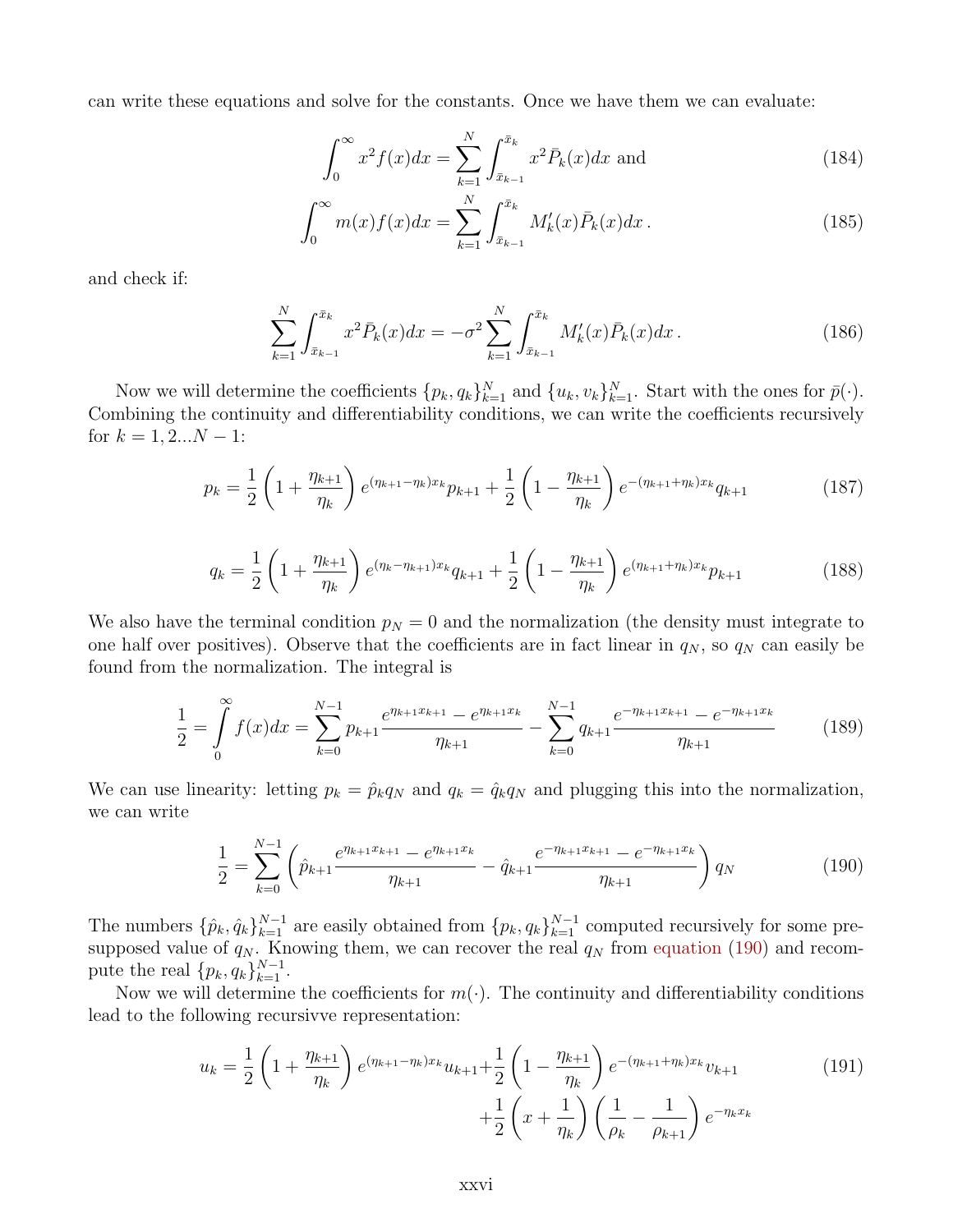$$
v_k = \frac{1}{2} \left( 1 + \frac{\eta_{k+1}}{\eta_k} \right) e^{(\eta_k - \eta_{k+1})x_k} v_{k+1} + \frac{1}{2} \left( 1 - \frac{\eta_{k+1}}{\eta_k} \right) e^{(\eta_{k+1} + \eta_k)x_k} u_{k+1} + \frac{1}{2} \left( x - \frac{1}{\eta_k} \right) \left( \frac{1}{\rho_k} - \frac{1}{\rho_{k+1}} \right) e^{-\eta_k x_k}
$$
(192)

We also have the terminal condition  $u_N = 0$  and the antisymmetry condition  $m(0) = 0$ . The latter one reduces to  $u_1 + v_1 = 0$ . Now we can observe that all  $u_k$  and  $v_k$  are in fact affine in  $v_N$ :  $u_k = \hat{u}_k v_N + \tilde{u}_k$  and  $v_k = \hat{v}_k v_N + \tilde{v}_k$ . The condition  $m(0) = 0$  can be written as

$$
0 = u_1 + v_1 = (\hat{u}_1 + \hat{v}_1)v_N + (\tilde{u}_1 + \tilde{v}_1)
$$
\n(193)

The coefficients  $\{\hat{u}_k, \hat{v}_k\}_{k=1}^{N-1}$  and  $\{\tilde{u}_k, \tilde{v}_k\}_{k=1}^{N-1}$  can be found from  $\{u_k, v_k\}_{k=1}^{N-1}$  computed recursively for two different presupposed values of  $v_N$  (we need two because the functions are affine, not linear). After that, we can recover the real  $v_N$  from equation (193) and recompute the real  $\{u_k, v_k\}_{k=1}^{N-1}$ .

# F Functional forms of  $\langle f(x), m(x), T(x)\rangle$  for integer  $\nu$

The invariant density f has to be symmetric around  $x = 0$ , and has to satisfy:

$$
\Lambda(x)f(x) = \frac{\sigma^2}{2}f''(x) \text{ for all } x \in [0, X], \qquad (194)
$$

$$
\frac{1}{2} = \int_0^X f(x)dx \text{ and } f(X) = 0.
$$
 (195)

The contribution of an individual firm to the IRF is antisymmetric around  $x = 0$  and satisfies the following:

$$
\Lambda(x)m(x) = -x + \frac{\sigma^2}{2}m''(x) \text{ for all } x \in [0, X],
$$
\n(196)

$$
m(0) = m(X) = 0.
$$
\n(197)

Fianlly,  $\mathcal{T}(x)$  is symmetric around  $x = 0$  and satisfies

$$
\Lambda(x)\mathcal{T}(x) = 1 + \frac{\sigma^2}{2}\mathcal{T}(x) \text{ for all } x \in [0, X],\tag{198}
$$

$$
\mathcal{T}(X) = 0 \text{ and } \mathcal{T}'(0) = 0. \tag{199}
$$

The latter equality is a consequence of  $\mathcal{T}(\cdot)$  being continuously differentiable ay zero and antisymmetric.

Denote  $y = \sigma^2/2a$ . We will assume that the functions of interest are analytical, so we can write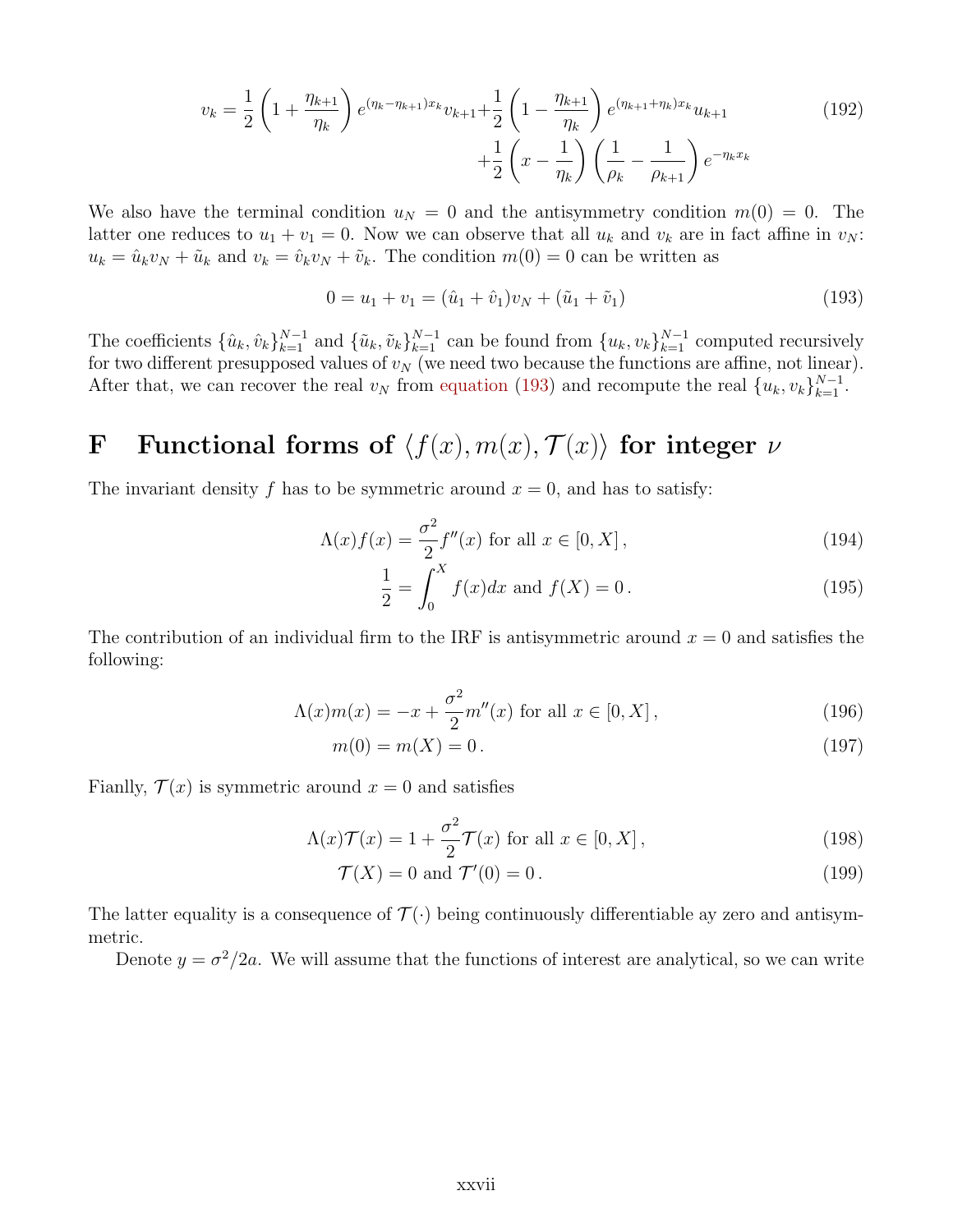them as:

$$
f(x) = \sum_{k=0}^{\infty} \alpha_k x^k \text{ for } x \in [0, X]
$$
 (200)

$$
m(x) = \sum_{k=0}^{\infty} \beta_k x^k \text{ for } x \in [0, X]
$$
 (201)

$$
\mathcal{T}(x) = \sum_{k=0}^{\infty} \gamma_k x^k \text{ for } x \in [0, X]
$$
\n(202)

so that, in particular,  $\gamma_0 = \mathcal{T}(0)$ . Inserting these expressions into the equations above and using the functional form for  $\Lambda(\cdot)$ , we obtain:

$$
a\sum_{k=0}^{\infty} \alpha_k x^{k+\nu} = \frac{\sigma^2}{2} \sum_{k=2}^{\infty} \alpha_k k(k-1) x^{k-2}
$$
 for  $x \in [0, X]$  (203)

$$
a\sum_{k=0}^{\infty} \beta_k x^{k+\nu} = \frac{\sigma^2}{2} \sum_{k=2}^{\infty} \beta_k k(k-1) x^{k-2} - x \qquad \text{for } x \in [0, X]
$$
 (204)

$$
a\sum_{k=0}^{\infty} \gamma_k x^{k+\nu} = \frac{\sigma^2}{2} \sum_{k=2}^{\infty} \gamma_k k(k-1) x^{k-2} + 1 \qquad \text{for } x \in [0, X]
$$
 (205)

Matching the coefficient of each of the powers of  $x$  we have

$$
\alpha_k = y(k + \nu + 2)(k + \nu + 1)\alpha_{k+\nu+2} \text{ for } k \ge 0
$$
\n(206)

$$
\beta_k = y(k + \nu + 2)(k + \nu + 1)\beta_{k+\nu+2} \text{ for } k \ge 0
$$
\n(207)

$$
\gamma_k = y(k + \nu + 2)(k + \nu + 1)\gamma_{k+\nu+2} \text{ for } k \ge 0
$$
\n(208)

The symmetry and smoothness properties also lead to

$$
\beta_0 = \beta_2 = \gamma_1 = 0 \tag{209}
$$

Relabelling the coefficients, we can write the sums as

$$
f(x) = \alpha_0 \left( 1 + \sum_{j=1}^{\infty} \xi_{p,j} y^{-j} x^{j(\nu+2)} \right) + \alpha_1 x \left( 1 + \sum_{j=1}^{\infty} \eta_{p,j} y^{-j} x^{j(\nu+2)} \right)
$$
(210)

$$
m(x) = \beta_1 x \left( 1 + \sum_{j=1}^{\infty} \xi_{m,j} y^{-j} x^{j(\nu+2)} \right) + \beta_3 x^3 \left( 1 + \sum_{j=1}^{\infty} \eta_{m,j} y^{-j} x^{j(\nu+2)} \right)
$$
(211)

$$
\mathcal{T}(x) = \gamma_0 \left( 1 + \sum_{j=1}^{\infty} \xi_{t,j} y^{-j} x^{j(\nu+2)} \right) + \gamma_2 x^2 \left( 1 + \sum_{j=1}^{\infty} \eta_{t,j} y^{-j} x^{j(\nu+2)} \right)
$$
(212)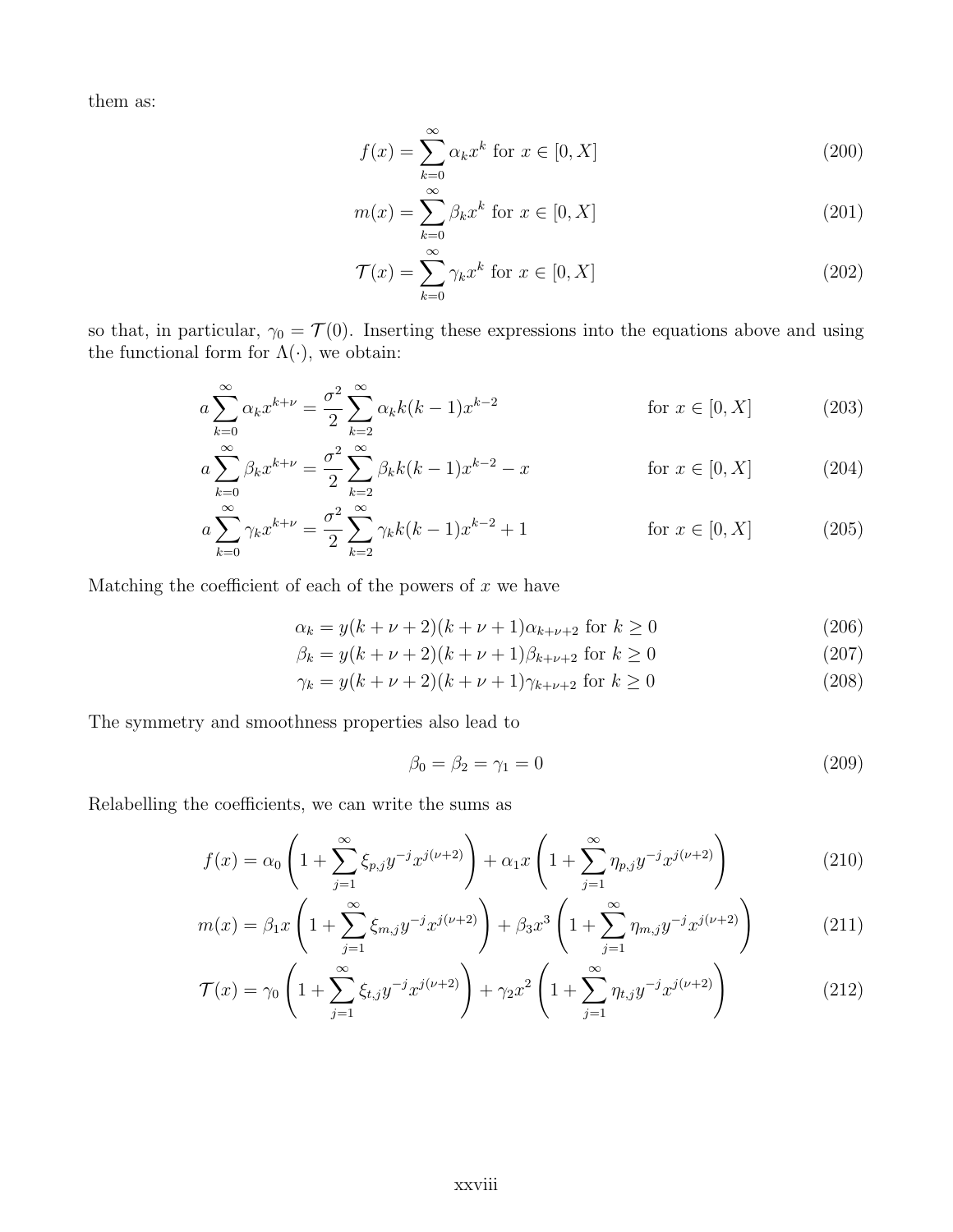Here the coefficients  $\xi_{\cdot,j}$  and  $\eta_{\cdot,j}$  are given by

$$
\xi_{p,j} = \prod_{i=1}^{j} \frac{1}{i(\nu+2)(i(\nu+2)-1)} \qquad \eta_{p,j} = \prod_{i=1}^{j} \frac{1}{i(\nu+2)(i(\nu+2)+1)} \qquad (213)
$$

$$
\xi_{m,j} = \prod_{i=1}^{j} \frac{1}{i(\nu+2)(i(\nu+2)+1)} \qquad \eta_{m,j} = \prod_{i=1}^{j} \frac{1}{(i(\nu+2)+2)(i(\nu+2)+3)} \qquad (214)
$$

$$
\xi_{t,j} = \prod_{i=1}^{j} \frac{1}{i(\nu+2)(i(\nu+2)-1)} \qquad \eta_{t,j} = \prod_{i=1}^{j} \frac{1}{(i(\nu+2)+1)(i(\nu+2)+2)} \qquad (215)
$$

(216)

Now define the following parameter:

$$
Z = \frac{X^{\nu+2}}{y} = 2aX^{\nu}\frac{X^2}{\sigma^2} = 2\kappa\mathcal{T}_0
$$
 (217)

It will be useful in pinning down the coefficients. Here  $\tilde{\Lambda}$  is the left limit of the hazard rate when x approaches X, and  $\mathcal{T}_0$  is the expected time to adjustment when  $a = 0$ .

Consider first  $f(\cdot)$ . The boundary condition is

$$
0 = f(X) = \alpha_0 \left( 1 + \sum_{j=1}^{\infty} \xi_{p,j} y^{-j} X^{j(\nu+2)} \right) + \alpha_1 x \left( 1 + \sum_{j=1}^{\infty} \eta_{p,j} y^{-j} X^{j(\nu+2)} \right) \tag{218}
$$

$$
= \alpha_0 \left( 1 + \sum_{j=1}^{\infty} \xi_{p,j} Z^j \right) + \alpha_1 X \left( 1 + \sum_{j=1}^{\infty} \eta_{p,j} Z^j \right)
$$
\n(219)

Define additionally  $\xi_{0} = \eta_{0} = 1$ . The condition that  $f(\cdot)$  is a density states

$$
\frac{1}{2} = \int_0^X f(x)dx = \alpha_0 X \left( 1 + \sum_{j=1}^\infty \frac{\xi_{p,j} Z^j}{j(\nu + 2) + 1} \right) + \alpha_1 X^2 \left( \frac{1}{2} + \sum_{j=1}^\infty \frac{\eta_{p,j} Z^j}{j(\nu + 2) + 2} \right) \tag{220}
$$

$$
= \alpha_0 X \sum_{j=0}^{\infty} \frac{\xi_{p,j} Z^j}{j(\nu+2)+1} + \alpha_1 X^2 \sum_{j=0}^{\infty} \frac{\eta_{p,j} Z^j}{j(\nu+2)+2}
$$
(221)

This leads to

$$
\alpha_{1} = \frac{1}{2X^{2}} \frac{\left(\sum_{j=0}^{\infty} \xi_{p,j} Z^{j}\right)}{\sum_{j=0}^{\infty} \frac{\eta_{p,j} Z^{j}}{j(\nu+2)+2} \left(\sum_{j=0}^{\infty} \xi_{p,j} Z^{j}\right) - \sum_{j=0}^{\infty} \frac{\xi_{p,j} Z^{j}}{j(\nu+2)+1} \left(\sum_{j=0}^{\infty} \eta_{p,j} Z^{j}\right)}
$$
\n
$$
= \frac{1}{2X^{2}} \hat{\alpha}_{1}(\nu, Z) \tag{222}
$$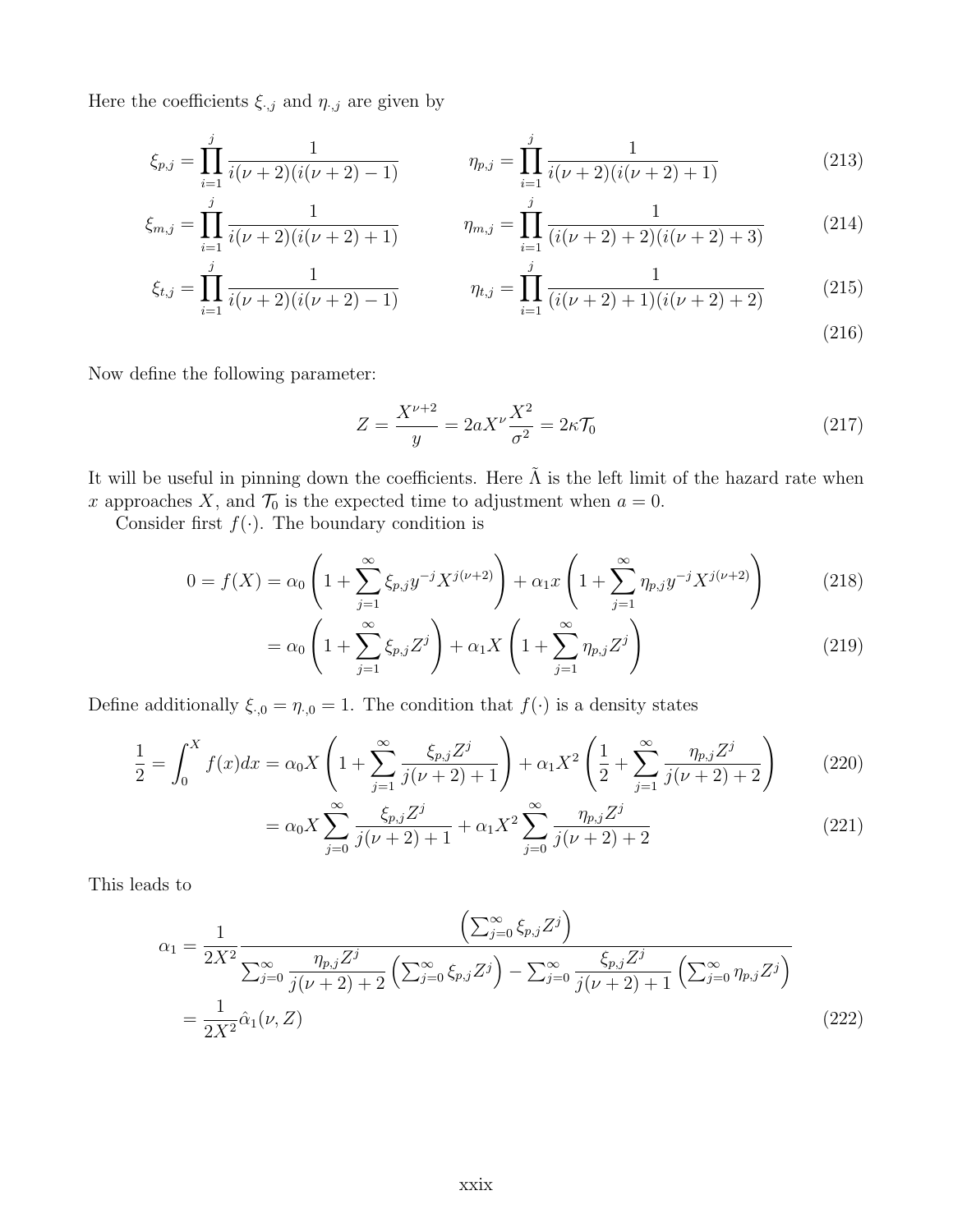$$
\alpha_0 = -\frac{1}{2X} \frac{\left(\sum_{j=0}^{\infty} \eta_{p,j} Z^j\right)}{\sum_{j=0}^{\infty} \frac{\eta_{p,j} Z^j}{j(\nu+2)+2} \left(\sum_{j=0}^{\infty} \xi_{p,j} Z^j\right) - \sum_{j=0}^{\infty} \frac{\xi_{p,j} Z^j}{j(\nu+2)+1} \left(\sum_{j=0}^{\infty} \eta_{p,j} Z^j\right)}
$$
\n
$$
= \frac{1}{2X} \hat{\alpha}_0(\nu, Z) \tag{223}
$$

Now observe that the integral of  $f(x)x^2$  is in fact proportional to  $X^2$  for a fixed Z:

$$
\int_0^X f(x)x^2 dx = \alpha_0 X^3 \sum_{j=0}^\infty \frac{\xi_{p,j} Z^j}{j(\nu+2)+3} + \alpha_1 X^4 \sum_{j=0}^\infty \frac{\eta_{p,j} Z^j}{j(\nu+2)+4}
$$
(224)

$$
= \frac{X^2}{2} \left[ \hat{\alpha}_0(\nu, Z) \sum_{j=0}^{\infty} \frac{\xi_{p,j} Z^j}{j(\nu+2)+3} + \hat{\alpha}_1(n, Z) \sum_{j=0}^{\infty} \frac{\eta_{p,j} Z^j}{j(\nu+2)+4} \right]
$$
(225)

To determine  $m(\cdot)$  and  $\mathcal{T}(\cdot)$ , it is useful to consider separately the cases  $\nu \geq 1$  and  $\nu = 0$ . Start with  $\nu \geq 1$ . In this case, in addition to equation (209), we know that

$$
3\sigma^2 \beta_3 = 1 \text{ and } \sigma^2 \gamma_2 = -1 \tag{226}
$$

The boundary conditions are  $m(X) = \mathcal{T}(X) = 0$ , so

$$
-\beta_1 = \frac{X^2}{3\sigma^2} \left( \frac{1 + \sum_{j=1}^{\infty} \eta_{m,j} Z^j}{1 + \sum_{j=1}^{\infty} \xi_{m,j} Z^j} \right)
$$
(227)

$$
\gamma_0 = \frac{X^2}{\sigma^2} \left( \frac{1 + \sum_{j=1}^{\infty} \eta_{t,j} Z^j}{1 + \sum_{j=1}^{\infty} \xi_{t,j} Z^j} \right)
$$
(228)

The functional forms are then

$$
m(x) = -\frac{xX^2}{3\sigma^2} \left( \frac{1 + \sum_{j=1}^{\infty} \eta_{m,j} Z^j}{1 + \sum_{j=1}^{\infty} \xi_{m,j} Z^j} \right) \sum_{j=0}^{\infty} \xi_{m,j} y^{-j} x^{j(\nu+2)} + \frac{x^3}{3\sigma^2} \sum_{j=0}^{\infty} \eta_{m,j} y^{-j} x^{j(\nu+2)}
$$
(229)

$$
\mathcal{T}(x) = \frac{X^2}{\sigma^2} \left( \frac{1 + \sum_{j=1}^{\infty} \eta_{t,j} Z^j}{1 + \sum_{j=1}^{\infty} \xi_{t,j} Z^j} \right) \sum_{j=0}^{\infty} \xi_{t,j} y^{-j} x^{j(\nu+2)} - \frac{x^2}{\sigma^2} \sum_{j=0}^{\infty} \eta_{t,j} y^{-j} x^{j(\nu+2)}
$$
(230)

Observe that for  $\mathcal{T}(0)$  we have

$$
\mathcal{T}(0) = \frac{X^2}{\sigma^2} \left( \frac{1 + \sum_{j=1}^{\infty} \eta_{t,j} Z^j}{1 + \sum_{j=1}^{\infty} \xi_{t,j} Z^j} \right) = \mathcal{T}_0 \left( \frac{1 + \sum_{j=1}^{\infty} \eta_{t,j} (2\kappa \mathcal{T}_0)^j}{1 + \sum_{j=1}^{\infty} \xi_{t,j} (2\kappa \mathcal{T}_0)^j} \right)
$$
(231)

At  $a = 0$  or, equivalently,  $\kappa = 0$ , we have  $\mathcal{T}(0) = \mathcal{T}_0$ .

Now consider the case  $\nu = 0$ . Here the conditions we add to equation (209) are

$$
a\beta_1 = 3\sigma^2\beta_3 - 1 \text{ and } a\gamma_0 = \sigma^2\gamma_2 + 1 \tag{232}
$$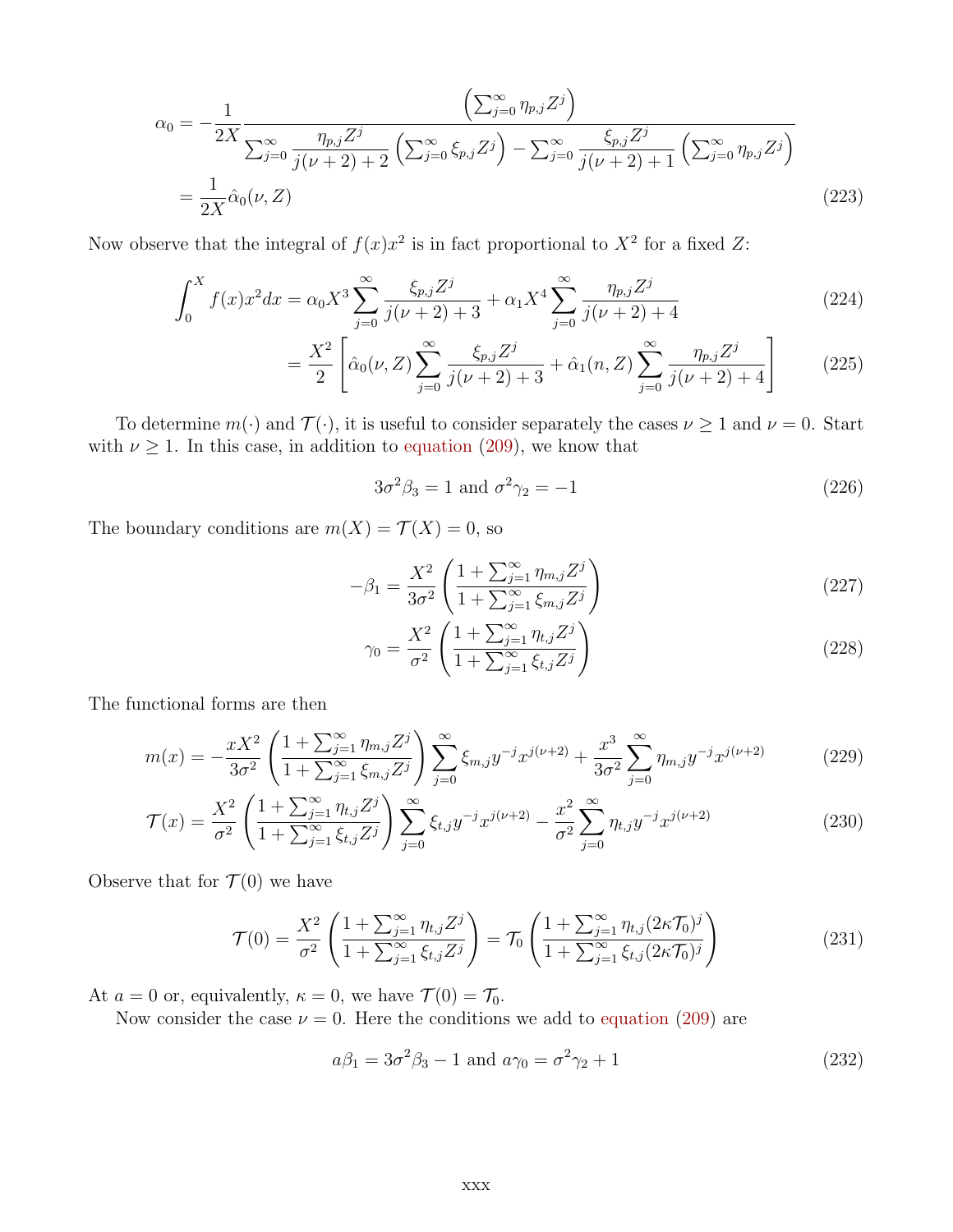Plugging them into the boundary conditions  $m(X) = \mathcal{T}(X) = 0$ ,

$$
-\beta_1 = \frac{X^2 \sum_{j=0}^{\infty} \eta_{m,j} Z^j}{3\sigma^2 \sum_{j=0}^{\infty} \xi_{m,j} Z^j + aX^2 \sum_{j=0}^{\infty} \eta_{m,j} Z^j}
$$
(233)

$$
\beta_3 = \frac{\sum_{j=0}^{\infty} \xi_{m,j} Z^j}{3\sigma^2 \sum_{j=0}^{\infty} \xi_{m,j} Z^j + aX^2 \sum_{j=0}^{\infty} \eta_{m,j} Z^j}
$$
(234)

$$
\gamma_0 = \frac{X^2 \sum_{j=0}^{\infty} \eta_{t,j} Z^j}{\sigma^2 \sum_{j=0}^{\infty} \xi_{t,j} Z^j + a X^2 \sum_{j=0}^{\infty} \eta_{t,j} Z^j}
$$
(235)

$$
-\gamma_2 = \frac{\sum_{j=0}^{\infty} \xi_{t,j} Z^j}{\sigma^2 \sum_{j=0}^{\infty} \xi_{t,j} Z^j + a X^2 \sum_{j=0}^{\infty} \eta_{t,j} Z^j}
$$
(236)

The functional forms in this case are

$$
m(x) = -x \frac{X^2 \left(\sum_{j=0}^{\infty} \eta_{m,j} Z^j\right) \left(\sum_{j=0}^{\infty} \xi_{m,j} y^{-j} x^{j(\nu+2)}\right)}{3\sigma^2 \sum_{j=0}^{\infty} \xi_{m,j} Z^j + aX^2 \sum_{j=0}^{\infty} \eta_{m,j} Z^j} + x^3 \frac{\left(\sum_{j=0}^{\infty} \xi_{m,j} Z^j\right) \left(\sum_{j=0}^{\infty} \eta_{m,j} y^{-j} x^{j(\nu+2)}\right)}{3\sigma^2 \sum_{j=0}^{\infty} \xi_{m,j} Z^j + aX^2 \sum_{j=0}^{\infty} \eta_{m,j} Z^j} \n\mathcal{T}(x) = \frac{X^2 \left(\sum_{j=0}^{\infty} \eta_{t,j} Z^j\right) \left(\sum_{j=0}^{\infty} \xi_{t,j} y^{-j} x^{j(\nu+2)}\right)}{\sigma^2 \sum_{j=0}^{\infty} \xi_{t,j} Z^j + aX^2 \sum_{j=0}^{\infty} \eta_{t,j} Z^j}
$$
\n(237)

$$
- x^2 \frac{\left(\sum_{j=0}^{\infty} \xi_{t,j} Z^j\right) \left(\sum_{j=0}^{\infty} \eta_{t,j} y^{-j} x^{j(\nu+2)}\right)}{\sigma^2 \sum_{j=0}^{\infty} \xi_{t,j} Z^j + a X^2 \sum_{j=0}^{\infty} \eta_{t,j} Z^j}
$$
(238)

Observe that in this case for  $\mathcal{T}(0)$  we have

$$
\mathcal{T}(0) = \frac{X^2}{\sigma^2} \left( \frac{\sum_{j=0}^{\infty} \eta_{t,j} Z^j}{\sum_{j=0}^{\infty} \xi_{t,j} Z^j + \frac{aX^2}{\sigma^2} \sum_{j=0}^{\infty} \eta_{t,j} Z^j} \right) \n= \mathcal{T}_0 \left( \frac{1 + \sum_{j=1}^{\infty} \eta_{t,j} (2\kappa \mathcal{T}_0)^j}{1 + \kappa \mathcal{T}_0 + \sum_{j=1}^{\infty} \xi_{t,j} (2\kappa \mathcal{T}_0)^j + \sum_{j=1}^{\infty} \eta_{t,j} (2\kappa \mathcal{T}_0)^j} \right)
$$
\n(239)

When  $\kappa = 0$ , we have  $\mathcal{T}(0) = \mathcal{T}_0$ .

We know that the adjustment frequency is given by

$$
N_a = \frac{1}{\mathcal{T}(0)}\tag{240}
$$

Hence, the adjustment frequency can be represented as a function of  $\kappa$  and  $\mathcal{T}_0$ . The same is true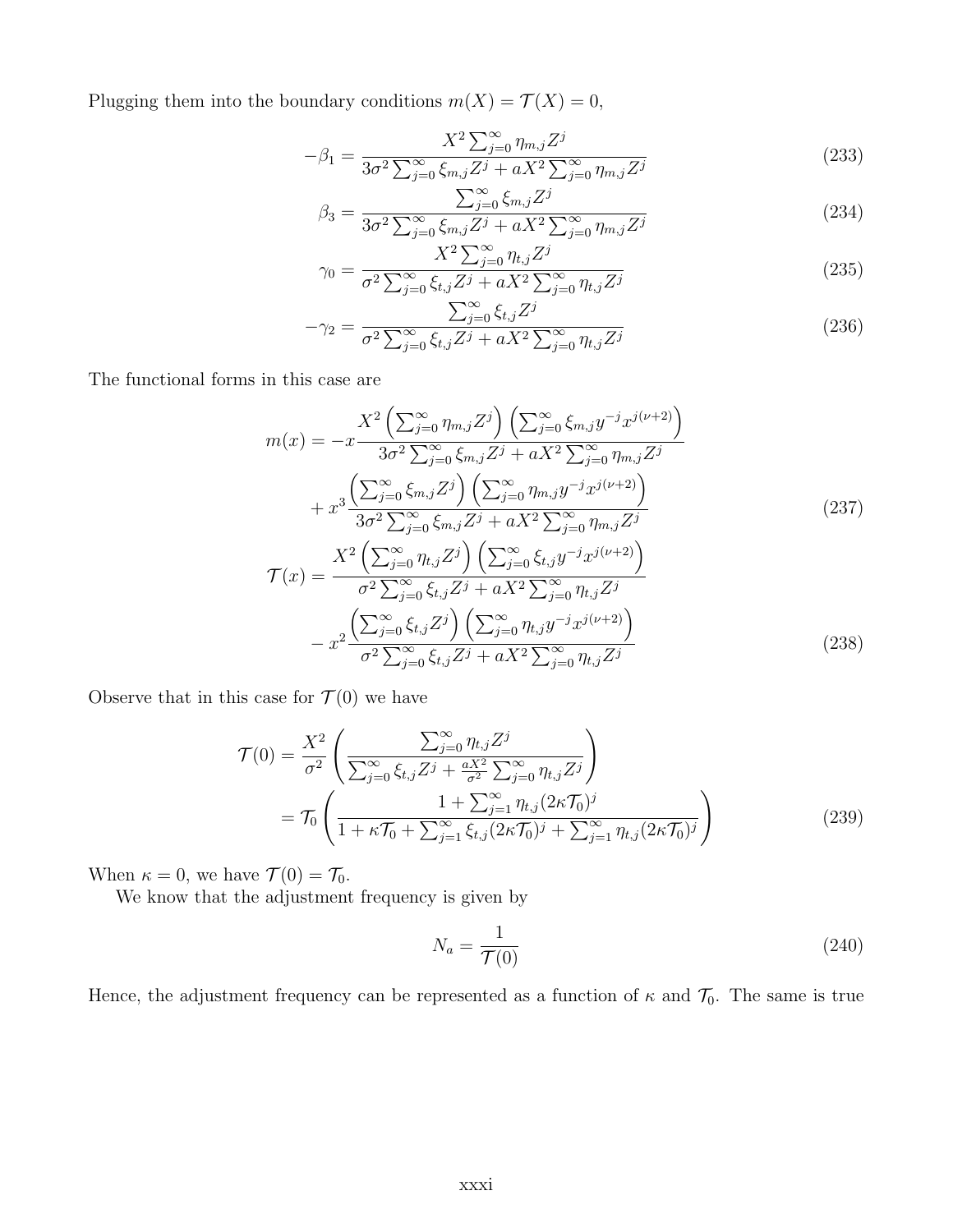for the kurtosis of price changes. From equation (23),

$$
Kurt(\Delta p) = \frac{2\left[\int_0^X x^4 \Lambda(x)f(x)dx - X^4 \frac{\sigma^2}{2}f'(X)\right]}{N_a} \frac{1}{\left[Var(\Delta p)\right]^2}
$$
  
\n
$$
= \frac{2N_a \left[\int_0^X x^4 \Lambda(x)f(x)dx - X^4 \frac{\sigma^2}{2}f'(X)\right]}{\sigma^4} = \frac{12N_a}{\sigma^2} \int_0^X f(x)x^2 dx
$$
  
\n
$$
= 6N_a \frac{X^2}{\sigma^2} \frac{\sum_{j=0}^\infty \frac{\eta_{p,j}Z^j}{j(\nu+2)+4} \left(\sum_{j=0}^\infty \xi_{p,j}Z^j\right) - \sum_{j=0}^\infty \frac{\xi_{p,j}Z^j}{j(\nu+2)+3} \left(\sum_{j=0}^\infty \eta_{p,j}Z^j\right)}{\sum_{j=0}^\infty \frac{\eta_{p,j}Z^j}{j(\nu+2)+2} \left(\sum_{j=0}^\infty \xi_{p,j}Z^j\right) - \sum_{j=0}^\infty \frac{\xi_{p,j}Z^j}{j(\nu+2)+1} \left(\sum_{j=0}^\infty \eta_{p,j}Z^j\right)}
$$
  
\n
$$
= 6N_a \mathcal{T}_0 \frac{\sum_{j=0}^\infty \varphi_{K,j}(2\kappa \mathcal{T}_0)^j}{\sum_{j=0}^\infty \chi_{K,j}(2\kappa \mathcal{T}_0)^j}
$$
 (241)

Here the coefficients  $\{\varphi_{K,j}, \chi_{K,j}\}_{j=0}^{\infty}$  are given by

$$
\varphi_{K,j} = \sum_{i=0}^{j} \left( \frac{\xi_{p,j-i} \eta_{p,i}}{i(\nu+2)+4} - \frac{\eta_{p,j-i} \xi_{p,i}}{i(\nu+2)+3} \right)
$$
(242)

$$
\chi_{K,j} = \sum_{i=0}^{j} \left( \frac{\xi_{p,j-i} \eta_{p,i}}{i(\nu+2)+2} - \frac{\eta_{p,j-i} \xi_{p,i}}{i(\nu+2)+1} \right)
$$
(243)

As expected, when  $\kappa = 0$  we have  $N_a = 1/\mathcal{T}_0$  and

$$
Kurt(\Delta p) = 1. \tag{244}
$$

The coefficients  $\{\varphi_{N,j}, \chi_{N,j}\}$  for  $N_a$  are taken from the corresponding formula for  $\mathcal{T}(0)$  in the cases  $\nu = 0$  and  $\nu \ge 1$ . In both cases  $\varphi_{N,0} = \chi_{N,0} = 1$ . To verify  $\varphi_{K,0} = -1/12$  and  $\psi_{K,0} = 1/2$ , plug  $\xi_{p,0} = \eta_{p,0} = 1$ . For  $\varphi_{K,1}$  and  $\chi_{K,1}$ , recall that

$$
\xi_{p,1} = \frac{1}{(\nu+2)(\nu+1)} \text{ and } \eta_{p,1} = \frac{1}{(\nu+2)(\nu+3)}\tag{245}
$$

The first derivative of  $Kurt(\Delta p)/(6N_a)$  evaluated at  $\kappa = 0$  is

$$
\frac{\partial}{\partial \kappa} \left( \frac{Kurt(\Delta p)}{6N_a} \right) \Big|_{\kappa=0} = \mathcal{T}_0 \frac{\chi_{K,0} \varphi_{K,1} - \varphi_{K,0} \chi_{K,1}}{\chi_{K,0}^2} = -C(6\varphi_{K,1} - \chi_{K,1})
$$
(246)

for some positive constant  $C$ . Plugging the terms,

$$
\varphi_{K,1} = -\frac{1}{12(\nu+5)(\nu+6)}
$$
\n(247)

$$
\chi_{K,1} = -\frac{1}{2(\nu+3)(\nu+4)}\tag{248}
$$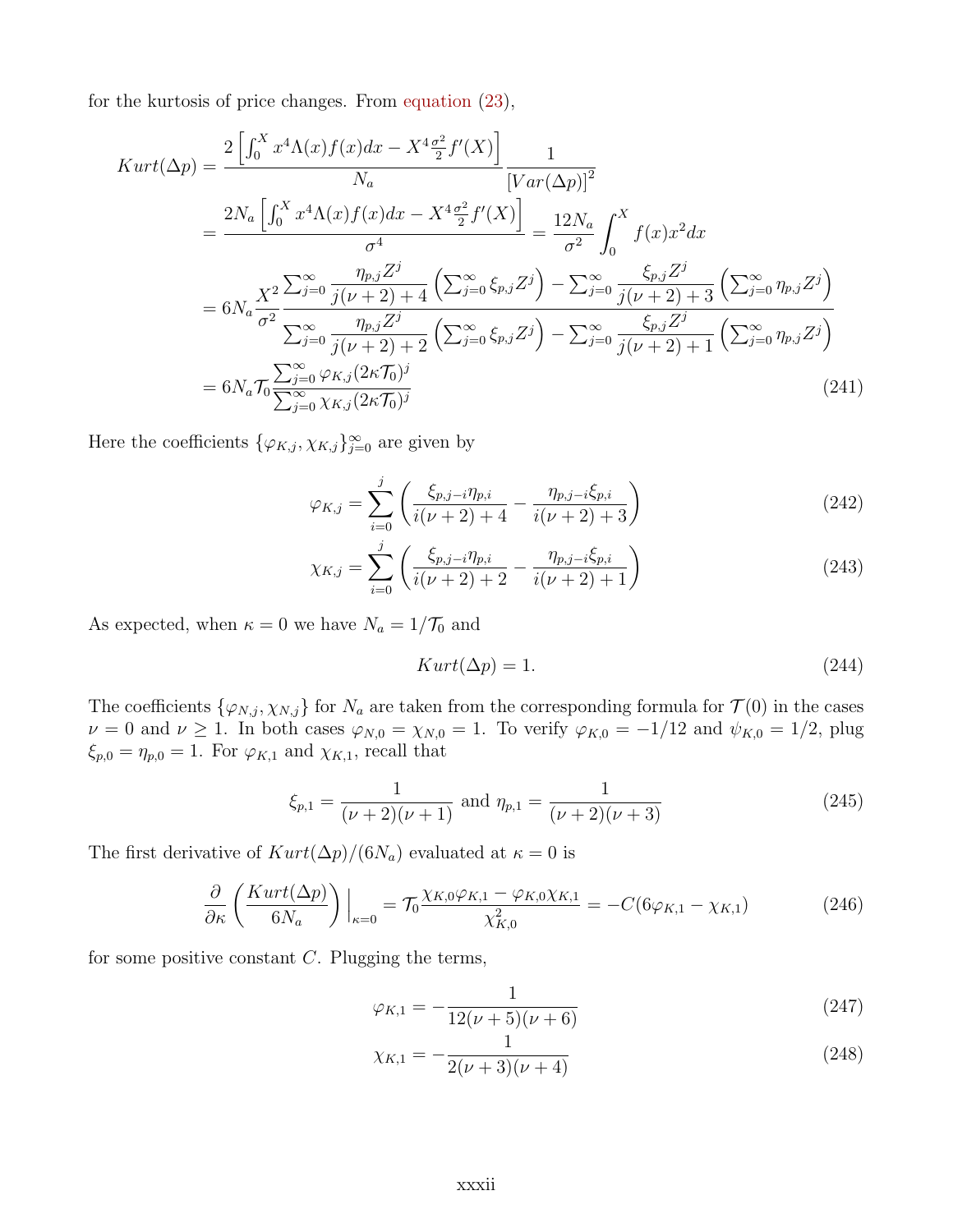Hence,

$$
\frac{\partial}{\partial \kappa} \left( \frac{Kurt(\Delta p)}{6N_a} \right) \Big|_{\kappa=0} = \frac{C}{2} \left( \frac{1}{(\nu+5)(\nu+6)} - \frac{1}{(\nu+3)(\nu+4)} \right) < 0 \tag{249}
$$

This proves the fact that  $Kurt(\Delta p)/(6N_a)$  decreases for small  $\kappa$ .

### G Kurtosis of a mixture

The next proposition shows that if we have a sample with mixed N different type of products all with the same kurtosis but with different variance, then the kurtosis of the price changes of such a mixture is higher than the kurtosis for each of them.

PROPOSITION 18. Assume that  $\Delta p$  is a mixture of N distributions, with weights  $\{\omega_j\}_{j=1}^N$ . Assume that for each distribution  $j$ , price changes have the same kurtosis  $K$ , but they may have different variance  $V_j$ . Then

$$
Kurt(\Delta p) = \frac{\sum_{j} \omega_j K V_j^2}{\left[\sum_{j} \omega_j V_j\right]^2} = K \frac{\sum_{j} \omega_j V_j^2}{\left[\sum_{j} \omega_j V_j\right]^2} = K \frac{\sum_{j} J(V_j) \omega_j}{J\left(\sum_{j} V_j \omega_j\right)} \ge K
$$
\n(250)

with strict inequality if the distribution of  ${V_j}_{j=1}^N$  is not degenerate, since  $J(V) = V^2$  is a strictly convex function.

## H Alternative Normalization

We consider an alternative normalization to one used in Proposition 3. This normalization requires that  $X < \infty$ . For a triplet  $\{\sigma^2, X, \Lambda\}$  we can define a new problem represented by pair  $\{\rho, \hat{\Lambda}\}$ where  $\hat{\Lambda}$  :  $(-1, 1) \rightarrow \mathbb{R}_+$  and where  $\rho$  is a scalar defined as follows:

$$
\hat{\Lambda}(z) = \frac{\Lambda(zX)}{\kappa} \text{ for all } z \in [-1, 1] \text{ and } \rho = \frac{2\kappa X^2}{\sigma^2}
$$
\n(251)

Note that this is the normalization used in Proposition 3 with  $b = 1/X$ . This is a slight generalization of Proposition 3, in that it allows to have some comparative static with respect to κ.

Given the triplet  $\{\sigma^2, X, \Lambda\}$  we can solve for f as indicated in equation (16). And given the pair  $\{\rho,\hat{\Lambda}\}\$  we can solve for the probability density  $\hat{f}$ , using a change of variables:

$$
\hat{f}(z) \equiv f(zX) X \text{ for all } z \in [-1, 1]
$$
\n(252)

We note that  $\hat{f}$  satisfies the

$$
\hat{\Lambda}(z)\,\rho\,\hat{f}(z) = \hat{f}''(z) \text{ for all } z \in [-1,1] \text{ and } z \notin \mathbb{Z}
$$
\n(253)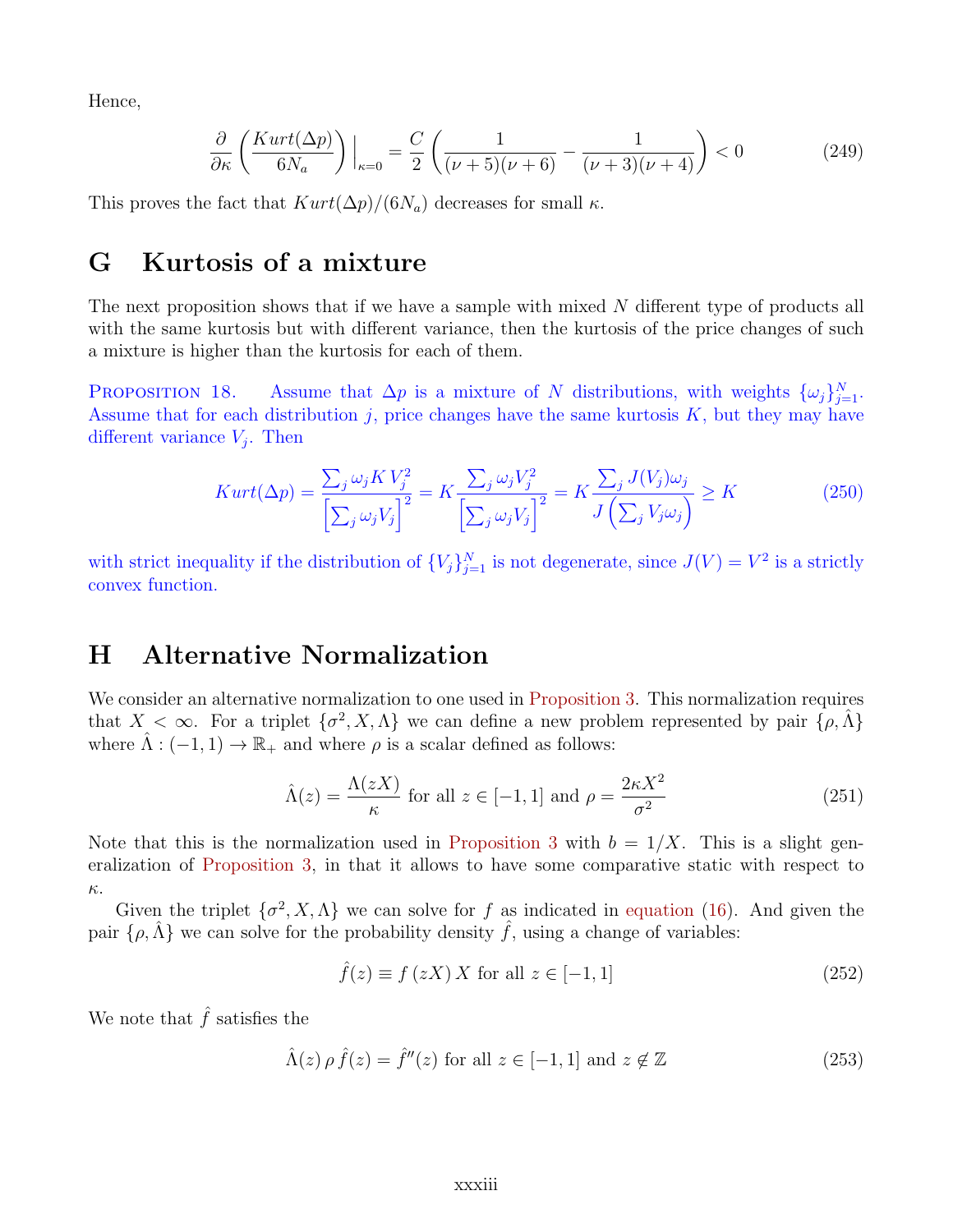where  $z \in \mathbb{Z}$  if  $z = x/X$  and  $x \in \mathbb{J}$ . Moreover, the density  $\hat{f}$  must satisfy

$$
\hat{f}(1) = \hat{f}(-1) = 0
$$
 and  $\int_{-1}^{1} \hat{f}(z)dz = 1$  (254)

LEMMA 3. Consider two triplets  $\{\sigma, X, \Lambda\}$  such that both generate the function  $\Lambda(\cdot)$  and the parameter  $\rho$  by using equation (251). The two triplets have the same Kurtosis of price changes  $Kurt(\Delta p)$  and the same share of adjustment in the interior s. Furthermore,

$$
N_a = \frac{\sigma^2}{X^2} \hat{n}(\rho) \tag{255}
$$

$$
\frac{Kurt(\Delta p)}{6N_a} = \frac{X^2}{\sigma^2} \frac{\hat{m}(\rho)}{6}
$$
\n(256)

$$
s = \hat{s}(\rho) \tag{257}
$$

where  $\hat{n}(\rho)$ ,  $\hat{m}(\rho)$  and  $\hat{s}(\rho)$  only depend on  $\hat{\Lambda}(\cdot)$  and  $\rho$ . Moreover,  $\hat{n}(\cdot)$  is increasing in  $\rho$ ,  $\hat{m}(\cdot)$  is decreasing in  $\rho$ ,  $\hat{s}(\cdot)$  is increasing in  $\rho$ , and  $\hat{n}(0) = \hat{m}(0) = \hat{s}(0) = 1$ .

### I Properties of Distribution of Menu Cost

In thus appendix we note that the posited behavior of  $\Lambda$  in a neighbourhood of  $x = 0$  or  $x = |X|$ determines whether the underlying density q is bounded. It is shown in equation (4) that the hazard function inherits the shape of the value function because of the underlying optimization: when the firm draws a fixed cost, what matters is how the value of the draw compares to the gains from adjustment. Taking a first order derivative of equation (4) gives

$$
\Lambda'(x) = \kappa \ g(v(x) - v(0)) \ v'(x) \tag{258}
$$

A bounded density g would make  $\Lambda'(x)$  have zero limits at  $x = 0$  and  $x = X$  because of the smooth-pasting conditions on  $v(x)$  at these points. Thus, if the hazard function of the inverse problem (the one that solves for g given  $\Lambda$ ) is not flat at 0 or  $\Psi$ , then the density g must be diverging. We formalize this observation next:

COROLLARY 5. Let  $\varepsilon > 0$  and suppose  $\Lambda'(x)$  is bounded away from zero for  $x \in (0, \varepsilon)$ . Then  $g(\psi)$  is unbounded on any  $(0, \psi)$ . Likewise, if  $\Lambda'(x)$  is bounded away from zero for  $x \in (X - \varepsilon, X)$ then  $g(\psi)$  is unbounded on any  $(\psi, \Psi)$ .<sup>20</sup>

We can also characterize the behavior of the density g around  $\psi = 0$  for different forms of  $\Lambda$ arounf  $x = 0$ . Take the limiting elasticity of the hazard

$$
\nu = \lim_{x \downarrow 0} \frac{x \Lambda'(x)}{\Lambda(x) - \Lambda(0)}\tag{259}
$$

If  $\Lambda$  is symmetric and smooth, it admits a quadratic approximation close to zero, and  $\nu = 2$ .

<sup>&</sup>lt;sup>20</sup>Since  $\Lambda(x)$  is symmetric, to be smooth at zero it has to have  $\Lambda'(0) = 0$ . The proof is done by standard analysis.